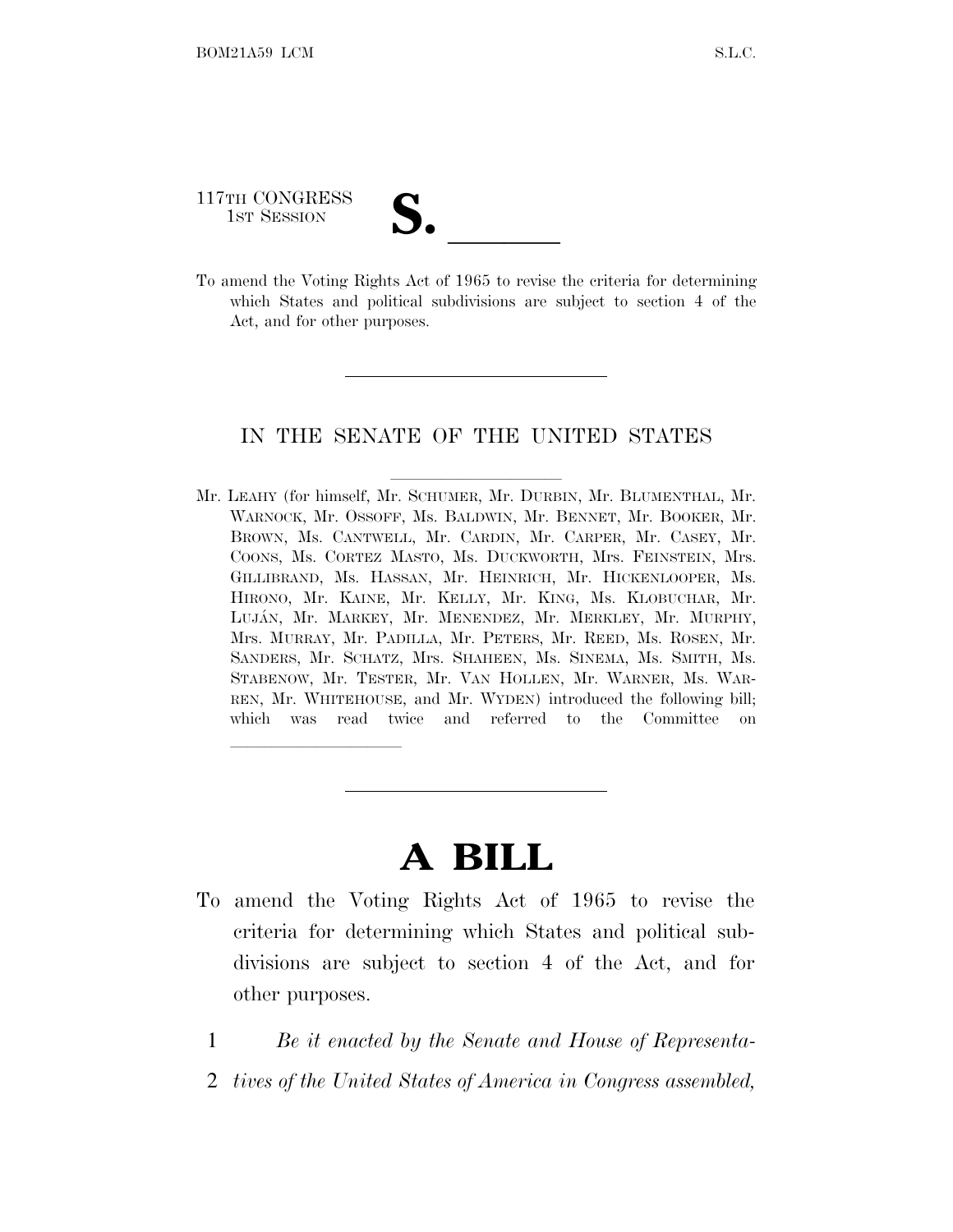**SECTION 1. SHORT TITLE.** This Act may be cited as the ''John R. Lewis Voting Rights Advancement Act of 2021''. **TITLE I—AMENDMENTS TO THE VOTING RIGHTS ACT SEC. 101. VOTE DILUTION, DENIAL, AND ABRIDGMENT CLAIMS.** (a) I<sup>N</sup> GENERAL.—Section 2(a) of the Voting Rights Act of 1965 (52 U.S.C. 10301(a)) is amended— (1) by inserting after ''applied by any State or political subdivision'' the following: ''for the purpose of, or''; and (2) by striking ''as provided in subsection (b)'' and inserting ''as provided in subsection (b), (c), (d), 15 or  $(e)$ ". (b) VOTE DILUTION.—Section 2 of such Act (52 U.S.C. 10301), as amended by subsection (a), is further amended by striking subsection (b) and inserting the fol- lowing:  $\qquad$  "(b) A violation of subsection (a) for vote dilution is established if, based on the totality of circumstances, it is shown that the political processes leading to nomination or election in the State or political subdivision are not equally open to participation by members of a class of citi-zens protected by subsection (a) in that its members have

less opportunity than other members of the electorate to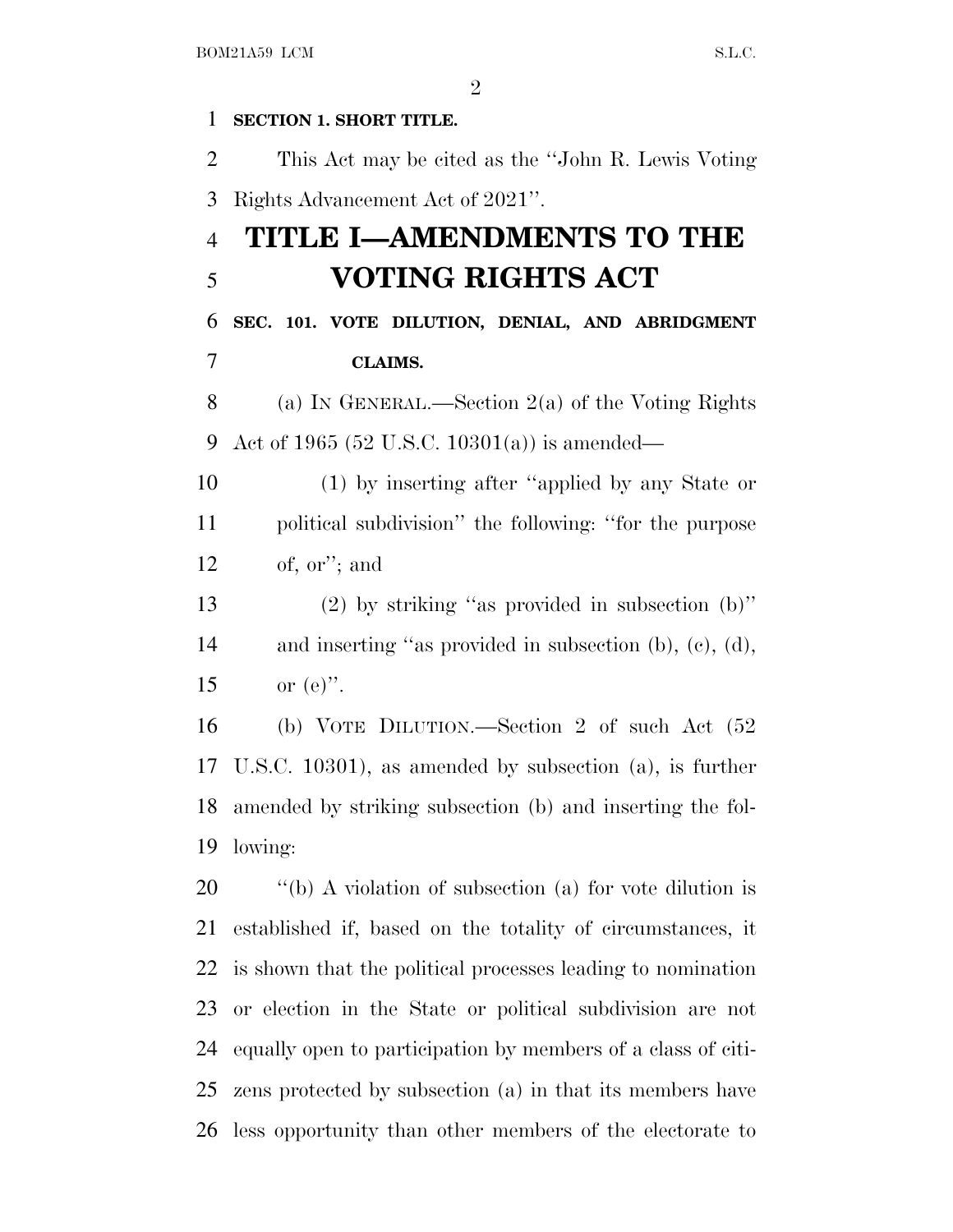BOM21A59 LCM S.L.C.

 participate in the political process and to elect representa- tives of their choice. The extent to which members of a protected class have been elected to office in the State or political subdivision is one circumstance which may be considered: *Provided,* That nothing in this section estab- lishes a right to have members of a protected class elected in numbers equal to their proportion in the population. The legal standard articulated in Thornburg v. Gingles, 478 U.S. 30 (1986), governs claims under this subsection. For purposes of this subsection a class of citizens pro- tected by subsection (a) may include a cohesive coalition of members of different racial or language minority groups.''.

 (c) VOTE DENIAL OR ABRIDGEMENT.—Section 2 of such Act (52 U.S.C. 10301), as amended by subsections (a) and (b), is further amended by adding at the end the following:

 $\langle (e)(1) \rangle$  A violation of subsection (a) for vote denial or abridgment is established if the challenged standard, practice, or procedure imposes a discriminatory burden on members of a class of citizens protected by subsection (a), meaning that—

23  $\langle A \rangle$  members of the protected class face great-er difficulty in complying with the standard, prac-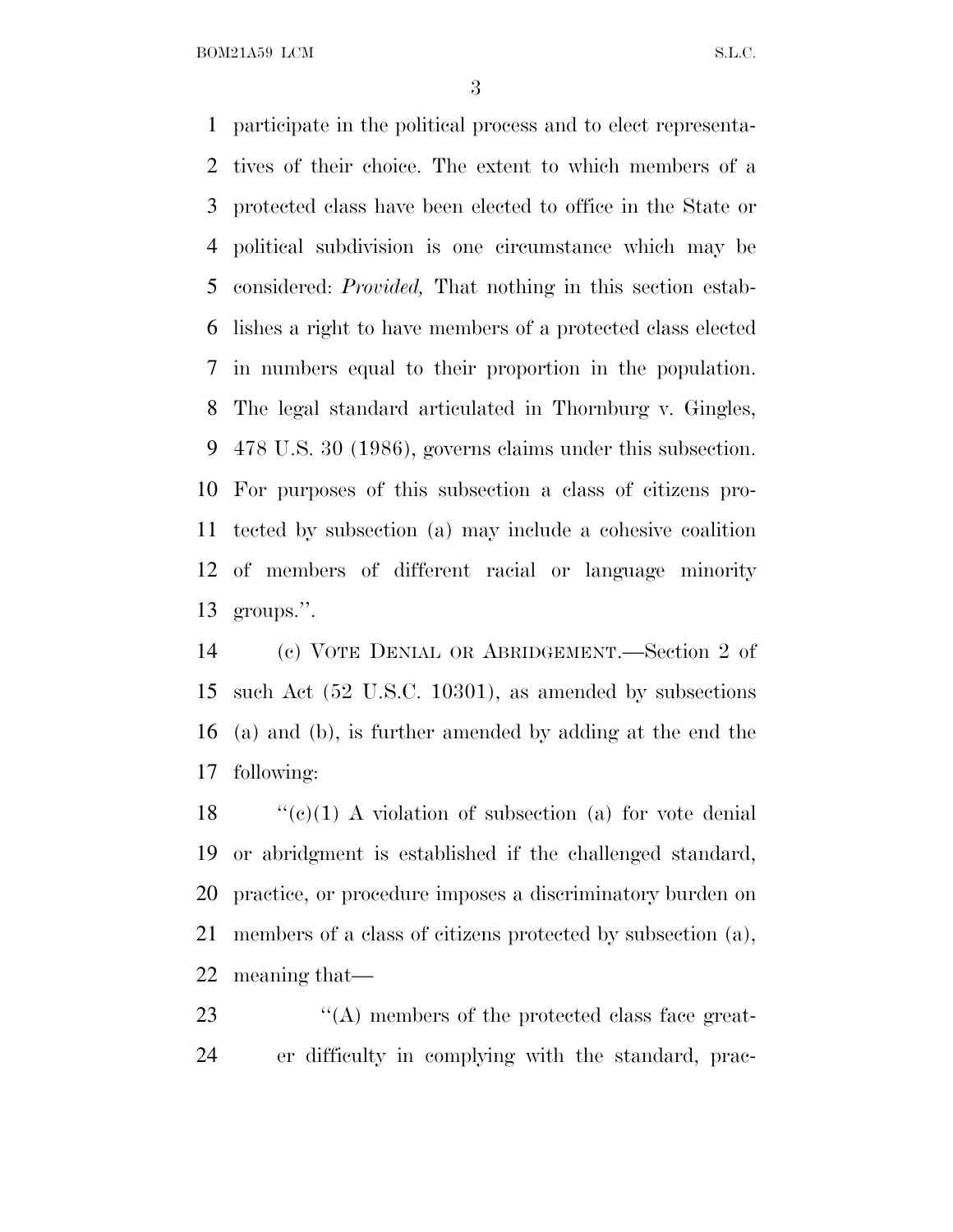tice, or procedure, considering the totality of the cir-cumstances; and

 ''(B) such greater difficulty is, at least in part, caused by or linked to social and historical condi- tions that have produced or currently produce dis- crimination against members of the protected class. ''(2) The challenged standard, practice, or procedure need only be a but-for cause of the discriminatory burden or perpetuate a pre-existing discriminatory burden.

 ''(3)(A) The totality of the circumstances for consid- eration relative to a violation of subsection (a) for vote denial or abridgment shall include the following factors, which, individually and collectively, show how a voting standard, practice, or procedure can function to amplify the effects of past or present racial discrimination:

16 ''(i) The history of official voting-related dis-crimination in the State or political subdivision.

18 ''(ii) The extent to which voting in the elections of the State or political subdivision is racially polar-ized.

21 ''(iii) The extent to which the State or political subdivision has used unduly burdensome photo- graphic voter identification requirements, documen- tary proof of citizenship requirements, documentary proof of residence requirements, or other voting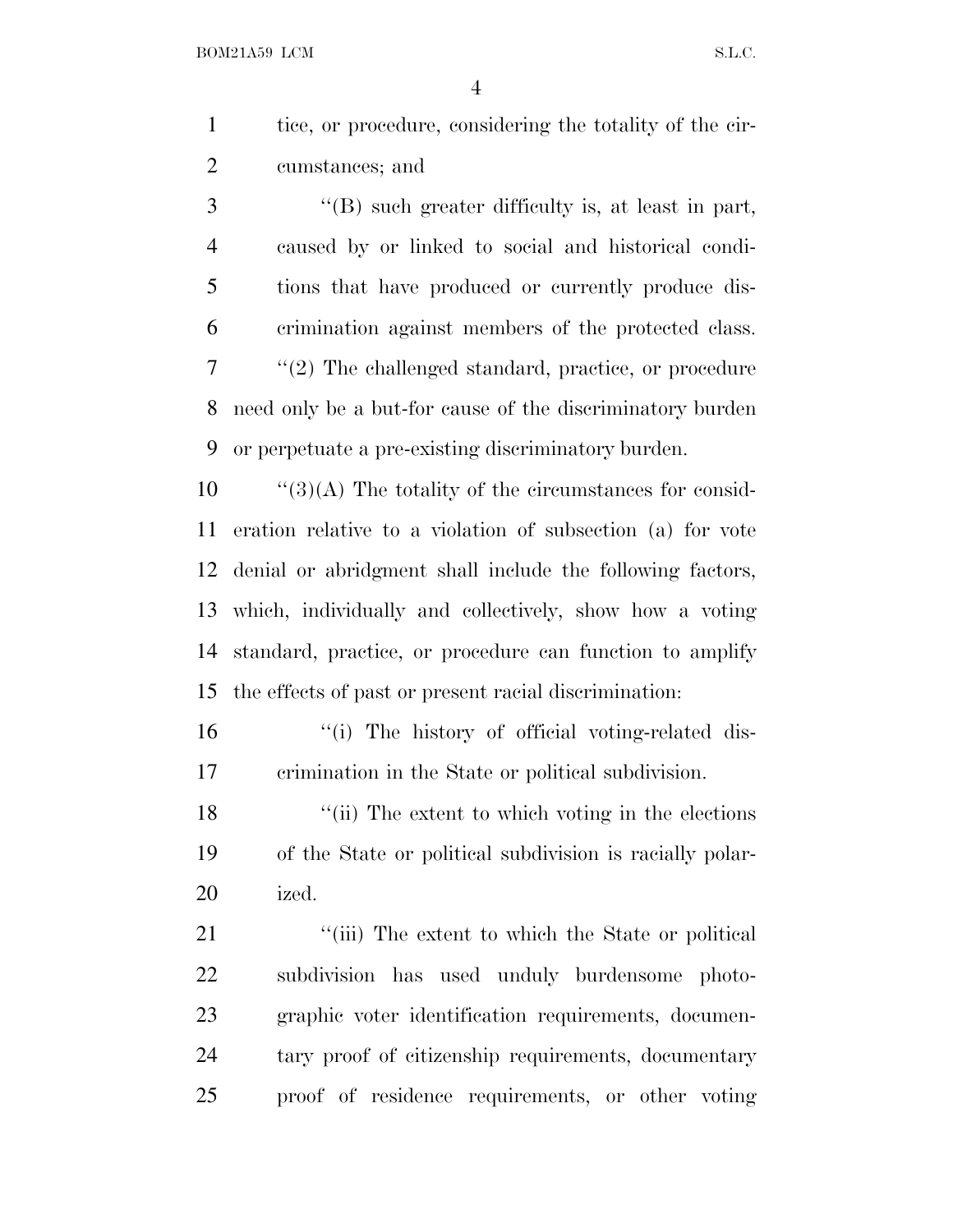standards, practices, or procedures beyond those re- quired by Federal law that may impair the ability of members of the protected class to participate fully in the political process.

 ''(iv) The extent to which members of the pro- tected class bear the effects of discrimination in areas such as education, employment, and health, which hinder the ability of those members to partici-pate effectively in the political process.

 $\gamma$  (v) The use of overt or subtle racial appeals ei-11 ther in political campaigns or surrounding the adop- tion or maintenance of the challenged standard, practice, or procedure.

 ''(vi) The extent to which members of the pro- tected class have been elected to public office in the jurisdiction, except that the fact that the protected class is too small to elect candidates of its choice shall not defeat a claim of vote denial or abridgment under this section.

20 "(vii) Whether there is a lack of responsiveness on the part of elected officials to the particularized needs of members of the protected class.

23 "(viii) Whether the policy underlying the State or political subdivision's use of the challenged quali-fication, prerequisite, standard, practice, or proce-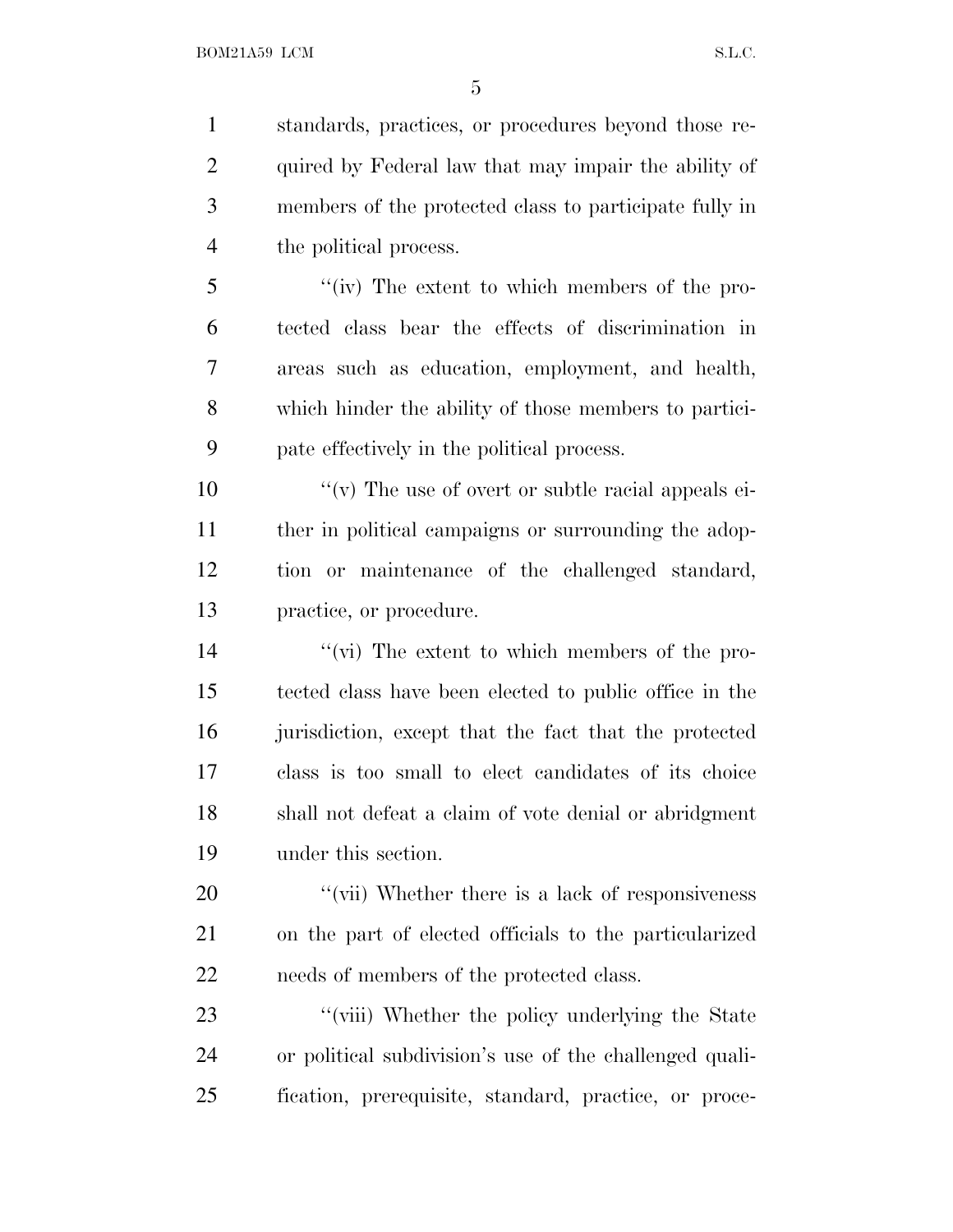| $\mathbf{1}$   | dure has a tenuous connection to that qualification,        |
|----------------|-------------------------------------------------------------|
| $\overline{2}$ | prerequisite, standard, practice, or procedure.             |
| 3              | "(B) A particular combination or number of                  |
| $\overline{4}$ | factors under subparagraph (A) shall not be re-             |
| 5              | quired to establish a violation of subsection (a) for       |
| 6              | vote denial or abridgment.                                  |
| 7              | $\cdot\cdot$ (C) The totality of the circumstances for con- |
| 8              | sideration relative to a violation of subsection (a) for    |
| 9              | vote denial or abridgment shall not include the fol-        |
| 10             | lowing factors:                                             |
| 11             | "(i) The total number or share of members of                |
| 12             | a protected class on whom a challenged standard,            |
| 13             | practice, or procedure does not impose a material           |
| 14             | burden.                                                     |
| 15             | "(ii) The degree to which the challenged stand-             |
| 16             | ard, practice, or procedure has a long pedigree or          |
| 17             | was in widespread use at some earlier date.                 |
| 18             | "(iii) The use of an identical or similar stand-            |
| 19             | ard, practice, or procedure in other States or polit-       |
| 20             | ical subdivisions.                                          |
| 21             | "(iv) The availability of other forms of voting             |
| <u>22</u>      | unimpacted by the challenged standard, practice, or         |
| 23             | procedure to all members of the electorate, including       |
| 24             | members of the protected class, unless the State or         |
| 25             | political subdivision is simultaneously expanding           |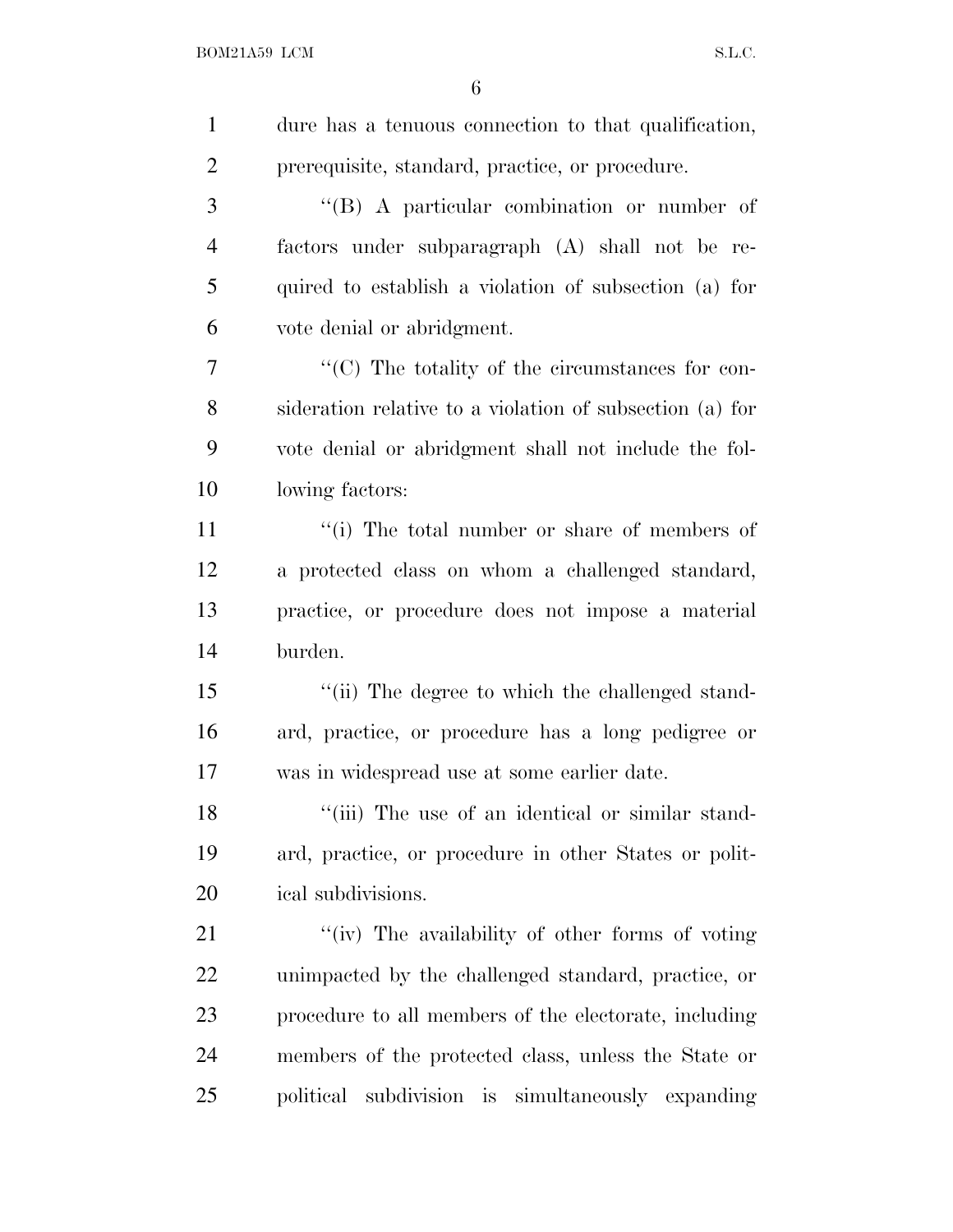those other standards, practices, or procedures to eliminate any disproportionate burden imposed by the challenged standard, practice, or procedure. ''(v) A prophylactic impact on potential criminal activity by individual voters, if such crimes have not occurred in the State or political subdivision in sub- stantial numbers. 8 "(vi) Mere invocation of interests in voter con- fidence or prevention of fraud.''. (d) INTENDED VOTE DILUTION OR VOTE DENIAL OR ABRIDGMENT.—Section 2 of such Act (52 U.S.C. 10301), as amended by subsections (a), (b), and (c) is further amended by adding at the end the following: ''(d)(1) A violation of subsection (a) is also estab- lished if a challenged qualification, prerequisite, standard, practice, or procedure is intended, at least in part, to di- lute the voting strength of a protected class or to deny or abridge the right of any citizen of the United States to vote on account of race, color, or in contravention of 20 the guarantees set forth in section  $4(f)(2)$ .  $(2)$  Discrimination on account of race or color, or in contravention of the guarantees set forth in 23 section  $4(f)(2)$ , need only be one purpose of a quali- fication, prerequisite, standard, practice, or proce-dure in order to establish a violation of subsection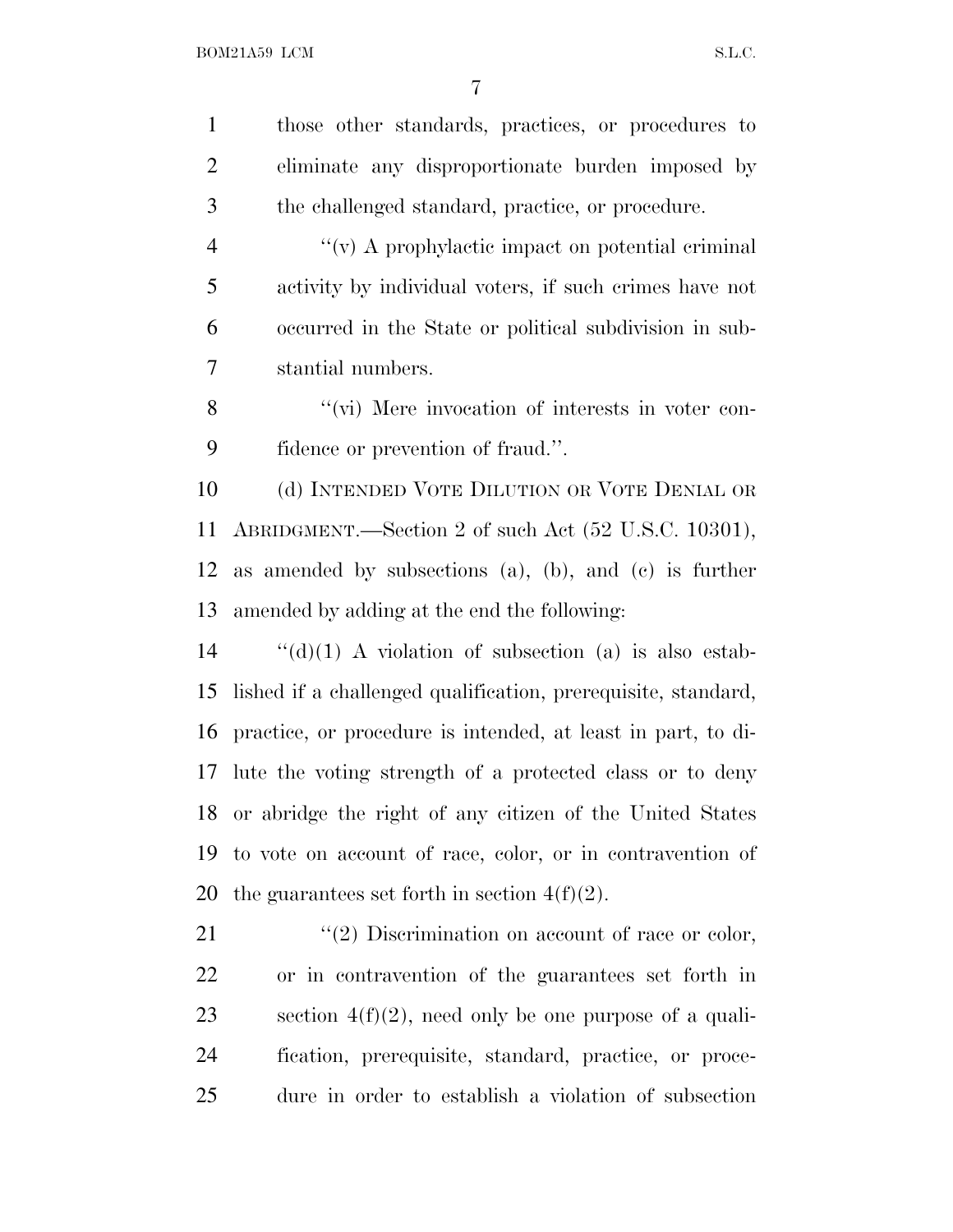BOM21A59 LCM S.L.C.

 (a), as described in this subsection. A qualification, prerequisite, standard, practice, or procedure in- tended to dilute the voting strength of a protected class or to make it more difficult for members of a protected class to cast a ballot that will be counted constitutes a violation of subsection (a), as described in this subsection, even if an additional purpose of the qualification, prerequisite, standard, practice, or procedure is to benefit a particular political party or group.

11 ''(3) Recent context, including actions by offi- cial decisionmakers in prior years or in other con- texts preceding the decision responsible for the chal- lenged qualification, prerequisite, standard, practice, or procedure, and including actions by predecessor government actors or individual members of a deci- sionmaking body, may be relevant to making a de- termination about a violation of subsection (a), as described under this subsection.

 $\frac{4}{4}$  A claim that a violation of subsection (a) has occurred, as described under this subsection, shall require proof of a discriminatory impact but shall not require proof of violation of subsection (b) or (c).''.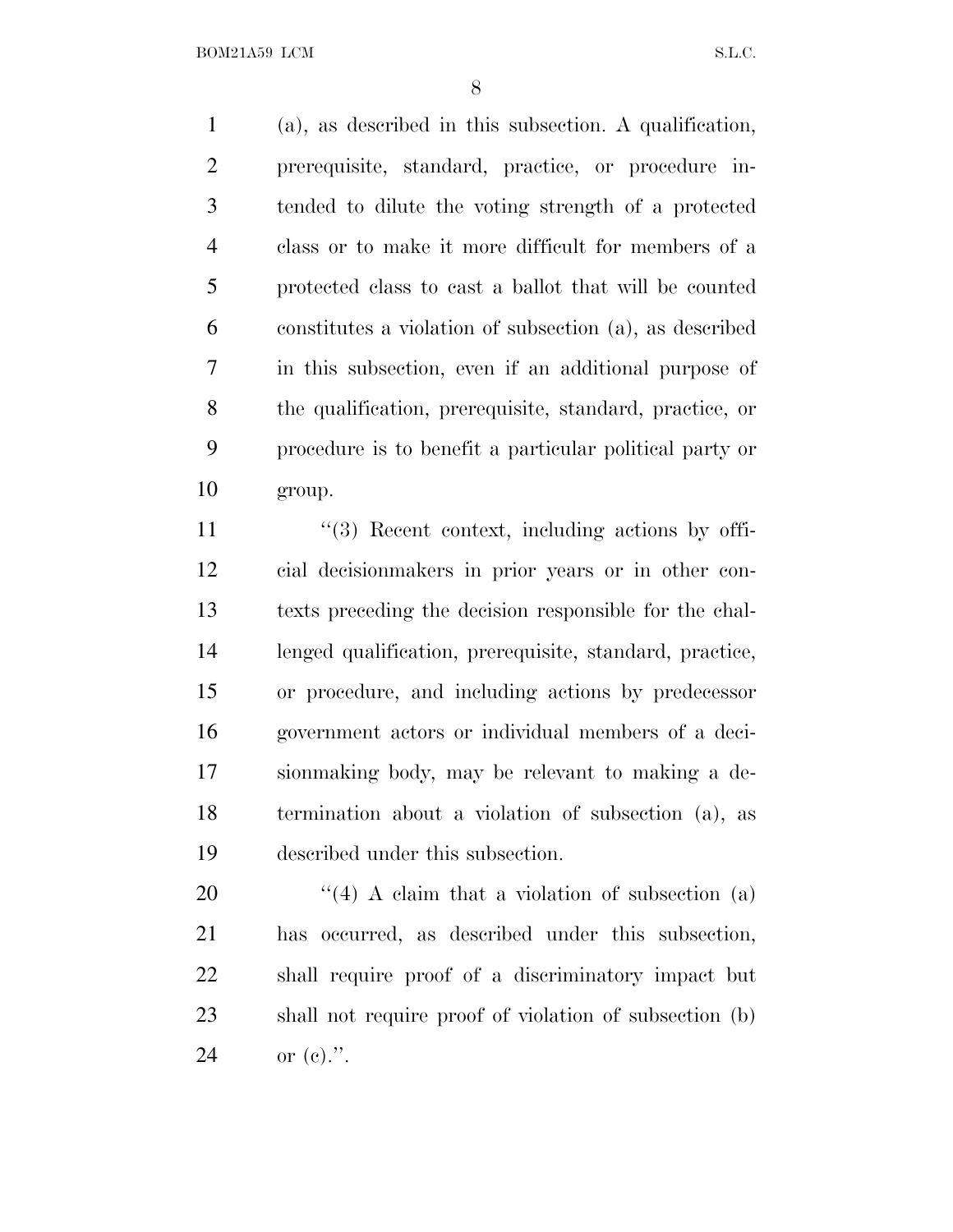#### **SEC. 102. RETROGRESSION.**

 Section 2 of the Voting Rights Act of 1965 (52 U.S.C. 10301 et seq.), as amended by section 101 of this Act, is further amended by adding at the end the fol-lowing:

 ''(e) A violation of subsection (a) is established when a State or political subdivision enacts or seeks to admin- ister any qualification or prerequisite to voting or stand- ard, practice, or procedure with respect to voting in any election that has the purpose of or will have the effect of diminishing the ability of any citizens of the United States on account of race or color, or in contravention of 13 the guarantees set forth in section  $4(f)(2)$ , to participate in the electoral process or elect their preferred candidates of choice. This subsection applies to any action taken on or after January 1, 2021, by a State or political subdivi- sion to enact or seek to administer any such qualification or prerequisite to voting or standard, practice or proce-dure.

 $\cdot$  ''(f) Notwithstanding the provisions of subsection (e), final decisions of the United States District Court of the District of Columbia on applications or petitions by States or political subdivisions for preclearance under section 5 of any changes in voting prerequisites, standards, prac- tices, or procedures, supersede the provisions of subsection 26 (e).".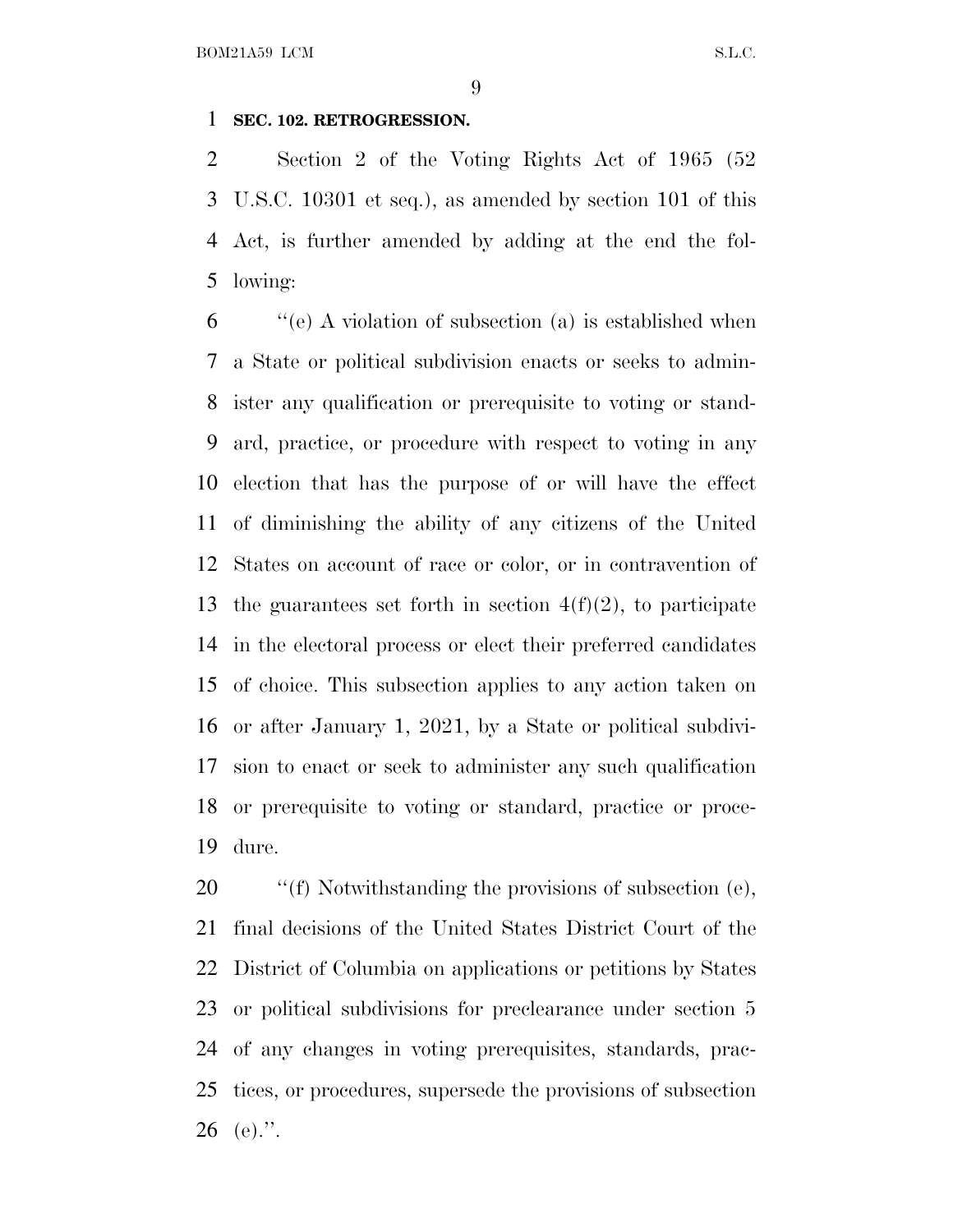### **SEC. 103. VIOLATIONS TRIGGERING AUTHORITY OF COURT TO RETAIN JURISDICTION.**

 (a) TYPES OF VIOLATIONS.—Section 3(c) of the Vot-4 ing Rights Act of 1965 (52 U.S.C. 10302 $(e)$ ) is amended by striking ''violations of the fourteenth or fifteenth amendment'' and inserting ''violations of the 14th or 15th Amendment, violations of this Act, or violations of any Federal law that prohibits discrimination in voting on the basis of race, color, or membership in a language minority group,''.

 (b) CONFORMING AMENDMENT.—Section 3(a) of 12 such Act  $(52 \text{ U.S.C. } 10302(a))$  is amended by striking ''violations of the fourteenth or fifteenth amendment'' and inserting ''violations of the 14th or 15th Amendment, vio- lations of this Act, or violations of any Federal law that prohibits discrimination in voting on the basis of race, color, or membership in a language minority group,''.

#### **SEC. 104. CRITERIA FOR COVERAGE OF STATES AND POLIT-**

**ICAL SUBDIVISIONS.**

### (a) DETERMINATION OF STATES AND POLITICAL 21 SUBDIVISIONS SUBJECT TO SECTION 4(a).

 (1) IN GENERAL.—Section 4(b) of the Voting Rights Act of 1965 (52 U.S.C. 10303(b)) is amend-ed to read as follows:

 ''(b) DETERMINATION OF STATES AND POLITICAL SUBDIVISIONS SUBJECT TO REQUIREMENTS.—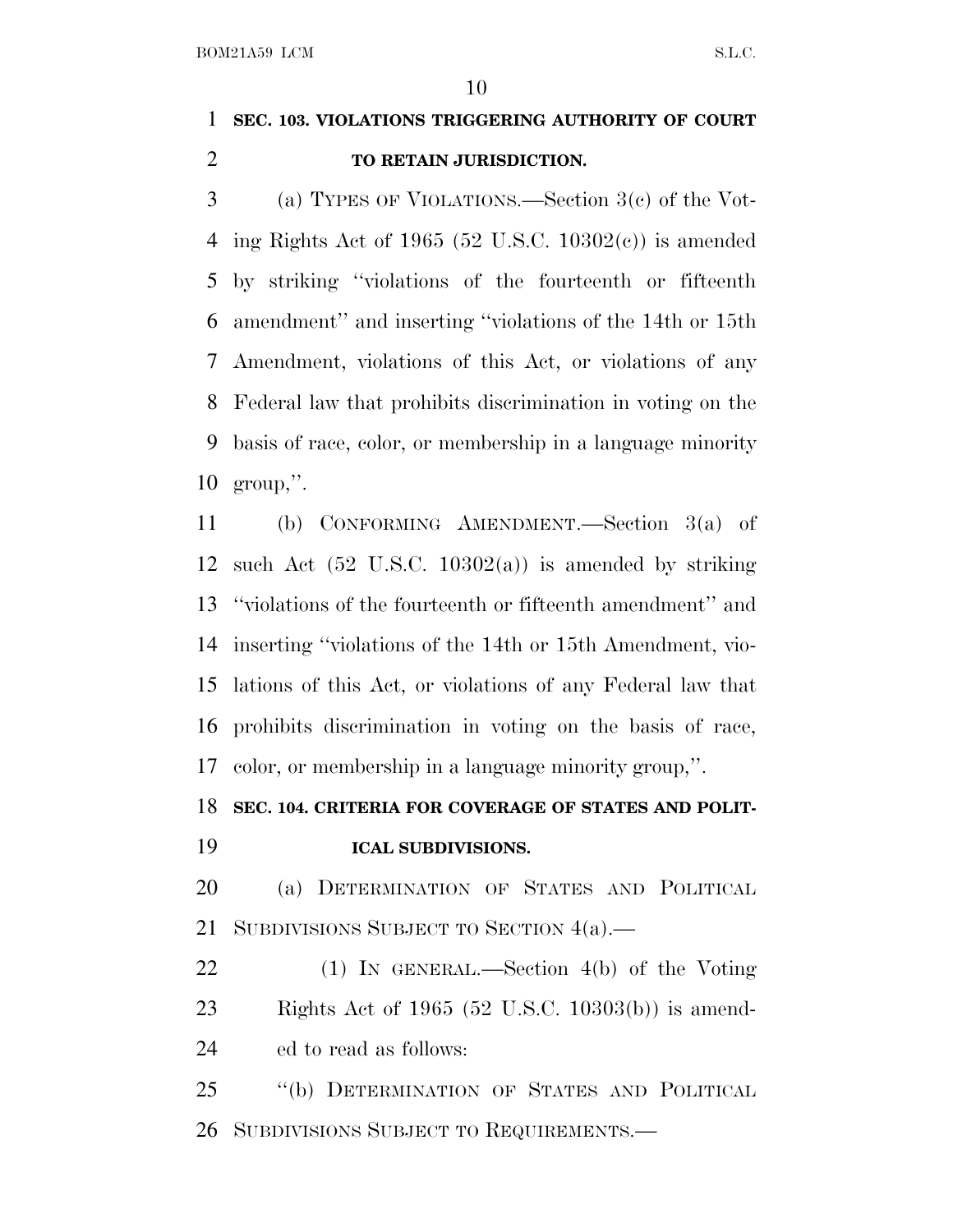| $\mathbf{1}$   | "(1) EXISTENCE OF VOTING RIGHTS VIOLA-             |
|----------------|----------------------------------------------------|
| $\overline{2}$ | TIONS DURING PREVIOUS 25 YEARS.-                   |
| 3              | "(A) STATEWIDE APPLICATION.—Sub-                   |
| $\overline{4}$ | section (a) applies with respect to a State and    |
| 5              | all political subdivisions within the State during |
| 6              | a calendar year if—                                |
| $\overline{7}$ | "(i) fifteen or more voting rights vio-            |
| 8              | lations occurred in the State during the           |
| 9              | previous 25 calendar years; or                     |
| 10             | "(ii) ten or more voting rights viola-             |
| 11             | tions occurred in the State during the pre-        |
| 12             | vious 25 calendar years, at least one of           |
| 13             | which was committed by the State itself            |
| 14             | (as opposed to a political subdivision with-       |
| 15             | in the State).                                     |
| 16             | "(B) APPLICATION TO SPECIFIC POLITICAL             |
| 17             | SUBDIVISIONS.—Subsection (a) applies with re-      |
| 18             | spect to a political subdivision as a separate     |
| 19             | unit during a calendar year if three or more       |
| 20             | voting rights violations occurred in the subdivi-  |
| 21             | sion during the previous 25 calendar years.        |
| 22             | $``(2)$ PERIOD OF APPLICATION.—                    |
| 23             | "(A) IN GENERAL.—Except as provided in             |
| 24             | subparagraph (B), if, pursuant to paragraph        |
| 25             | $(1)$ , subsection $(a)$ applies with respect to a |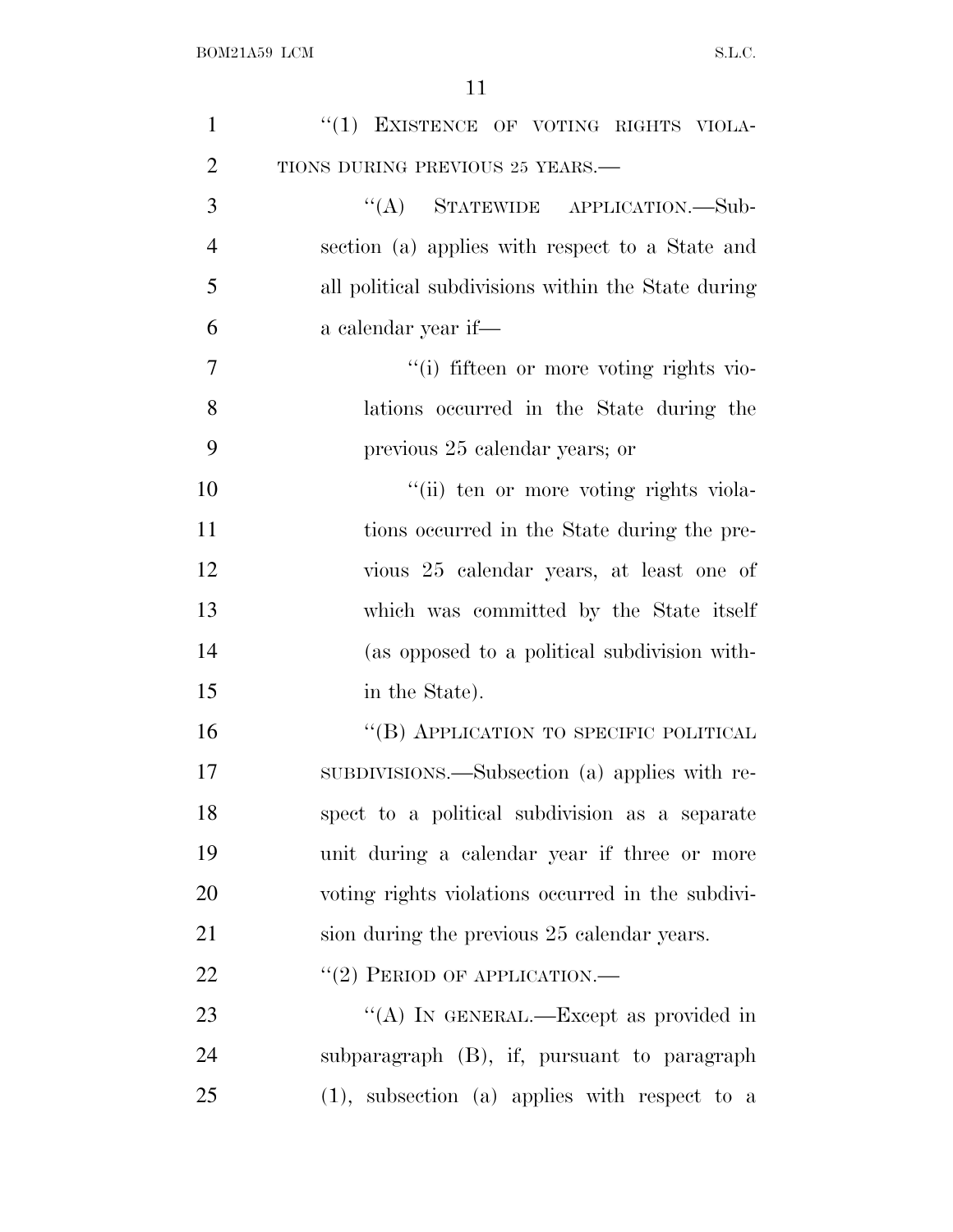| $\mathbf{1}$   | State or political subdivision during a calendar |
|----------------|--------------------------------------------------|
| $\overline{2}$ | year, subsection (a) shall apply with respect to |
| 3              | such State or political subdivision for the pe-  |
| $\overline{4}$ | $riod$ —                                         |
| 5              | "(i) that begins on January 1 of the             |
| 6              | year in which subsection (a) applies; and        |
| 7              | "(ii) that ends on the date which is $10$        |
| 8              | years after the date described in clause (i).    |
| 9              | "(B) NO FURTHER APPLICATION AFTER                |
| 10             | DECLARATORY JUDGMENT.-                           |
| 11             | "(i) STATES.—If a State obtains a de-            |
| 12             | claratory judgment under subsection (a),         |
| 13             | and the judgment remains in effect, sub-         |
| 14             | section (a) shall no longer apply to such        |
| 15             | State and all political subdivisions in the      |
| 16             | State pursuant to paragraph $(1)(A)$ unless,     |
| 17             | after the issuance of the declaratory judg-      |
| 18             | ment, paragraph $(1)(A)$ applies to the          |
| 19             | State solely on the basis of voting rights       |
| 20             | violations occurring after the issuance of       |
| 21             | the declaratory judgment.                        |
| 22             | "(ii) POLITICAL SUBDIVISIONS.—If a               |
| 23             | political subdivision obtains a declaratory      |
| 24             | judgment under subsection (a), and the           |
| 25             | judgment remains in effect, subsection (a)       |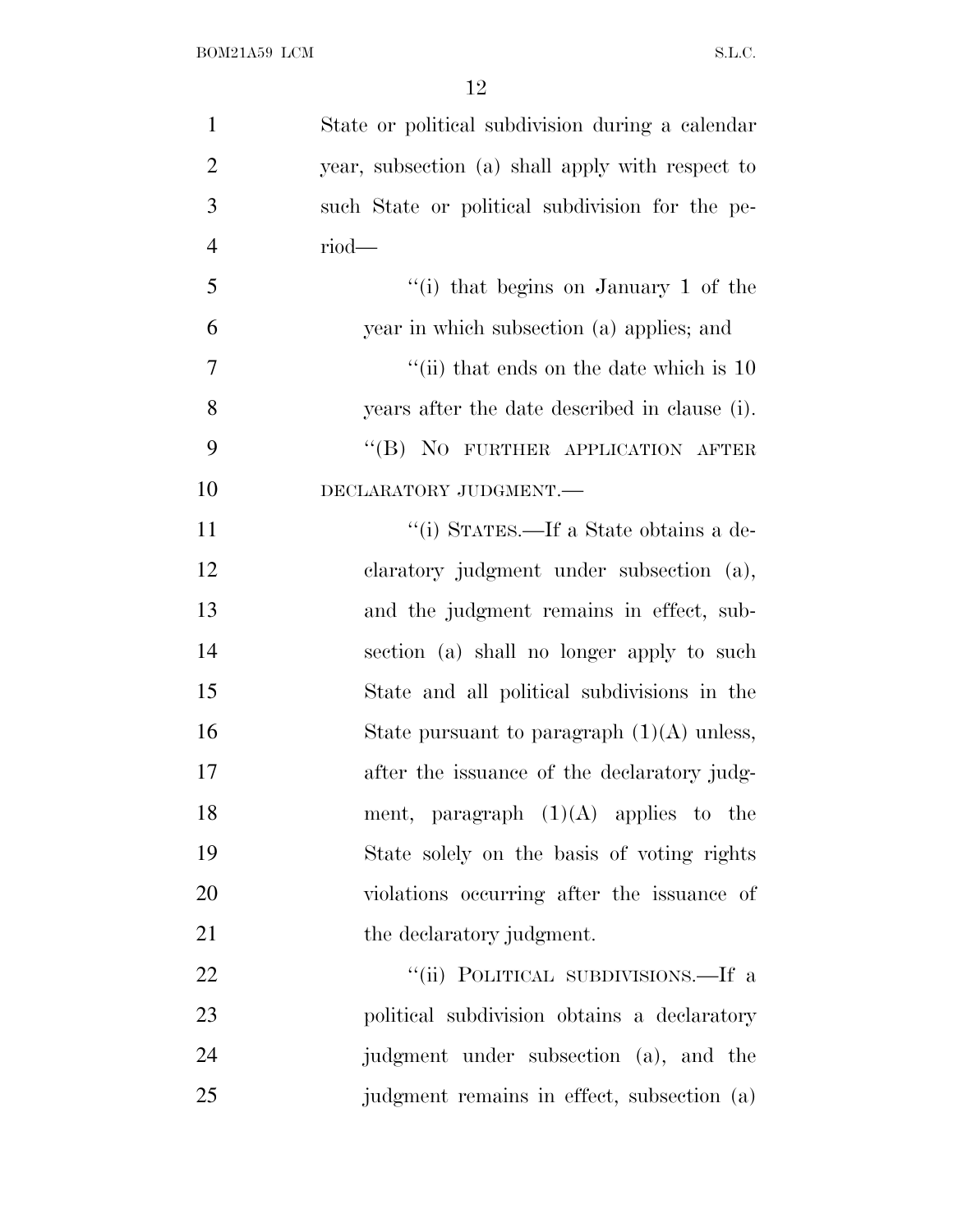$\begin{minipage}{.4\linewidth} \textbf{BOM21A59}\textbf{ LCM} \end{minipage}$ 

| $\mathbf{1}$   | shall no longer apply to such political sub-           |
|----------------|--------------------------------------------------------|
| $\overline{2}$ | division pursuant to paragraph (1), includ-            |
| 3              | ing pursuant to paragraph $(1)(A)$ (relating           |
| $\overline{4}$ | to the statewide application of subsection             |
| 5              | $(a)$ , unless, after the issuance of the de-          |
| 6              | claratory judgment, paragraph $(1)(B)$ ap-             |
| 7              | plies to the political subdivision solely on           |
| 8              | the basis of voting rights violations occur-           |
| 9              | ring after the issuance of the declaratory             |
| 10             | judgment.                                              |
| 11             | "(3) DETERMINATION OF VOTING RIGHTS VIO-               |
| 12             | LATION.—For purposes of paragraph $(1)$ , a voting     |
| 13             | rights violation occurred in a State or political sub- |
| 14             | division if any of the following applies:              |
| 15             | "(A) JUDICIAL RELIEF; VIOLATION OF                     |
| 16             | 14TH OR 15TH AMENDMENT. Any final<br>THE               |
| 17             | judgment (that was not reversed on appeal) oc-         |
| 18             | curred, in which the plaintiff prevailed and in        |
| 19             | which any court of the United States deter-            |
| 20             | mined that a denial or abridgement of the right        |
| 21             | of any citizen of the United States to vote on         |
| <u>22</u>      | account of race, color, or membership in a lan-        |
| 23             | guage minority group occurred, or that a voting        |
| 24             | qualification or prerequisite to voting or stand-      |
| 25             | ard, practice, or procedure with respect to vot-       |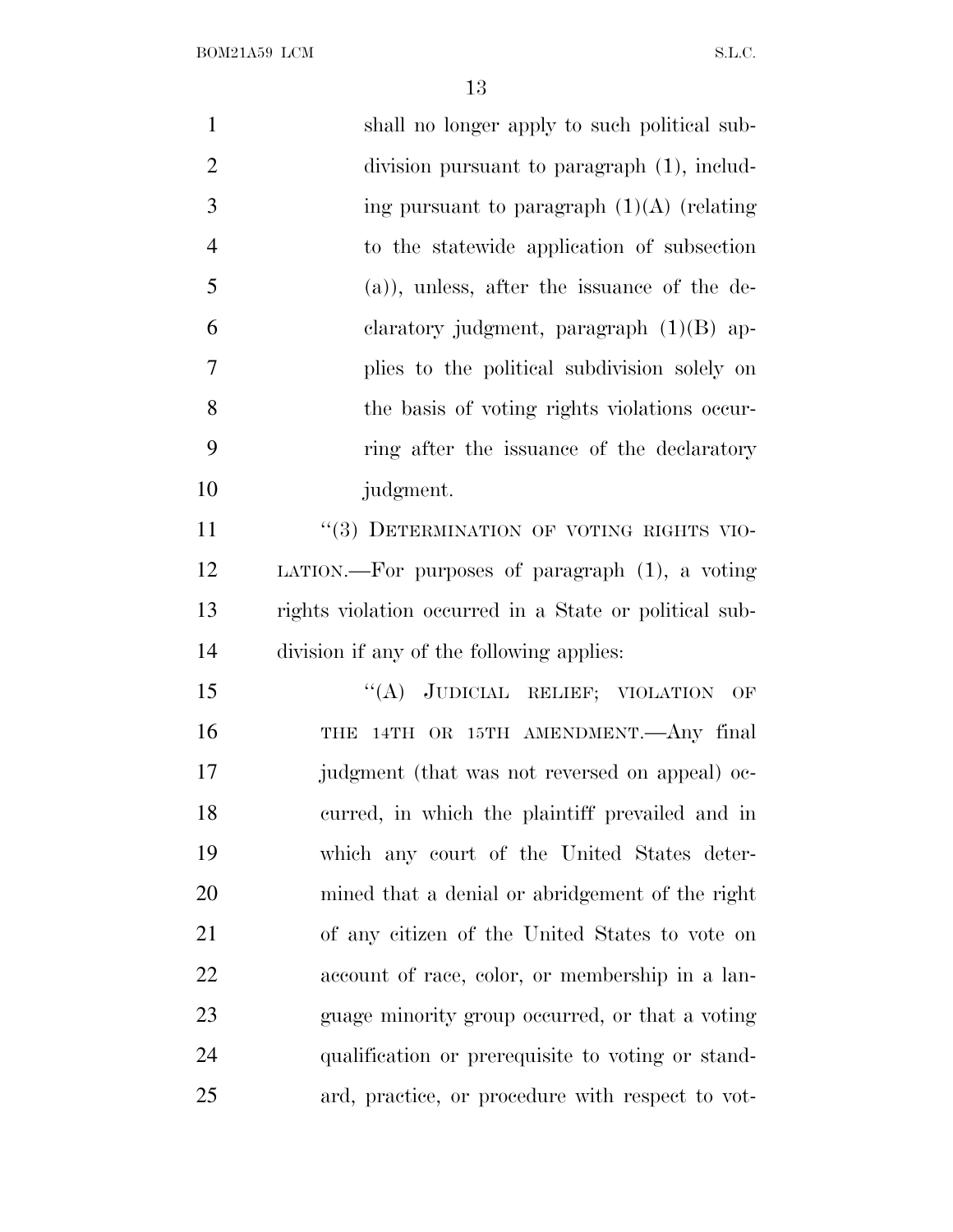ing created an undue burden on the right to vote in connection with a claim that the law un- duly burdened voters of a particular race, color, or language minority group, in violation of the 14th or 15th Amendment to the Constitution of the United States, anywhere within the State or subdivision.

8 "(B) JUDICIAL RELIEF; VIOLATIONS OF THIS ACT.—Any final judgment (that was not reversed on appeal) occurred in which the plain- tiff prevailed and in which any court of the United States determined that a voting quali- fication or prerequisite to voting or standard, practice, or procedure with respect to voting was imposed or applied or would have been im- posed or applied anywhere within the State or subdivision in a manner that resulted or would have resulted in a denial or abridgement of the right of any citizen of the United States to vote on account of race, color, or membership in a language minority group, in violation of sub-section (e) or (f) or section 2, 201, or 203.

23 "(C) FINAL JUDGMENT; DENIAL OF DE- CLARATORY JUDGMENT.—In a final judgment (that was not been reversed on appeal), any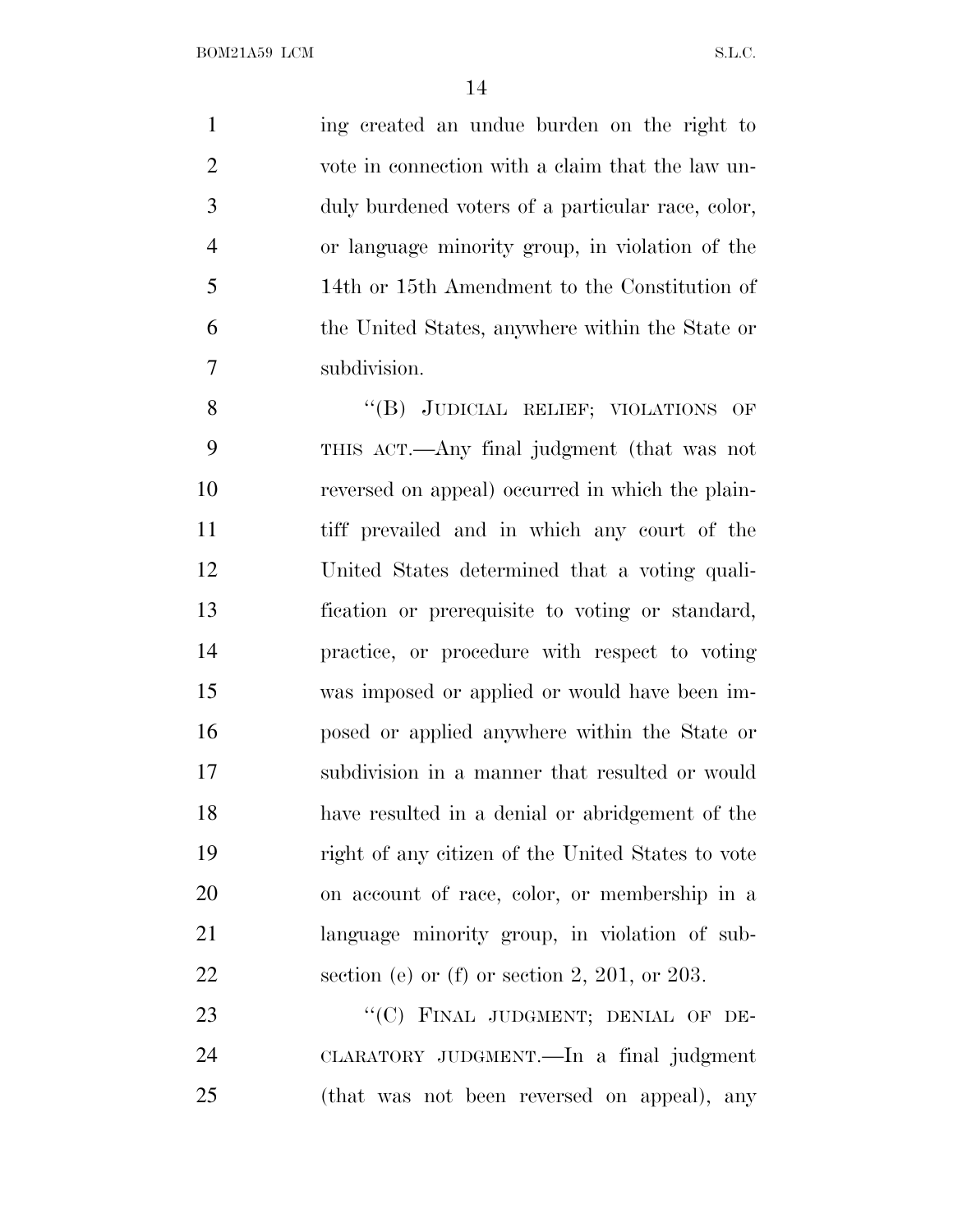court of the United States has denied the re- quest of the State or subdivision for a declara- tory judgment under section 3(c) or section 5, and thereby prevented a voting qualification or prerequisite to voting or standard, practice, or procedure with respect to voting from being en-forced anywhere within the State or subdivision.

8 "(D) OBJECTION BY THE ATTORNEY GEN- ERAL.—The Attorney General has interposed an objection under section 3(c) or section 5, and thereby prevented a voting qualification or prerequisite to voting or standard, practice, or procedure with respect to voting from being en- forced anywhere within the State or subdivision. 15 A violation under this subparagraph has not oc- curred where an objection has been withdrawn by the Attorney General, unless the withdrawal was in response to a change in the law or prac- tice that served as the basis of the objection. A violation under this subparagraph has not oc- curred where the objection is based solely on a State or political subdivision's failure to comply with a procedural process that would not other- wise count as an independent violation of this Act.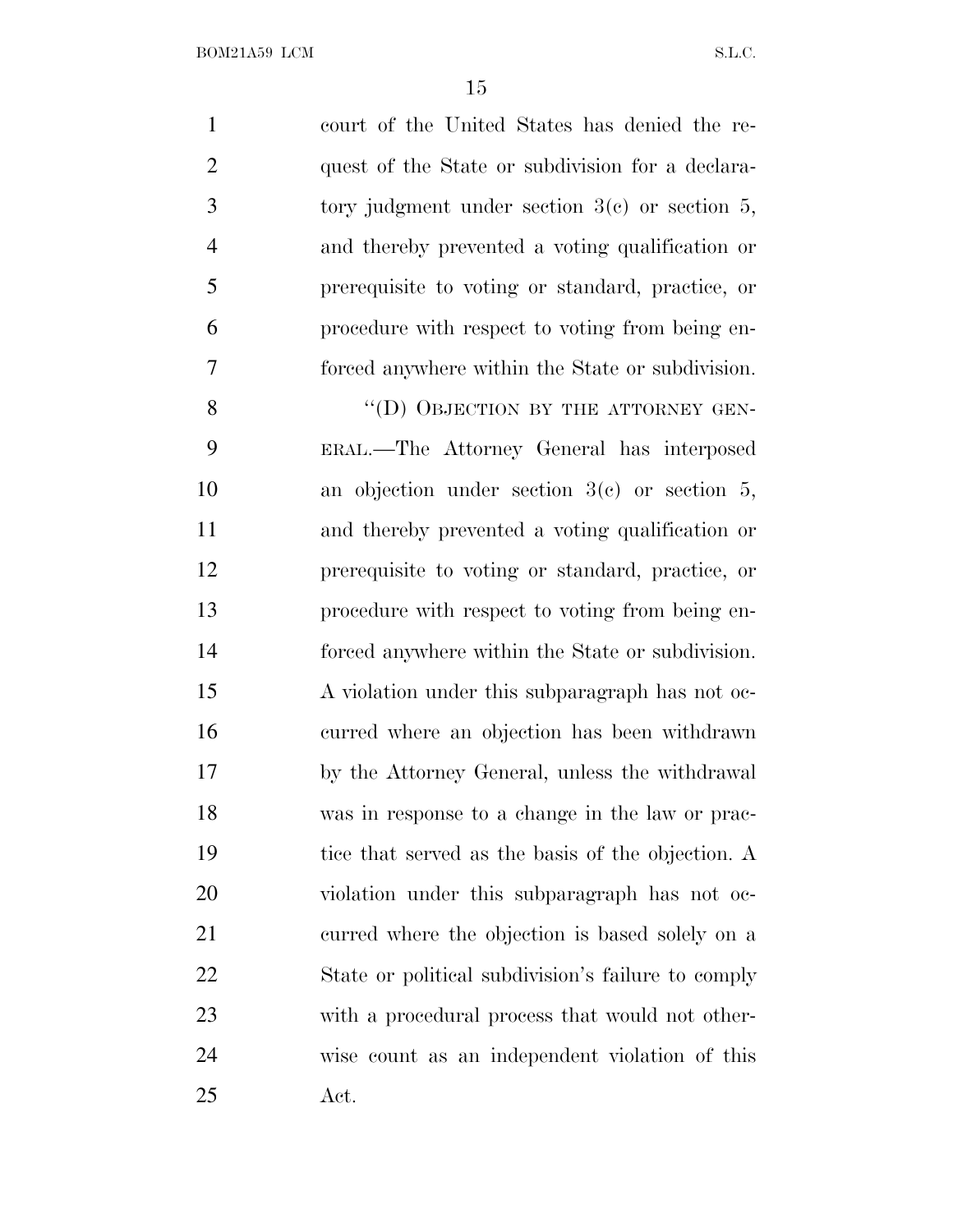|                | 16                                           |
|----------------|----------------------------------------------|
| $\mathbf{1}$   | "(E) CONSENT DECREE, SETTLEMENT, OR          |
| $\overline{2}$ | OTHER AGREEMENT.-                            |
| 3              | "(i) AGREEMENT.—A consent decree,            |
| $\overline{4}$ | settlement, or other agreement was adopt-    |
| 5              | ed or entered by a court of the United       |
| 6              | States that contains an admission of liabil- |
| $\overline{7}$ | ity by the defendants, which resulted in the |
| 8              | alteration or abandonment of a voting        |
| 9              | practice anywhere in the territory of such   |
| 10             | State or subdivision that was challenged on  |
| 11             | the ground that the practice denied or       |
| 12             | abridged the right of any citizen of the     |
| 13             | United States to vote on account of race,    |
| 14             | color, or membership in a language minor-    |
| 15             | ity group in violation of subsection (e) or  |
| 16             | (f) or section 2, 201, or 203, or the 14th   |
| 17             | or 15th Amendment.                           |
| 18             | "(ii) INDEPENDENT VIOLATIONS.-- A            |

 voluntary extension or continuation of a consent decree, settlement, or agreement described in clause (i) shall not count as an independent violation under this sub- paragraph. Any other extension or modi- fication of such a consent decree, settle-ment, or agreement, if the consent decree,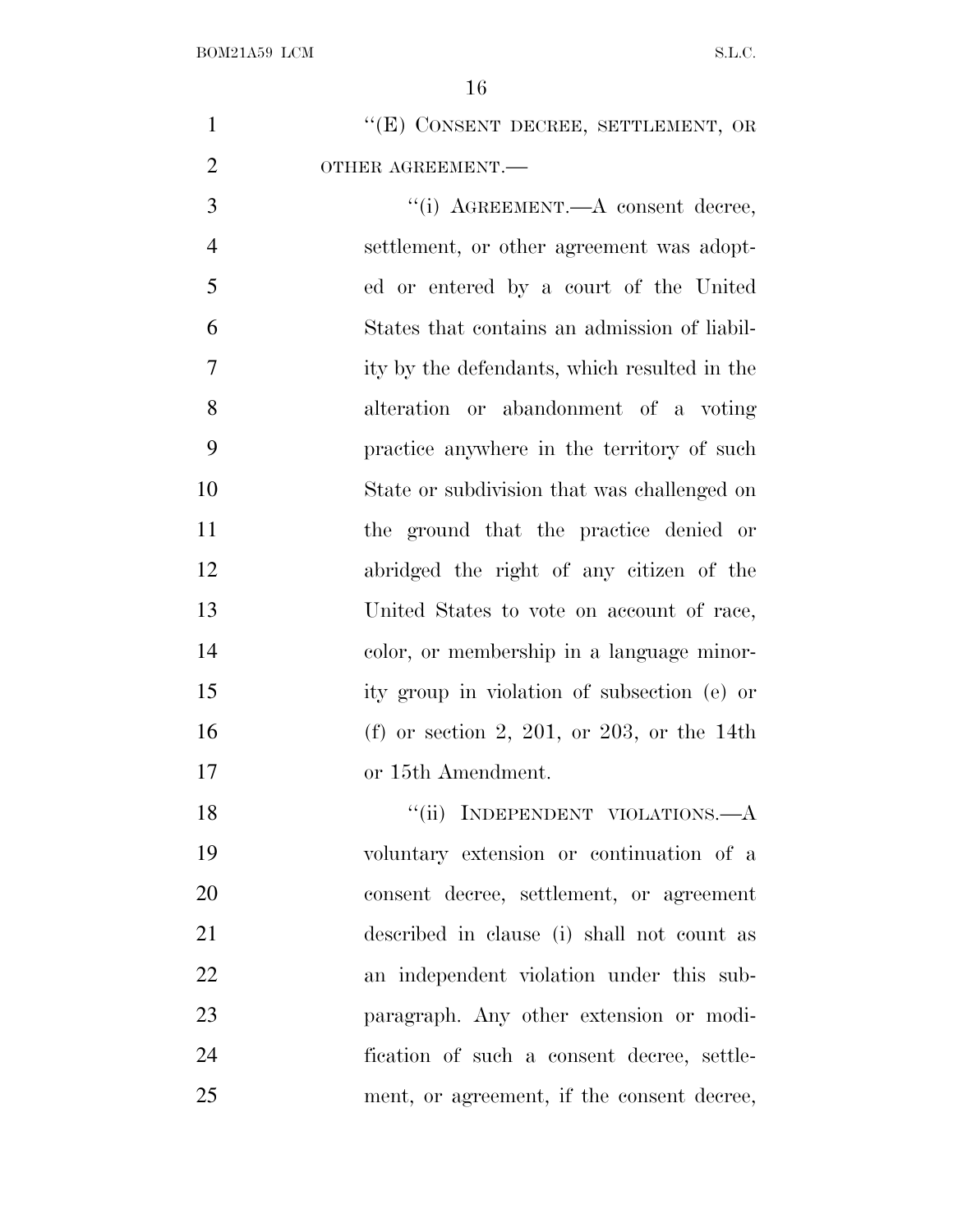| $\mathbf{1}$   | settlement, or agreement has been in place         |
|----------------|----------------------------------------------------|
| $\overline{2}$ | for ten years or longer, shall count as an         |
| 3              | independent violation under this subpara-          |
| $\overline{4}$ | graph. If a court of the United States             |
| 5              | finds that a consent decree, settlement, or        |
| 6              | agreement described in clause (i) itself de-       |
| 7              | nied or abridged the right of any citizen of       |
| 8              | the United States to vote on account of            |
| 9              | race, color, or membership in a language           |
| 10             | minority group, violated subsection (e) or         |
| 11             | (f) or section 2, 201, or 203, or created an       |
| 12             | undue burden on the right to vote in con-          |
| 13             | nection with a claim that the consent de-          |
| 14             | cree, settlement, or other agreement un-           |
| 15             | duly burdened voters of a particular race,         |
| 16             | color, or language minority group, that            |
| 17             | finding shall count as an independent vio-         |
| 18             | lation under this subparagraph.                    |
| 19             | "(F) MULTIPLE VIOLATIONS.—Each in-                 |
| 20             | stance in which a voting qualification or pre-     |
| 21             | requisite to voting or standard, practice, or pro- |
| 22             | edure with respect to voting, including each re-   |
| 23             | districting plan, is found to be a violation by a  |
| 24             | court of the United States pursuant to subpara-    |
| 25             | graph $(A)$ or $(B)$ , or prevented from being en- |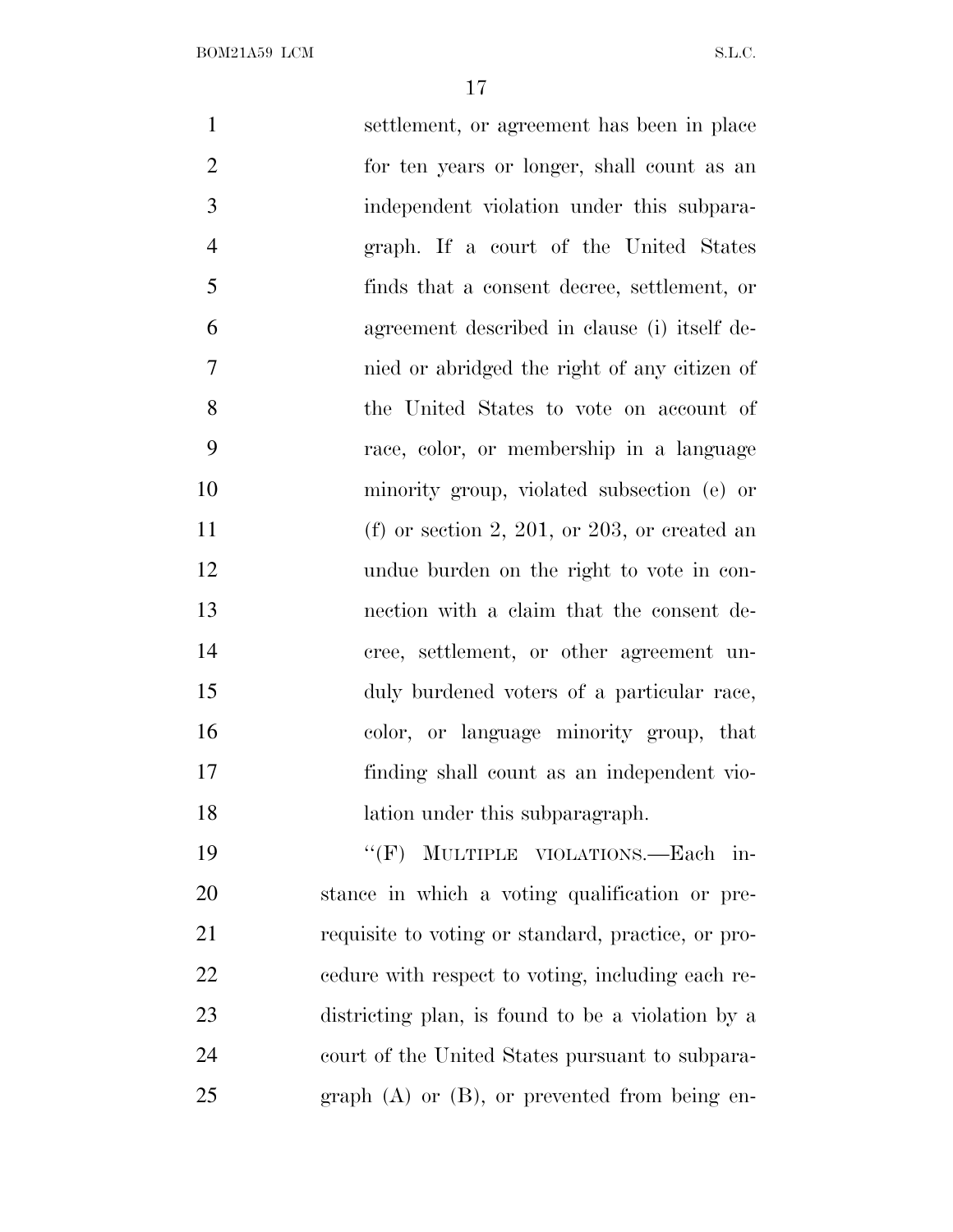| $\mathbf{1}$   | forced pursuant to subparagraph $(C)$ or $(D)$ , or     |
|----------------|---------------------------------------------------------|
| $\overline{2}$ | altered or abandoned pursuant to subparagraph           |
| 3              | (E) shall count as an independent violation             |
| $\overline{4}$ | under this paragraph. Within a redistricting            |
| 5              | plan, each violation under this paragraph found         |
| 6              | to discriminate against any group of voters             |
| 7              | based on race, color, or language minority              |
| 8              | group shall count as an independent violation           |
| 9              | under this paragraph.                                   |
| 10             | "(4) TIMING OF DETERMINATIONS.-                         |
| 11             | "(A) DETERMINATIONS OF VOTING RIGHTS                    |
| 12             | VIOLATIONS.- As early as practicable during             |
| 13             | each calendar year, the Attorney General shall          |
| 14             | make the determinations required by this sub-           |
| 15             | section, including updating the list of voting          |
| 16             | rights violations occurring in each State and po-       |
| 17             | litical subdivision for the previous calendar           |
| 18             | year.                                                   |
| 19             | "(B) EFFECTIVE UPON PUBLICATION IN                      |
| 20             | FEDERAL REGISTER.—A determination or cer-               |
| 21             | tification of the Attorney General under this           |
| 22             | section or under section 8 or 13 shall be effec-        |
| 23             | tive upon publication in the Federal Register.".        |
| 24             | (2) CONFORMING AMENDMENTS.—Section $4(a)$               |
| 25             | of such Act $(52 \text{ U.S.C. } 10303(a))$ is amended— |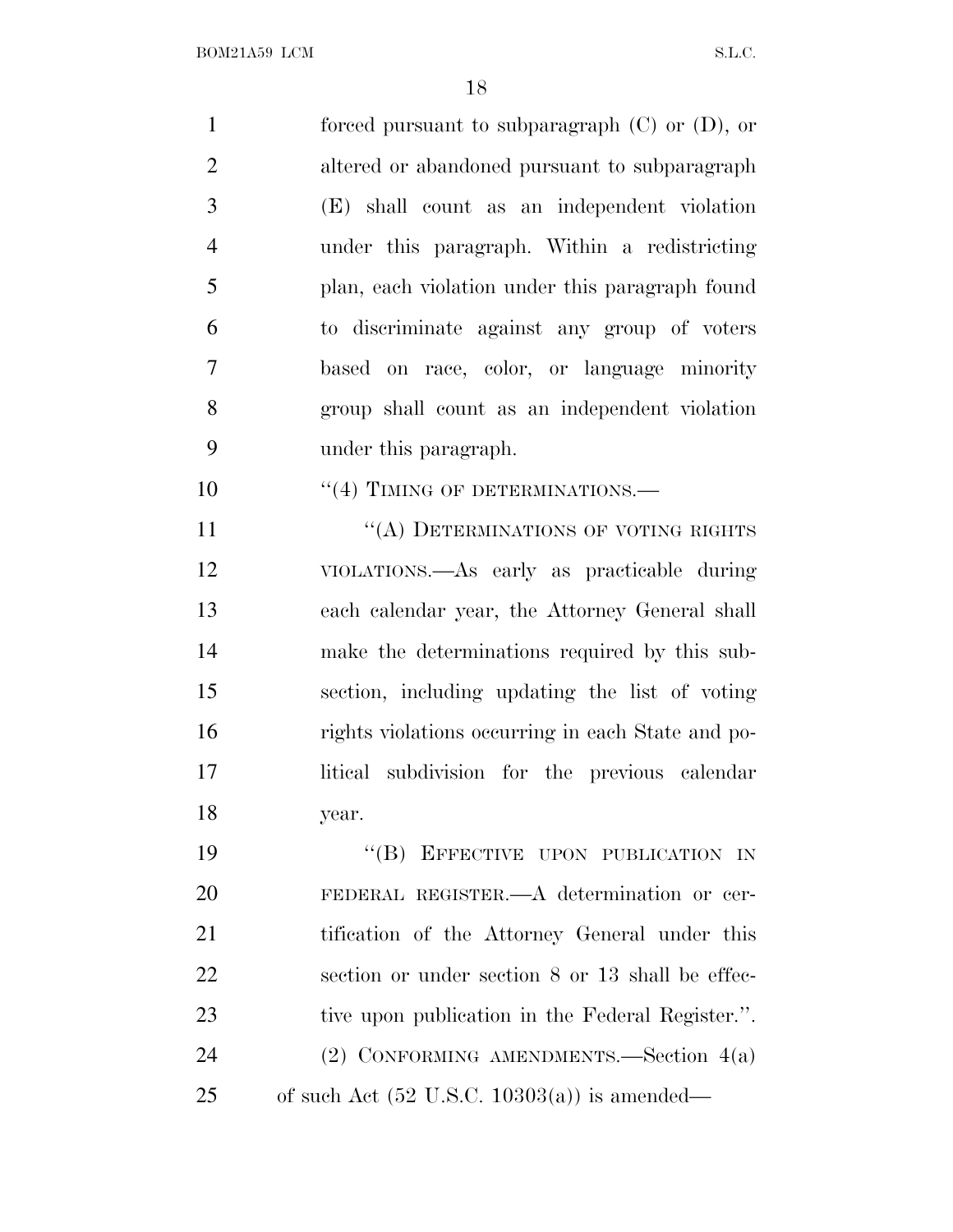(A) in paragraph (1), in the first sentence of the matter preceding subparagraph (A), by striking ''any State with respect to which'' and all that follows through ''unless'' and inserting ''any State to which this subsection applies dur- ing a calendar year pursuant to determinations made under subsection (b), or in any political subdivision of such State (as such subdivision existed on the date such determinations were made with respect to such State), though such determinations were not made with respect to such subdivision as a separate unit, or in any political subdivision with respect to which this subsection applies during a calendar year pur- suant to determinations made with respect to such subdivision as a separate unit under sub-17 section (b), unless"; (B) in paragraph (1), in the matter pre- ceding subparagraph (A), by striking the second sentence; 21 (C) in paragraph  $(1)(A)$ , by striking "(in 22 the case of a State or subdivision seeking a de-claratory judgment under the second sentence

24 of this subsection)";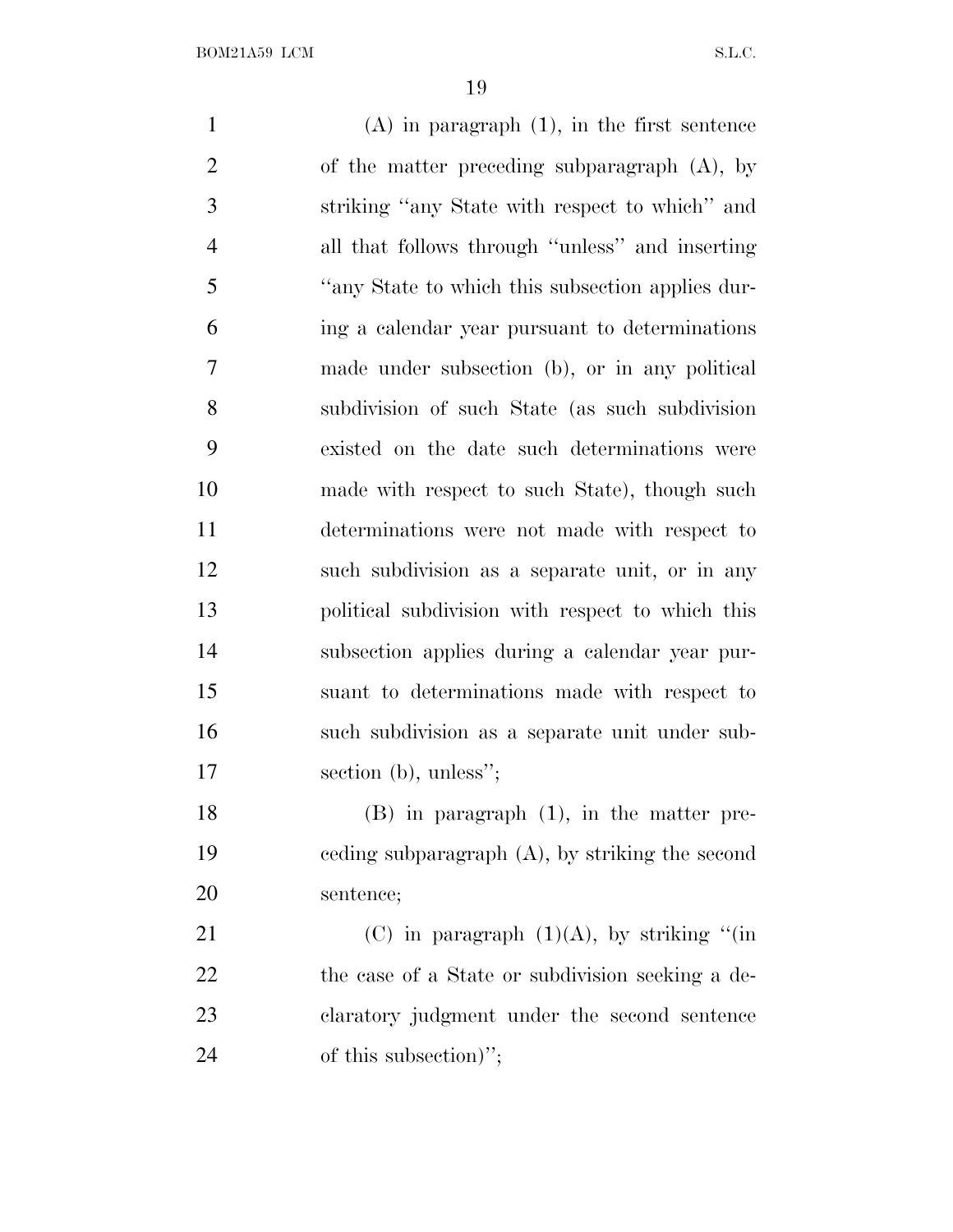| $\mathbf{1}$   | (D) in paragraph $(1)(B)$ , by striking "(in                         |
|----------------|----------------------------------------------------------------------|
| $\overline{2}$ | the case of a State or subdivision seeking a de-                     |
| 3              | claratory judgment under the second sentence                         |
| $\overline{4}$ | of this subsection)";                                                |
| 5              | $(E)$ in paragraph $(3)$ , by striking "(in the                      |
| 6              | case of a State or subdivision seeking a declara-                    |
| 7              | tory judgment under the second sentence of this                      |
| 8              | subsection)";                                                        |
| 9              | $(F)$ in paragraph $(5)$ , by striking "(in the                      |
| 10             | case of a State or subdivision which sought a                        |
| 11             | declaratory judgment under the second sentence                       |
| 12             | of this subsection)";                                                |
| 13             | $(G)$ by striking paragraphs $(7)$ and $(8)$ ;                       |
| 14             | and                                                                  |
| 15             | $(H)$ by redesignating paragraph $(9)$ as                            |
| 16             | paragraph $(7)$ .                                                    |
| 17             | (b) CLARIFICATION OF TREATMENT OF MEMBERS OF                         |
|                | 18 LANGUAGE MINORITY GROUPS.—Section $4(a)(1)$ of such               |
|                | 19 Act $(52 \text{ U.S.C. } 10303(a)(1))$ , as amended by subsection |
|                | 20 (a), is further amended, in the first sentence, by striking       |
|                | 21 "race or color," and inserting "race or color, or in con-         |
| 22             | travention of the guarantees of subsection $(f)(2)$ ,".              |
| 23             | (c) FACILITATING BAILOUT.—Section $4(a)$ of the                      |
|                | 24 Voting Rights Act of 1965 (52 U.S.C. 10303(a)), as                |
| 25             | amended by subsection (a), is further amended—                       |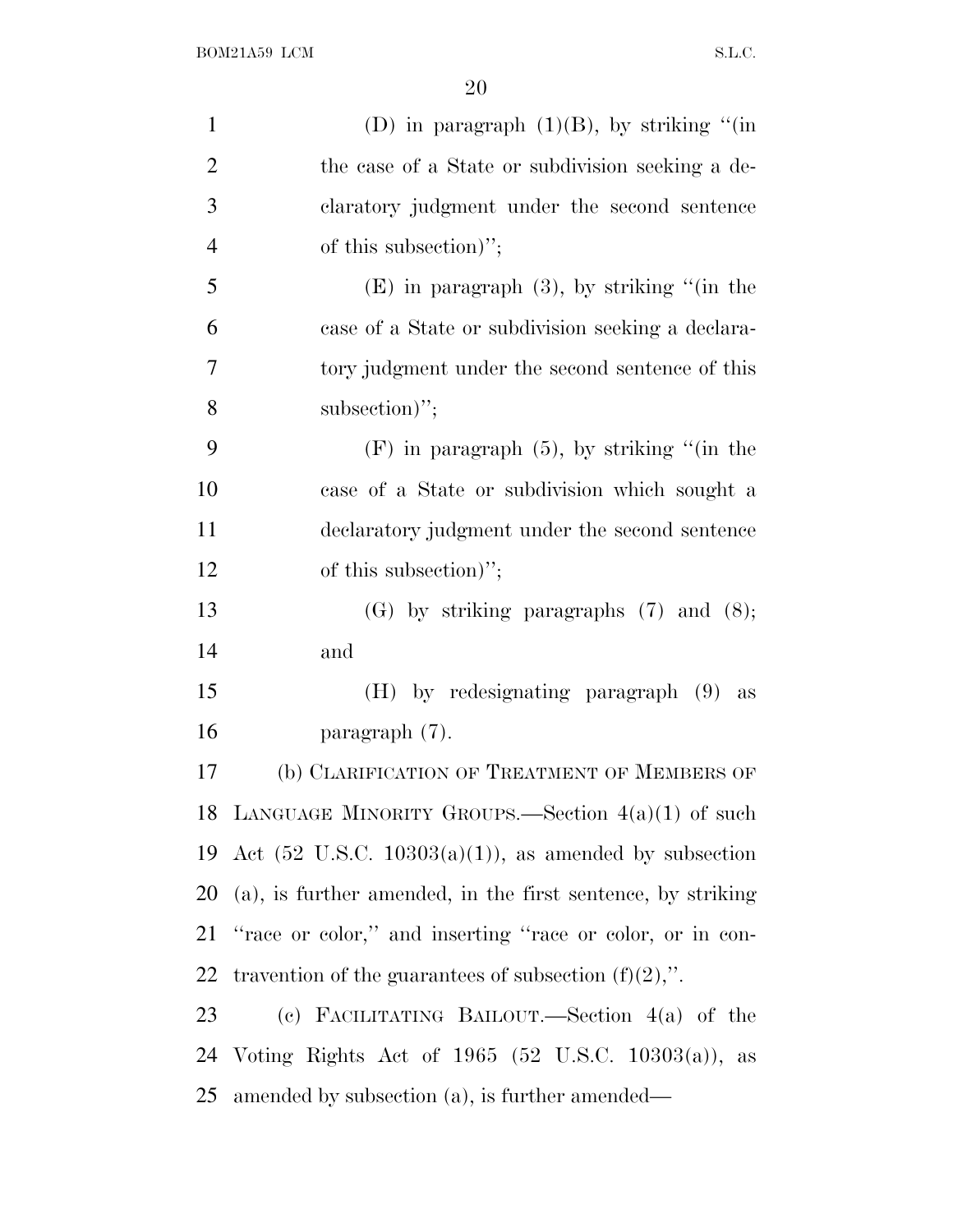| $\mathbf{1}$   | $(1)$ by striking paragraph $(1)(C)$ ;                            |
|----------------|-------------------------------------------------------------------|
| $\overline{2}$ | (2) by inserting at the beginning of paragraph                    |
| 3              | $(7)$ , as redesignated by subsection $(a)(2)(H)$ , the fol-      |
| $\overline{4}$ | lowing: "Any plaintiff seeking a declaratory judg-                |
| 5              | ment under this subsection on the grounds that the                |
| 6              | plaintiff meets the requirements of paragraph (1)                 |
| 7              | may request that the Attorney General consent to                  |
| 8              | entry of judgment."; and                                          |
| 9              | (3) by adding at the end the following:                           |
| 10             | $\cdot$ (8) If a political subdivision is subject to the applica- |
| 11             | tion of this subsection, due to the applicability of sub-         |
| 12             | section (b) $(1)(A)$ , the political subdivision may seek a de-   |
| 13             | claratory judgment under this section if the subdivision          |
| 14             | demonstrates that the subdivision meets the criteria estab-       |
| 15             | lished by the subparagraphs of paragraph $(1)$ , for the 10       |
| 16             | years preceding the date on which subsection (a) applied          |
| 17             | to the political subdivision under subsection $(b)(1)(A)$ .       |
| 18             | $\lq(9)$ If a political subdivision was not subject to the        |
| 19             | application of this subsection by reason of a declaratory         |
| 20             | judgment entered prior to the date of enactment of the            |
| 21             | John R. Lewis Voting Rights Advancement Act of 2021,              |
| 22             | and is not, subsequent to that date of enactment, subject         |
| 23             | to the application of this subsection under subsection            |
| 24             | $(b)(1)(B)$ , then that political subdivision shall not be sub-   |
|                | 25 ject to the requirements of this subsection.".                 |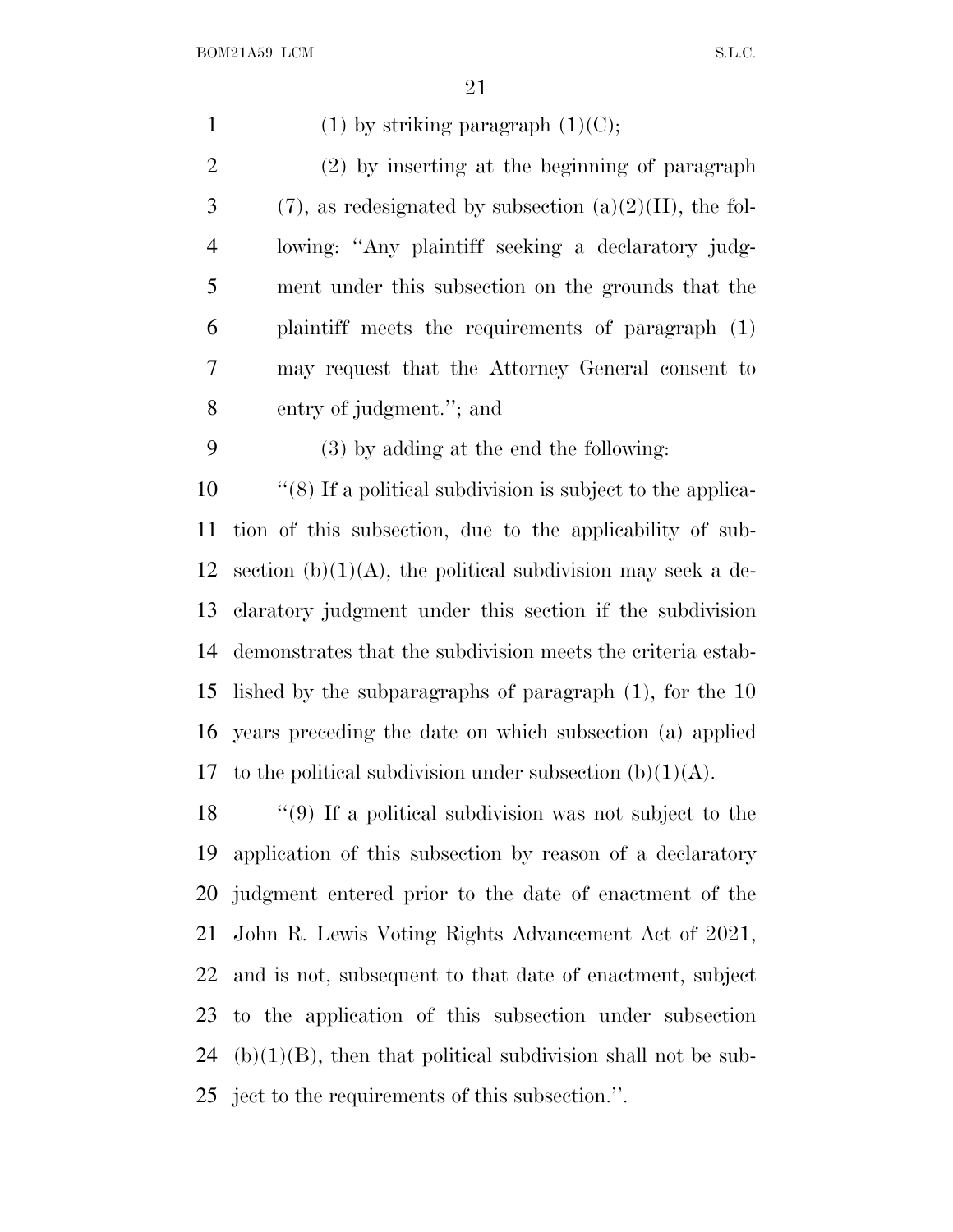| 1              | SEC. 105. DETERMINATION OF STATES AND POLITICAL SUB-      |
|----------------|-----------------------------------------------------------|
| $\overline{2}$ | DIVISIONS SUBJECT TO PRECLEARANCE FOR                     |
| 3              | <b>COVERED PRACTICES.</b>                                 |
| $\overline{4}$ | The Voting Rights Act of 1965 (52 U.S.C. 10301 et         |
| 5              | seq.) is further amended by inserting after section 4 the |
| 6              | following:                                                |
| 7              | "SEC. 4A. DETERMINATION OF STATES AND POLITICAL           |
| 8              | SUBDIVISIONS SUBJECT TO PRECLEARANCE                      |
| 9              | FOR COVERED PRACTICES.                                    |
| 10             | "(a) PRACTICE-BASED PRECLEARANCE.-                        |
| 11             | "(1) IN GENERAL.—Each State and each polit-               |
| 12             | ical subdivision shall—                                   |
| 13             | $\lq\lq$ identify any newly enacted or adopted            |
| 14             | law, regulation, or policy that includes a voting         |
| 15             | qualification or prerequisite to voting, or a             |
| 16             | standard, practice, or procedure with respect to          |
| 17             | voting, that is a covered practice described in           |
| 18             | subsection (b); and                                       |
| 19             | $\lq\lq$ ensure that no such covered practice             |
| 20             | is implemented unless or until the State or po-           |
| 21             | litical subdivision, as the case may be, complies         |
| 22             | with subsection $(e)$ .                                   |
| 23             | DETERMINATIONS OF CHARACTERISTICS<br>(2)                  |
| 24             | OF VOTING-AGE POPULATION.-                                |
| 25             | "(A) IN GENERAL.—As early as prac-                        |
| 26             | ticable during each calendar year, the Attorney           |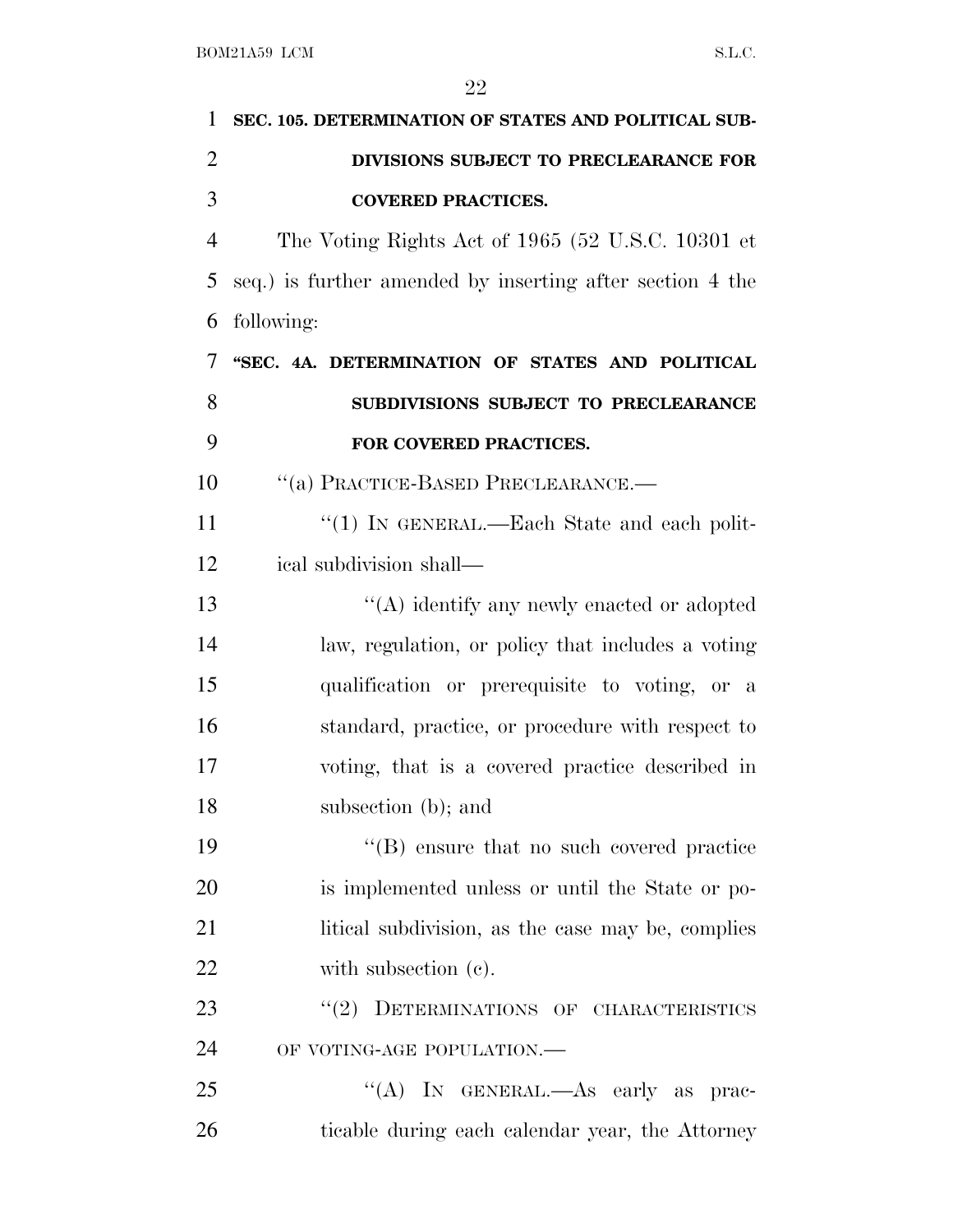General, in consultation with the Director of the Bureau of the Census and the heads of other relevant offices of the government, shall make the determinations required by this sec- tion regarding voting-age populations and the characteristics of such populations, and shall publish a list of the States and political subdivi- sions to which a voting-age population char- acteristic described in subsection (b) applies. 10 "(B) PUBLICATION IN THE FEDERAL REG-

 ISTER.—A determination (including a certifi- cation) of the Attorney General under this paragraph shall be effective upon publication in the Federal Register.

 ''(b) COVERED PRACTICES.—To assure that the right of citizens of the United States to vote is not denied or abridged on account of race, color, or membership in a language minority group as a result of the implementation of certain qualifications or prerequisites to voting, or standards, practices, or procedures with respect to voting, newly adopted in a State or political subdivision, the fol- lowing shall be covered practices subject to the require-ments described in subsection (a):

24 "(1) CHANGES TO METHOD OF ELECTION.— Any change to the method of election—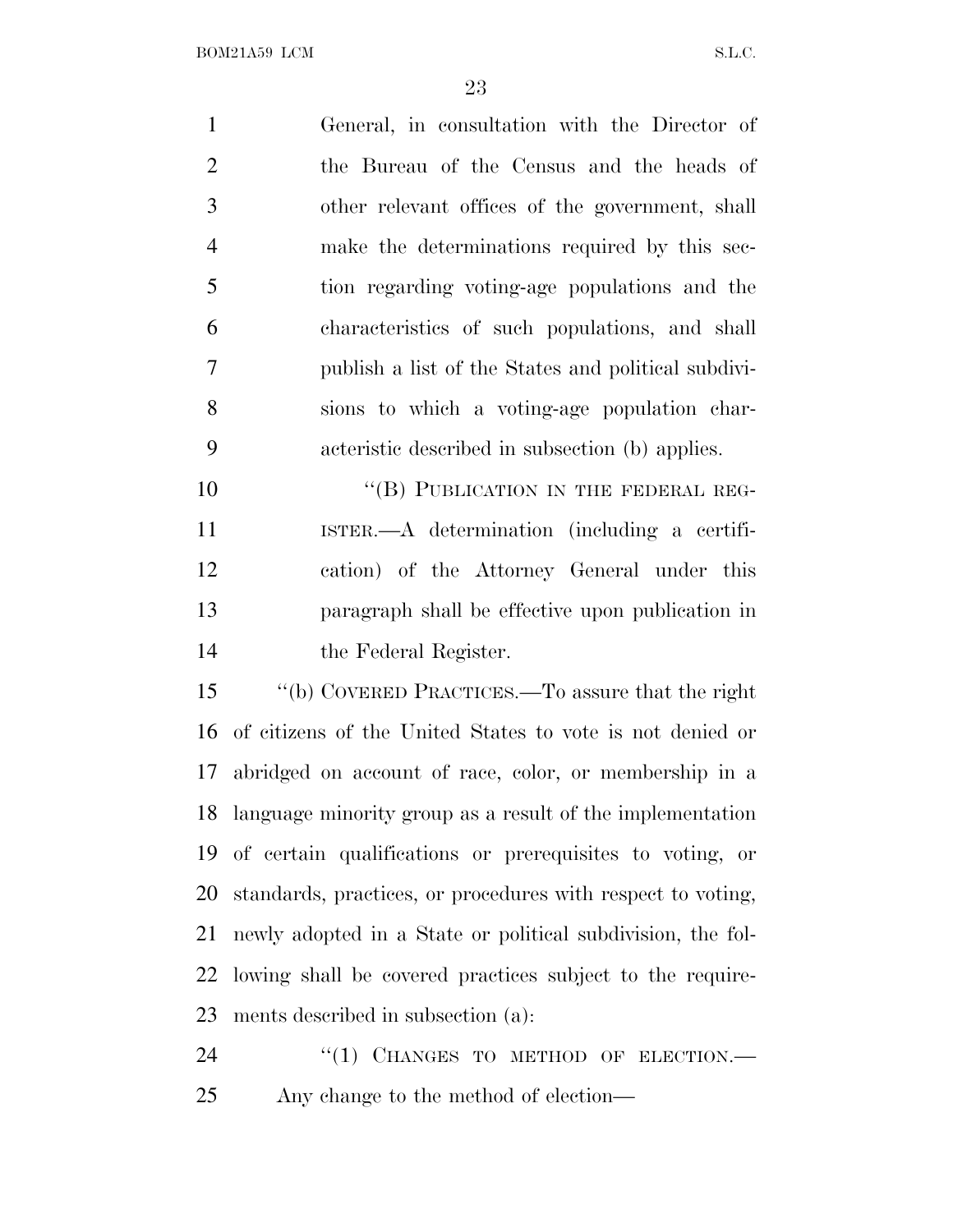| $\mathbf{1}$   | "(A) to add seats elected at-large in a       |
|----------------|-----------------------------------------------|
| $\overline{2}$ | State or political subdivision where—         |
| 3              | "(i) two or more racial groups or lan-        |
| $\overline{4}$ | guage minority groups each represent 20       |
| 5              | percent or more of the voting-age popu-       |
| 6              | lation in the State or political subdivision, |
| 7              | respectively; or                              |
| 8              | "(ii) a single language minority group        |
| 9              | represents 20 percent or more of the vot-     |
| 10             | ing-age population on Indian lands located    |
| 11             | in whole or in part in the State or political |
| 12             | subdivision; or                               |
| 13             | "(B) to convert one or more seats elected     |
| 14             | from a single-member district to one or more  |
| 15             | at-large seats or seats from a multi-member   |
| 16             | district in a State or political subdivision  |
| 17             | where-                                        |
| 18             | "(i) two or more racial groups or lan-        |
| 19             | guage minority groups each represent 20       |
| 20             | percent or more of the voting-age popu-       |
| 21             | lation in the State or political subdivision, |
| 22             | respectively; or                              |
| 23             | "(ii) a single language minority group        |
| 24             | represents 20 percent or more of the vot-     |
| 25             | ing-age population on Indian lands located    |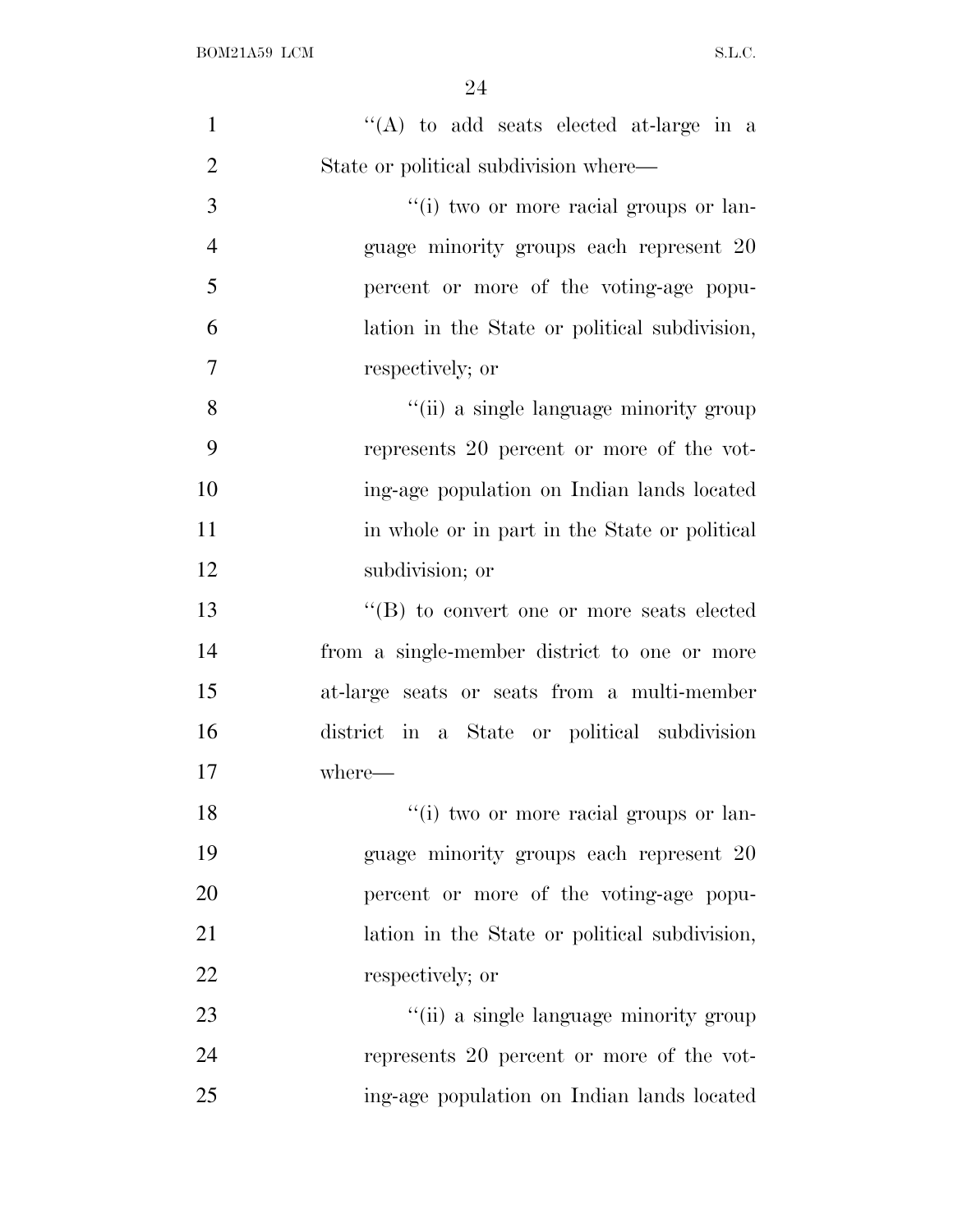| $\mathbf{1}$   | in whole or in part in the State or political           |
|----------------|---------------------------------------------------------|
| $\overline{2}$ | subdivision.                                            |
| 3              | CHANGES TO POLITICAL SUBDIVISION<br>(2)                 |
| $\overline{4}$ | BOUNDARIES.—Any change or series of changes             |
| 5              | within a year to the boundaries of a political subdivi- |
| 6              | sion that reduces by 3 or more percentage points the    |
| $\tau$         | percentage of the political subdivision's voting-age    |
| 8              | population that is comprised of members of a single     |
| 9              | racial group or language minority group in the polit-   |
| 10             | ical subdivision where—                                 |
| 11             | "(A) two or more racial groups or lan-                  |
| 12             | guage minority groups each represent 20 per-            |
| 13             | cent or more of the political subdivision's vot-        |
| 14             | ing-age population; or                                  |
| 15             | "(B) a single language minority group rep-              |
| 16             | resents 20 percent or more of the voting-age            |
| 17             | population on Indian lands located in whole or          |
| 18             | in part in the political subdivision.                   |
| 19             | CHANGES THROUGH REDISTRICTING.<br>``(3)                 |
| 20             | Any change to the boundaries of districts for Fed-      |
| 21             | eral, State, or local elections in a State or political |
| 22             | subdivision where any racial group or language mi-      |
| 23             | nority group that is not the largest racial group or    |
| 24             | language minority group in the jurisdiction and that    |
| 25             | represents 15 percent or more of the State or polit-    |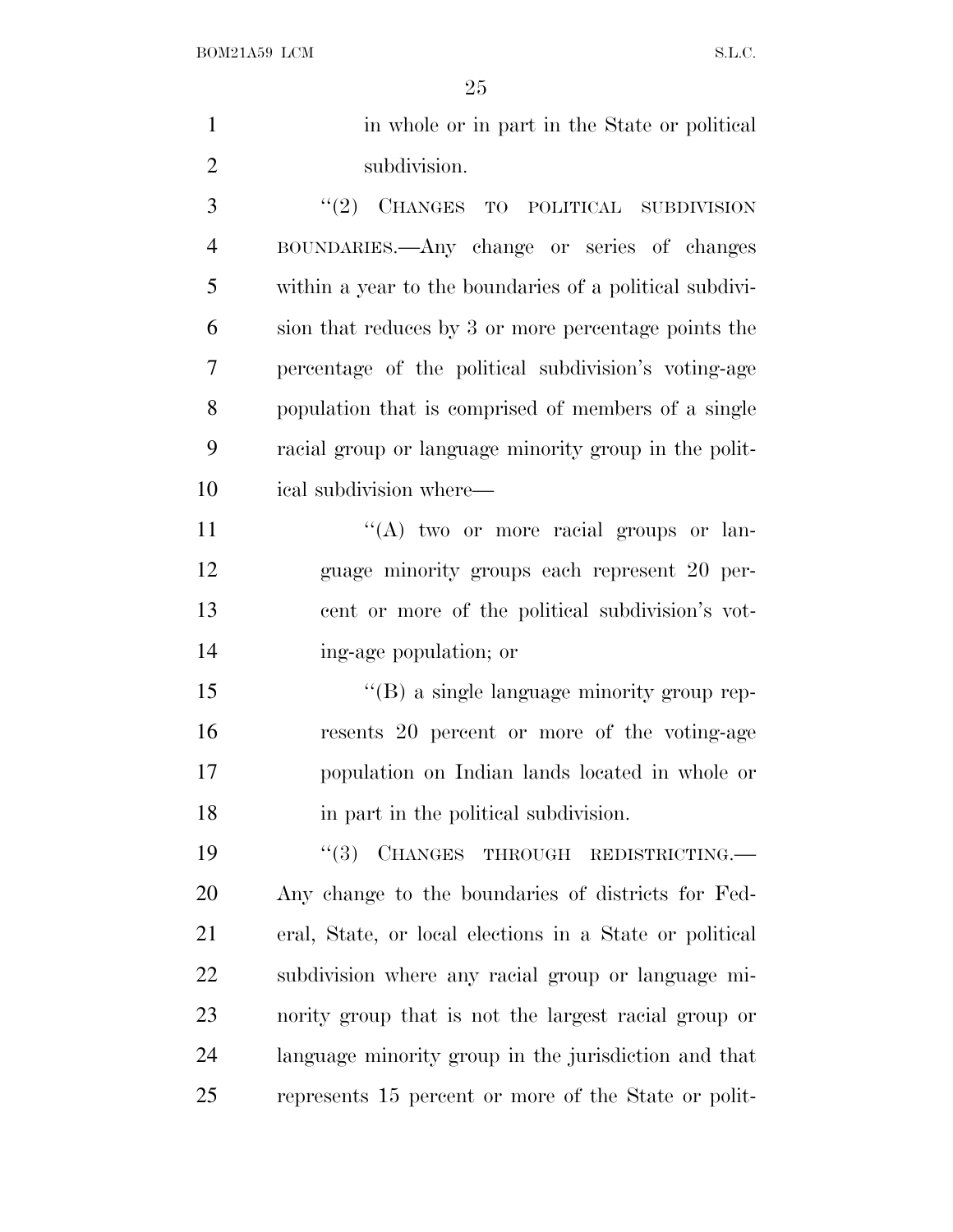BOM21A59 LCM S.L.C.

 ical subdivision's voting-age population experiences a population increase of at least 20 percent of its vot- ing-age population, over the preceding decade (as calculated by the Bureau of the Census under the most recent decennial census), in the jurisdiction.

6 "(4) CHANGES IN DOCUMENTATION OR QUALI- FICATIONS TO VOTE.—Any change to requirements for documentation or proof of identity to vote or reg- ister to vote in elections for Federal, State, or local offices that will exceed or be more stringent than such requirements under State law on the day before the date of enactment of the John R. Lewis Voting Rights Advancement Act of 2021.

 $(5)$  CHANGES TO MULTILINGUAL VOTING MA- TERIALS.—Any change that reduces multilingual voting materials or alters the manner in which such materials are provided or distributed, where no simi- lar reduction or alteration occurs in materials pro-vided in English for such election.

20 "(6) CHANGES THAT REDUCE, CONSOLIDATE, OR RELOCATE VOTING LOCATIONS, OR REDUCE VOT- ING OPPORTUNITIES.—Any change that reduces, consolidates, or relocates voting locations in elections for Federal, State, or local office, including early, absentee, and election-day voting locations, or re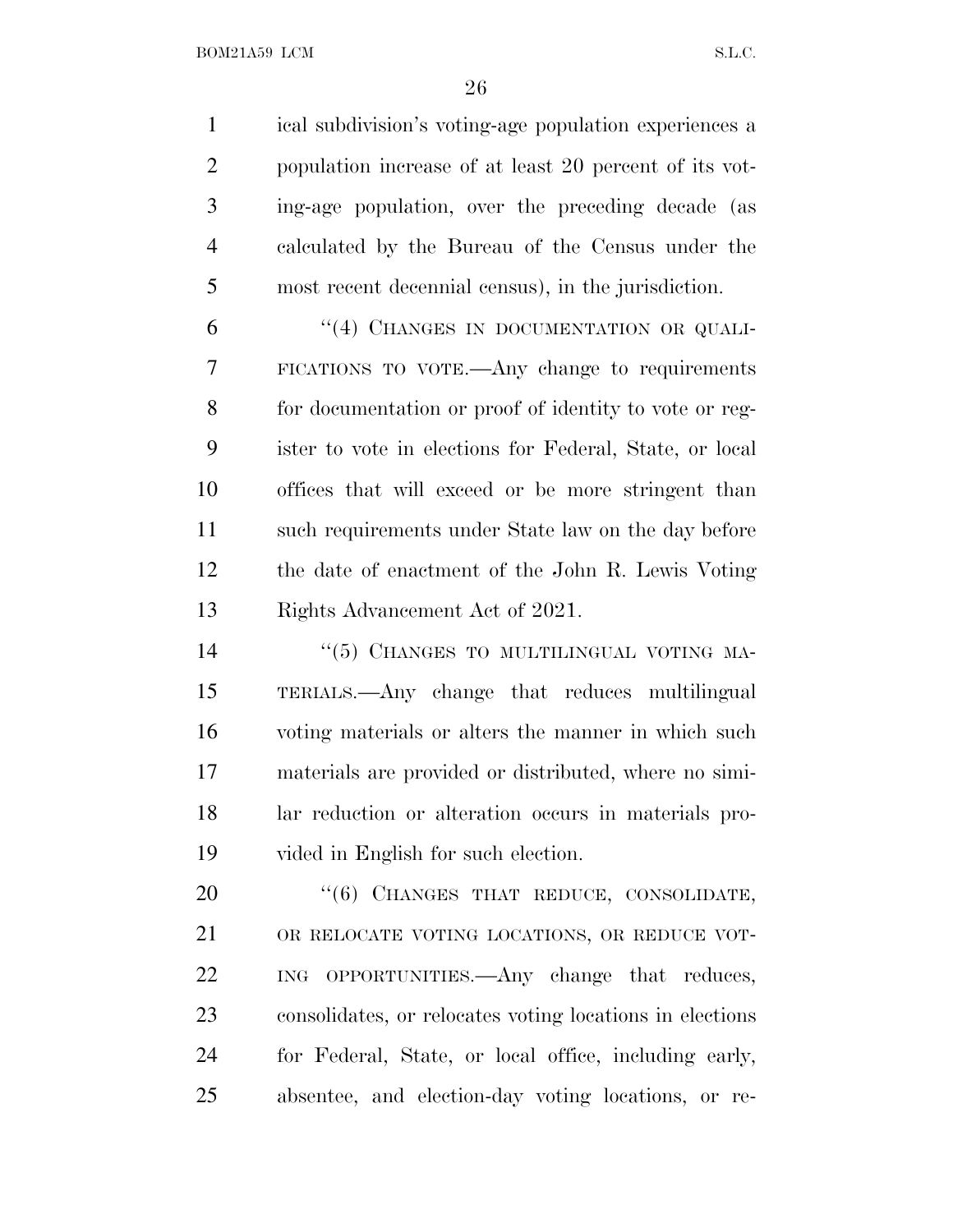BOM21A59 LCM  $S.L.C.$ 

| $\mathbf{1}$   | duces days or hours of in-person voting on any Sun-    |
|----------------|--------------------------------------------------------|
| $\overline{2}$ | day during a period occurring prior to the date of     |
| 3              | an election for Federal, State, or local office during |
| $\overline{4}$ | which voters may cast ballots in such election, or     |
| 5              | prohibits the provision of food or non-alcoholic drink |
| 6              | to persons waiting to vote in an election for Federal, |
| 7              | State, or local office, except where the provision     |
| 8              | would violate prohibitions on expenditures to influ-   |
| 9              | ence voting, if the location change, reduction in days |
| 10             | or hours, or prohibition applies—                      |
| 11             | $\lq\lq$ in one or more census tracts in which         |
| 12             | two or more language minority groups or racial         |
| 13             | groups each represent 20 percent or more of            |
| 14             | the voting-age population; or                          |
| 15             | "(B) on Indian lands in which at least $20$            |
| 16             | percent of the voting-age population belongs to        |
| 17             | a single language minority group.                      |
| 18             | "(7) NEW LIST MAINTENANCE PROCESS.—Any                 |
| 19             | change to the maintenance process for voter reg-       |
| 20             | istration lists that adds a new basis for removal      |
| 21             | from the list of active voters registered to vote in   |
| 22             | elections for Federal, State, or local office, or that |
| 23             | incorporates new sources of information in deter-      |
| 24             | mining a voter's eligibility to vote in elections for  |
| 25             | Federal, State, or local office, if such a change      |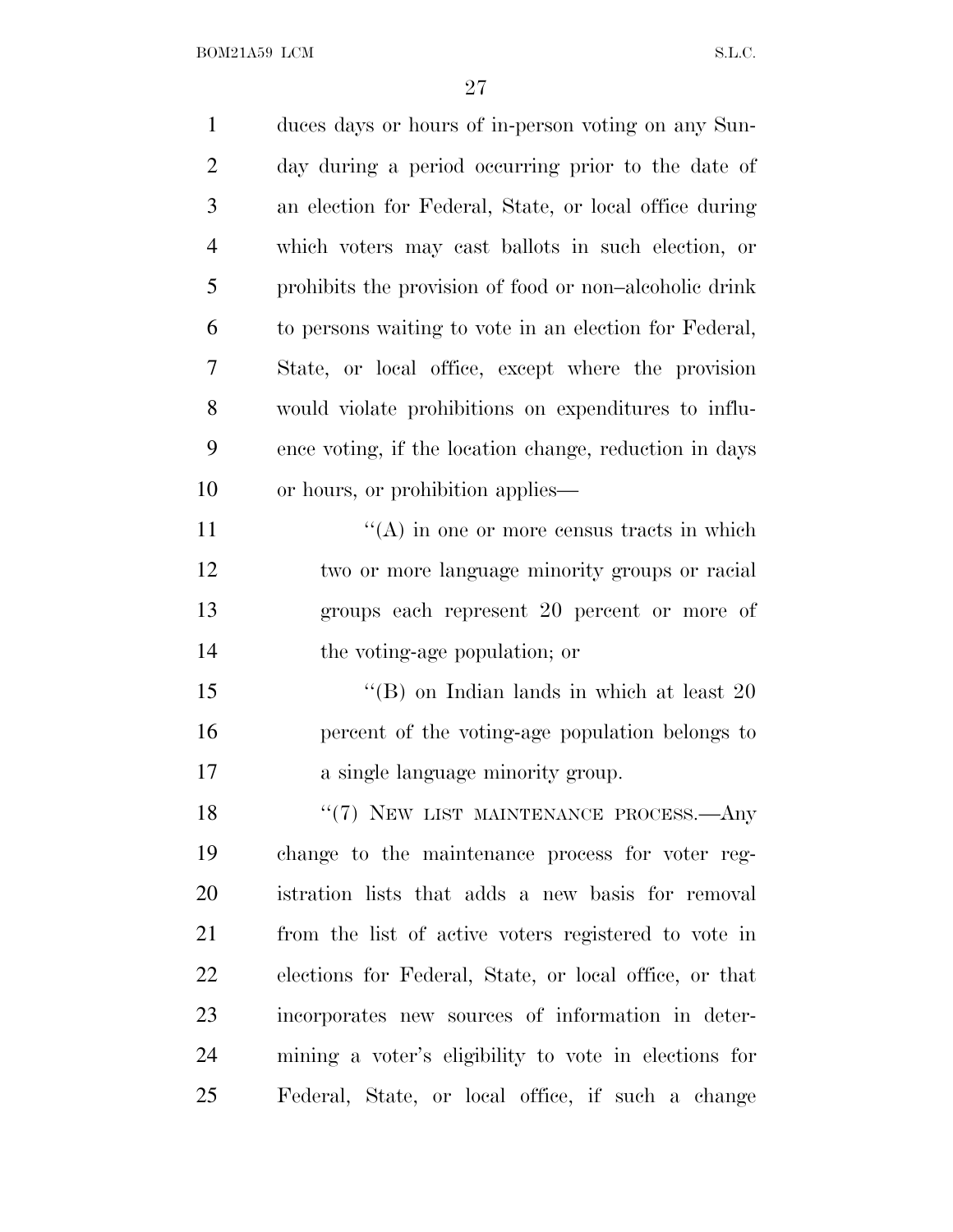| $\mathbf{1}$   | would have a statistically significant disparate im- |
|----------------|------------------------------------------------------|
| $\overline{2}$ | pact, concerning the removal from voter rolls, on    |
| 3              | members of racial groups or language minority        |
| $\overline{4}$ | groups that constitute greater than 5 percent of the |
| 5              | voting-age population-                               |
| 6              | $\lq\lq$ in the case of a political subdivision      |
| 7              | imposing such change if—                             |
| $8\,$          | "(i) two or more racial groups or lan-               |
| 9              | guage minority groups each represent 20              |
| 10             | percent or more of the voting-age popu-              |
| 11             | lation of the political subdivision; or              |
| 12             | "(ii) a single language minority group               |
| 13             | represents 20 percent or more of the vot-            |
| 14             | ing-age population on Indian lands located           |
| 15             | in whole or in part in the political subdivi-        |
| 16             | sion; or                                             |
| 17             | $\lq\lq$ (B) in the case of a State imposing such    |
| 18             | change, if two or more racial groups or lan-         |
| 19             | guage minority groups each represent 20 per-         |
| 20             | eent or more of the voting-age population of—        |
| 21             | $\lq$ <sup>"</sup> (i) the State; or                 |
| 22             | "(ii) a political subdivision in the                 |
| 23             | State, except that the requirements under            |
| 24             | subsections (a) and (c) shall apply only             |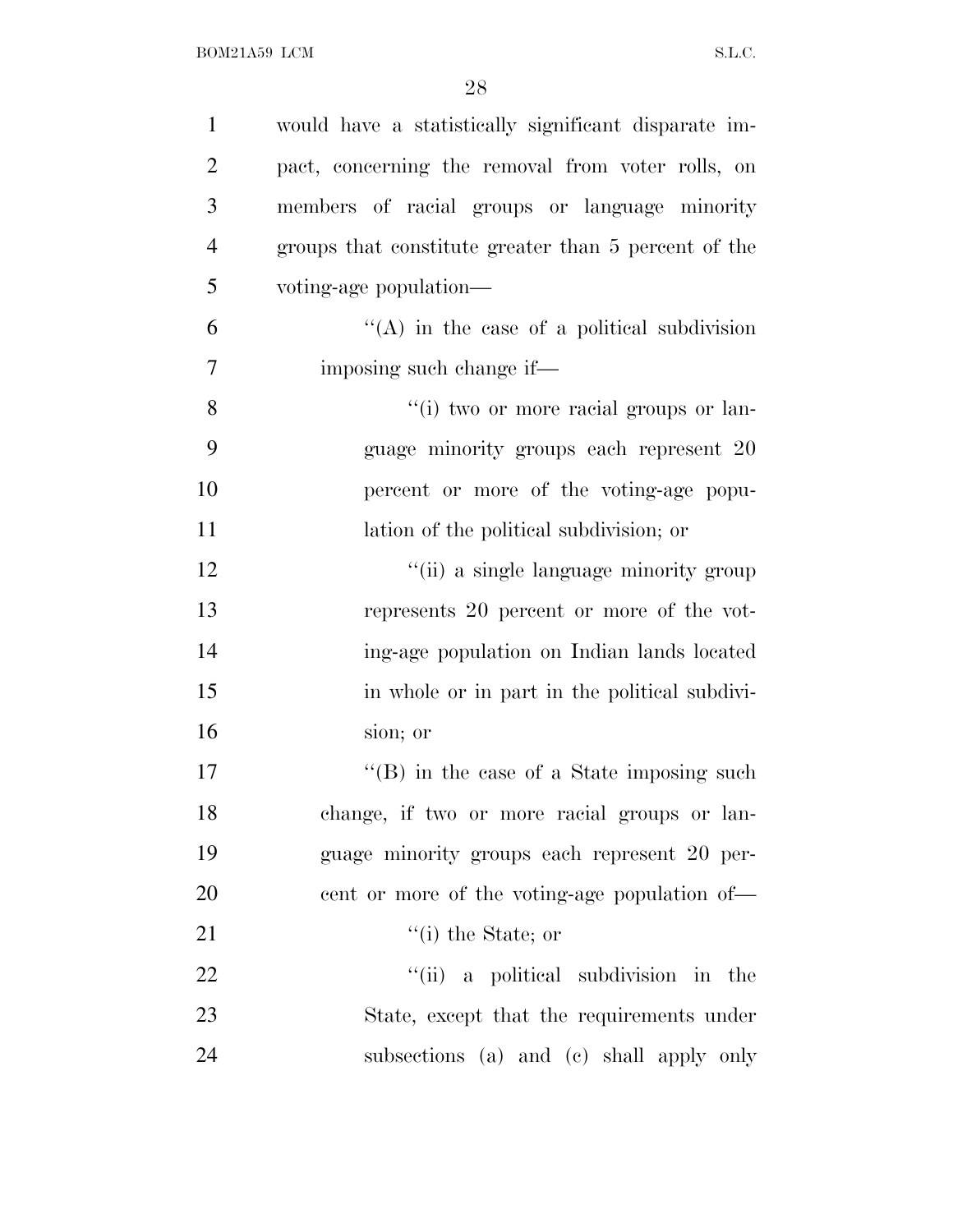| $\mathbf{1}$   | with respect to each such political subdivi-      |
|----------------|---------------------------------------------------|
| $\overline{2}$ | sion individually.                                |
| 3              | $``(e)$ PRECLEARANCE.—                            |
| $\overline{4}$ | $``(1)$ In GENERAL.—                              |
| 5              | "(A) ACTION .—Whenever a State or polit-          |
| 6              | ical subdivision with respect to which the re-    |
| 7              | quirements set forth in subsection (a) are in ef- |
| 8              | fect shall enact, adopt, or seek to implement     |
| 9              | any covered practice described under subsection   |
| 10             | (b), such State or subdivision may institute an   |
| 11             | action in the United States District Court for    |
| 12             | the District of Columbia for a declaratory judg-  |
| 13             | ment that such covered practice neither has the   |
| 14             | purpose nor will have the effect of denying or    |
| 15             | abridging the right to vote on account of race,   |
| 16             | color, or membership in a language minority       |
| 17             | group, and unless and until the court enters      |
| 18             | such judgment such covered practice shall not     |
| 19             | be implemented.                                   |
| 20             | "(B) SUBMISSION TO ATTORNEY GEN-                  |
| 21             | ERAL.                                             |
| 22             | "(i) IN GENERAL.—Notwithstanding                  |
| 23             | subparagraph (A), such covered practice           |
| 24             | may be implemented without such pro-              |
| 25             | ceeding if the covered practice has been          |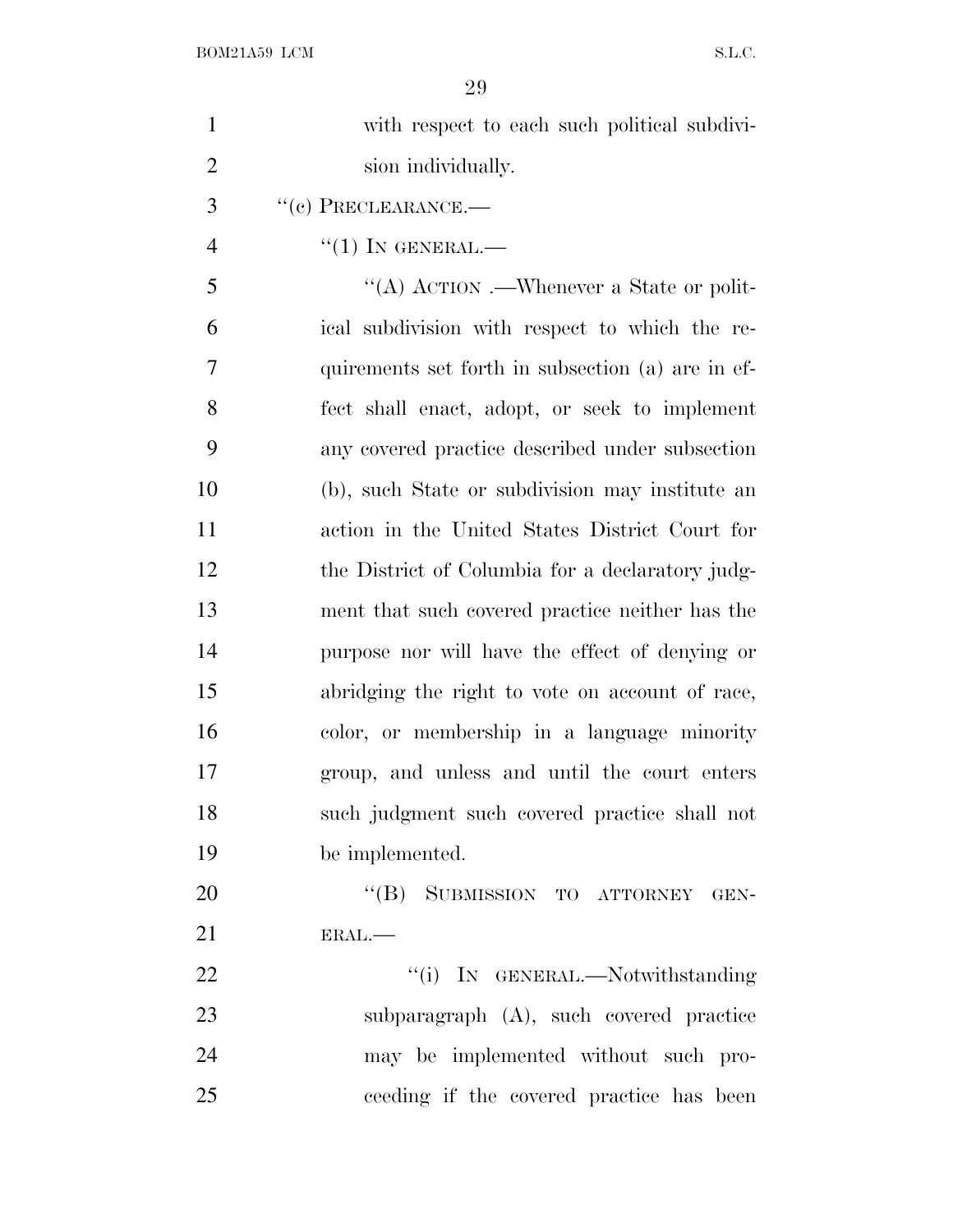submitted by the chief legal officer or other appropriate official of such State or sub- division to the Attorney General and the Attorney General has not interposed an ob-5 jection within 60 days after such submis- sion, or upon good cause shown, to facili- tate an expedited approval within 60 days after such submission, the Attorney Gen- eral has affirmatively indicated that such objection will not be made. For purposes of determining whether expedited consider- ation of approval is required under this subparagraph or section 5(a), an exigency such as a natural disaster, that requires a change in a voting qualification or pre- requisite to voting or standard, practice, or procedure with respect to voting during the period of 30 days before a Federal election, shall be considered to be good cause re-20 quiring that expedited consideration. 21 "(ii) EFFECT OF INDICATION.—Nei-22 ther an affirmative indication by the Attor- ney General that no objection will be made, nor the Attorney General's failure to ob-ject, nor a declaratory judgment entered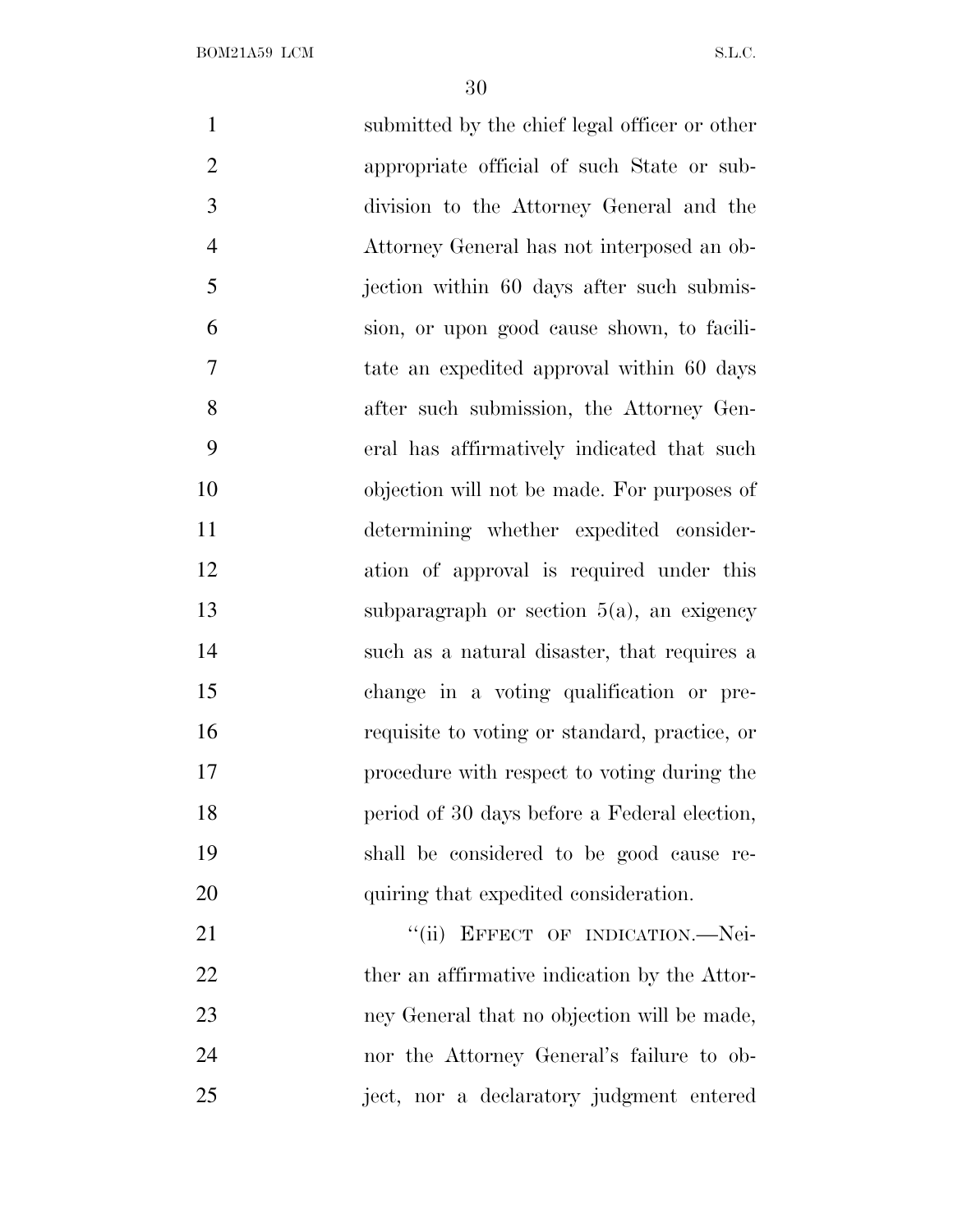| $\mathbf{1}$   | under this subsection shall bar a subse-            |
|----------------|-----------------------------------------------------|
| $\overline{2}$ | quent action to enjoin implementation of            |
| 3              | such covered practice. In the event the At-         |
| $\overline{4}$ | torney General affirmatively indicates that         |
| 5              | no objection will be made within the 60-            |
| 6              | day period following receipt of a submis-           |
| 7              | sion, the Attorney General may reserve the          |
| 8              | right to reexamine the submission if addi-          |
| 9              | tional information comes to the Attorney            |
| 10             | General's attention during the remainder            |
| 11             | of the 60-day period which would otherwise          |
| 12             | require objection in accordance with this           |
| 13             | subsection.                                         |
| 14             | "(C) COURT.—Any action under this sub-              |
| 15             | section shall be heard and determined by a          |
| 16             | court of three judges in accordance with the        |
| 17             | provisions of section 2284 of title 28, United      |
| 18             | States Code, and any appeal shall lie to the Su-    |
| 19             | preme Court.                                        |
| 20             | "(2) DENYING OR ABRIDGING THE RIGHT TO              |
| 21             | VOTE.—Any covered practice described in subsection  |
| 22             | (b) that has the purpose of or will have the effect |
| 23             | of diminishing the ability of any citizens of the   |
| 24             | United States on account of race, color, or member- |
|                |                                                     |

ship in a language minority group, to elect their pre-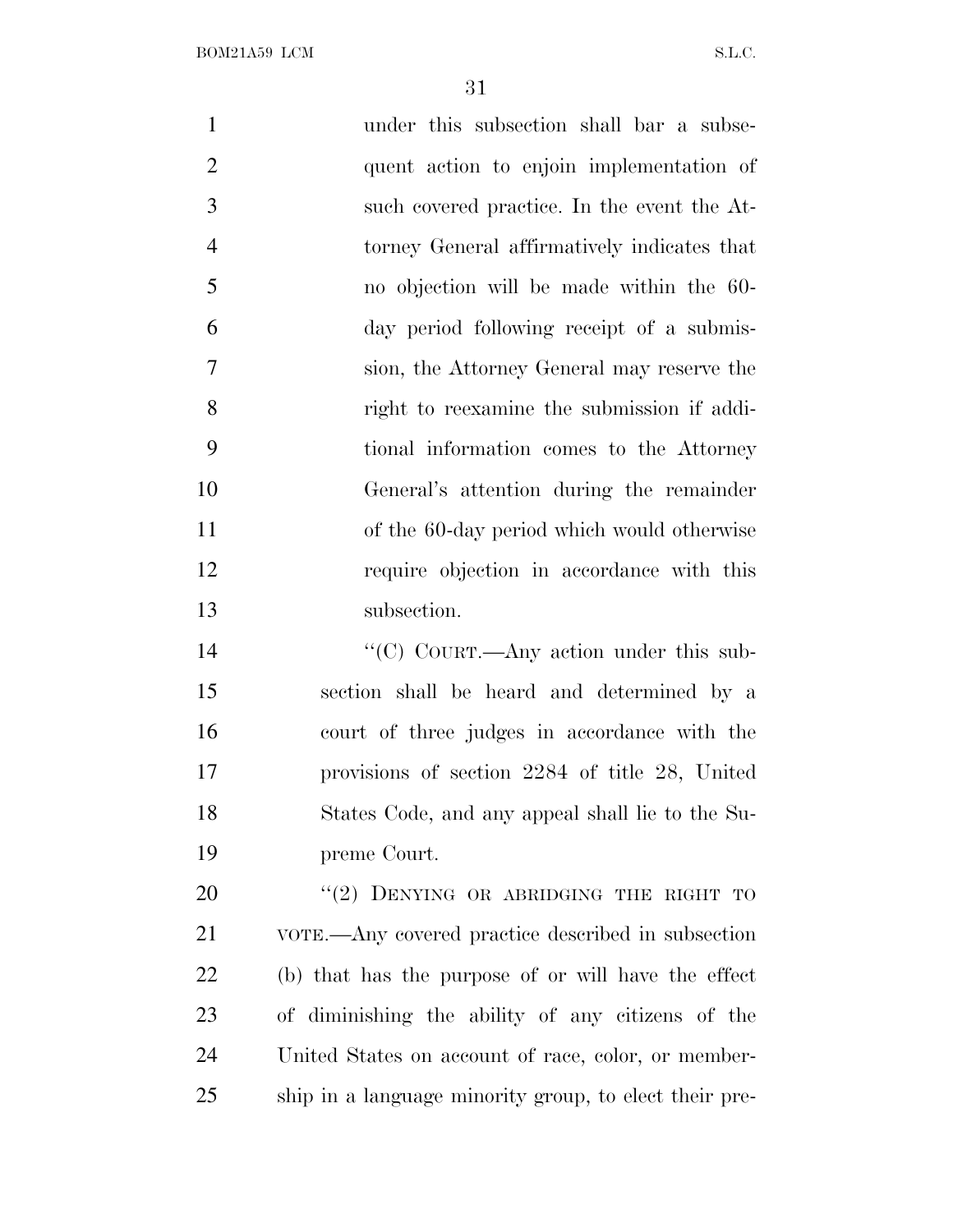ferred candidates of choice denies or abridges the right to vote within the meaning of paragraph (1). 3 "(3) PURPOSE DEFINED.—The term 'purpose' in paragraphs (1) and (2) shall include any discrimi-natory purpose.

 $(4)$  PURPOSE OF PARAGRAPH  $(2)$ . The pur- pose of paragraph (2) is to protect the ability of such citizens to elect their preferred candidates of choice.

 ''(d) ENFORCEMENT.—The Attorney General or any aggrieved citizen may file an action in a district court of the United States to compel any State or political subdivi- sion to satisfy the obligations set forth in this section. Such an action shall be heard and determined by a court of three judges under section 2284 of title 28, United States Code. In any such action, the court shall provide as a remedy that implementation of any voting qualifica- tion or prerequisite to voting, or standard, practice, or procedure with respect to voting, that is the subject of the action under this subsection be enjoined unless the court determines that—

 $\frac{1}{2}$  (1) the voting qualification or prerequisite to voting, or standard, practice, or procedure with re- spect to voting, is not a covered practice described in subsection (b); or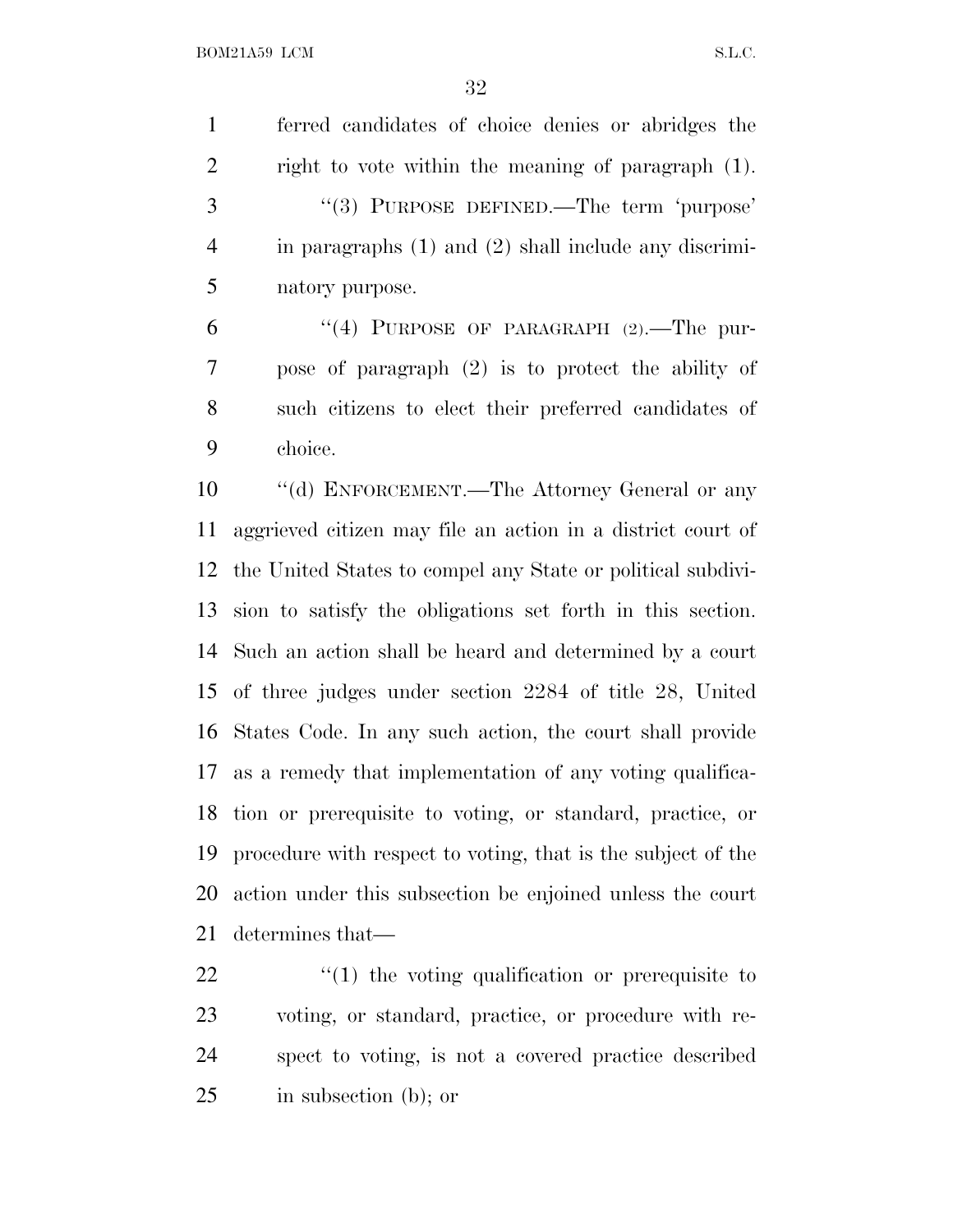$\frac{1}{2}$  <sup>(1</sup>(2) the State or political subdivision has com- plied with subsection (c) with respect to the covered practice at issue.

 ''(e) COUNTING OF RACIAL GROUPS AND LANGUAGE MINORITY GROUPS.—For purposes of this section, the cal- culation of the population of a racial group or a language minority group shall be carried out using the methodology in the guidance of the Department of Justice entitled 'Guidance Concerning Redistricting Under Section 5 of the Voting Rights Act; Notice' (76 Fed. Reg. 7470 (Feb-ruary 9, 2011)).

 ''(f) SPECIAL RULE.—For purposes of determina- tions under this section, any data provided by the Bureau of the Census, whether based on estimation from a sample or actual enumeration, shall not be subject to challenge or review in any court.

 ''(g) MULTILINGUAL VOTING MATERIALS.—In this section, the term 'multilingual voting materials' means registration or voting notices, forms, instructions, assist- ance, or other materials or information relating to the electoral process, including ballots, provided in the lan- guage or languages of one or more language minority groups.''.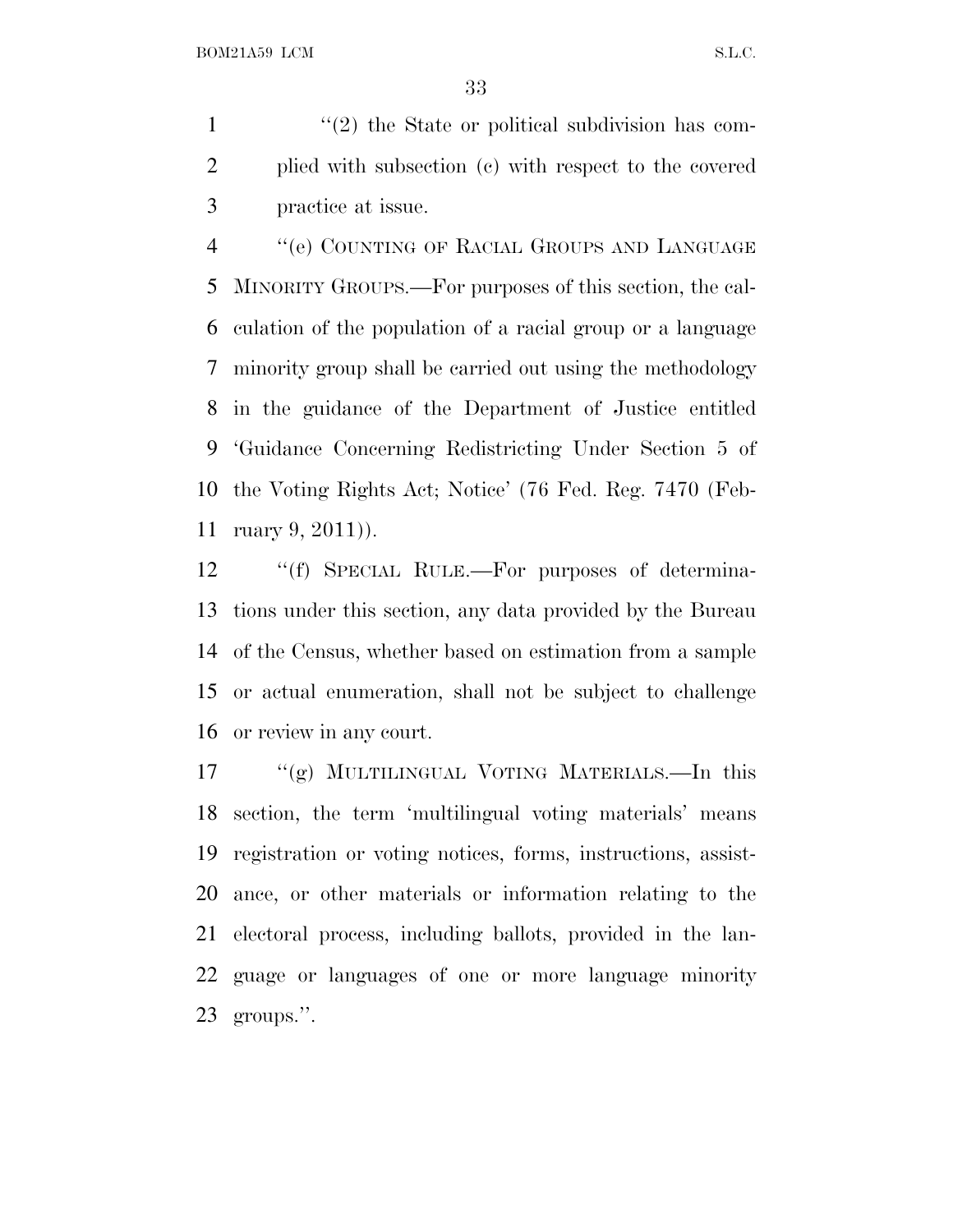# **SEC. 106. PROMOTING TRANSPARENCY TO ENFORCE THE VOTING RIGHTS ACT.** (a) TRANSPARENCY.—The Voting Rights Act of 1965 (52 U.S.C. 10301 et seq.) is amended by inserting after section 5 the following: **''SEC. 6. TRANSPARENCY REGARDING CHANGES TO PRO- TECT VOTING RIGHTS.** 8 "(a) NOTICE OF ENACTED CHANGES.— 9 "(1) NOTICE OF CHANGES.—If a State or polit- ical subdivision makes any change in any qualifica- tion or prerequisite to voting or standard, practice, or procedure with respect to voting in any election for Federal office that will result in the qualification or prerequisite, standard, practice, or procedure being different from that which was in effect as of 180 days before the date of the election for Federal office, the State or political subdivision shall provide reasonable public notice in such State or political subdivision and on the website of the State or polit- ical subdivision, of a concise description of the change, including the difference between the changed qualification or prerequisite, standard, prac-tice, or procedure and the qualification, prerequisite,

 standard, practice, or procedure which was pre- viously in effect. The public notice described in this paragraph, in such State or political subdivision and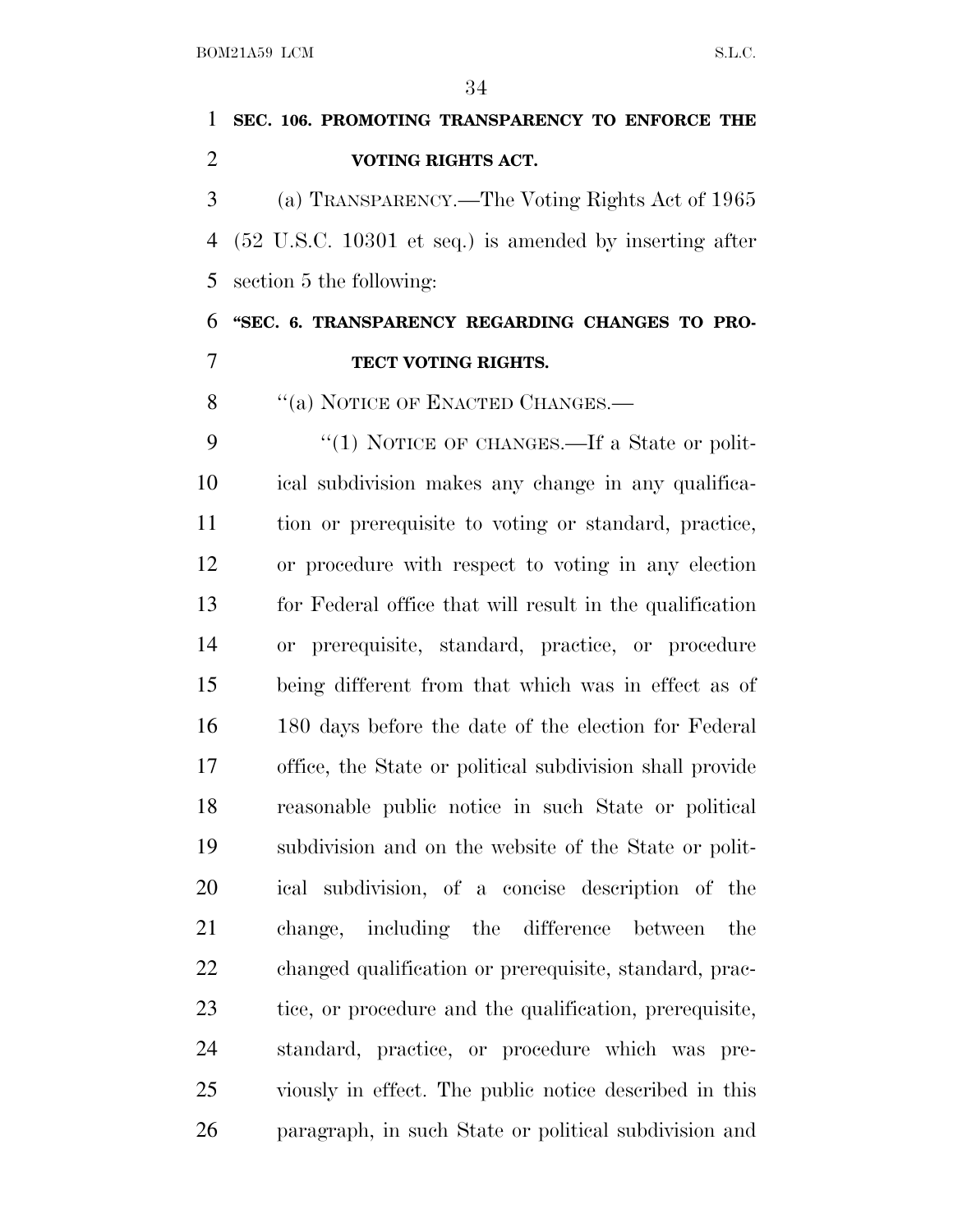on the website of a State or political subdivision, shall be in a format that is reasonably convenient and accessible to persons with disabilities who are el- igible to vote, including persons who have low vision or are blind.

6 "(2) DEADLINE FOR NOTICE.—A State or polit- ical subdivision shall provide the public notice re- quired under paragraph (1) not later than 48 hours after making the change involved.

 ''(b) TRANSPARENCY REGARDING POLLING PLACE RESOURCES.—

12 "(1) In GENERAL.—In order to identify any changes that may impact the right to vote of any person, prior to the 30th day before the date of an election for Federal office, each State or political subdivision with responsibility for allocating reg- istered voters, voting machines, and official poll workers to particular precincts and polling places shall provide reasonable public notice in such State or political subdivision and on the website of a State or political subdivision, of the information described in paragraph (2) for precincts and polling places within such State or political subdivision. The public notice described in this paragraph, in such State or political subdivision and on the website of a State or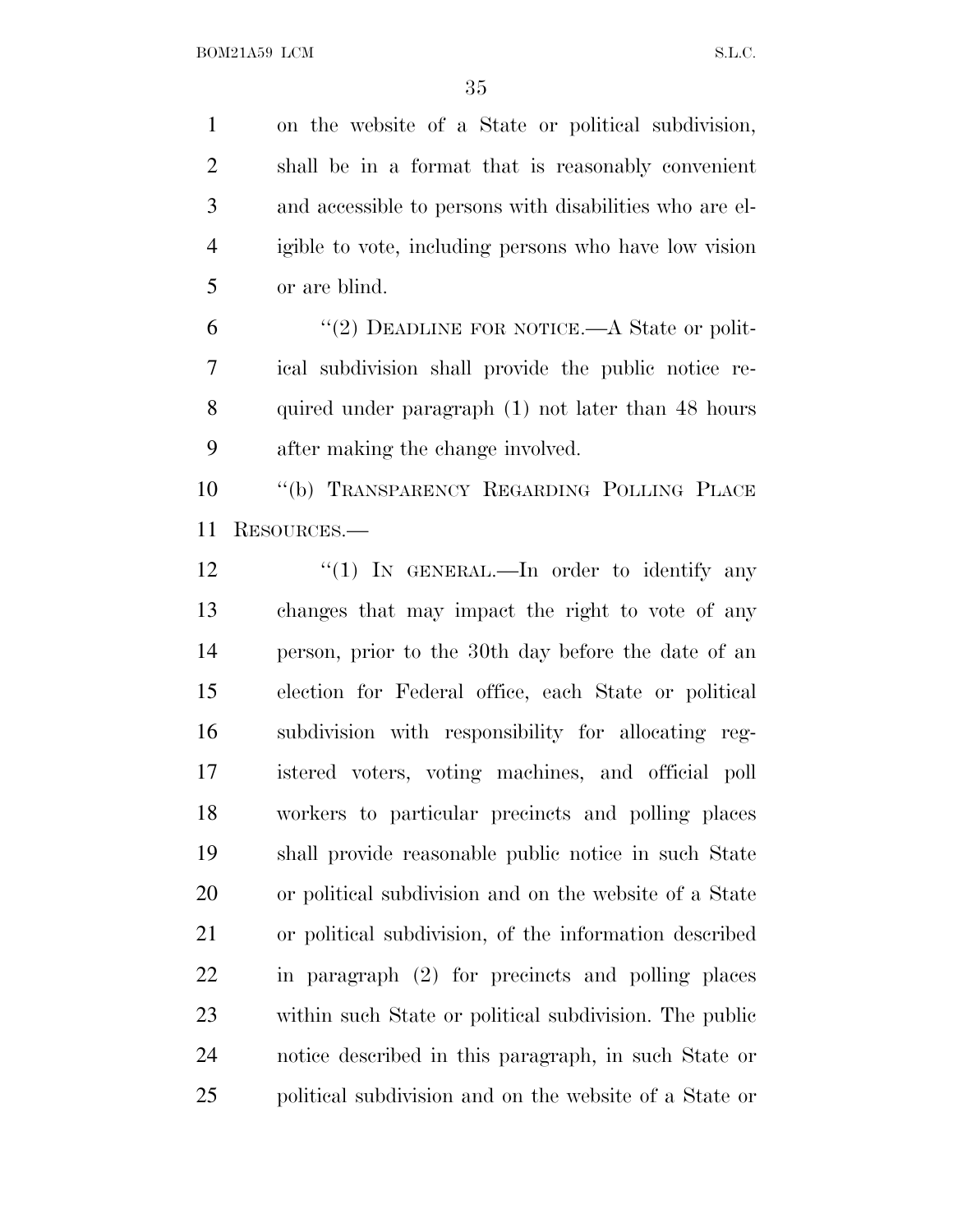| $\mathbf{1}$   | political subdivision, shall be in a format that is rea- |
|----------------|----------------------------------------------------------|
| $\overline{2}$ | sonably convenient and accessible to persons with        |
| 3              | disabilities who are eligible to vote, including persons |
| $\overline{4}$ | who have low vision or are blind.                        |
| 5              | "(2) INFORMATION DESCRIBED.—The informa-                 |
| 6              | tion described in this paragraph with respect to a       |
| 7              | precinct or polling place is each of the following:      |
| 8              | $\lq\lq$ (A) The name or number.                         |
| 9              | "(B) In the case of a polling place, the lo-             |
| 10             | cation, including the street address, and wheth-         |
| 11             | er such polling place is accessible to persons           |
| 12             | with disabilities.                                       |
| 13             | " $(C)$ The voting-age population of the area            |
| 14             | served by the precinct or polling place, broken          |
| 15             | down by demographic group if such breakdown              |
| 16             | is reasonably available to such State or political       |
| 17             | subdivision.                                             |
| 18             | "(D) The number of registered voters as-                 |
| 19             | signed to the precinct or polling place, broken          |
| 20             | down by demographic group if such breakdown              |
| 21             | is reasonably available to such State or political       |
| 22             | subdivision.                                             |
| 23             | $\lq\lq(E)$ The number of voting machines as-            |
| 24             | signed, including the number of voting ma-               |
| 25             | chines accessible to persons with disabilities           |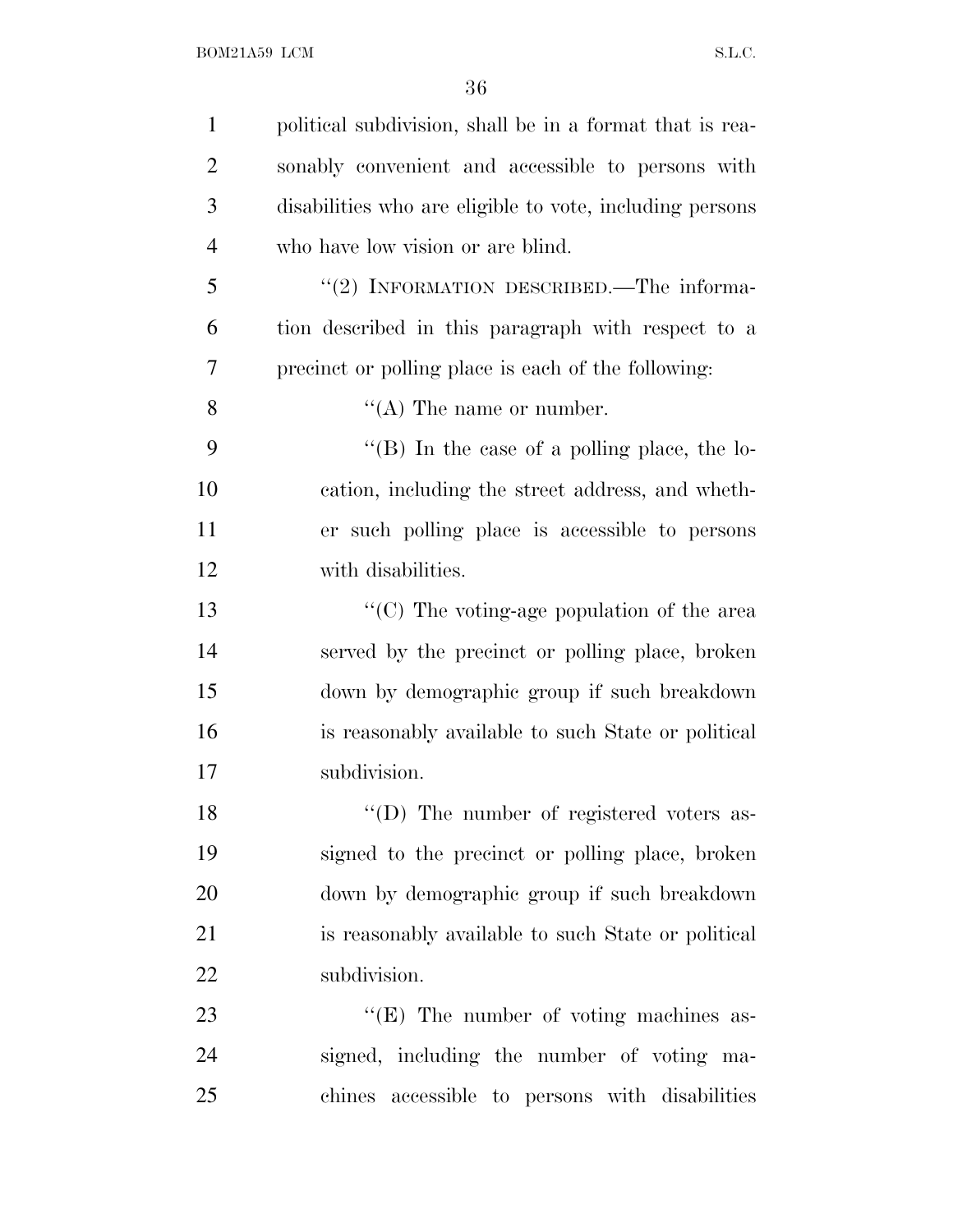| $\mathbf{1}$   | who are eligible to vote, including persons who        |
|----------------|--------------------------------------------------------|
| $\overline{2}$ | have low vision or are blind.                          |
| 3              | "(F) The number of official paid poll                  |
| $\overline{4}$ | workers assigned.                                      |
| 5              | $\lq\lq (G)$ The number of official volunteer poll     |
| 6              | workers assigned.                                      |
| $\overline{7}$ | "(H) In the case of a polling place, the               |
| 8              | dates and hours of operation.                          |
| 9              | "(3) UPDATES IN INFORMATION REPORTED.-                 |
| 10             | If a State or political subdivision makes any change   |
| 11             | in any of the information described in paragraph       |
| 12             | (2), the State or political subdivision shall provide  |
| 13             | reasonable public notice in such State or political    |
| 14             | subdivision and on the website of a State or political |
| 15             | subdivision, of the change in the information not      |
| 16             | later than 48 hours after the change occurs or, if     |
| 17             | the change occurs fewer than 48 hours before the       |
| 18             | date of the election for Federal office, as soon as    |
| 19             | practicable after the change occurs. The public no-    |
| 20             | tice described in this paragraph and published on      |
| 21             | the website of a State or political subdivision shall  |
| 22             | be in a format that is reasonably convenient and ac-   |
| 23             | cessible to persons with disabilities who are eligible |
| 24             | to vote, including persons who have low vision or are  |
| 25             | blind.                                                 |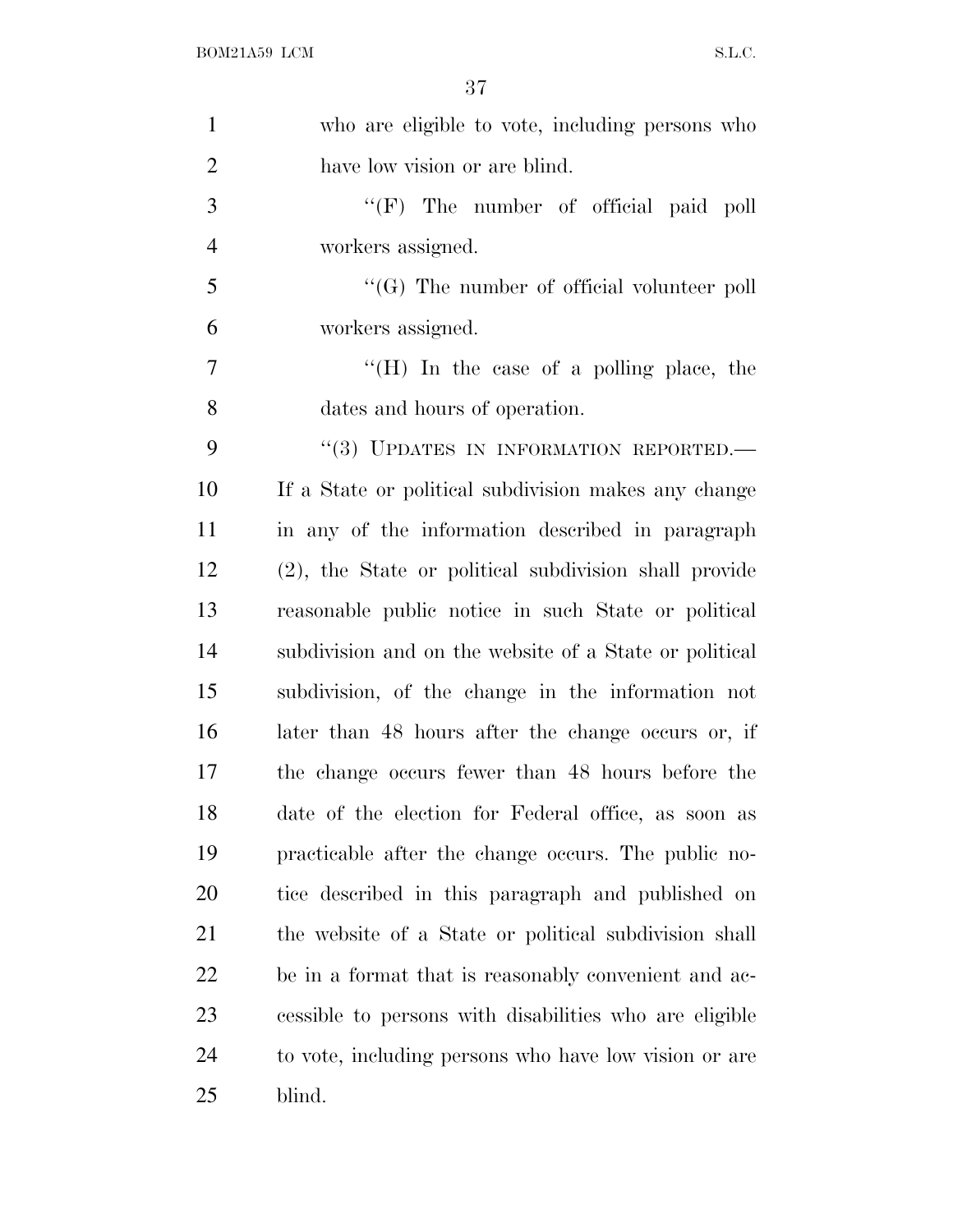1 "(c) TRANSPARENCY OF CHANGES RELATING TO DE-MOGRAPHICS AND ELECTORAL DISTRICTS.—

3 "(1) REQUIRING PUBLIC NOTICE OF CHANGES.—Not later than 10 days after making any change in the constituency that will participate in an election for Federal, State, or local office or the boundaries of a voting unit or electoral district in an election for Federal, State, or local office (in- cluding through redistricting, reapportionment, changing from at-large elections to district-based elections, or changing from district-based elections to at-large elections), a State or political subdivision shall provide reasonable public notice in such State or political subdivision and on the website of a State or political subdivision, of the demographic and elec- toral data described in paragraph (3) for each of the geographic areas described in paragraph (2).

18 "(2) GEOGRAPHIC AREAS DESCRIBED.—The ge- ographic areas described in this paragraph are as follows:

21 "'(A) The State as a whole, if the change applies statewide, or the political subdivision as a whole, if the change applies across the entire political subdivision.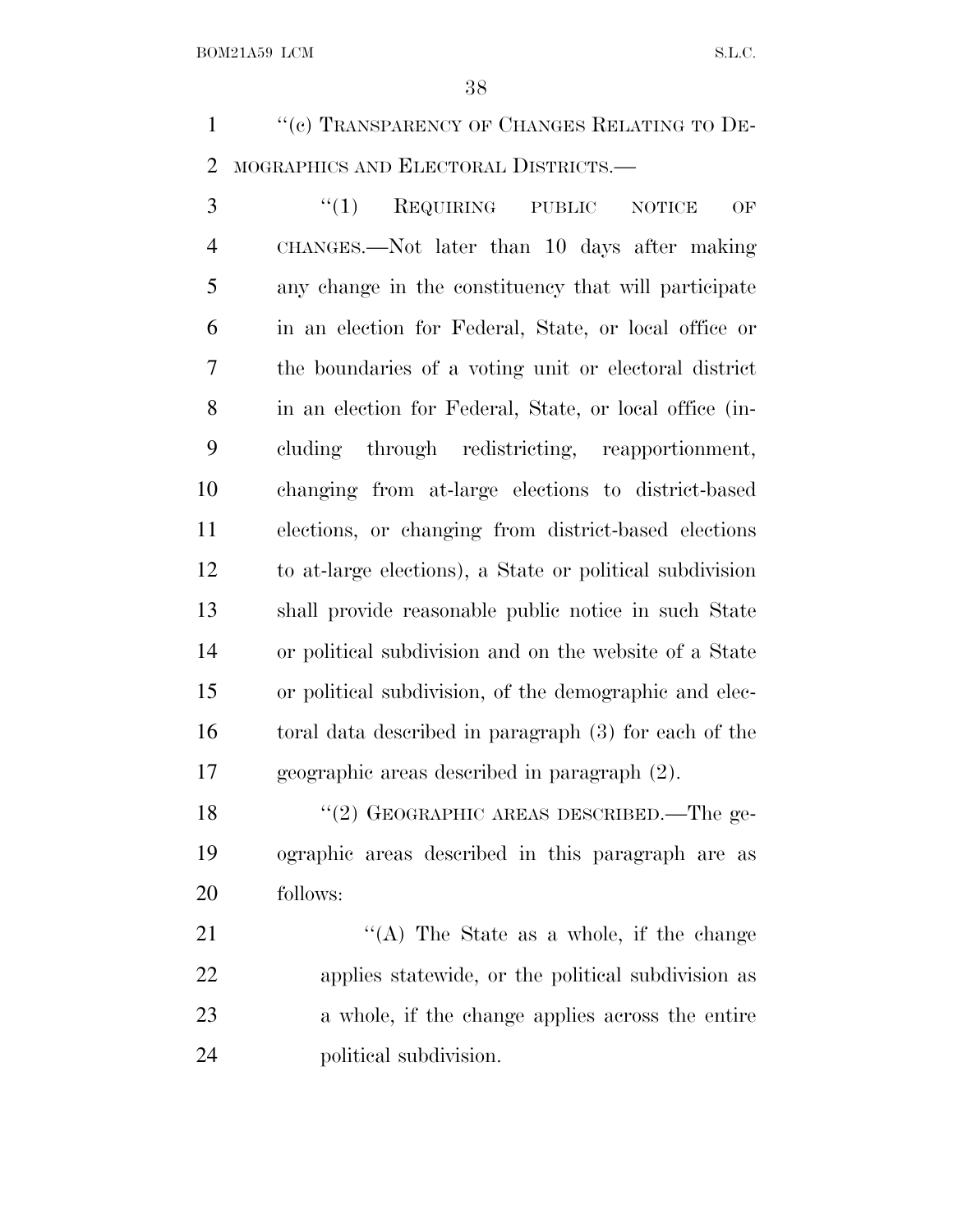| $\mathbf{1}$   | "(B) If the change includes a plan to re-             |
|----------------|-------------------------------------------------------|
| $\overline{2}$ | place or eliminate voting units or electoral dis-     |
| 3              | tricts, each voting unit or electoral district that   |
| $\overline{4}$ | will be replaced or eliminated.                       |
| 5              | " $(C)$ If the change includes a plan to es-          |
| 6              | tablish new voting units or electoral districts,      |
| $\overline{7}$ | each such new voting unit or electoral district.      |
| 8              | "(3) DEMOGRAPHIC AND ELECTORAL DATA.-                 |
| 9              | The demographic and electoral data described in this  |
| 10             | paragraph with respect to a geographic area de-       |
| 11             | scribed in paragraph $(2)$ are each of the following: |
| 12             | $\lq\lq$ . The voting-age population, broken          |
| 13             | down by demographic group.                            |
| 14             | $\lq\lq (B)$ The number of registered voters, bro-    |
| 15             | ken down by demographic group if such break-          |
| 16             | down is reasonably available to the State or po-      |
| 17             | litical subdivision involved.                         |
| 18             | $``(C)(i)$ If the change applies to a State,          |
| 19             | the actual number of votes, or (if it is not rea-     |
| 20             | sonably practicable for the State to ascertain        |
| 21             | the actual number of votes) the estimated num-        |
| 22             | ber of votes received by each candidate in each       |
| 23             | statewide election held during the 5-year period      |
| 24             | which ends on the date the change involved is         |
| 25             | made; and                                             |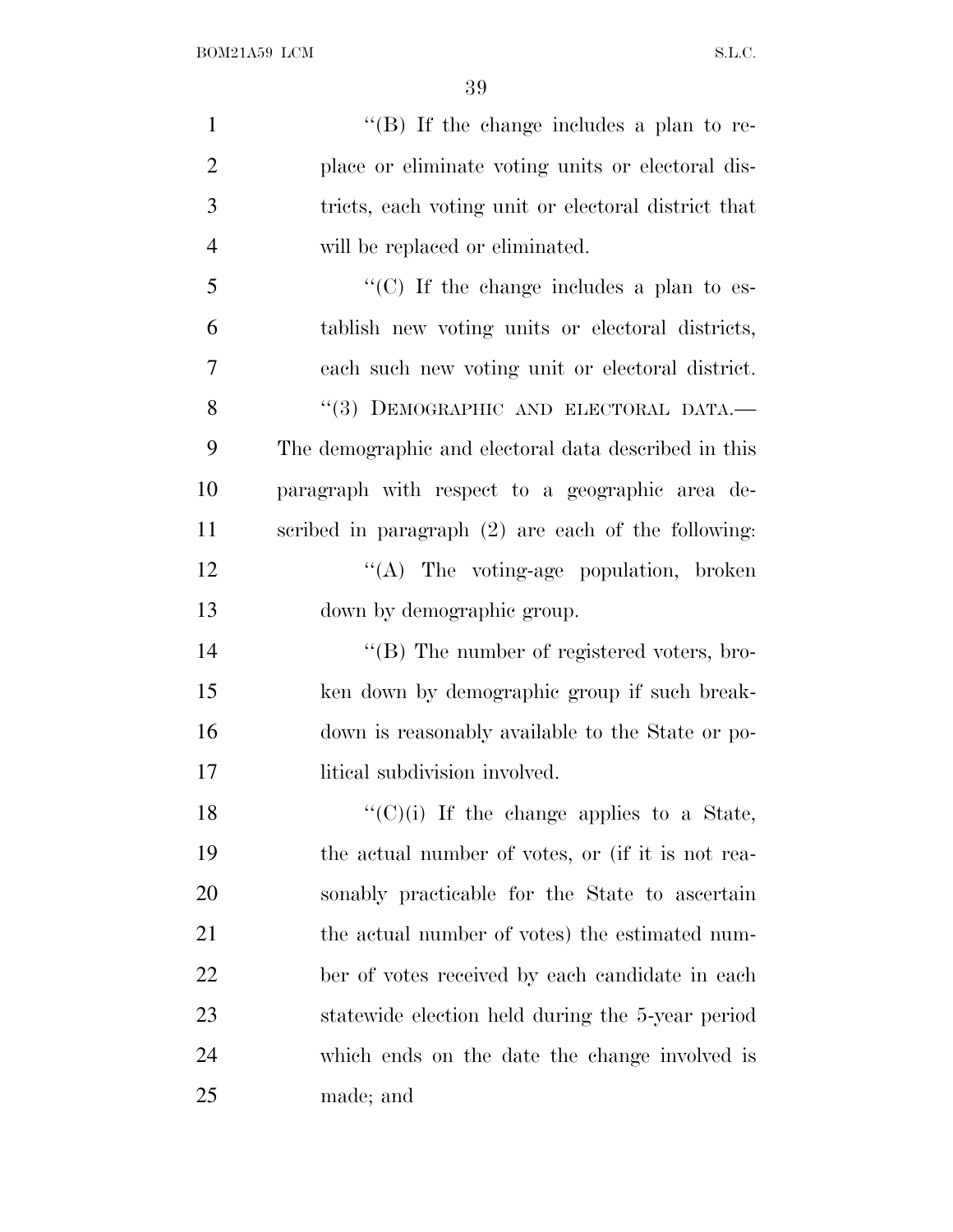| $\mathbf{1}$   | "(ii) if the change applies to only one polit-          |
|----------------|---------------------------------------------------------|
| $\overline{2}$ | ical subdivision, the actual number of votes, or        |
| 3              | (if it is not reasonably practicable for the polit-     |
| $\overline{4}$ | ical subdivision to ascertain the actual number         |
| 5              | of votes) the estimated number of votes in each         |
| 6              | subdivision-wide election held during the 5-year        |
| 7              | period which ends on the date the change in-            |
| 8              | volved is made.                                         |
| 9              | "(4) VOLUNTARY COMPLIANCE BY SMALLER JU-                |
| 10             | RISDICTIONS.—Compliance with this subsection shall      |
| 11             | be voluntary for a political subdivision of a State un- |
| 12             | less the subdivision is one of the following:           |
| 13             | "(A) A county or parish.                                |
| 14             | " $(B)$ A municipality with a population                |
| 15             | greater than $10,000$ , as determined by the Bu-        |
| 16             | reau of the Census under the most recent de-            |
| 17             | cennial census.                                         |
| 18             | "(C) A school district with a population                |
| 19             | greater than $10,000$ , as determined by the Bu-        |
| 20             | reau of the Census under the most recent de-            |
| 21             | cennial census. For purposes of this subpara-           |
| 22             | graph, the term 'school district' means the geo-        |
| 23             | graphic area under the jurisdiction of a local          |
| 24             | educational agency (as defined in section 8101)         |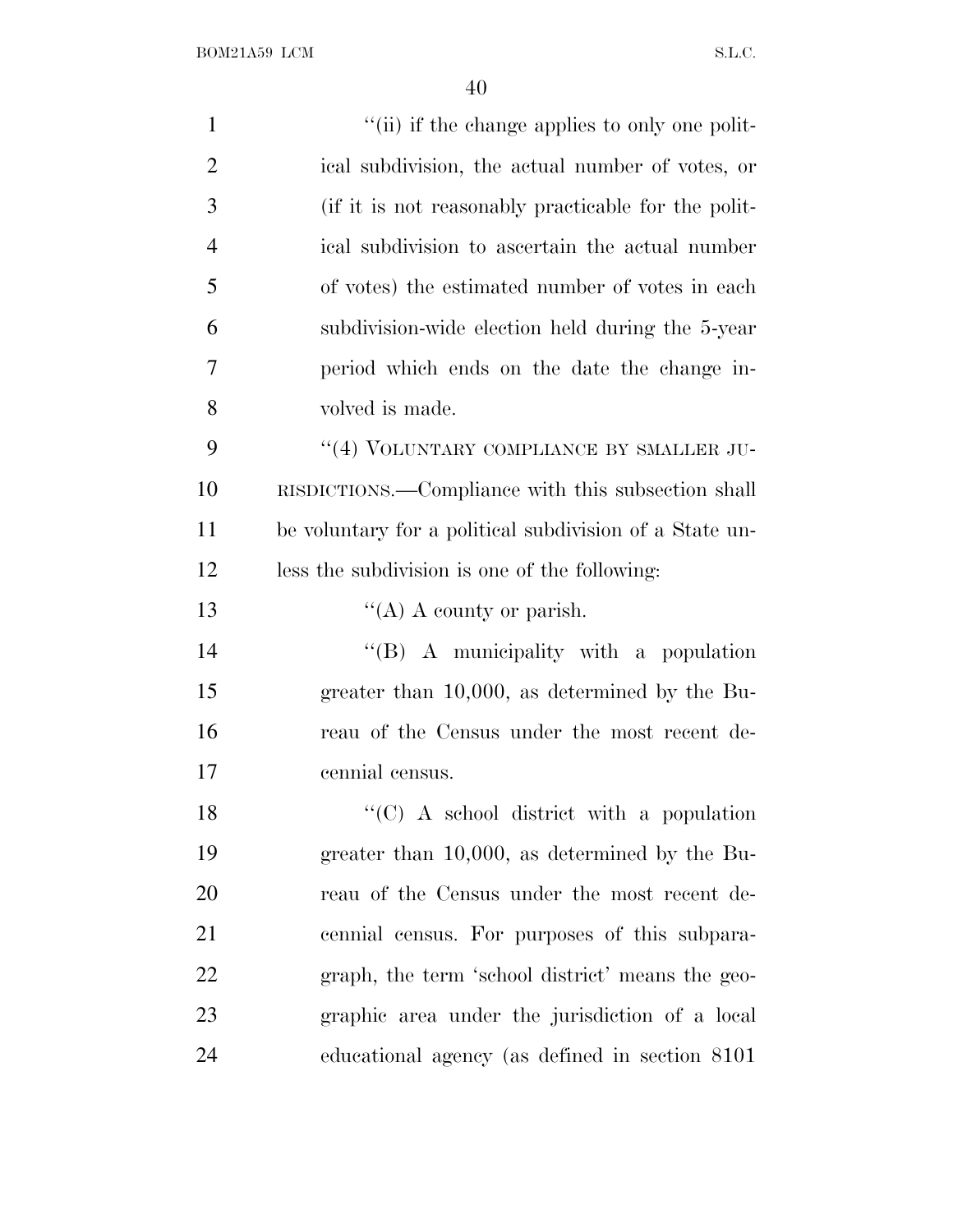of the Elementary and Secondary Education Act of 1965).

 ''(d) RULES REGARDING FORMAT OF INFORMA- TION.—The Attorney General may issue rules specifying a reasonably convenient and accessible format that States and political subdivisions shall use to provide public notice of information under this section.

 ''(e) N<sup>O</sup> DENIAL OF RIGHT T<sup>O</sup> VOTE.—The right to vote of any person shall not be denied or abridged because the person failed to comply with any change made by a State or political subdivision to a voting qualification, pre- requisite, standard, practice, or procedure if the State or political subdivision involved did not meet the applicable requirements of this section with respect to the change.

''(f) DEFINITIONS.—In this section—

16 '(1) the term 'demographic group' means each group which section 2 protects from the denial or abridgement of the right to vote on account of race or color, or in contravention of the guarantees set 20 forth in section  $4(f)(2)$ ;

 $\langle \langle 2 \rangle$  the term 'election for Federal office' means any general, special, primary, or runoff election held solely or in part for the purpose of electing any can- didate for the office of President, Vice President, Presidential elector, Senator, Member of the House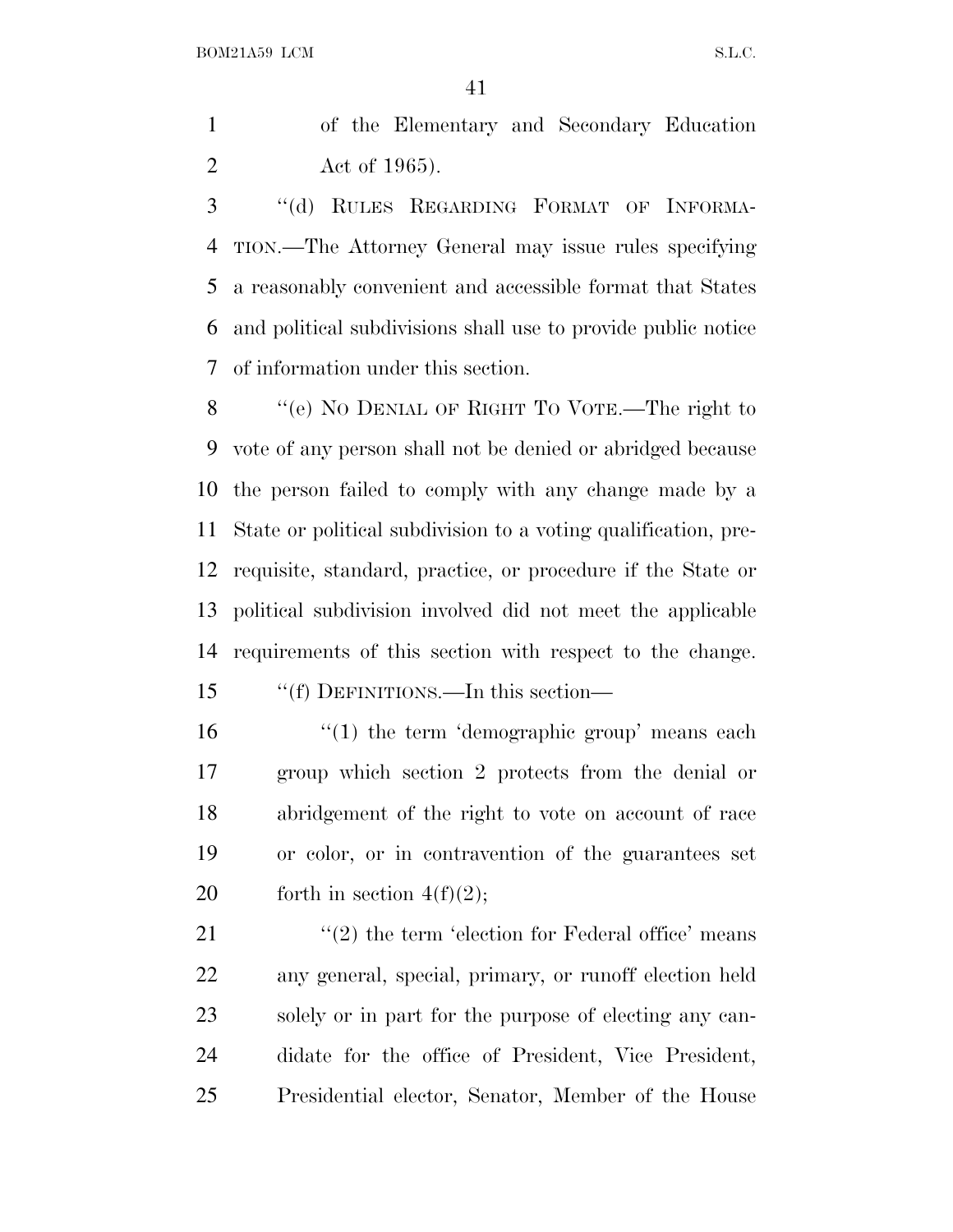- of Representatives, or Delegate or Resident Commis-sioner to the Congress; and
- 3 ''(3) the term 'persons with disabilities', means individuals with a disability, as defined in section 3 of the Americans with Disabilities Act of 1990.''.

 (b) EFFECTIVE DATE.—The amendment made by subsection (a)(1) shall apply with respect to changes which are made on or after the expiration of the 60-day period which begins on the date of the enactment of this Act. **SEC. 107. AUTHORITY TO ASSIGN OBSERVERS.**

### (a) CLARIFICATION OF AUTHORITY IN POLITICAL SUBDIVISIONS SUBJECT TO PRECLEARANCE.—Section 13  $8(a)(2)(B)$  of the Voting Rights Act of 1965 (52 U.S.C. 14  $10305(a)(2)(B)$  is amended to read as follows:

15 "(B) in the Attorney General's judgment, the assignment of observers is otherwise nec- essary to enforce the guarantees of the 14th or 15th Amendment or any provision of this Act or any other Federal law protecting the right of citizens of the United States to vote; or''.

 (b) ASSIGNMENT OF OBSERVERS T<sup>O</sup> ENFORCE BI- LINGUAL ELECTION REQUIREMENTS.—Section 8(a) of such Act (52 U.S.C. 10305(a)) is amended—

 (1) by striking ''or'' at the end of paragraph (1);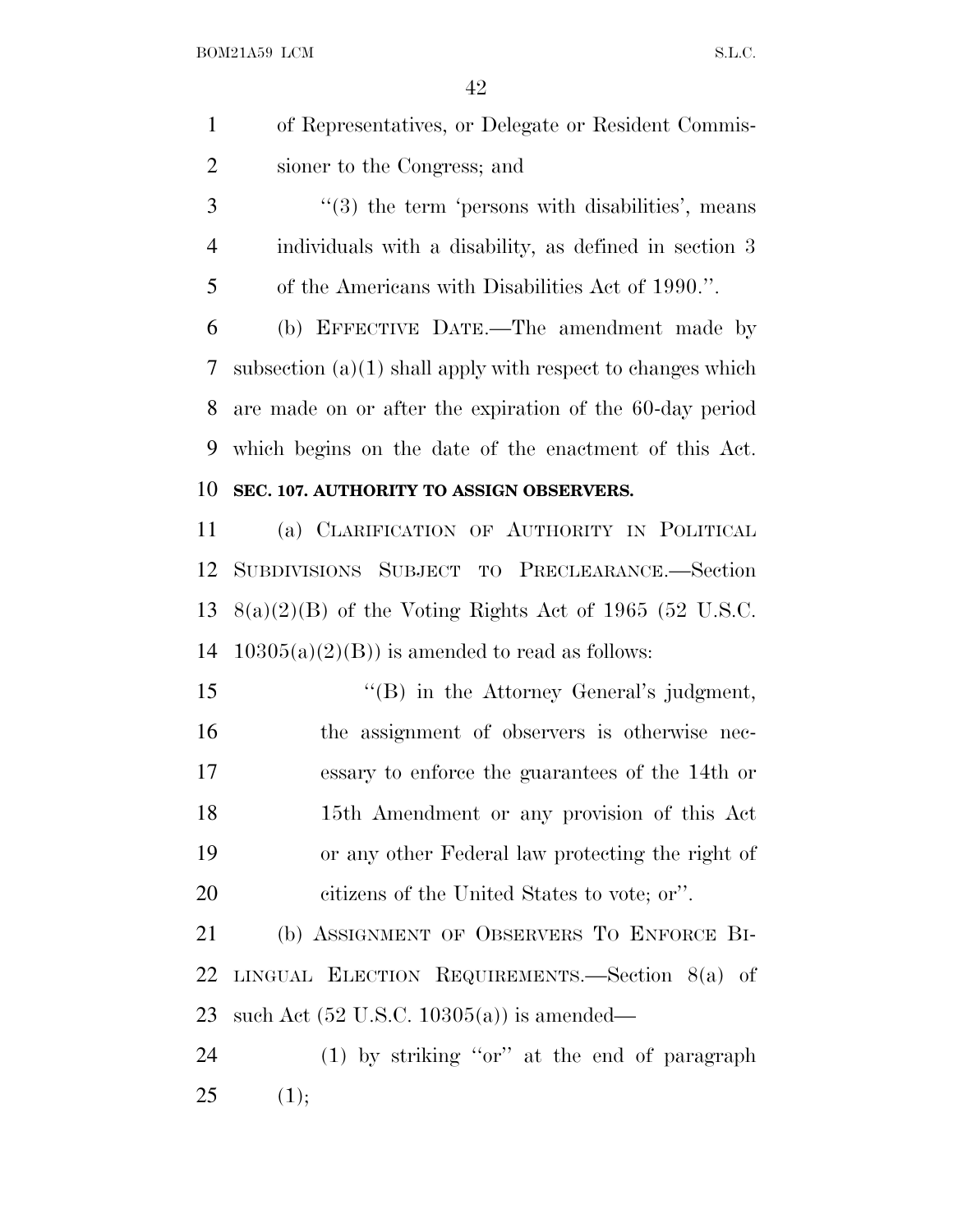| $\mathbf{1}$   | $(2)$ by inserting after paragraph $(2)$ the fol-       |
|----------------|---------------------------------------------------------|
| $\overline{2}$ | lowing:                                                 |
| 3              | $\cdot$ (3) the Attorney General certifies with respect |
| $\overline{4}$ | to a political subdivision that—                        |
| 5              | "(A) the Attorney General has received                  |
| 6              | written meritorious complaints from residents,          |
| 7              | elected officials, or civic participation organiza-     |
| 8              | tions that efforts to violate section 203 are like-     |
| 9              | ly to occur; or                                         |
| 10             | "(B) in the Attorney General's judgment,                |
| 11             | the assignment of observers is necessary to en-         |
| 12             | force the guarantees of section $203;$ "; and           |
| 13             | (3) by moving the margin for the continuation           |
| 14             | text following paragraph (3), as added by paragraph     |
| 15             | $(2)$ of this subsection, 2 ems to the left.            |
| 16             | (c) TRANSFERRAL OF AUTHORITY OVER OBSERVERS             |
| 17             | TO THE ATTORNEY GENERAL.-                               |
| 18             | ENFORCEMENT PROCEEDINGS.-Section                        |
| 19             | $3(a)$ of the Voting Rights Act of 1965 (52 U.S.C.      |
| <b>20</b>      | $10302(a)$ is amended by striking "United States"       |
| 21             | Civil Service Commission in accordance with section     |
| 22             | 6" and inserting "Attorney General in accordance        |
| 23             | with section $8$ ".                                     |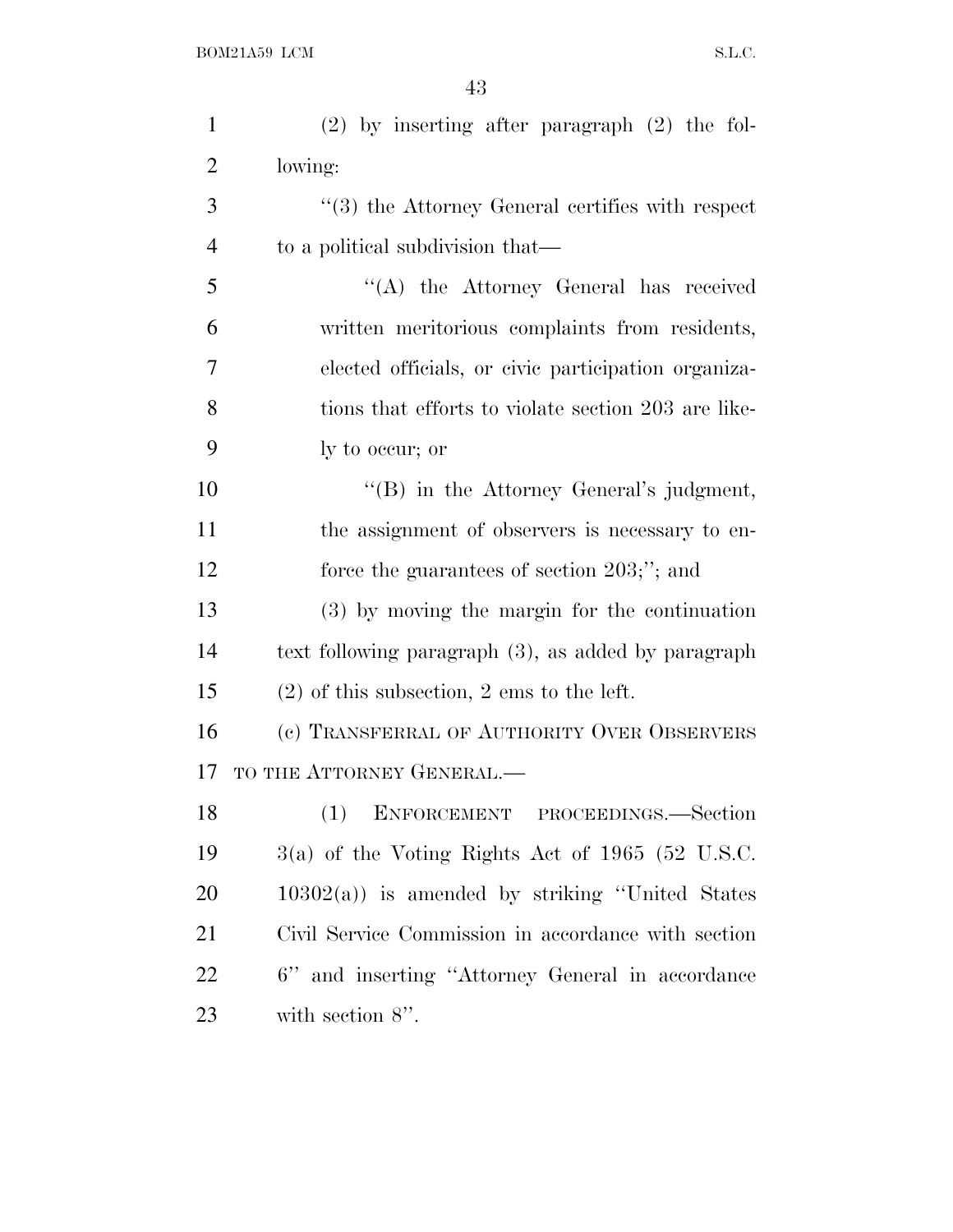| $\mathbf{1}$   | OBSERVERS; APPOINTMENT AND<br>(2)<br>$COM-$        |
|----------------|----------------------------------------------------|
| $\overline{2}$ | PENSATION.—Section 8 of the Voting Rights Act of   |
| 3              | 1965 (52 U.S.C. 10305) is amended—                 |
| $\overline{4}$ | $(A)$ in subsection $(a)$ , in the flush matter    |
| 5              | at the end, by striking "Director of the Office"   |
| 6              | of Personnel Management shall assign as many       |
| 7              | observers for such subdivision as the Director"    |
| 8              | and inserting "Attorney General shall assign as    |
| 9              | many observers for such subdivision as the At-     |
| 10             | torney General";                                   |
| 11             | $(B)$ in subsection $(e)$ , by striking "Director" |
| 12             | of the Office of Personnel Management" and         |
| 13             | inserting "Attorney General"; and                  |
| 14             | $(C)$ in subsection $(e)$ , by adding at the end   |
| 15             | the following: "The Director of the Office of      |
| 16             | Personnel Management may, with the consent         |
| 17             | of the Attorney General, assist in the selection,  |
| 18             | recruitment, hiring, training, or deployment of    |
| 19             | these or other individuals authorized by the At-   |
| 20             | torney General for the purpose of observing        |
| 21             | whether persons who are entitled to vote are       |
| 22             | being permitted to vote and whether those votes    |
| 23             | are being properly tabulated.".                    |
| 24             | (3) TERMINATION OF CERTAIN APPOINTMENTS            |
| 25             | OF OBSERVERS.—Section $13(a)(1)$ of the Voting     |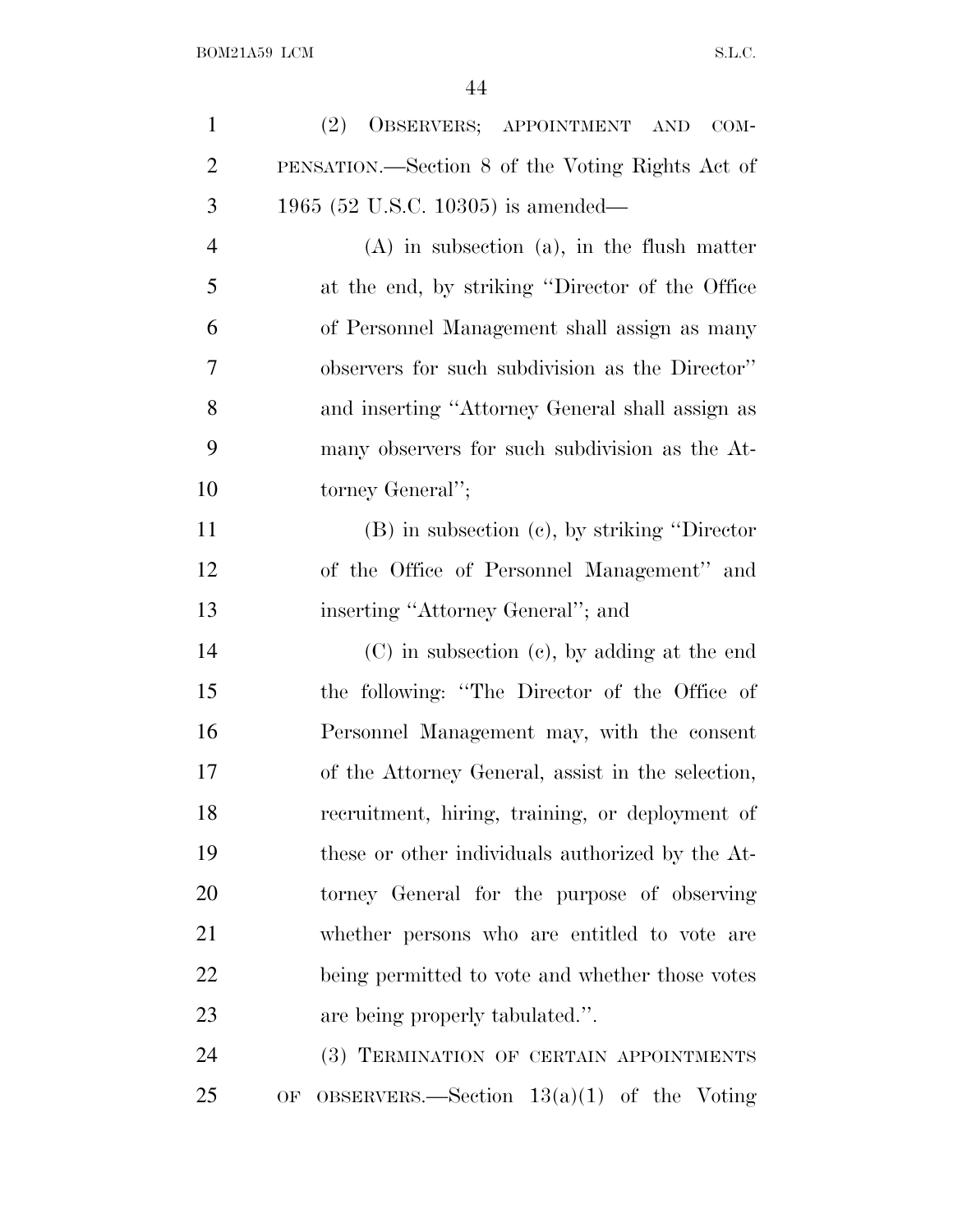Rights Act of 1965 (52 U.S.C. 10309(a)(1)) is amended by striking ''notifies the Director of the Of- fice of Personnel Management,'' and inserting ''de-termines,''.

#### **SEC. 108. CLARIFICATION OF AUTHORITY TO SEEK RELIEF.**

 (a) POLL TAX.—Section 10(b) of the Voting Rights Act of 1965 (52 U.S.C. 10306(b)) is amended by striking ''the Attorney General is authorized and directed to insti- tute forthwith in the name of the United States such ac- tions,'' and inserting ''an aggrieved person or (in the name of the United States) the Attorney General may institute such actions''.

 (b) CAUSE OF ACTION.—Section 12(d) of the Voting Rights Act of 1965 (52 U.S.C. 10308(d)) is amended to read as follows:

 ''(d) Whenever there are reasonable grounds to be- lieve that any person has engaged in, or is about to engage in, any act or practice that would (1) deny any citizen the right to register, to cast a ballot, or to have that ballot counted properly and included in the appropriate totals of votes cast in violation of the 14th, 15th, 19th, 24th, or 26th Amendments to the Constitution of the United States, (2) violate subsection (a) or (b) of section 11, or (3) violate any other provision of this Act or any other Federal voting rights law that prohibits discrimination on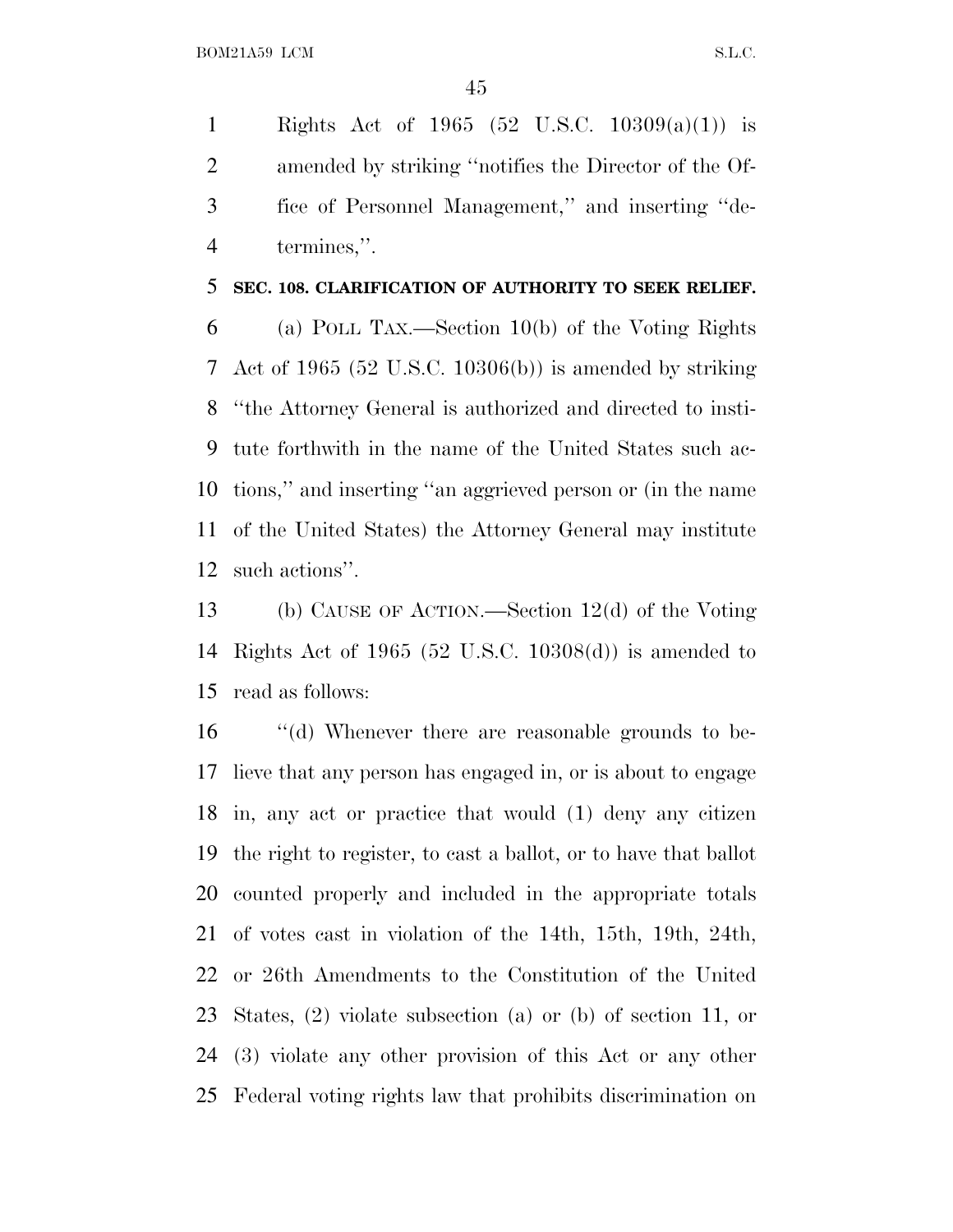the basis of race, color, or membership in a language mi- nority group, an aggrieved person or (in the name of the United States) the Attorney General may institute an ac- tion for preventive relief, including an application for a temporary or permanent injunction, restraining order, or other appropriate order. Nothing in this subsection shall be construed to create a cause of action for civil enforce-ment of criminal provisions of this or any other Act.''.

 (c) JUDICIAL RELIEF.—Section 204 of the Voting Rights Act of 1965 (52 U.S.C. 10504) is amended by striking the first sentence and inserting the following: ''Whenever there are reasonable grounds to believe that a State or political subdivision has engaged or is about to engage in any act or practice prohibited by a provision of this title, an aggrieved person or (in the name of the United States) the Attorney General may institute an ac- tion in a district court of the United States, for a restrain- ing order, a preliminary or permanent injunction, or such other order as may be appropriate.''.

 (d) ENFORCEMENT OF TWENTY-SIXTH AMEND- MENT.—Section 301(a)(1) of the Voting Rights Act of 22 1965 (52 U.S.C. 10701(a)(1)) is amended to read as fol-lows:

24  $\cdot$  (a)(1) An aggrieved person or (in the name of the United States) the Attorney General may institute an ac-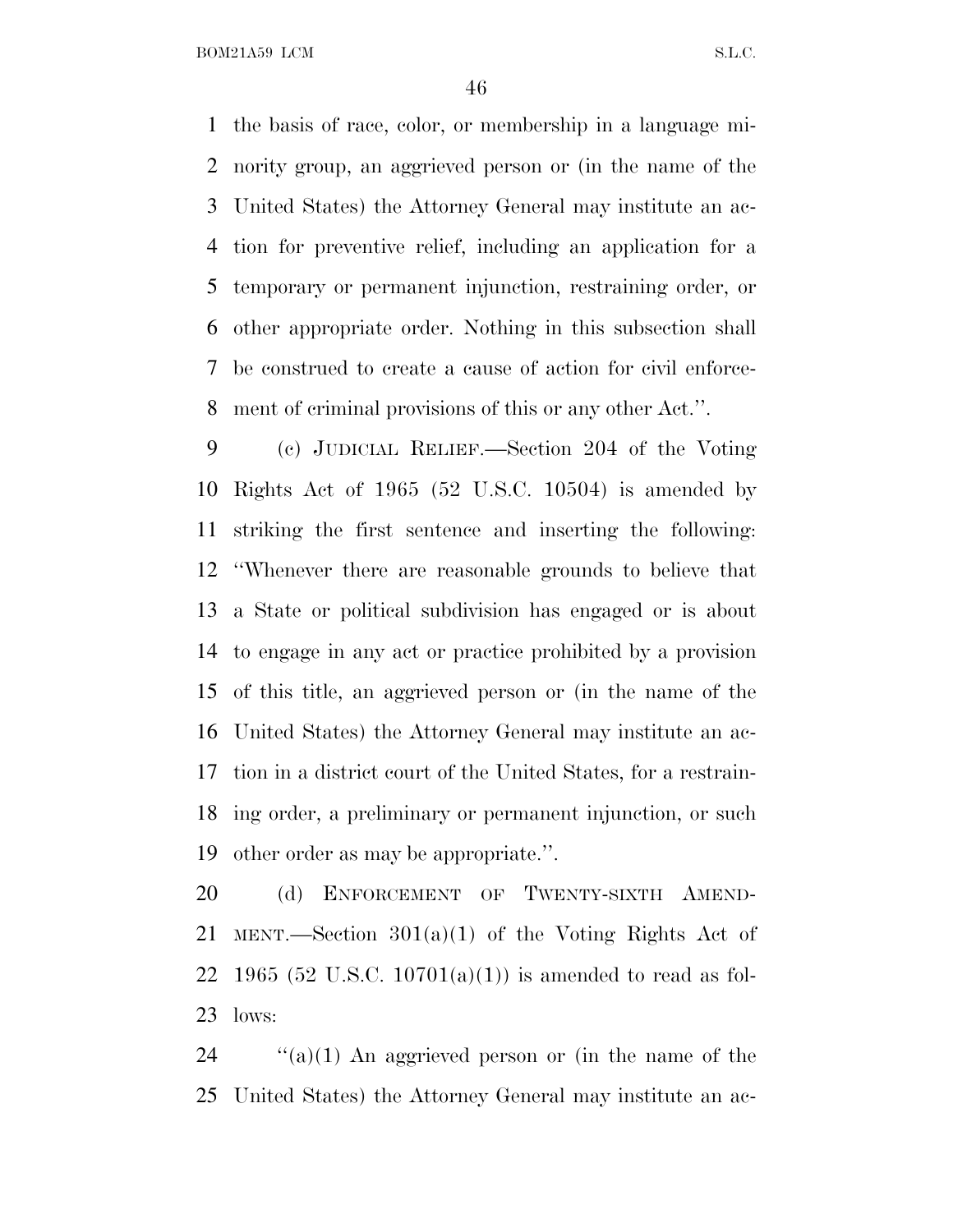tion in a district court of the United States, for a restrain- ing order, a preliminary or permanent injunction, or such other order as may be appropriate to implement the 26th Amendment to the Constitution of the United States.''. **SEC. 109. PREVENTIVE RELIEF.**

 Section 12(d) of the Voting Rights Act of 1965 (52 U.S.C. 10308(d)), as amended by section 108, is further amended by adding at the end the following:

 $\frac{1}{2}(2)$ (A) In considering any motion for preliminary re- lief in any action for preventive relief described in this sub- section, the court shall grant the relief if the court deter- mines that the complainant has raised a serious question as to whether the challenged voting qualification or pre- requisite to voting or standard, practice, or procedure vio-15 lates any of the provisions listed in section  $11(a)(1)$  of the John R. Lewis Voting Rights Advancement Act and, on balance, the hardship imposed on the defendant by the grant of the relief will be less than the hardship which would be imposed on the plaintiff if the relief were not granted.

21 "(B) In making its determination under this para- graph with respect to a change in any voting qualification, prerequisite to voting, or standard, practice, or procedure with respect to voting, the court shall consider all relevant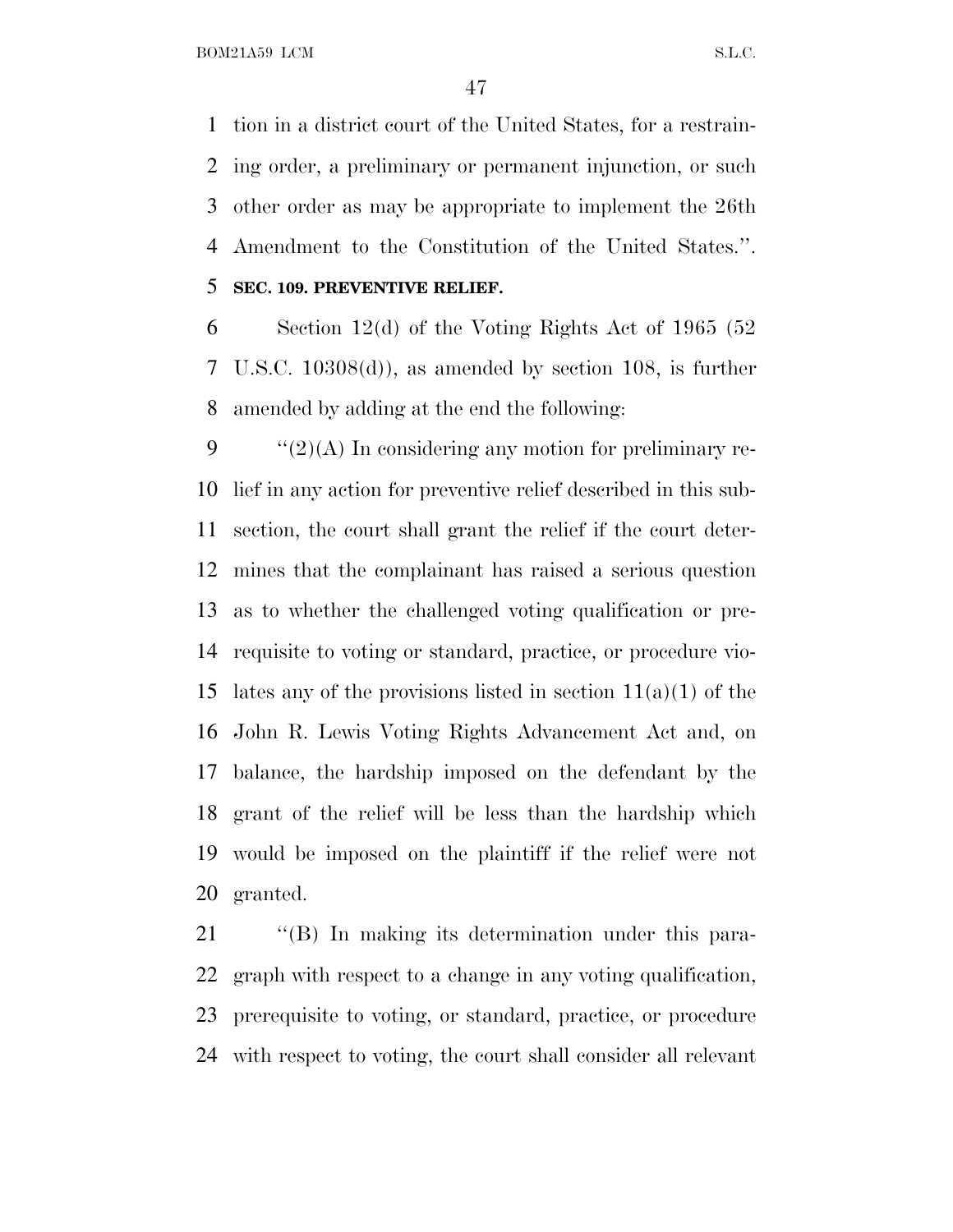factors and give due weight to the following factors, if they are present:

| 3              | "(i) Whether the qualification, prerequisite,           |
|----------------|---------------------------------------------------------|
| $\overline{4}$ | standard, practice, or procedure in effect prior to the |
| 5              | change was adopted as a remedy for a Federal court      |
| 6              | judgment, consent decree, or admission regarding—       |
| 7              | "(I) discrimination on the basis of race or             |
| 8              | color in violation of the 14th or 15th Amend-           |
| 9              | ment to the Constitution of the United States;          |
| 10             | "(II) a violation of the 19th, 24th, or 26th            |
| <sup>11</sup>  | Amendments to the Constitution of the United            |
| 12             | States;                                                 |
| 13             | "(III) a violation of this Act; or                      |
| 14             | $\lq\lq$ (IV) voting discrimination on the basis of     |
| 15             | race, color, or membership in a language minor-         |
| 16             | ity group in violation of any other Federal or          |
| 17             | State law.                                              |
| 18             | "(ii) Whether the qualification, prerequisite,          |
| 19             | standard, practice, or procedure in effect prior to the |
| 20             | change served as a ground for the dismissal or set-     |
| 21             | tlement of a claim alleging—                            |
| 22             | "(I) discrimination on the basis of race or             |
| 23             | color in violation of the 14th or 15th Amend-           |
| 24             | ment to the Constitution of the United States;          |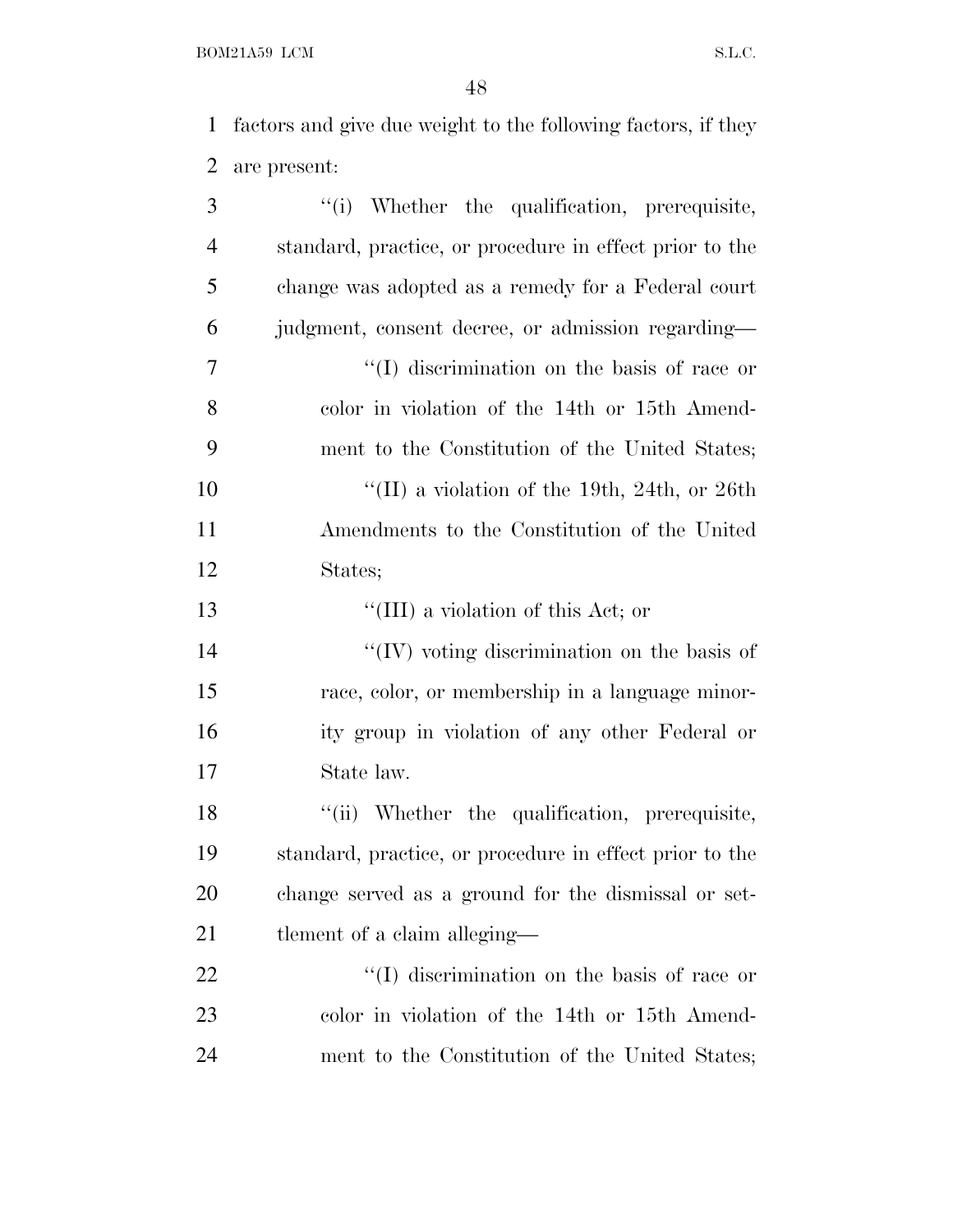| $\mathbf{1}$   | "(II) a violation of the 19th, 24th, or 26th                  |
|----------------|---------------------------------------------------------------|
| $\overline{2}$ | Amendment to the Constitution of the United                   |
| 3              | States;                                                       |
| $\overline{4}$ | "(III) a violation of this Act; or                            |
| 5              | "(IV) voting discrimination on the basis of                   |
| 6              | race, color, or membership in a language minor-               |
| 7              | ity group in violation of any other Federal or                |
| 8              | State law.                                                    |
| 9              | "(iii) Whether the change was adopted fewer                   |
| 10             | than 180 days before the date of the election with            |
| 11             | respect to which the change is to take or takes ef-           |
| 12             | fect.                                                         |
| 13             | "(iv) Whether the defendant has failed to pro-                |
| 14             | vide timely or complete notice of the adoption of the         |
| 15             | change as required by applicable Federal or State             |
| 16             | law.                                                          |
| 17             | "(3) A jurisdiction's inability to enforce its voting or      |
| 18             | election laws, regulations, policies, or redistricting plans, |
| 19             | standing alone, shall not be deemed to constitute irrep-      |
| 20             | arable harm to the public interest or to the interests of     |
| 21             | a defendant in an action arising under the Constitution       |
| 22             | or any Federal law that prohibits discrimination on the       |
| 23             | basis of race, color, or membership in a language minority    |
| 24             | group in the voting process, for the purposes of deter-       |
| 25             | mining whether a stay of a court's order or an interlocu-     |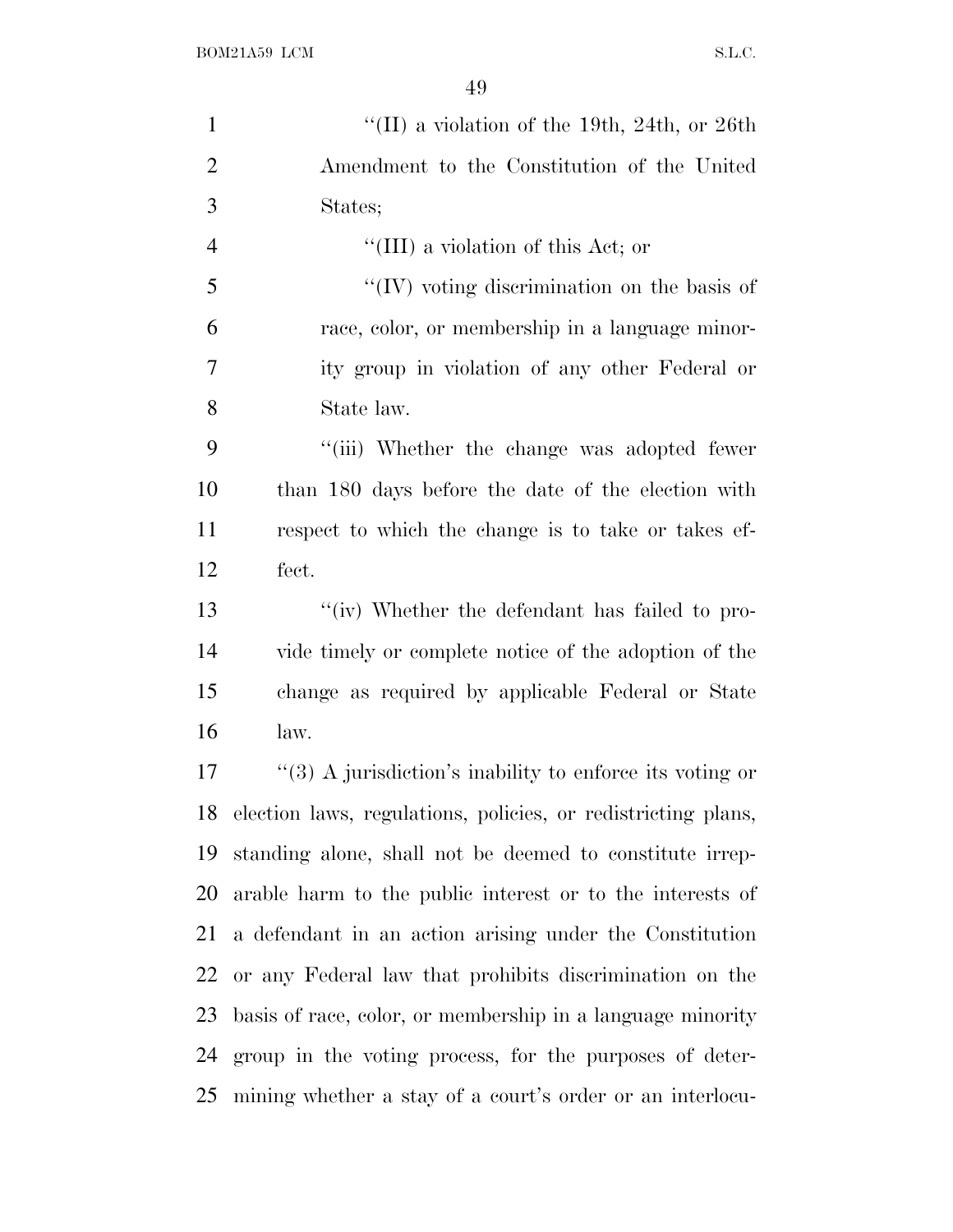tory appeal under section 1253 of title 28, United States Code, is warranted.''.

#### **SEC. 110. BILINGUAL ELECTION REQUIREMENTS.**

 Section 203(b)(1) of the Voting Rights Act of 1965 (52 U.S.C. 10503(b)(1)) is amended by striking ''2032'' and inserting ''2037''.

 **SEC. 111. RELIEF FOR VIOLATIONS OF VOTING RIGHTS LAWS.**

(a) I<sup>N</sup> GENERAL.—

 (1) RELIEF FOR VIOLATIONS OF VOTING RIGHTS LAWS.—In this section, the term ''prohibited act or practice'' means—

13 (A) any act or practice—

 (i) that creates an undue burden on the fundamental right to vote in violation of the 14th Amendment to the Constitu- tion of the United States or violates the Equal Protection Clause of the 14th Amendment to the Constitution of the United States; or

21 (ii) that is prohibited by the 15th, 22 19th, 24th, or 26th Amendment to the Constitution of the United States, section 24 2004 of the Revised Statutes (52 U.S.C. 10101), the Voting Rights Act of 1965 (52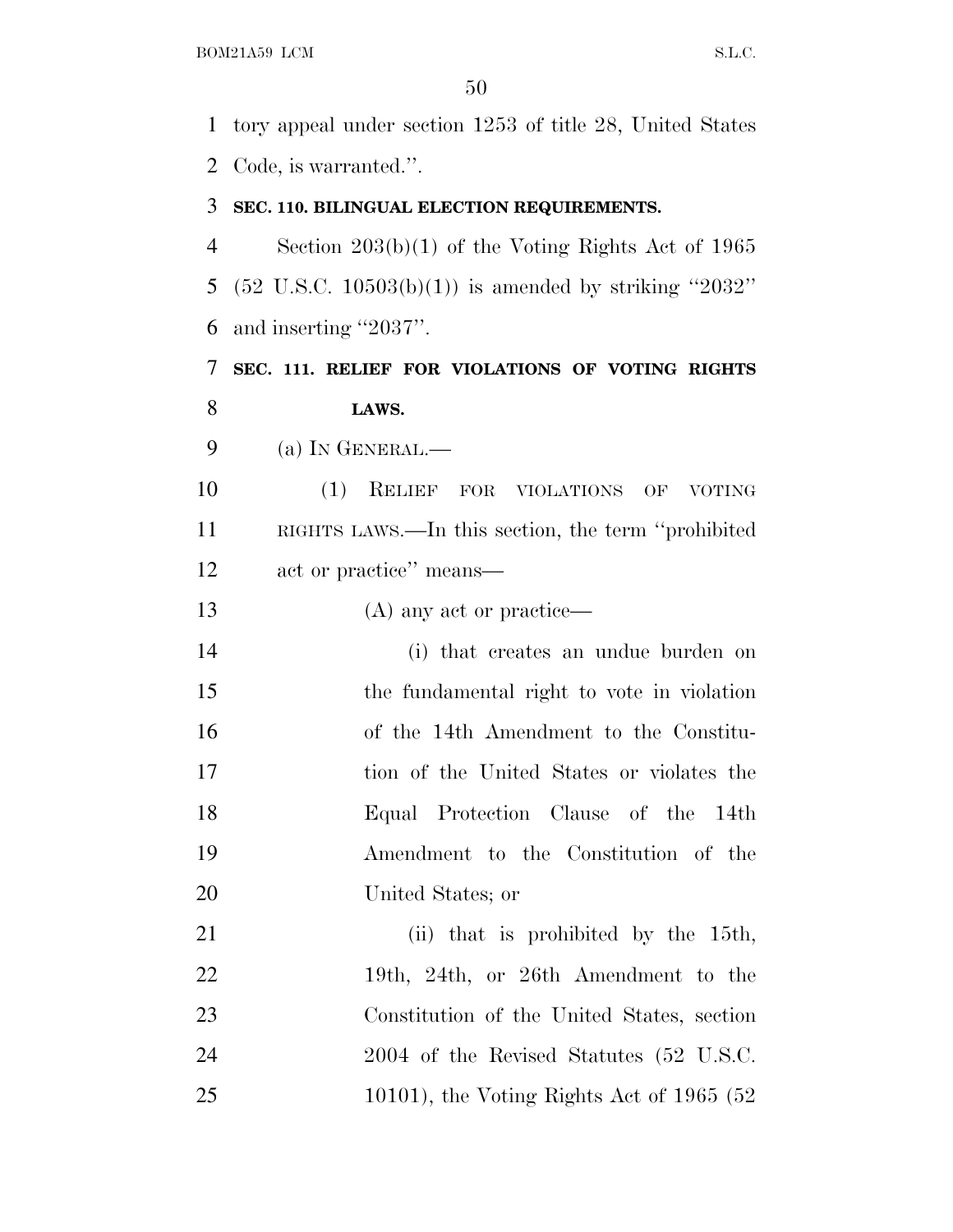| $\mathbf{1}$   | U.S.C. 10301 et seq.), the National Voter               |
|----------------|---------------------------------------------------------|
| $\overline{2}$ | Registration Act of 1993 (52 U.S.C.                     |
| 3              | 20501 et seq.), the Uniformed and Over-                 |
| $\overline{4}$ | seas Citizens Absentee Voting Act (52                   |
| 5              | U.S.C. 20301 et seq.), the Help America                 |
| 6              | Vote Act of 2002 (52 U.S.C. 20901 et                    |
| 7              | seq.), the Voting Accessibility for the El-             |
| 8              | derly and Handicapped Act (52 U.S.C.                    |
| 9              | $20101$ et seq.), or section $2003$ of the Re-          |
| 10             | vised Statutes $(52 \text{ U.S.C. } 10102)$ ; and       |
| 11             | (B) any act or practice in violation of any             |
| 12             | Federal law that prohibits discrimination with          |
| 13             | respect to voting, including the Americans with         |
| 14             | Disabilities Act of 1990 (42 U.S.C. 12101 et            |
| 15             | $seq.$ ).                                               |
| 16             | (2) RULE OF CONSTRUCTION.—Nothing in this               |
| 17             | section shall be construed to diminish the authority    |
| 18             | or scope of authority of any person to bring an ac-     |
| 19             | tion under any Federal law.                             |
| 20             | (3) ATTORNEY'S FEES.—Section $722(b)$ of the            |
| 21             | Revised Statutes (42 U.S.C. 1988(b)) is amended by      |
| 22             | inserting "a provision described in section $111(a)(1)$ |
| 23             | of the John R. Lewis Voting Rights Advancement          |
| 24             | Act of 2021," after "title VI of the Civil Rights Act   |
| 25             | of $1964$ ,".                                           |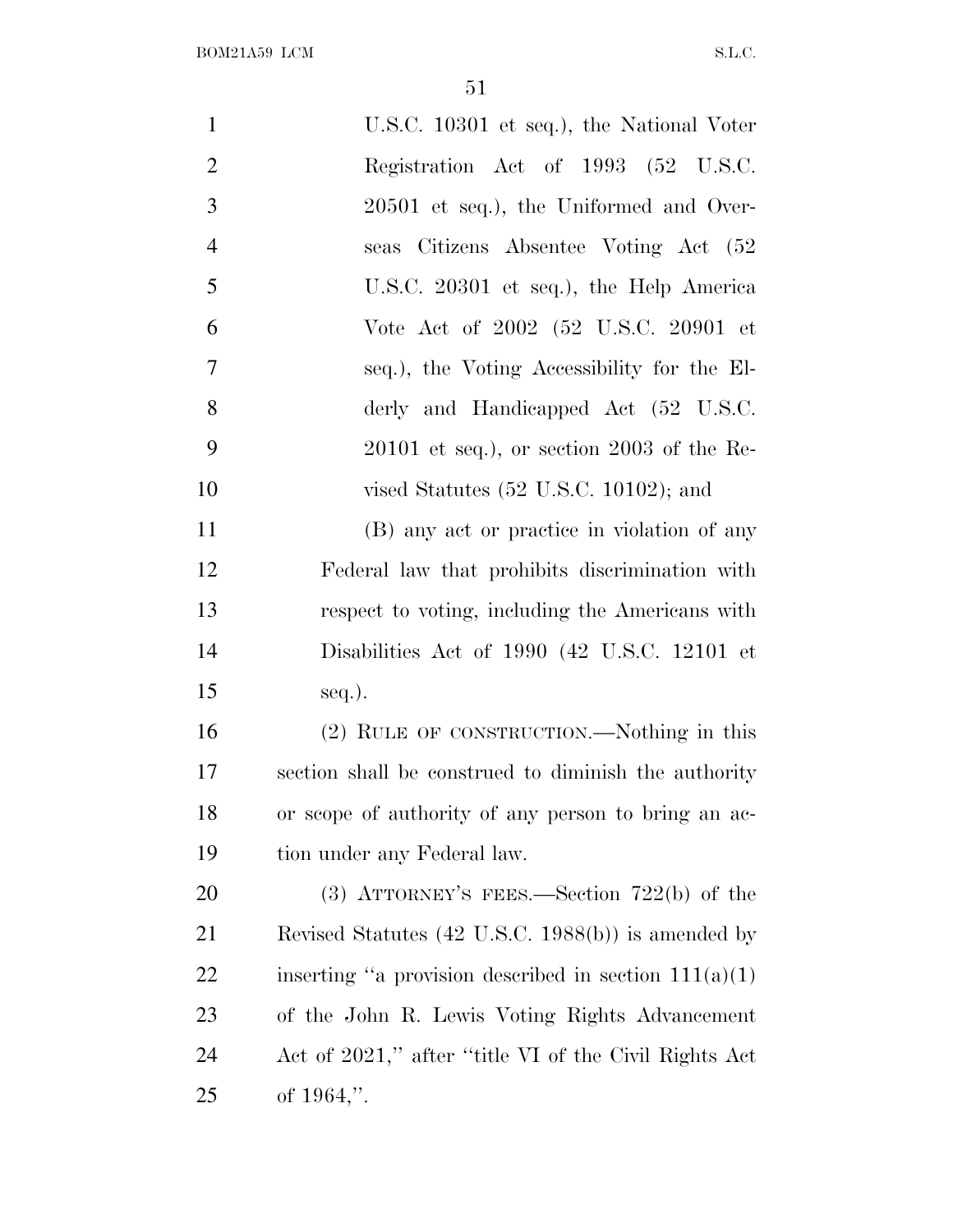(b) GROUNDS FOR EQUITABLE RELIEF.—In any ac- tion for equitable relief pursuant to a law listed under sub- section (a), proximity of the action to an election shall not be a valid reason to deny such relief, or stay the operation of or vacate the issuance of such relief, unless the party opposing the issuance or continued operation of relief meets the burden of proving by clear and convincing evi- dence that the issuance of the relief would be so close in time to the election as to cause irreparable harm to the public interest or that compliance with such relief would impose serious burdens on the party opposing relief.

 (1) IN GENERAL.—In considering whether to grant, deny, stay, or vacate any order of equitable relief, the court shall give substantial weight to the public's interest in expanding access to the right to vote. A State's generalized interest in enforcing its enacted laws shall not be a relevant consideration in determining whether equitable relief is warranted.

 (2) PRESUMPTIVE SAFE HARBOR.—Where equi- table relief is sought either within 30 days of the adoption or reasonable public notice of the chal- lenged policy or practice, or more than 45 days be- fore the date of an election to which the relief being sought will apply, proximity to the election will be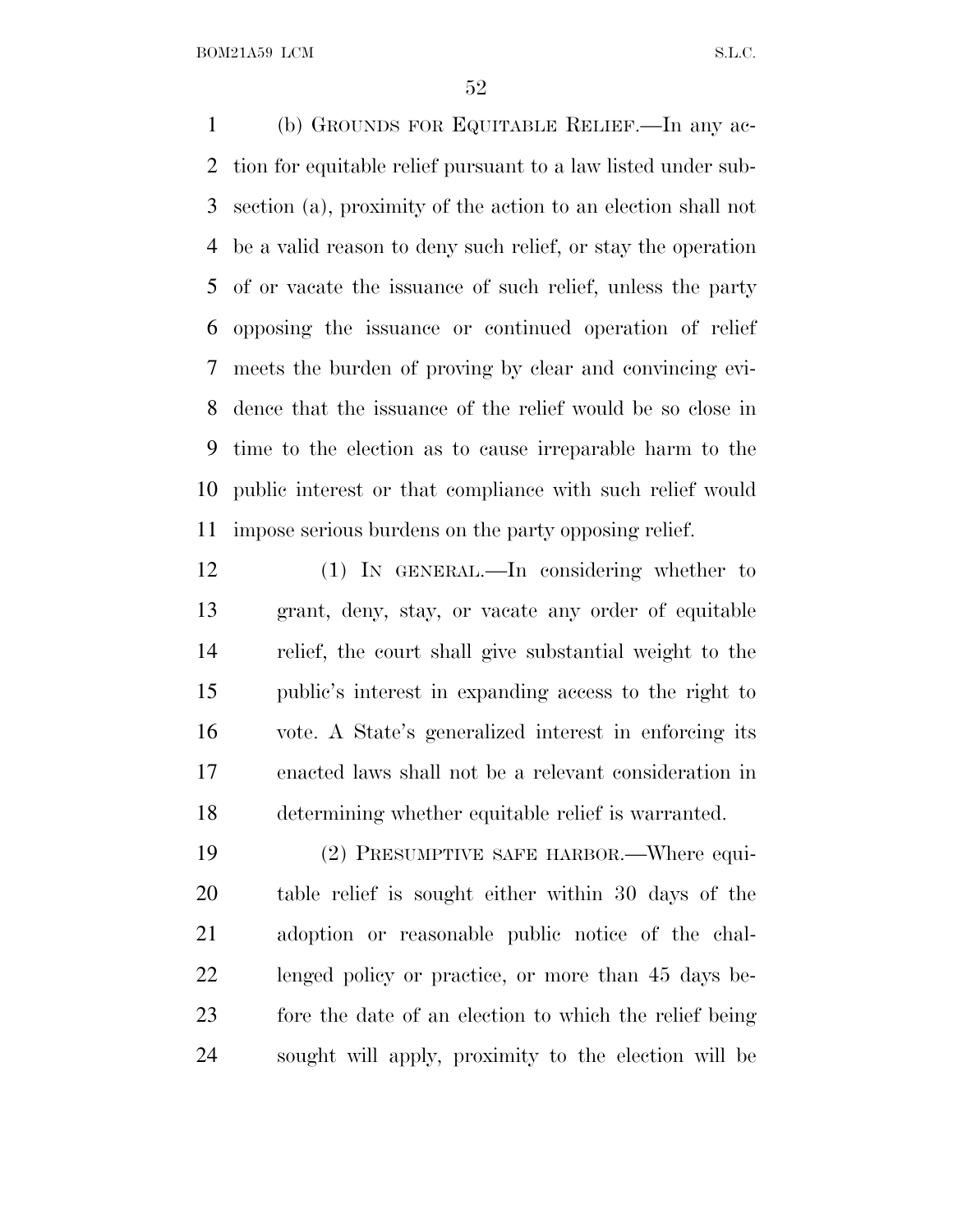presumed not to constitute a harm to the public in-terest or a burden on the party opposing relief.

 (c) GROUNDS FOR STAY OR VACATUR IN FEDERAL CLAIMS INVOLVING VOTING RIGHTS.—

 (1) PROSPECTIVE EFFECT.—In reviewing an application for a stay or vacatur of equitable relief granted pursuant to a law listed in subsection (a), a court shall give substantial weight to the reliance interests of citizens who acted pursuant to such order under review. In fashioning a stay or vacatur, a reviewing court shall not order relief that has the effect of denying or abridging the right to vote of any citizen who has acted in reliance on the order.

 (2) WRITTEN EXPLANATION.—No stay or vacatur under this subsection shall issue unless the reviewing court makes specific findings that the pub- lic interest, including the public's interest in expand- ing access to the ballot, will be harmed by the con- tinuing operation of the equitable relief or that com- pliance with such relief will impose serious burdens on the party seeking such a stay or vacatur such 22 that those burdens substantially outweigh the bene- fits to the public interest. In reviewing an applica-tion for a stay or vacatur of equitable relief, findings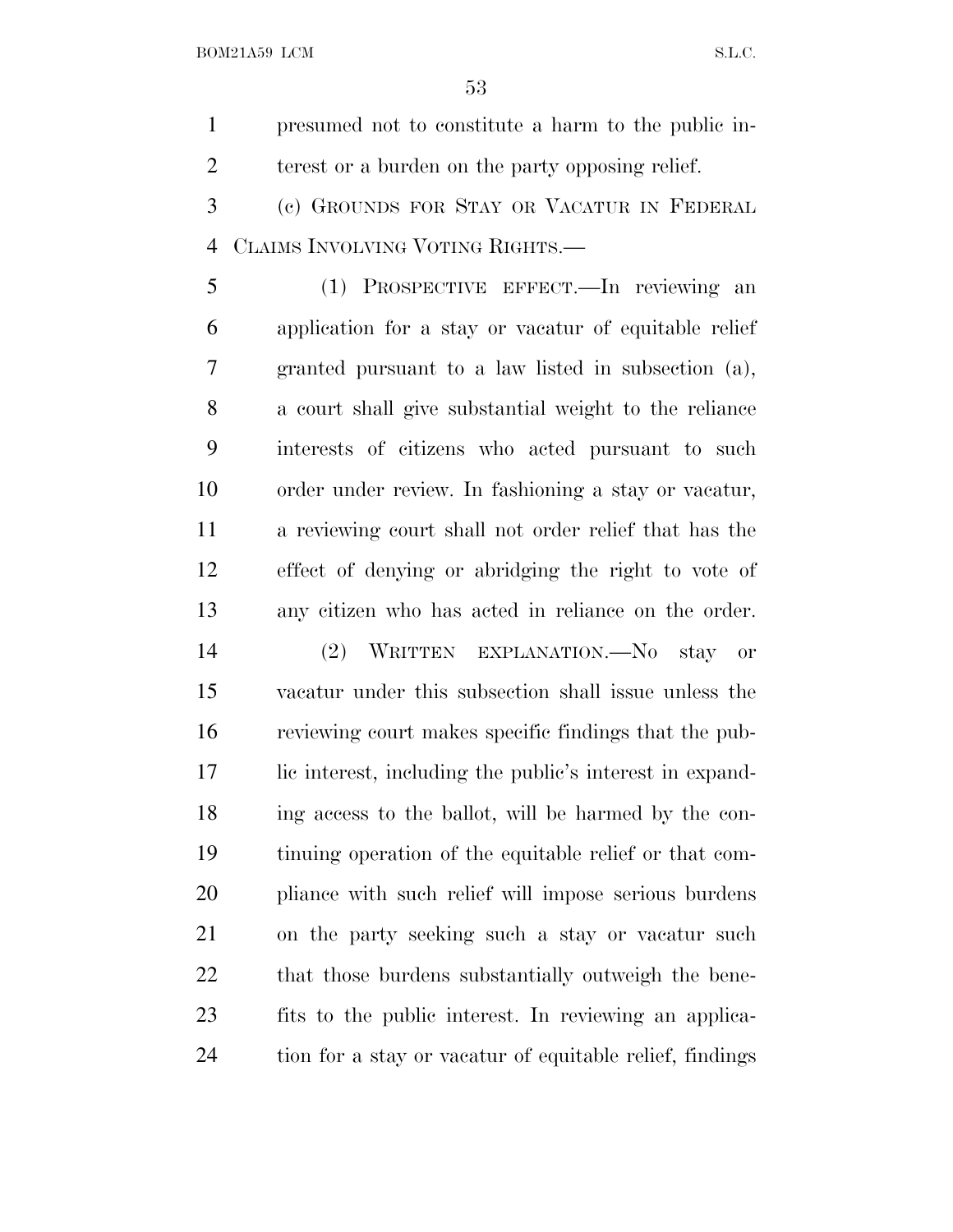| $\mathbf{1}$   | of fact made in issuing the order under review shall    |
|----------------|---------------------------------------------------------|
| $\overline{2}$ | not be set aside unless clearly erroneous.              |
| 3              | SEC. 112. PROTECTION OF TABULATED VOTES.                |
| $\overline{4}$ | The Voting Rights Act of 1965 (52 U.S.C. 10307)         |
| 5              | is amended—                                             |
| 6              | $(1)$ in section $11-$                                  |
| 7              | $(A)$ by amending subsection $(a)$ to read as           |
| 8              | follows:                                                |
| 9              | "(a) No person acting under color of law shall—         |
| 10             | $\lq(1)$ fail or refuse to permit any person to vote    |
| 11             | who is entitled to vote under Federal law or is other-  |
| 12             | wise qualified to vote;                                 |
| 13             | " $(2)$ willfully fail or refuse to tabulate, count,    |
| 14             | and report such person's vote; or                       |
| 15             | $\lq(3)$ willfully fail or refuse to certify the aggre- |
| 16             | gate tabulations of such persons' votes or certify the  |
| 17             | election of the candidates receiving sufficient such    |
| 18             | votes to be elected to office."; and                    |
| 19             | (B) in subsection (b), by inserting "sub-               |
| 20             | section (a) or" after "duties under"; and               |
| 21             | $(2)$ in section 12—                                    |
| 22             | $(A)$ in subsection $(b)$ —                             |
| 23             | (i) by striking "a year following an                    |
| 24             | election in a political subdivision in which            |
| 25             | an observer has been assigned" and insert-              |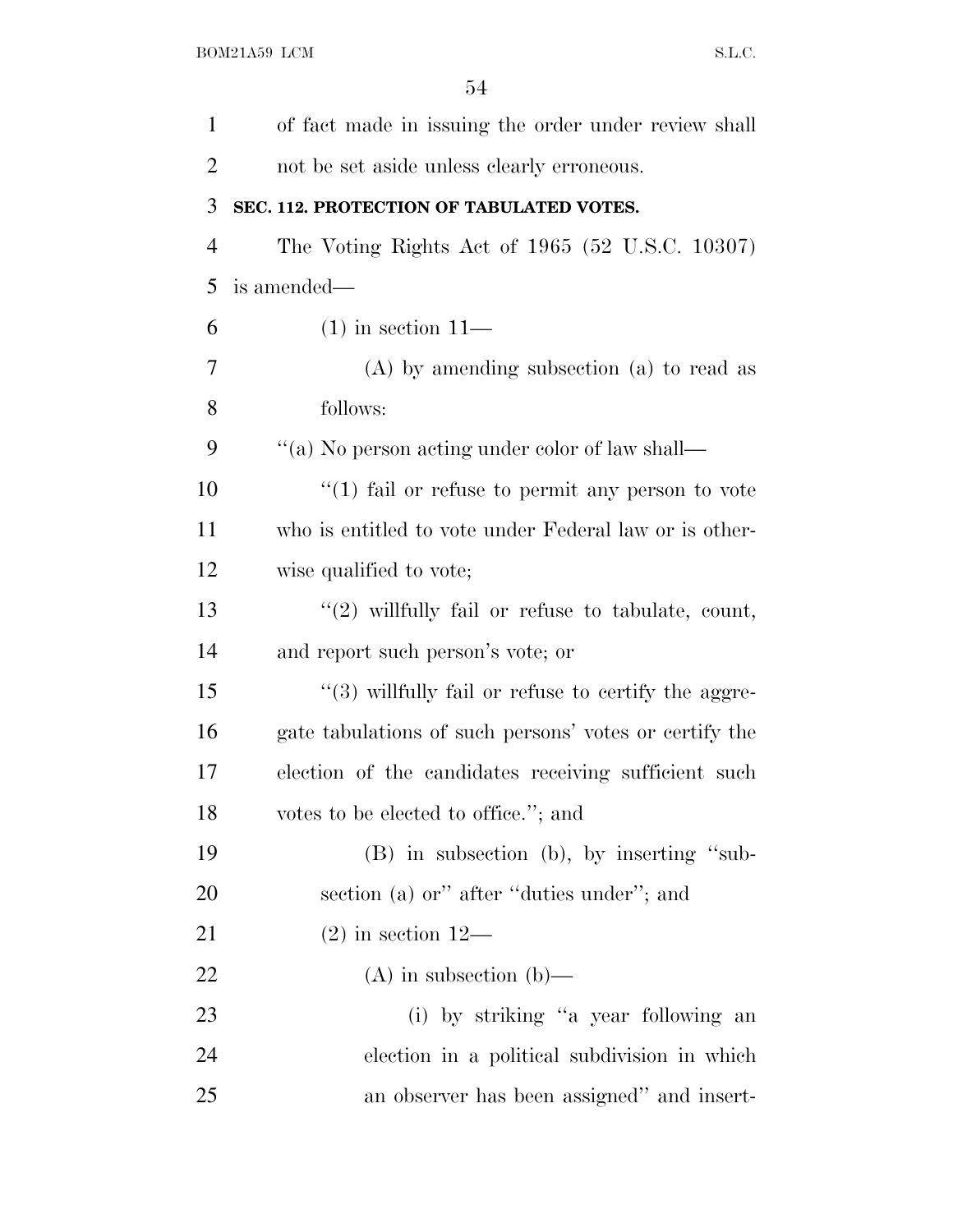| $\mathbf{1}$   | ing "22 months following an election for             |
|----------------|------------------------------------------------------|
| $\overline{2}$ | Federal office"; and                                 |
| 3              | (ii) by adding at the end the fol-                   |
| $\overline{4}$ | lowing: "Whenever the Attorney General"              |
| 5              | has reasonable grounds to believe that any           |
| 6              | person has engaged in or is about to en-             |
| $\tau$         | gage in an act in violation of this sub-             |
| 8              | section, the Attorney General may institute          |
| 9              | (in the name of the United States) a civil           |
| 10             | action in Federal district court seeking ap-         |
| 11             | propriate relief.";                                  |
| 12             | (B) in subsection (c), by inserting "or so-          |
| 13             | licits a violation of" after "conspires to violate"; |
| 14             | and                                                  |
| 15             | $(C)$ in subsection (e), by striking the first       |
| 16             | and second sentences and inserting the fol-          |
| 17             | lowing: "If, after the closing of the polls in an    |
| 18             | election for Federal office, persons allege that     |
| 19             | notwithstanding (1) their registration by an ap-     |
| <b>20</b>      | propriate election official and (2) their eligi-     |
| 21             | bility to vote in the political subdivision, their   |
| 22             | ballots have not been counted in such election,      |
| 23             | and if upon prompt receipt of notifications of       |
| 24             | these allegations, the Attorney General finds        |
| 25             | such allegations to be well founded, the Attor-      |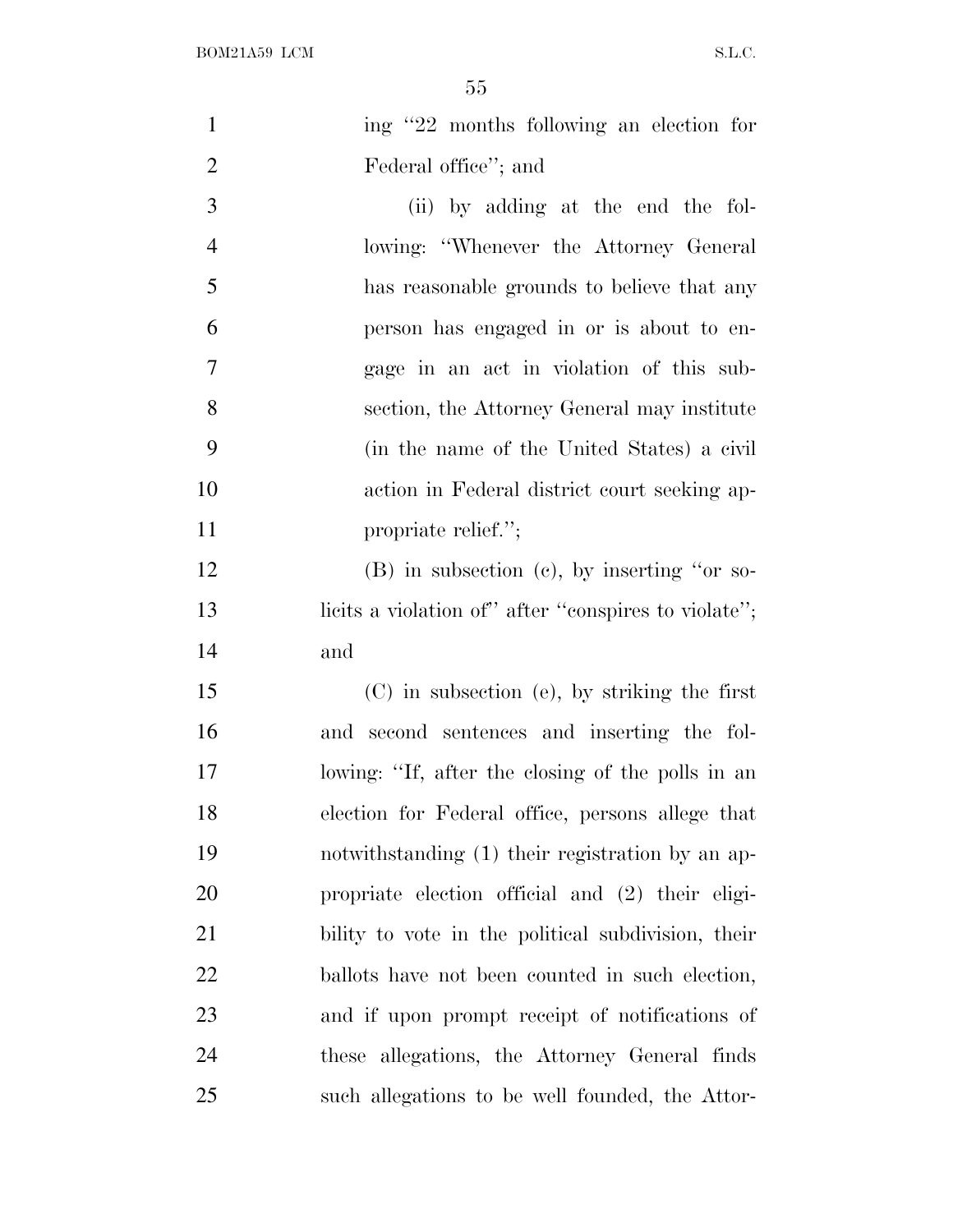ney General may forthwith file with the district court an application for an order providing for the counting and certification of the ballots of such persons and requiring the inclusion of their votes in the total vote for all applicable of- fices before the results of such election shall be deemed final and any force or effect given thereto.''. **SEC. 113. ENFORCEMENT OF VOTING RIGHTS BY ATTORNEY**

# **GENERAL.**

 Section 12 of the Voting Rights Act of 1965 (52 U.S.C. 10308), as amended by this Act, is further amend-ed by adding at the end the following:

 ''(g) VOTING RIGHTS ENFORCEMENT BY ATTORNEY GENERAL.—

 $\frac{1}{1}$  In GENERAL.—In order to fulfill the At- torney General's responsibility to enforce this Act and other Federal laws that protect the right to vote, the Attorney General (or upon designation by the Attorney General, the Assistant Attorney Gen- eral for Civil Rights) is authorized, before com- mencing a civil action, to issue a demand for inspec- tion and information in writing to any State or polit- ical subdivision, or other governmental representa-tive or agent, with respect to any relevant documen-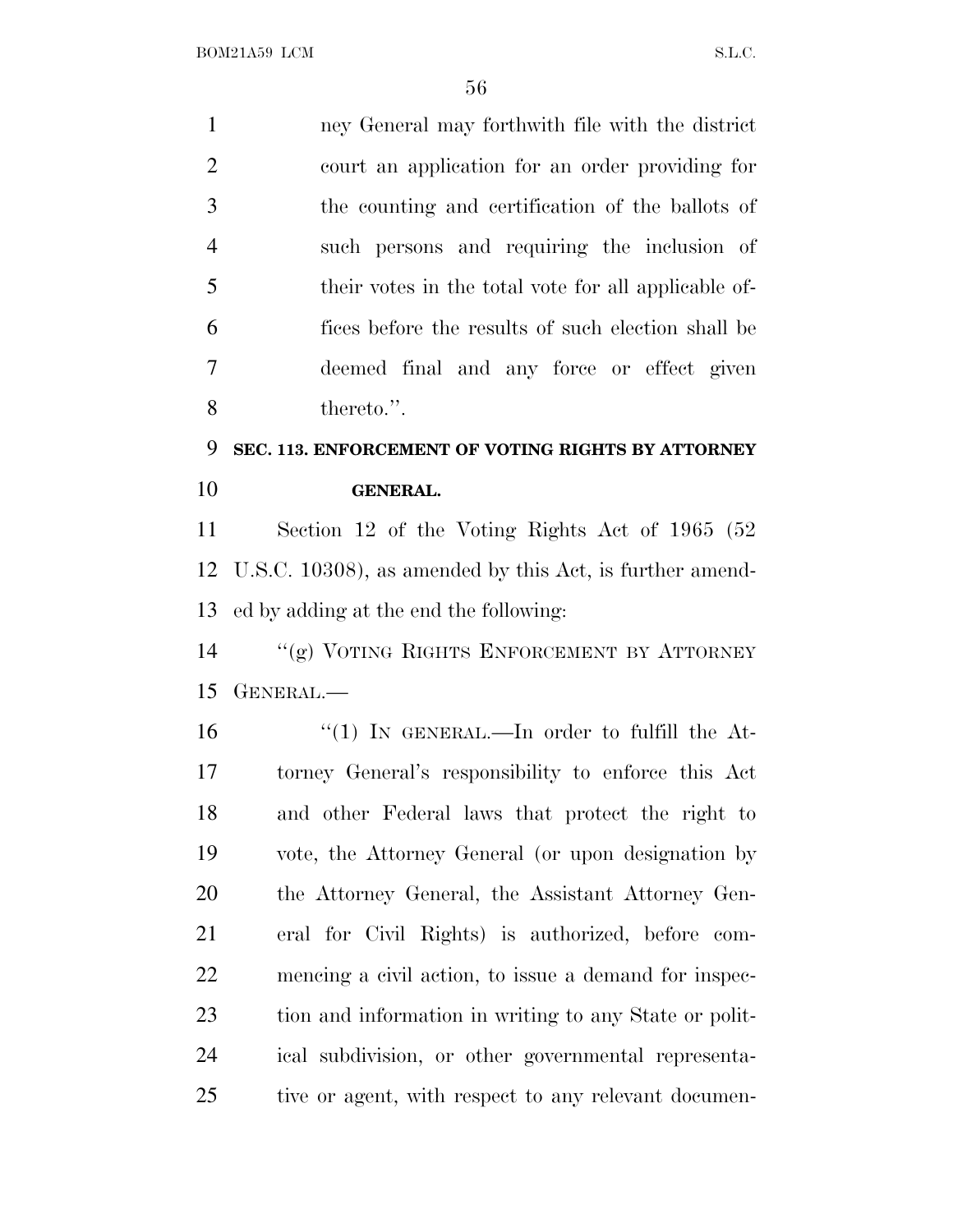| $\mathbf{1}$   | tary material that the Attorney General has reason      |
|----------------|---------------------------------------------------------|
| $\overline{2}$ | to believe is within their possession, custody, or con- |
| 3              | trol. A demand by the Attorney General under this       |
| $\overline{4}$ | subsection may require—                                 |
| 5              | $\lq\lq$ the production of such documentary             |
| 6              | material for inspection and copying;                    |
| $\tau$         | $\lq\lq$ (B) answers in writing to written ques-        |
| 8              | tions with respect to such documentary mate-            |
| 9              | rial; or                                                |
| 10             | "(C) both the production described under                |
| 11             | subparagraph (A) and the answers described              |
| 12             | under subparagraph $(B)$ .                              |
| 13             | "(2) CONTENTS OF AN ATTORNEY GENERAL                    |
| 14             | DEMAND.                                                 |
| 15             | "(A) IN GENERAL.—Any demand issued                      |
| 16             | under paragraph (1), shall include a sworn cer-         |
| 17             | tificate to identify the voting qualification or        |
| 18             | prerequisite to voting or standard, practice, or        |
| 19             | procedure with respect to voting, or other vot-         |
| 20             | ing related matter or issue, whose lawfulness           |
| 21             | the Attorney General is investigating and to            |
| 22             | identify the Federal law that protects the right        |
| 23             | to vote under which the investigation is being          |
| 24             | conducted. The demand shall be reasonably cal-          |
| 25             | culated to lead to the discovery of documentary         |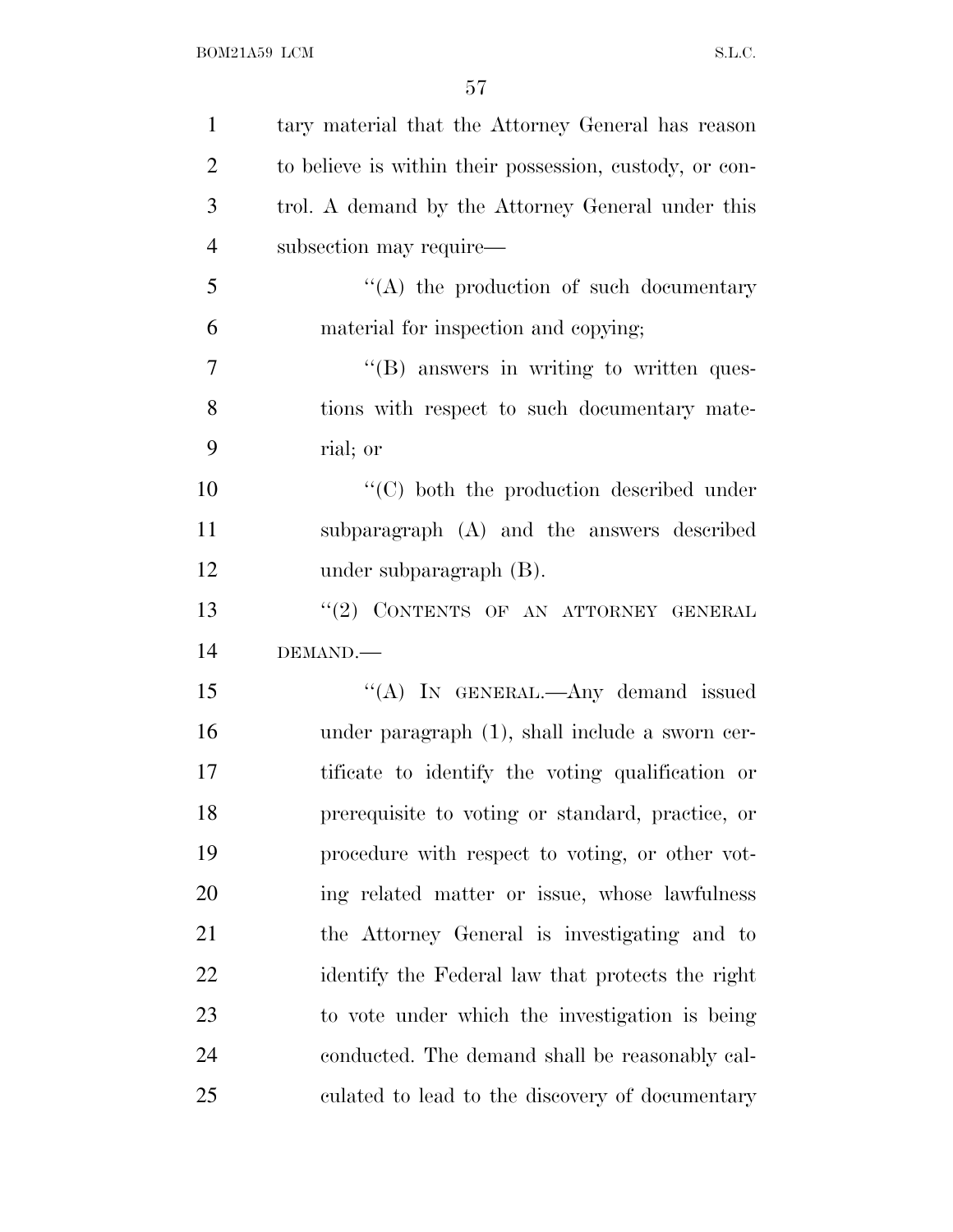material and information relevant to such inves- tigation. Documentary material includes any material upon which relevant information is re- corded, and includes written or printed mate- rials, photographs, tapes, or materials upon which information is electronically or magneti- cally recorded. Such demands shall be aimed at the Attorney General having the ability to in- spect and obtain copies of relevant materials (as well as obtain information) related to voting and are not aimed at the Attorney General tak- ing possession of original records, particularly those that are required to be retained by State and local election officials under Federal or State law. 16 "(B) NO REQUIREMENT FOR PRODUC- TION.—Any demand issued under paragraph (1) may not require the production of any docu- mentary material or the submission of any an- swers in writing to written questions if such material or answers would be protected from disclosure under the standards applicable to discovery requests under the Federal Rules of Civil Procedure in an action in which the Attor-

ney General or the United States is a party.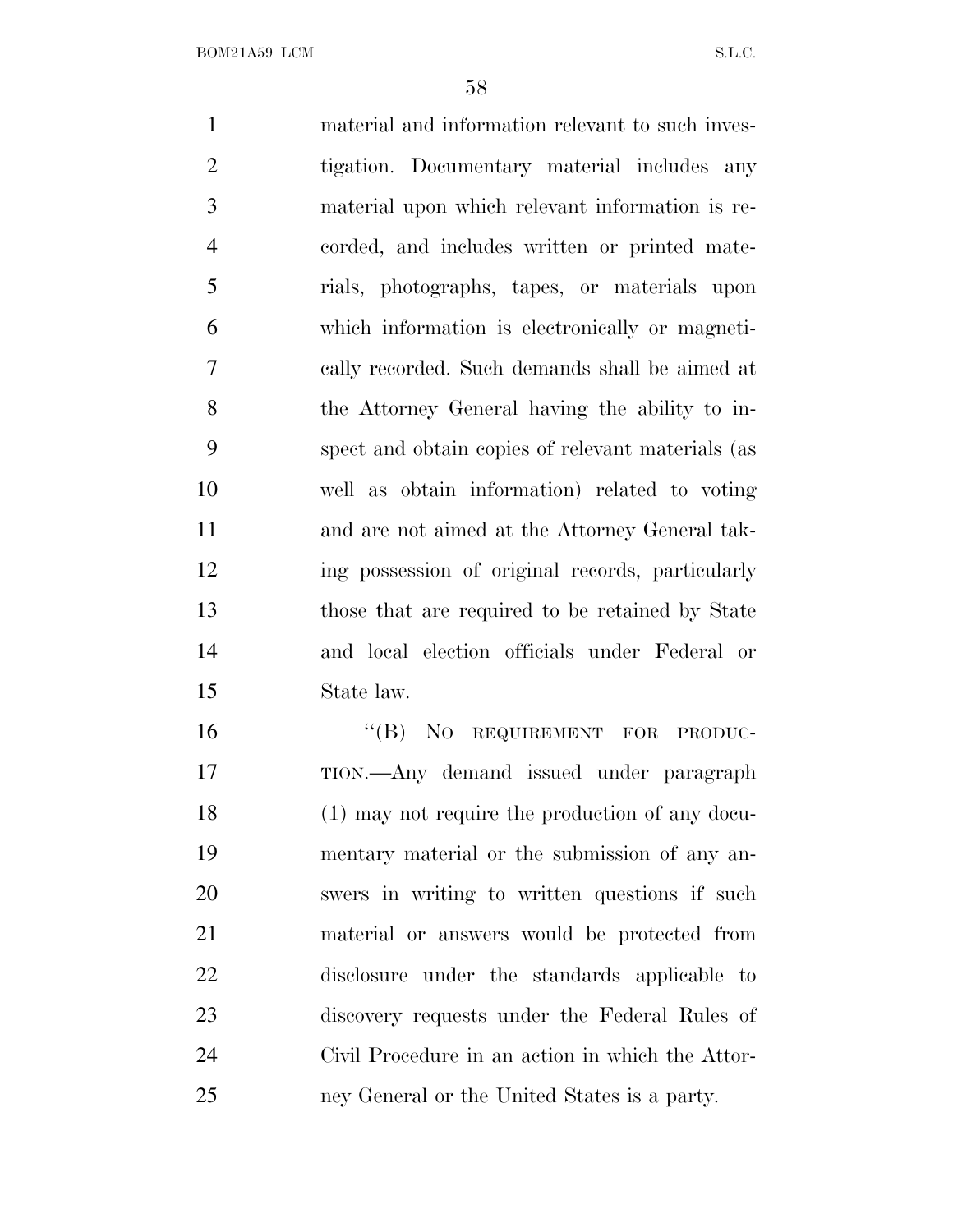| $\mathbf{1}$   | "(C) DOCUMENTARY MATERIAL.—If the                |
|----------------|--------------------------------------------------|
| $\overline{2}$ | demand issued under paragraph (1) requires       |
| 3              | the production of documentary material, it       |
| $\overline{4}$ | shall—                                           |
| 5              | "(i) identify the class of documentary           |
| 6              | material to be produced with such definite-      |
| $\tau$         | ness and certainty as to permit such mate-       |
| 8              | rial to be fairly identified; and                |
| 9              | "(ii) prescribe a return date for pro-           |
| 10             | duction of the documentary material at           |
| 11             | least 20 days after issuance of the demand       |
| 12             | to give the State or political subdivision, or   |
| 13             | other governmental representative<br>or          |
| 14             | agent, a reasonable period of time for as-       |
| 15             | sembling the documentary material and            |
| 16             | making it available for inspection and           |
| 17             | copying.                                         |
| 18             | ANSWERS TO WRITTEN<br>``(D)<br>QUES-             |
| 19             | TIONS.—If the demand issued under paragraph      |
| 20             | (1) requires answers in writing to written ques- |
| 21             | tions, it shall—                                 |
| 22             | "(i) set forth with specificity the writ-        |
| 23             | ten question to be answered; and                 |
| 24             | "(ii) prescribe a date at least 20 days          |
| 25             | after the issuance of the demand for sub-        |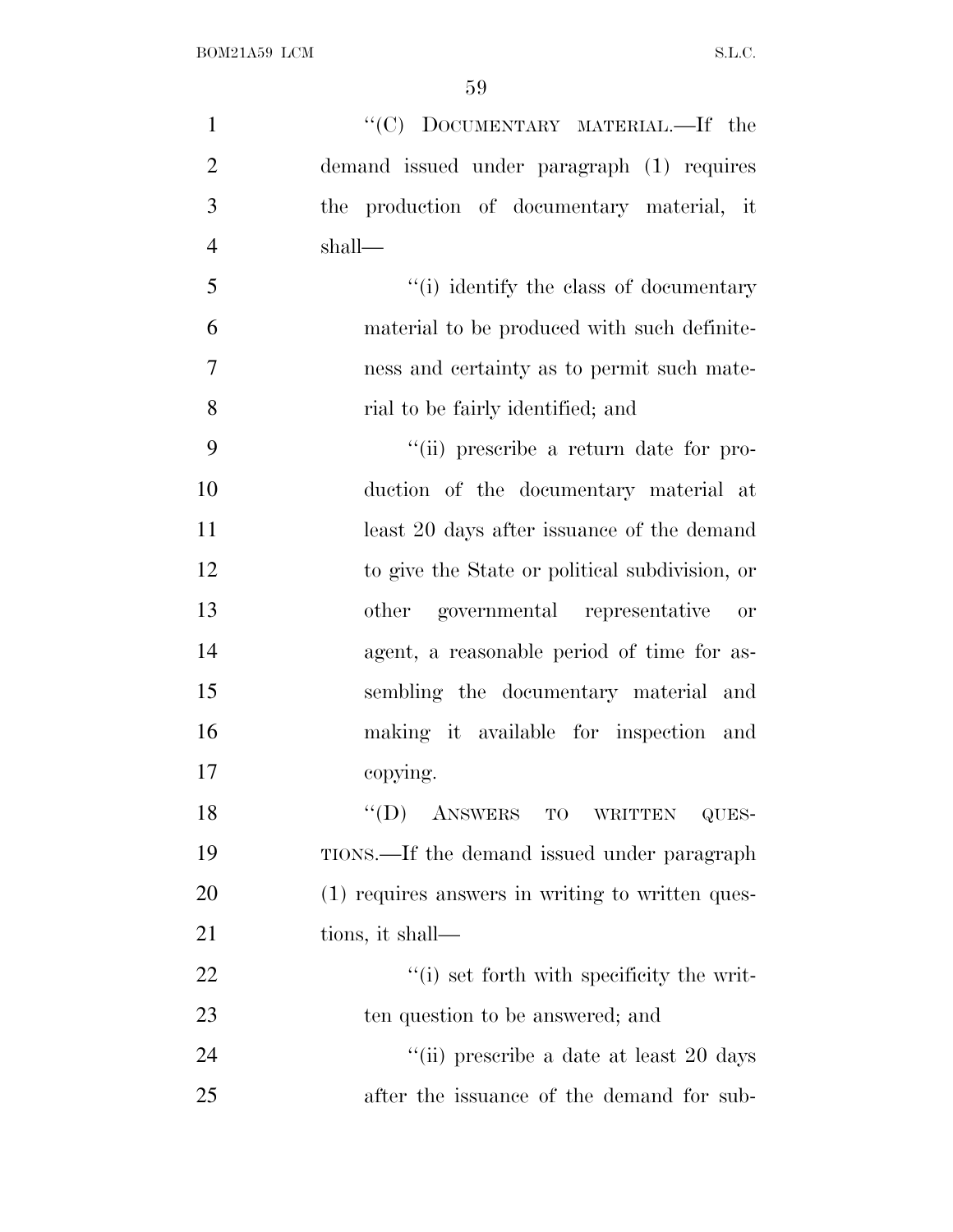mitting answers in writing to the written 2 questions.

3 "(E) SERVICE.—A demand issued under paragraph (1) may be served by a United States marshal or a deputy marshal, or by cer- tified mail, at any place within the territorial jurisdiction of any court of the United States. 8 "(3) RESPONSES TO AN ATTORNEY GENERAL DEMAND.—A State or political subdivision, or other governmental representative or agent, shall, with re- spect to any documentary material or any answer in writing produced under this subsection, provide a sworn certificate, in such form as the demand issued under paragraph (1) designates, by a person having knowledge of the facts and circumstances relating to such production or written answer, authorized to act on behalf of the State or political subdivision, or other governmental representative or agent, upon which the demand was served. The certificate—

20  $\text{``(A) shall state that}$ 

21 ''(i) all of the documentary material 22 required by the demand and in the posses- sion, custody, or control of the State or po- litical subdivision, or other governmental representative or agent, has been produced;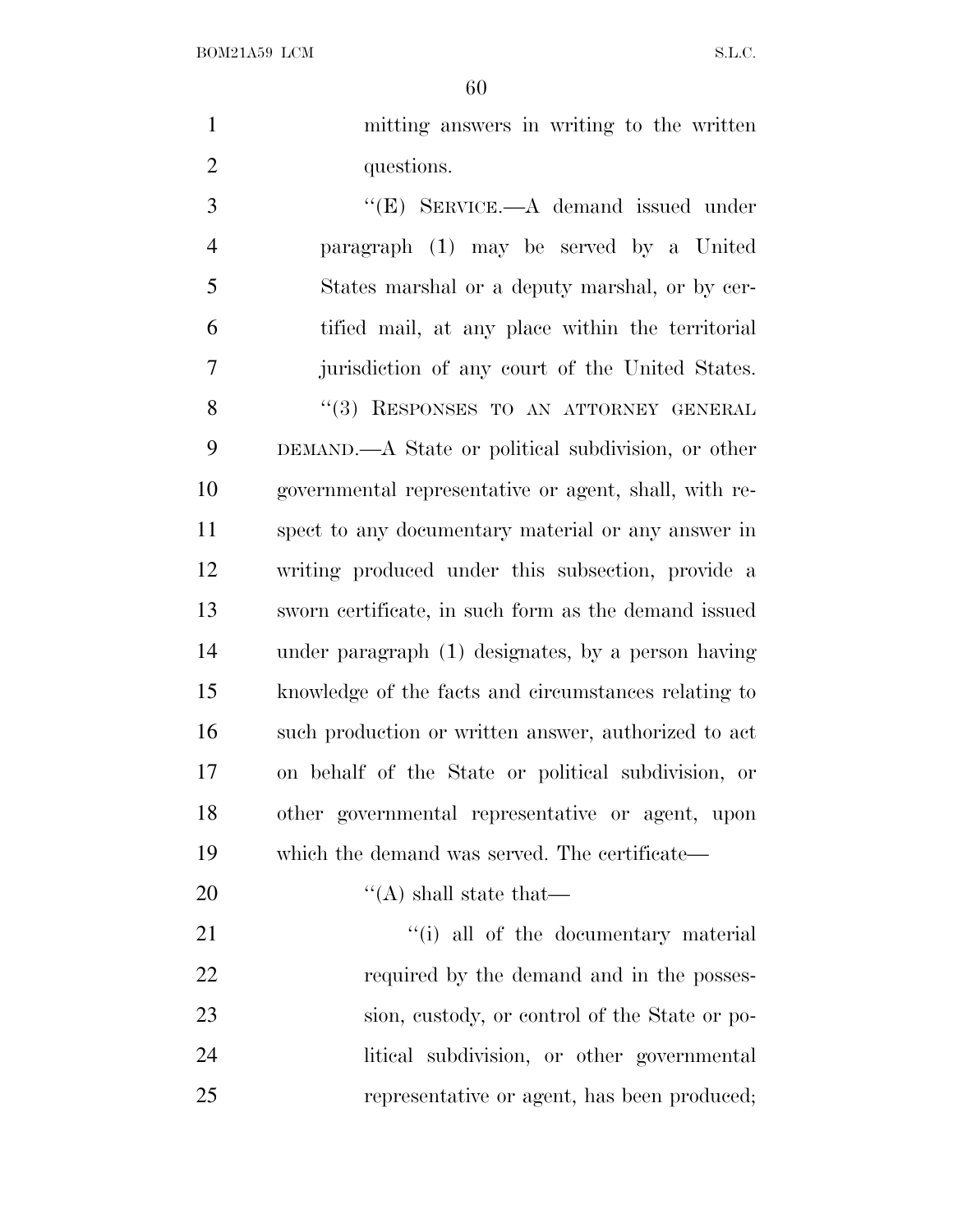| $\mathbf{1}$   | "(ii) with respect to every answer in                      |
|----------------|------------------------------------------------------------|
| $\overline{2}$ | writing to a written question, all informa-                |
| 3              | tion required by the question and in the                   |
| $\overline{4}$ | possession, custody, control, or knowledge                 |
| 5              | of the State or political subdivision, or                  |
| 6              | other governmental representative<br>$\hbox{or}\hskip 2mm$ |
| $\overline{7}$ | agent, has been submitted; or                              |
| 8              | "(iii) the requirements described in                       |
| 9              | both clause (i) and clause (ii) have been                  |
| 10             | met; or                                                    |
| 11             | $\lq\lq$ (B) provide the basis for any objection to        |
| 12             | producing the documentary material or answer-              |
| 13             | ing the written question.                                  |
| 14             | To the extent that any information is not furnished,       |
| 15             | the information shall be identified and reasons set        |
| 16             | forth with particularity regarding the reasons why         |
| 17             | the information was not furnished.                         |
| 18             | $``(4)$ JUDICIAL PROCEEDINGS.—                             |
| 19             | "(A) PETITION FOR ENFORCEMENT.-                            |
| 20             | Whenever any State or political subdivision, or            |
| 21             | other governmental representative or agent,                |
| 22             | fails to comply with demand issued by the At-              |
| 23             | torney General under paragraph (1), the Attor-             |
| 24             | ney General may file, in a district court of the           |
| 25             | United States in which the State or political              |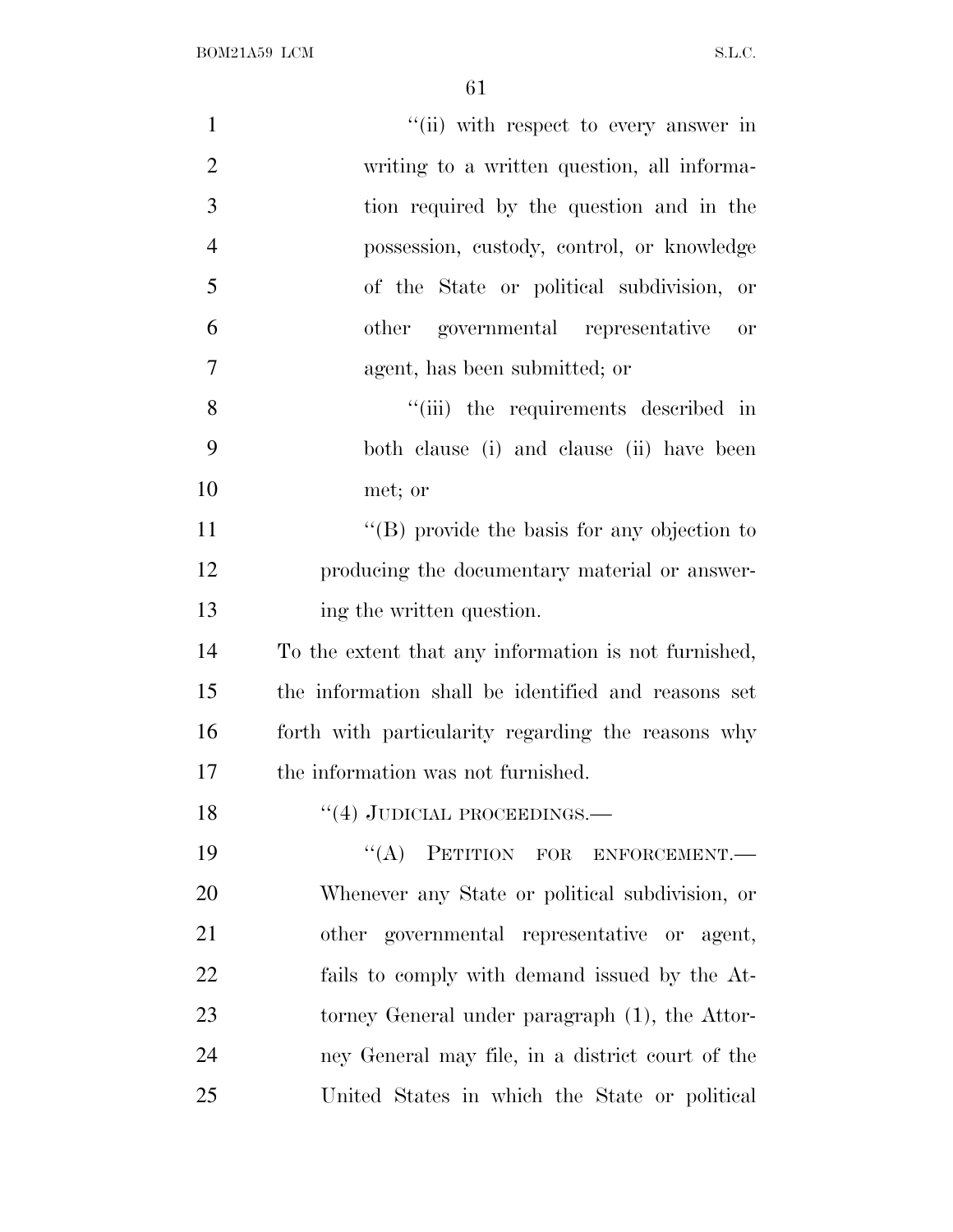| $\mathbf{1}$   | subdivision, or other governmental representa-       |
|----------------|------------------------------------------------------|
| $\overline{2}$ | tive or agent, is located, a petition for a judicial |
| 3              | order enforcing the Attorney General demand          |
| $\overline{4}$ | issued under paragraph (1).                          |
| 5              | "(B) PETITION TO MODIFY.—                            |
| 6              | "(i) IN GENERAL.—Any State or po-                    |
| $\overline{7}$ | litical subdivision, or other governmental           |
| 8              | representative or agent, that is served with         |
| 9              | a demand issued by the Attorney General              |
| 10             | under paragraph (1) may file in the United           |
| 11             | States District Court for the District of            |
| 12             | Columbia a petition for an order of the              |
| 13             | court to modify or set aside the demand of           |
| 14             | the Attorney General.                                |
| 15             | "(ii) PETITION TO MODIFY.—Any pe-                    |
| 16             | tition to modify or set aside a demand of            |
| 17             | the Attorney General issued under para-              |
| 18             | graph $(1)$ must be filed within 20 days             |
| 19             | after the date of service of the Attorney            |
| 20             | General's demand or at any time before               |
| 21             | the return date specified in the Attorney            |
| 22             | General's demand, whichever date is ear-             |
| 23             | lier.                                                |
| 24             | "(iii) CONTENTS OF PETITION.—The                     |
| 25             | petition shall specify each ground upon              |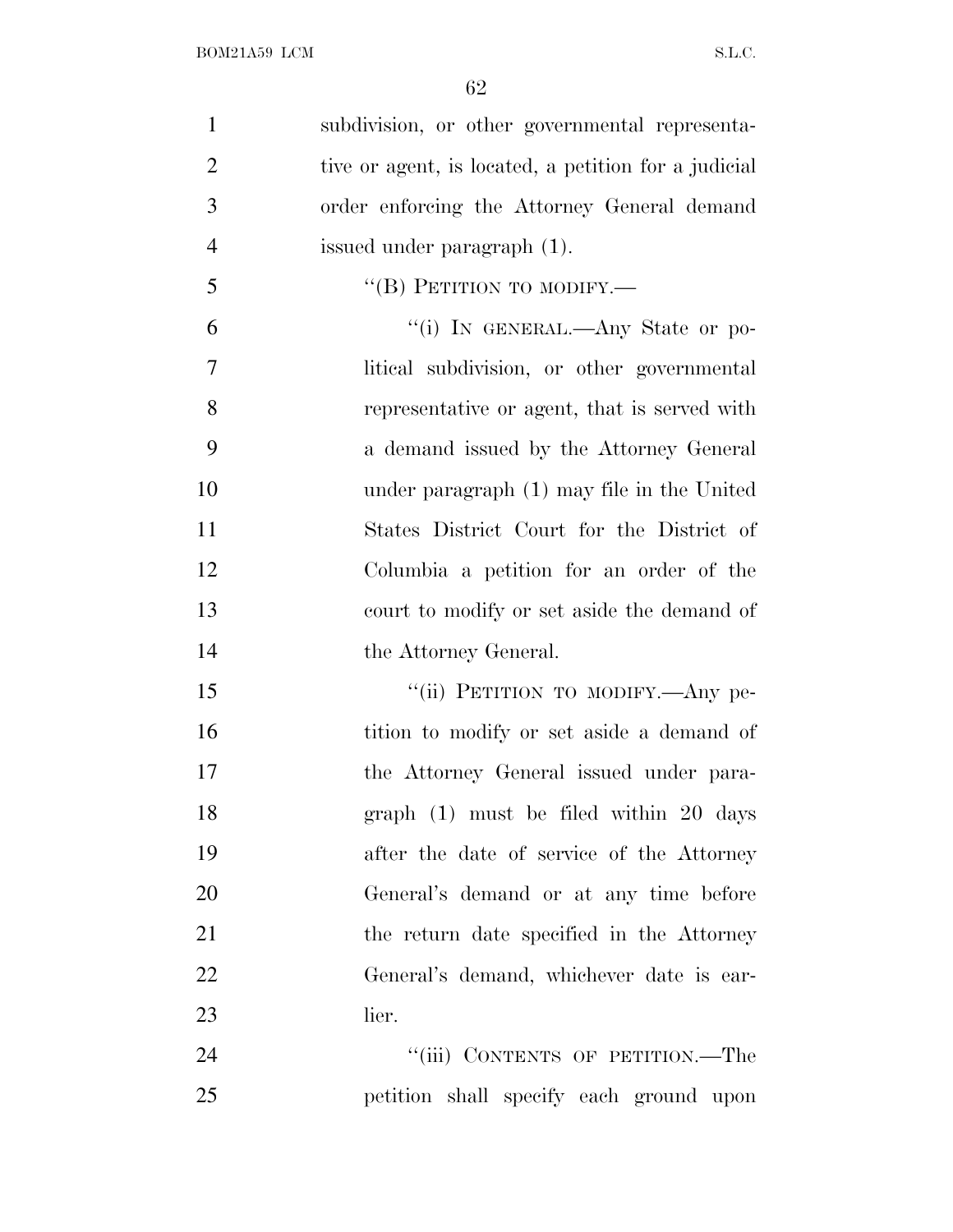which the petitioner relies in seeking relief under clause (i), and may be based upon any failure of the Attorney General's de- mand to comply with the provisions of this section or upon any constitutional or other legal right or privilege of the State or po- litical subdivision, or other governmental representative or agent. During the pend- ency of the petition in the court, the court may stay, as it deems proper, the running of the time allowed for compliance with the Attorney General's demand, in whole or in part, except that the State or political sub- division, or other governmental representa- tive or agent, filing the petition shall com-16 ply with any portions of the Attorney Gen- eral's demand not sought to be modified or 18 set aside.".

#### **SEC. 114. DEFINITIONS.**

 Title I of the Voting Rights Act of 1965 (52 U.S.C. 10301) is amended by adding at the end the following: **''SEC. 21. DEFINITIONS.**

*''*In this Act:

24 ''(1) INDIAN.—The term 'Indian' has the mean-ing given the term in section 4 of the Indian Self-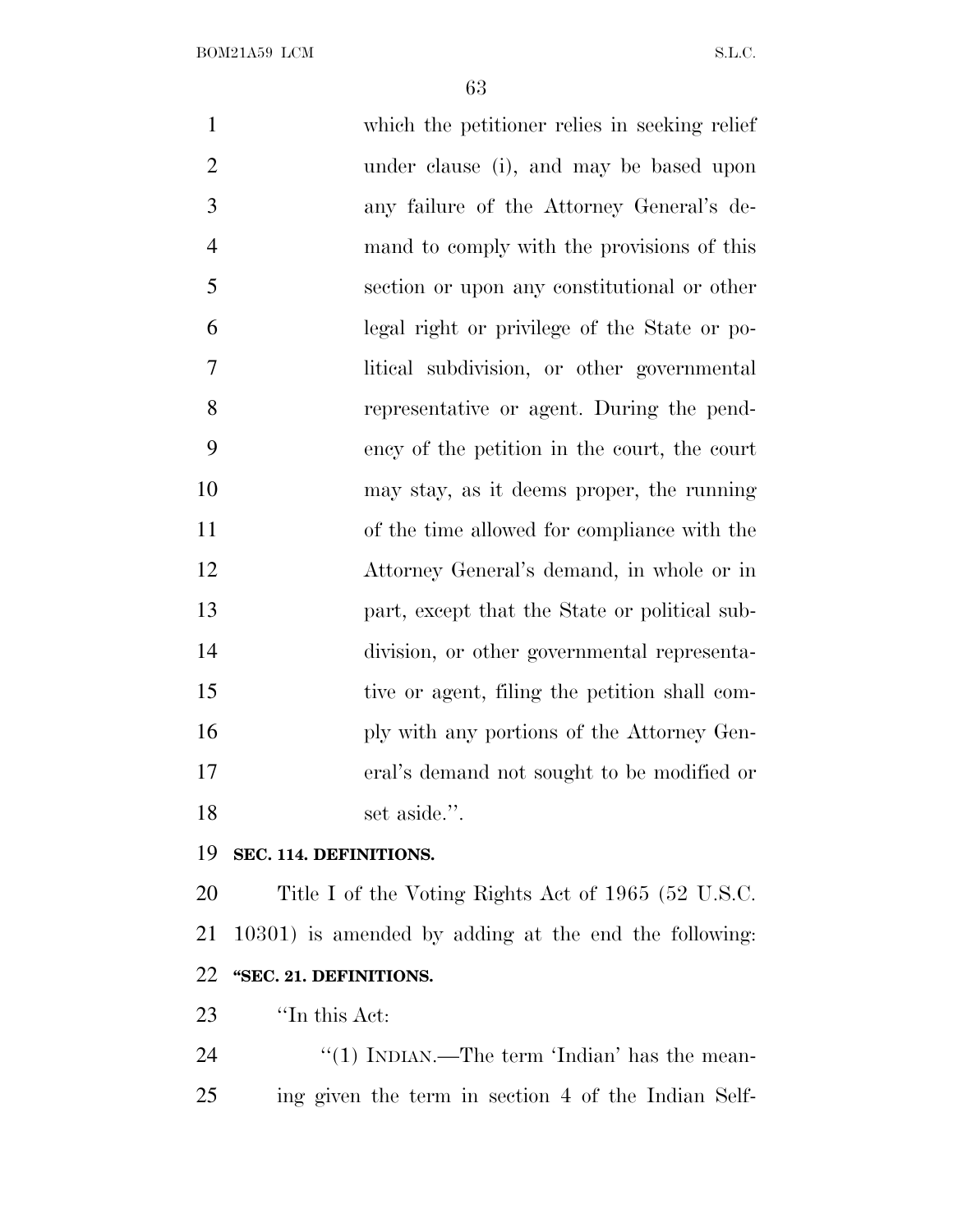| $\mathbf{1}$   | Determination and Education Assistance Act (25)       |
|----------------|-------------------------------------------------------|
| 2              | U.S.C. 5304).                                         |
| 3              | "(2) INDIAN LANDS.—The term 'Indian lands'            |
| $\overline{4}$ | means-                                                |
| 5              | "(A) any Indian country of an Indian                  |
| 6              | tribe, as such term is defined in section 1151        |
| 7              | of title 18, United States Code;                      |
| 8              | " $(B)$ any land in Alaska that is owned,             |
| 9              | pursuant to the Alaska Native Claims Settle-          |
| 10             | ment Act, by an Indian tribe that is a Native         |
| 11             | village (as such term is defined in section 3 of      |
| 12             | such Act), or by a Village Corporation that is        |
| 13             | associated with the Indian tribe (as such term        |
| 14             | is defined in section 3 of such Act);                 |
| 15             | $\lq\lq$ (C) any land on which the seat of govern-    |
| 16             | ment of the Indian tribe is located; and              |
| 17             | "(D) any land that is part or all of a tribal         |
| 18             | designated statistical area associated with the       |
| 19             | Indian tribe, or is part or all of an Alaska Na-      |
| 20             | tive village statistical area associated with the     |
| 21             | tribe, as defined by the Bureau of the Census         |
| <u>22</u>      | for the purposes of the most recent decennial         |
| 23             | census.                                               |
| 24             | "(3) INDIAN TRIBE.—The term 'Indian tribe' or         |
| 25             | 'tribe' has the meaning given the term 'Indian tribe' |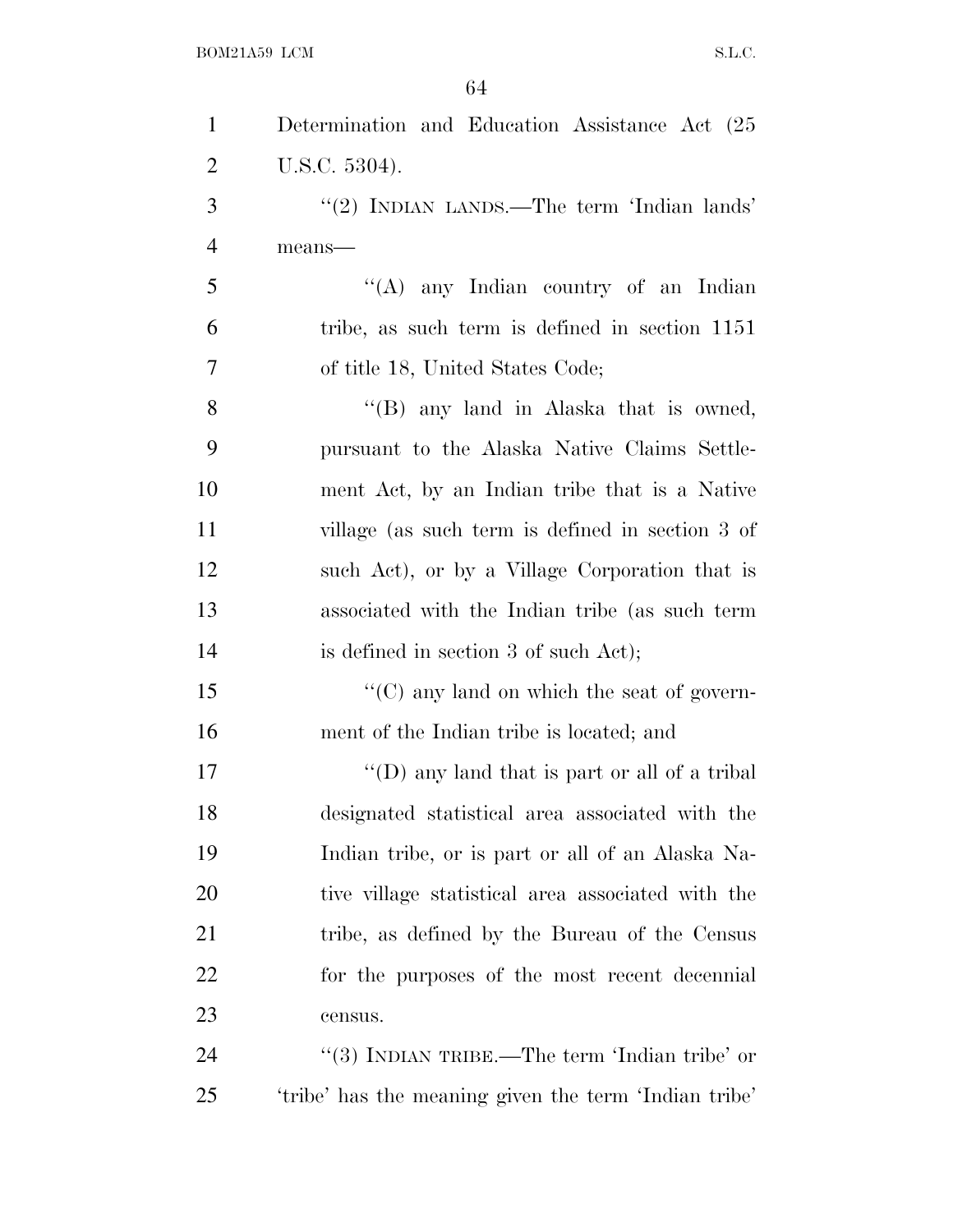in section 4 of the Indian Self-Determination and 2 Education Assistance Act (25 U.S.C. 5304).

3 "(4) TRIBAL GOVERNMENT.—The term 'Tribal Government' means the recognized governing body of an Indian Tribe.

 ''(5) VOTING-AGE POPULATION.—The term 'voting-age population' means the numerical size of the population within a State, within a political sub- division, or within a political subdivision that con- tains Indian lands, as the case may be, that consists of persons age 18 or older, as calculated by the Bu- reau of the Census under the most recent decennial census.''.

#### **SEC. 115. ATTORNEYS' FEES.**

 Section 14(c) of the Voting Rights Act of 1965 (52 16 U.S.C.  $10310(c)$  is amended by adding at the end the following:

18 ''(4) The term 'prevailing party' means a party to an action that receives at least some of the benefit sought by such action, states a colorable claim, and can establish that the action was a significant cause of a change to the status quo.''.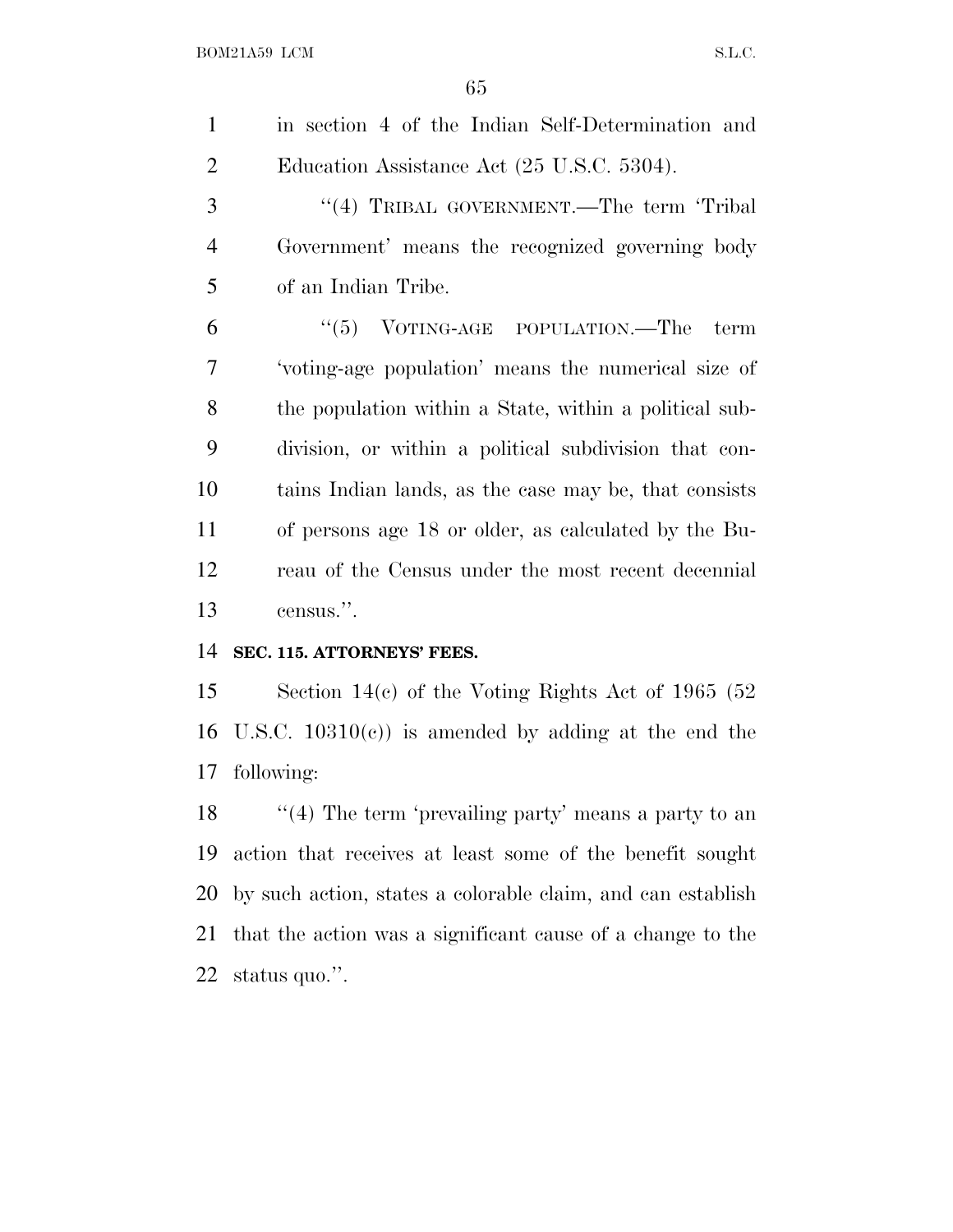## **SEC. 116. OTHER TECHNICAL AND CONFORMING AMEND-MENTS.**

 (a) ACTIONS COVERED UNDER SECTION 3.—Section 3(c) of the Voting Rights Act of 1965 (52 U.S.C. 5 10302(c)) is amended—

 (1) by striking ''any proceeding instituted by the Attorney General or an aggrieved person under any statute to enforce'' and inserting ''any action under any statute in which a party (including the Attorney General) seeks to enforce''; and

 (2) by striking ''at the time the proceeding was commenced'' and inserting ''at the time the action was commenced''.

 (b) CLARIFICATION OF TREATMENT OF MEMBERS OF LANGUAGE MINORITY GROUPS.—Section 4(f) of such Act (52 U.S.C. 10303(f)) is amended—

 (1) in paragraph (1), by striking the second sentence; and

(2) by striking paragraphs (3) and (4).

 (c) PERIOD DURING WHICH CHANGES IN VOTING PRACTICES ARE SUBJECT TO PRECLEARANCE UNDER SECTION 5.—Section 5 of such Act (52 U.S.C. 10304) is amended—

 (1) in subsection (a), by striking ''based upon determinations made under the first sentence of sec-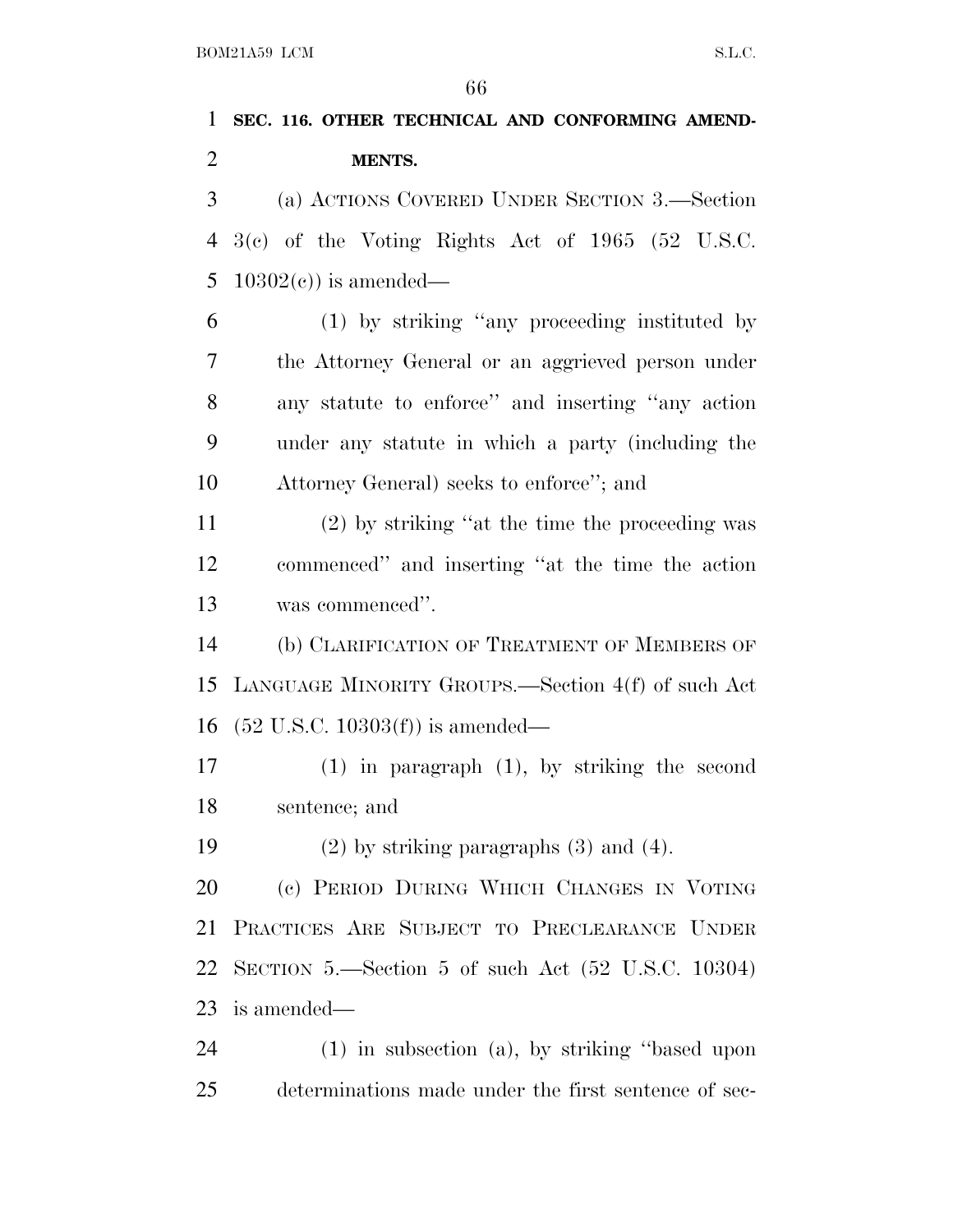| $\mathbf{1}$   | tion 4(b) are in effect" and inserting "are in effect                 |
|----------------|-----------------------------------------------------------------------|
| $\overline{2}$ | during a calendar year";                                              |
| 3              | $(2)$ in subsection $(a)$ , by striking "November 1,                  |
| $\overline{4}$ | 1964" and all that follows through "November 1,                       |
| 5              | 1972" and inserting "the applicable date of cov-                      |
| 6              | $\alpha$ erage''; and                                                 |
| 7              | (3) by adding at the end the following new sub-                       |
| 8              | section:                                                              |
| 9              | "(e) The term 'applicable date of coverage' means,                    |
| 10             | with respect to a State or political subdivision—                     |
| 11             | $(1)$ June 25, 2013, if the most recent deter-                        |
| 12             | mination for such State or subdivision under section                  |
| 13             | $4(b)$ was made on or before December 31, 2021; or                    |
| 14             | $\lq(2)$ the date on which the most recent deter-                     |
| 15             | mination for such State or subdivision under section                  |
| 16             | 4(b) was made, if such determination was made                         |
| 17             | after December 31, $2021$ .".                                         |
| 18             | (d) REVIEW OF PRECLEARANCE SUBMISSION UNDER                           |
| 19             | SECTION 5 DUE TO EXIGENCY.—Section 5 of such Act                      |
| 20             | $(52 \text{ U.S.C. } 10304)$ is amended, in subsection $(a)$ , by in- |
| 21             | serting "An exigency, including a natural disaster, inclem-           |
| 22             | ent weather, or other unforeseeable event, requiring such             |
| 23             | different qualification, prerequisite, standard, practice, or         |
| 24             | procedure within 30 days of a Federal, State, or local elec-          |
| 25             | tion shall constitute good cause requiring the Attorney               |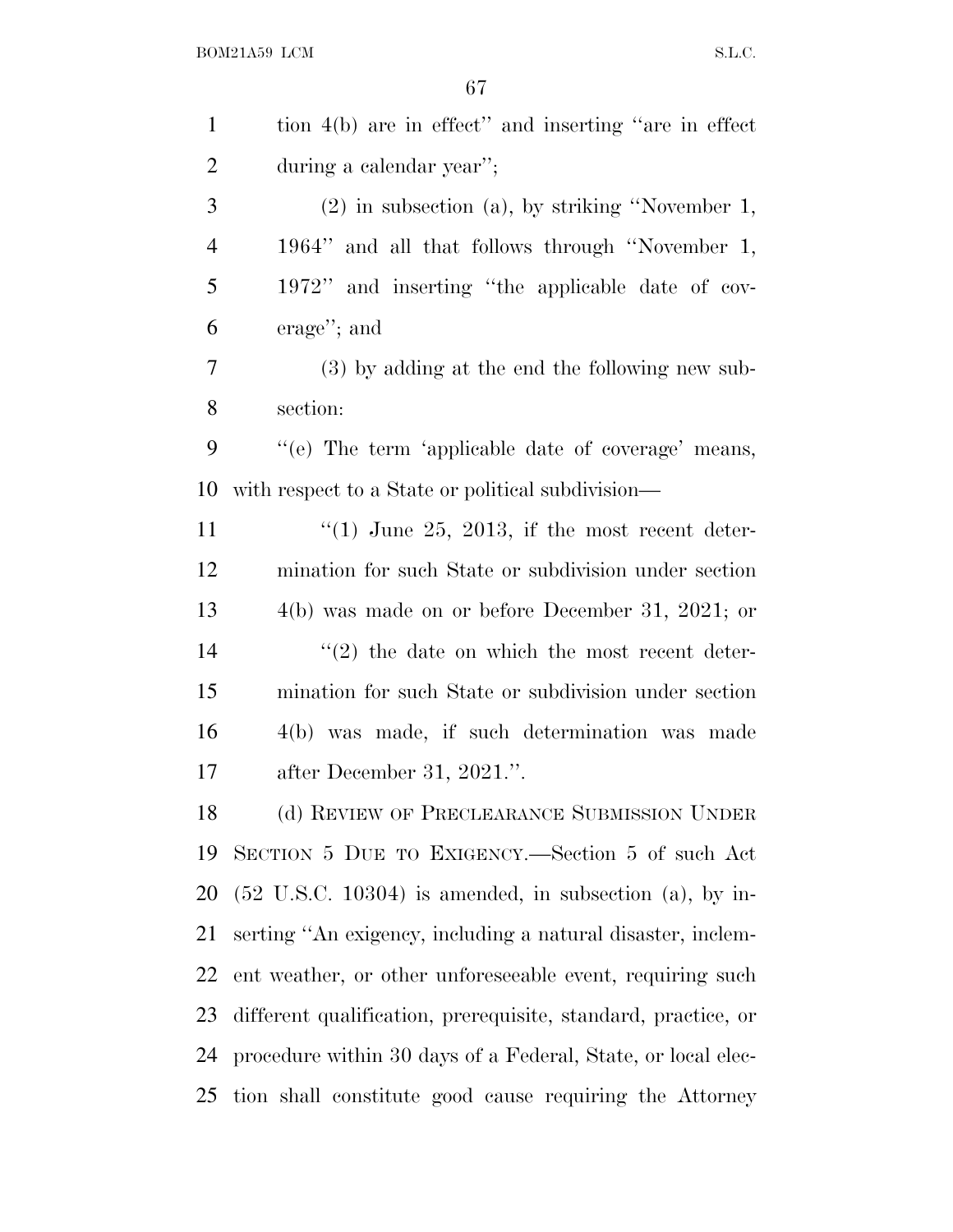General to expedite consideration of the submission.'' after ''will not be made.''.

#### **SEC. 117. SEVERABILITY.**

 If any provision of the John R. Lewis Voting Rights Advancement Act of 2021 or any amendment made by this title, or the application of such a provision or amendment to any person or circumstance, is held to be unconstitu- tional or is otherwise enjoined or unenforceable, the re- mainder of this title and amendments made by this title, and the application of the provisions and amendments to any other person or circumstance, and any remaining pro- vision of the Voting Rights Act of 1965 (52 U.S.C. 10301 et seq.), shall not be affected by the holding. In addition, if any provision of the Voting Rights Act of 1965 (52 U.S.C. 10301 et seq.), or any amendment to the Voting Rights Act of 1965, or the application of such a provision or amendment to any person or circumstance, is held to be unconstitutional or is otherwise enjoined or unenforce- able, the application of the provision and amendment to any other person or circumstance, and any remaining pro- visions of the Voting Rights Act of 1965, shall not be af-fected by the holding.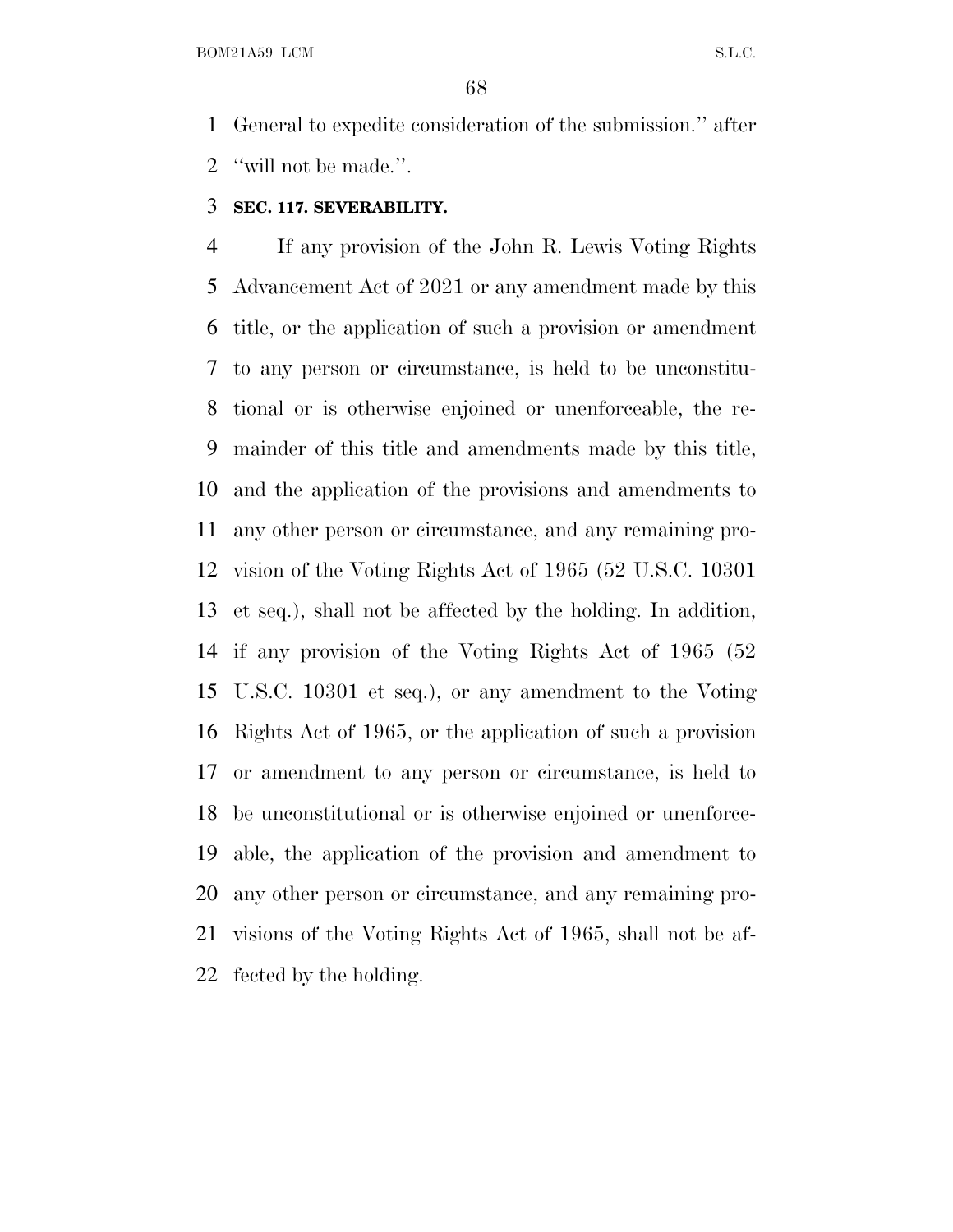### **SEC. 118. GRANTS TO ASSIST WITH NOTICE REQUIREMENTS UNDER THE VOTING RIGHTS ACT OF 1965.**

 (a) I<sup>N</sup> GENERAL.—The Attorney General shall make grants each fiscal year to small jurisdictions who submit applications under subsection (b) for purposes of assisting such small jurisdictions with compliance with the require- ments of the Voting Rights Act of 1965 to submit or pub- lish notice of any change to a qualification, prerequisite, standard, practice or procedure affecting voting.

 (b) APPLICATION.—To be eligible for a grant under this section, a small jurisdiction shall submit an applica- tion to the Attorney General in such form and containing such information as the Attorney General may require re- garding the compliance of such small jurisdiction with the provisions of the Voting Rights Act of 1965.

 (c) SMALL JURISDICTION DEFINED.—For purposes of this section, the term ''small jurisdiction'' means any political subdivision of a State with a population of 10,000 or less.

### **TITLE II—ELECTION WORKER AND POLLING PLACE PRO-TECTION**

#### **SEC. 201. SHORT TITLE.**

 This title may be cited as the ''Election Worker and Polling Place Protection Act''.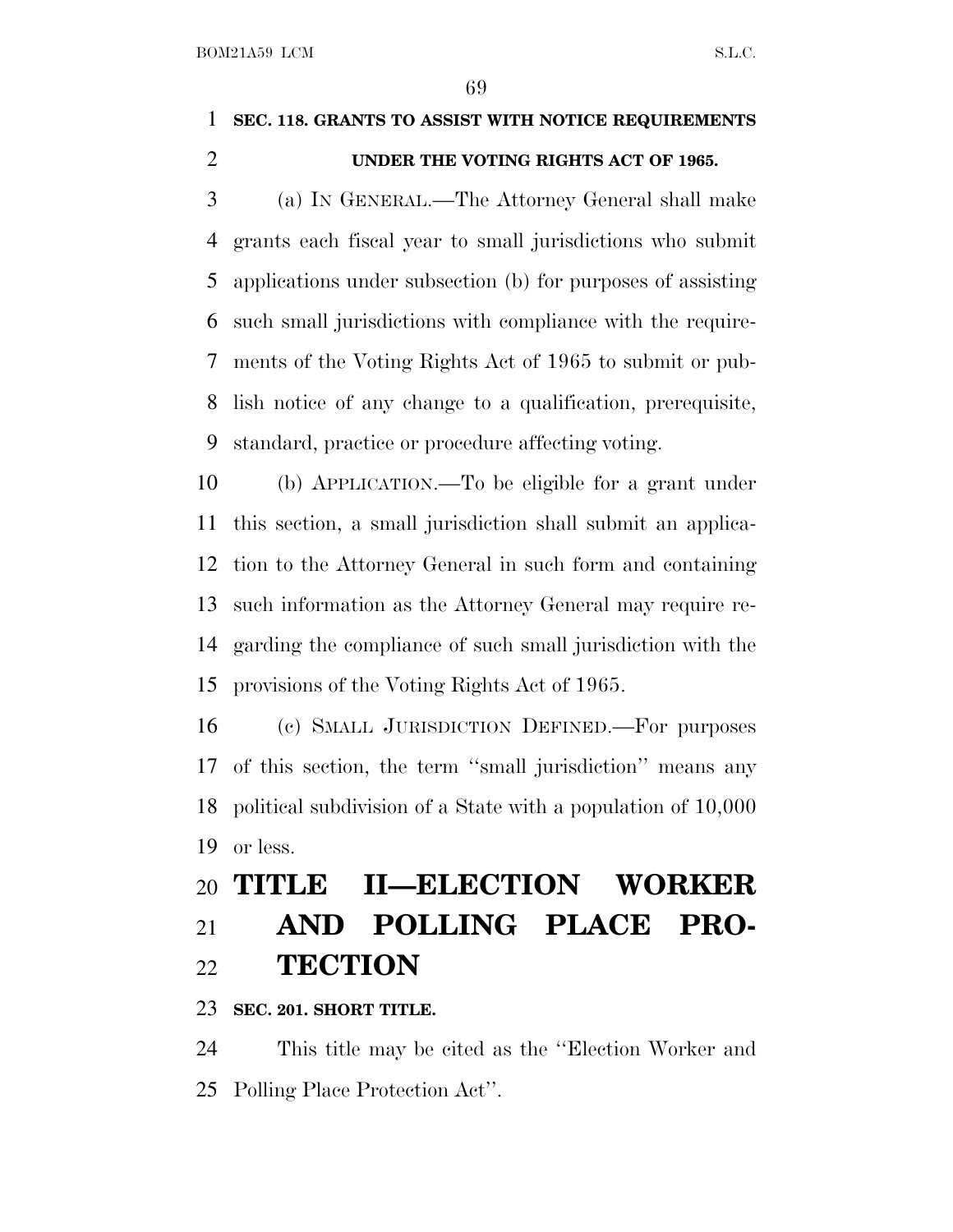| BOM21A59 LCM<br>S.L.C. |                                                          |  |
|------------------------|----------------------------------------------------------|--|
| 70                     |                                                          |  |
| 1                      | SEC. 202. FEDERALLY PROTECTED ACTIVITIES.                |  |
| 2                      | Section 245 of title 18, United States Code, is          |  |
| 3                      | amended-                                                 |  |
| $\overline{4}$         | $(1)$ in subsection $(b)$ —                              |  |
| 5                      | $(A)$ in the matter preceding paragraph $(1)$ ,          |  |
| 6                      | by striking "willfully" and inserting ", or vio-         |  |
| 7                      | lence, or threat of harm to any person or prop-          |  |
| 8                      | erty, intentionally";                                    |  |
| 9                      | (B) in paragraph $(1)(A)$ , by inserting ", or           |  |
| 10                     | any agent, contractor, or vendor of a legally au-        |  |
| 11                     | thorized election official assisting in the admin-       |  |
| 12                     | istration of any primary, special, or general            |  |
| 13                     | election" before the semicolon at the end; and           |  |
| 14                     | (C) in the undesignated matter following                 |  |
| 15                     | paragraph $(5)$ —                                        |  |
| 16                     | (i) by striking "one year" and insert-                   |  |
| 17                     | ing "3 years"; and                                       |  |
| 18                     | (ii) by striking "of this section" each                  |  |
| 19                     | place it appears and inserting "of this sub-             |  |
| 20                     | section";                                                |  |
| 21                     | $(2)$ by redesignating subsections $(e)$ and $(d)$ as    |  |
| 22                     | subsections (d) and (e), respectively; and               |  |
| 23                     | $(3)$ by inserting after subsection (b) the fol-         |  |
| 24                     | lowing:                                                  |  |
| 25                     | " $(e)(1)$ Whoever, whether or not acting under color    |  |
| 26                     | of law, intentionally physically damages or threatens to |  |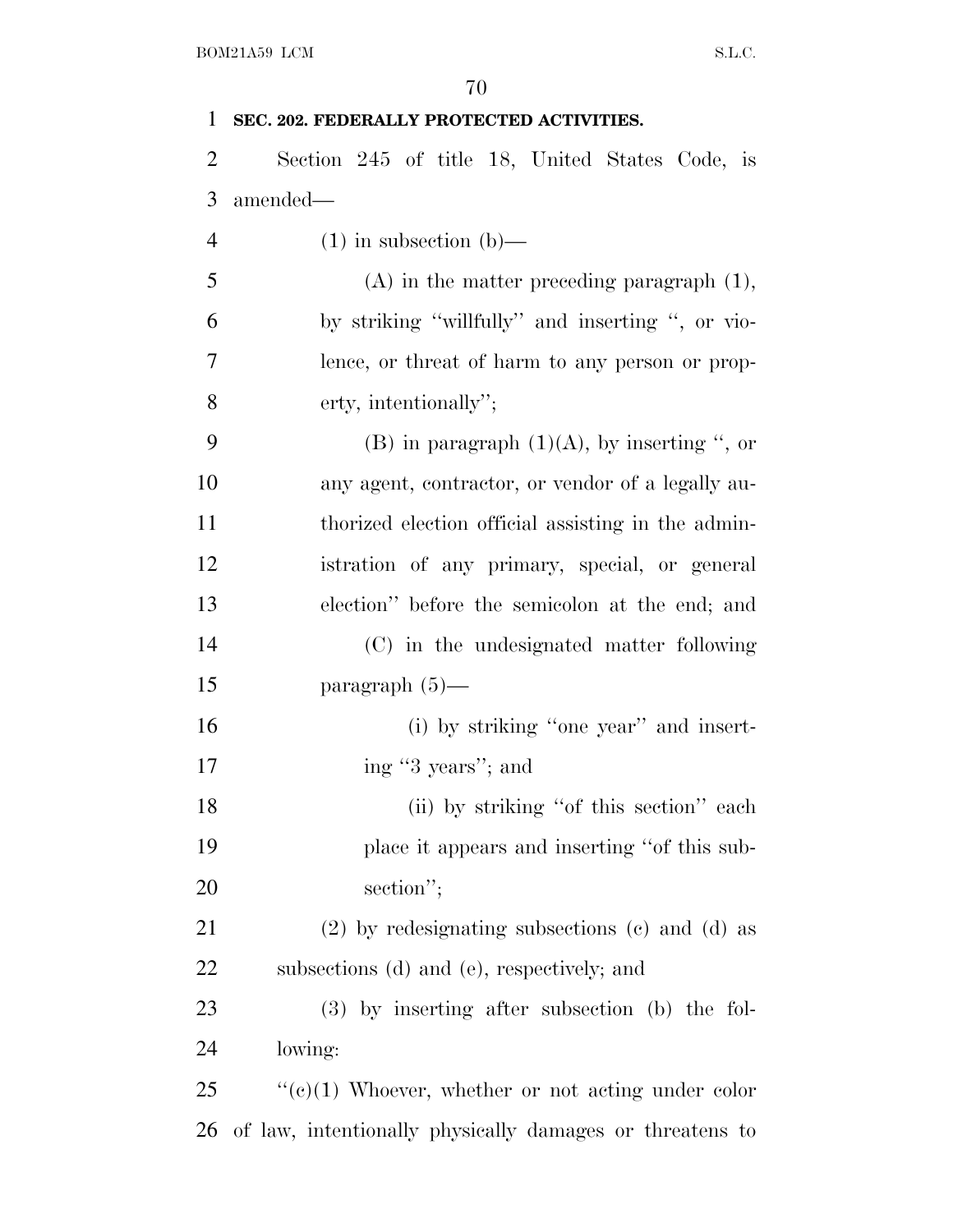physically damage any physical property being used as a polling place or tabulation center or other election infra- structure shall be fined under this title, or imprisoned not more than 1 year, or both; and if bodily injury results from the acts committed in violation of this subsection or if such acts include the use, attempted use, or threatened use of a dangerous weapon, explosives, or fire shall be fined under this title, or imprisoned not more than 10 years, or both; and if death results from the acts com- mitted in violation of this subsection or if such acts include kidnapping or an attempt to kidnap, aggravated sexual abuse or an attempt to commit aggravated sexual abuse, or an attempt to kill, shall be fined under this title or imprisoned for any term of years or for life, or both.

 ''(2) For purposes of this subsection, de minimus damage or threats of de minimus damage to physical prop- erty, such as graffiti, shall not be considered a violation of paragraph (1).

19 (3) In this subsection, the term 'election infrastruc- ture' means any office of an election official, staff, worker, or volunteer or any physical, mechanical, or electrical de- vice, structure, or tangible item used in the process of cre- ating, distributing, voting, returning, counting, tabulating, auditing, storing, or other handling of voter registration or ballot information.''.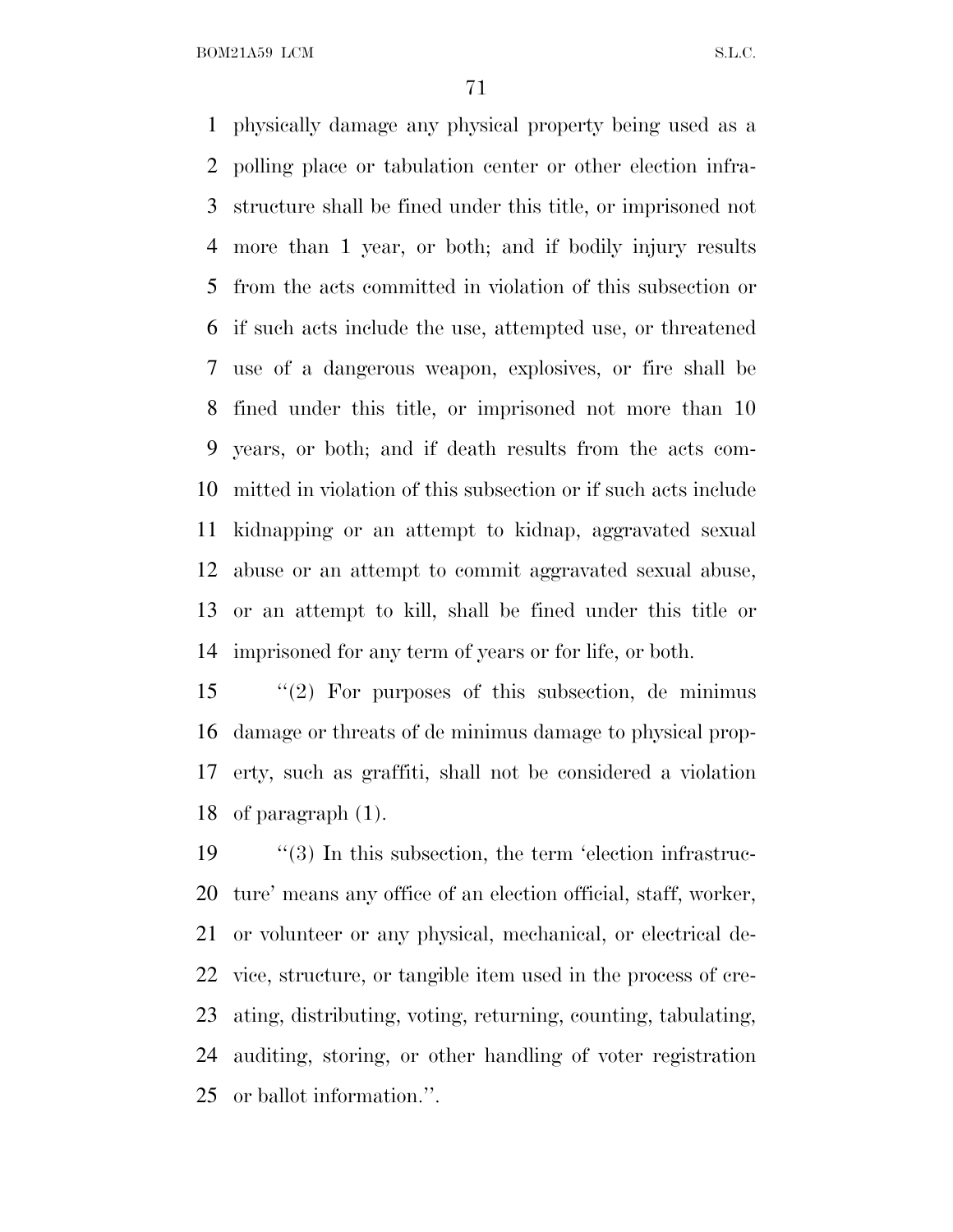### **TITLE III—NATIVE AMERICAN VOTING RIGHTS ACT**

#### **SEC. 301. SHORT TITLE.**

 This title may be cited as the ''Frank Harrison, Eliz- abeth Peratrovich, and Miguel Trujillo Native American Voting Rights Act of 2021''.

#### **SEC. 302. FINDINGS AND PURPOSES.**

(a) FINDINGS.—Congress finds the following:

 (1) The Constitution explicitly and implicitly grants Congress broad general powers to legislate on issues relating to Indian Tribes, powers consistently described as plenary and exclusive. These powers arise from the grant of authority in the Indian Com- merce Clause and through legislative matters arising under the Treaty Clause.

 (2) The Federal Government is responsible for upholding the obligations to which the Federal Gov- ernment has agreed through treaties, legislation, and executive orders, referred to as the Federal trust re- sponsibility toward Indian Tribes and their mem-bers.

 (3) The Supreme Court has repeatedly relied on the nature of this ''government to government'' rela- tionship between the United States and sovereign Indian Tribes for congressional authority to enact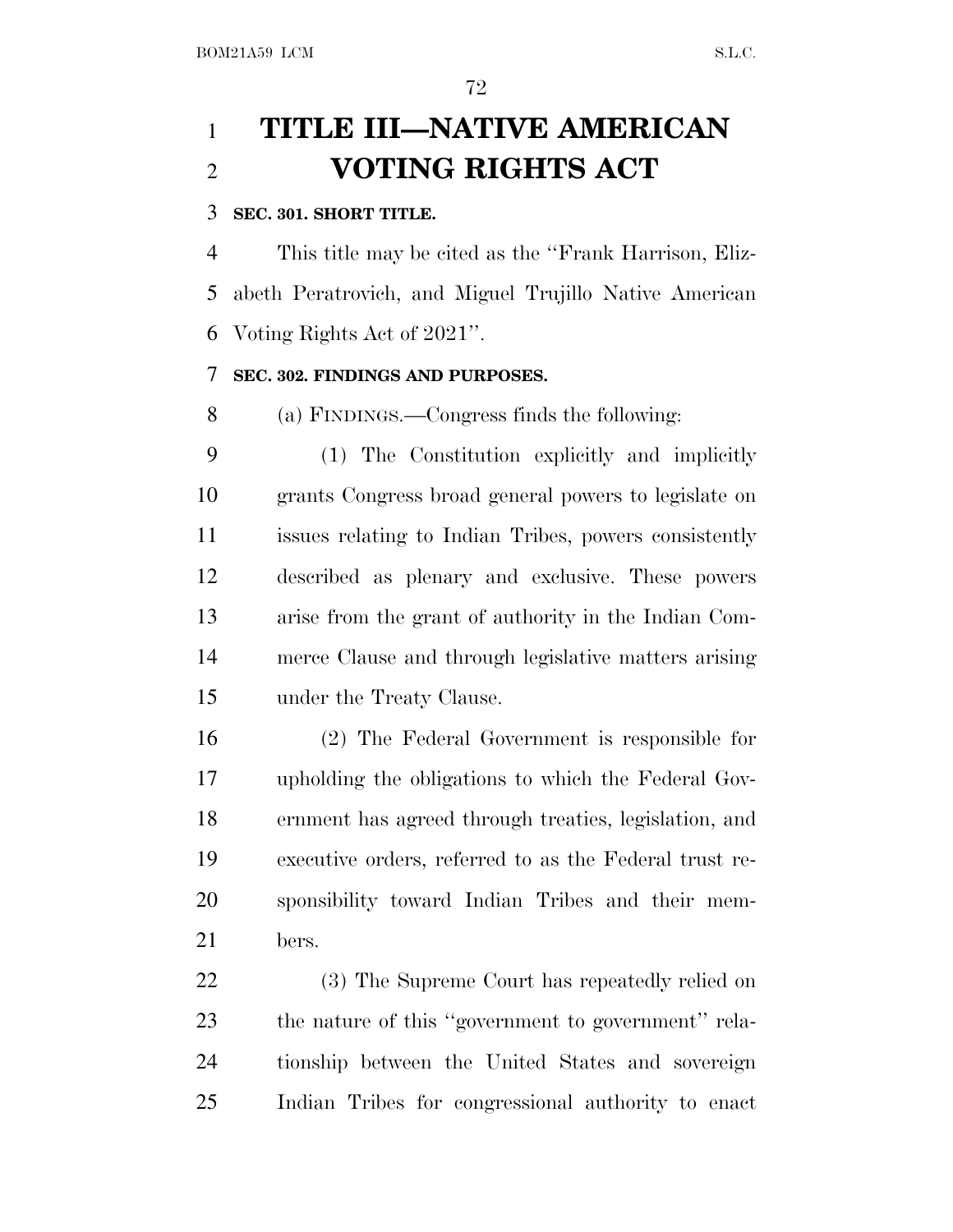''legislation that singles out Indians for particular and special treatment''. Morton v. Mancari, 417 U.S. 535, 554–555 (1974).

 (4) Legislation removing barriers to Native American voting is vital for the fulfillment of Con- gress' ''unique obligation'' toward Indians, particu- larly ensuring that Native American voters are fully included as ''qualified members of the modern body politic''. Board of County Comm'rs v. Seber, 318 U.S. 705, 715 (1943).

 (5) Under the Elections Clause of article I, sec- tion 4 of the Constitution, Congress has additional power to regulate any election conducted to select Members of Congress. Taken together, the Indian Commerce Clause and the Election Clause give Con- gress broad authority to enact legislation to safe-guard the voting rights of Native American voters.

 (6) Despite Congress' decision to grant Native Americans Federal citizenship, and with it the pro- tections of the Fifteenth Amendment, with passage of the Act of June 2, 1924 (Chapter 233; 43 Stat. 253) (commonly known as the ''Indian Citizenship Act of 1924''), States continued to deploy distinct methods for disenfranchising Indians by enacting statutes to exclude from voter rolls Indians living on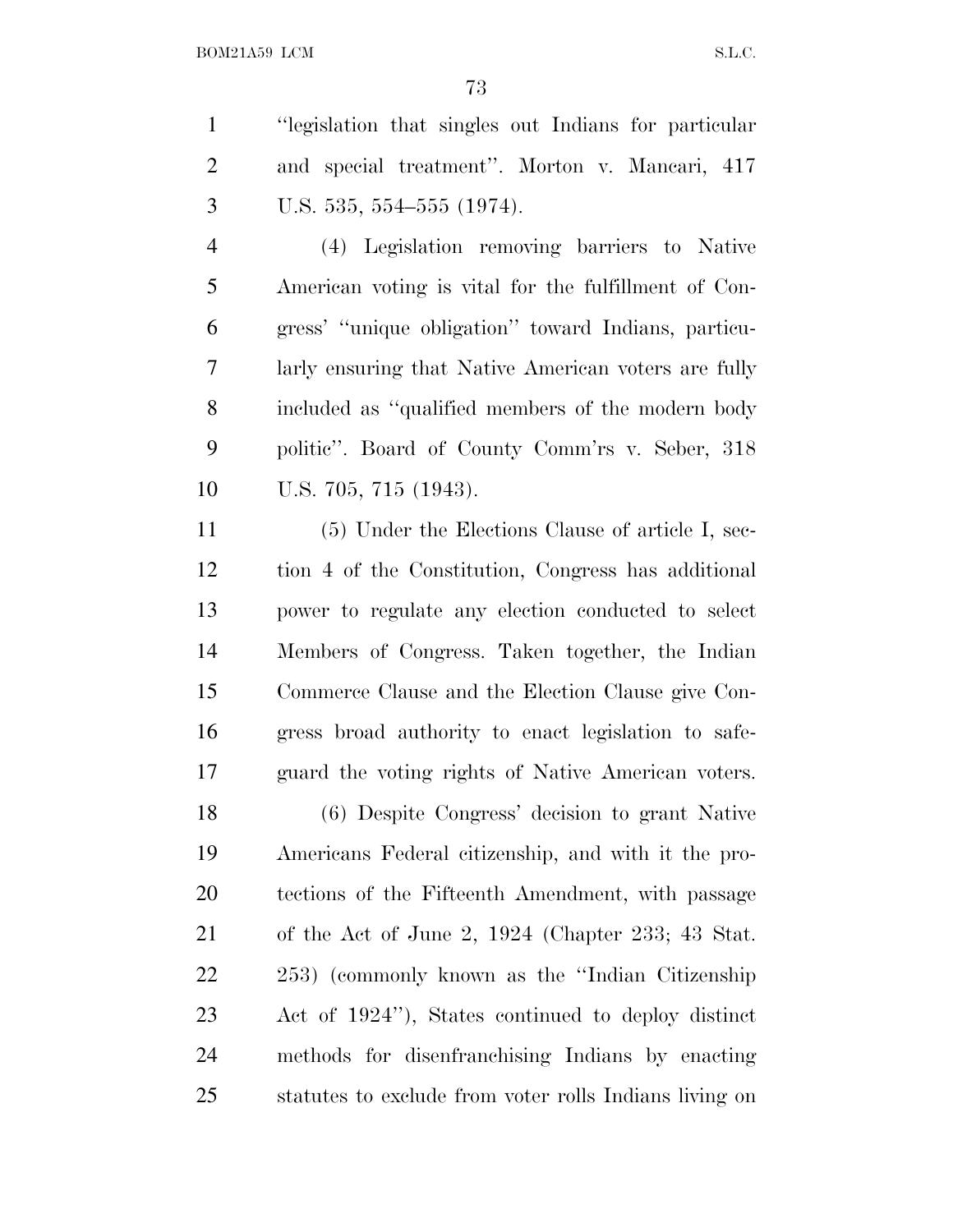Indian lands, requiring that Indians first terminate their relationship with their Indian Tribe, restricting the right to vote on account of a Tribal member's ''guardianship'' status, and imposing literacy tests. (7) Barriers to voter access for Native Ameri- cans persist today, and such barriers range from ob- structing voter access to vote dilution and inten- tional malapportionment of electoral districts. (8) The Native American Voting Rights Coali- tion's nine field hearings in Indian Country and four-State survey of voter discrimination revealed a number of additional obstacles that Native Ameri- cans must overcome in some States, including— (A) a lack of accessible registration and polling sites, either due to conditions such as geography, lack of paved roads, the absence of reliable and affordable broadband connectivity, and restrictions on the time, place, and manner that eligible people can register and vote, in- cluding unequal opportunities for absentee, early, mail-in, and in-person voting; (B) nontraditional or nonexistent addresses for residents on Indian reservations, lack of res-idential mail delivery and pick up, reliance on

distant post offices with abbreviated operating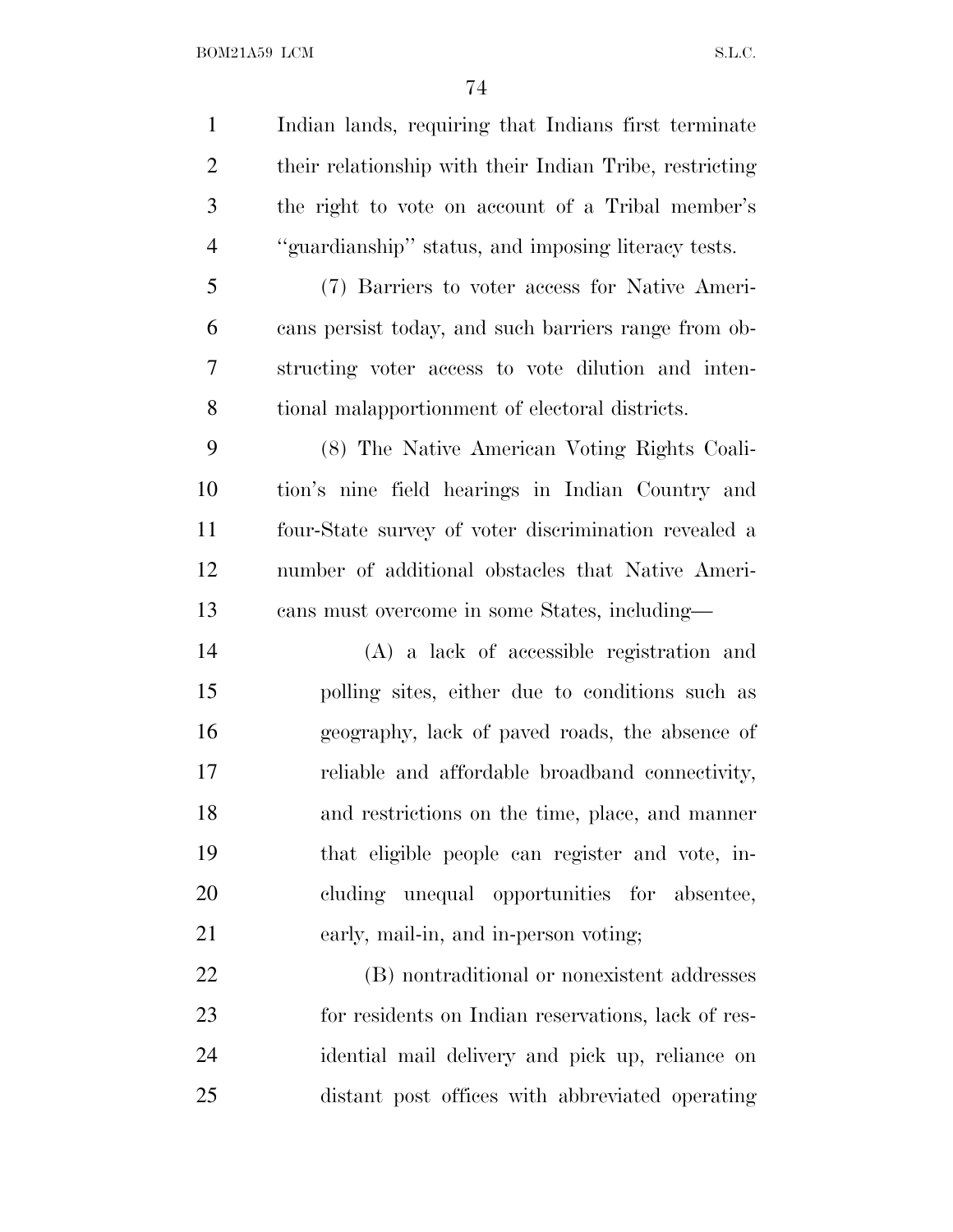hours for mail services, insufficient housing units, overcrowded homes, and high incidence of housing insecurity and homelessness, lack of ac- cess to vehicles, and disproportionate poverty which make voter registration, acquisition and dropping off of mail-in ballots, receipt of voting information and materials, and securing re- quired identification difficult, if not impossible; (C) inadequate language assistance for Tribal members, including lack of outreach and publicity, the failure to provide complete, accu- rate, and uniform translations of all voting ma- terials in the relevant Native language, and an insufficient number of trained bilingual poll workers; and (D) voter identification laws that discrimi- nate against Native Americans. (9) The Department of Justice and courts also recognized that some jurisdictions have been unre- sponsive to reasonable requests from federally recog- nized Indian Tribes for more accessible voter reg- istration sites and in-person voting locations. (10) According to the National Congress of American Indians, there is a wide gap between the

voter registration and turnout rates of eligible Amer-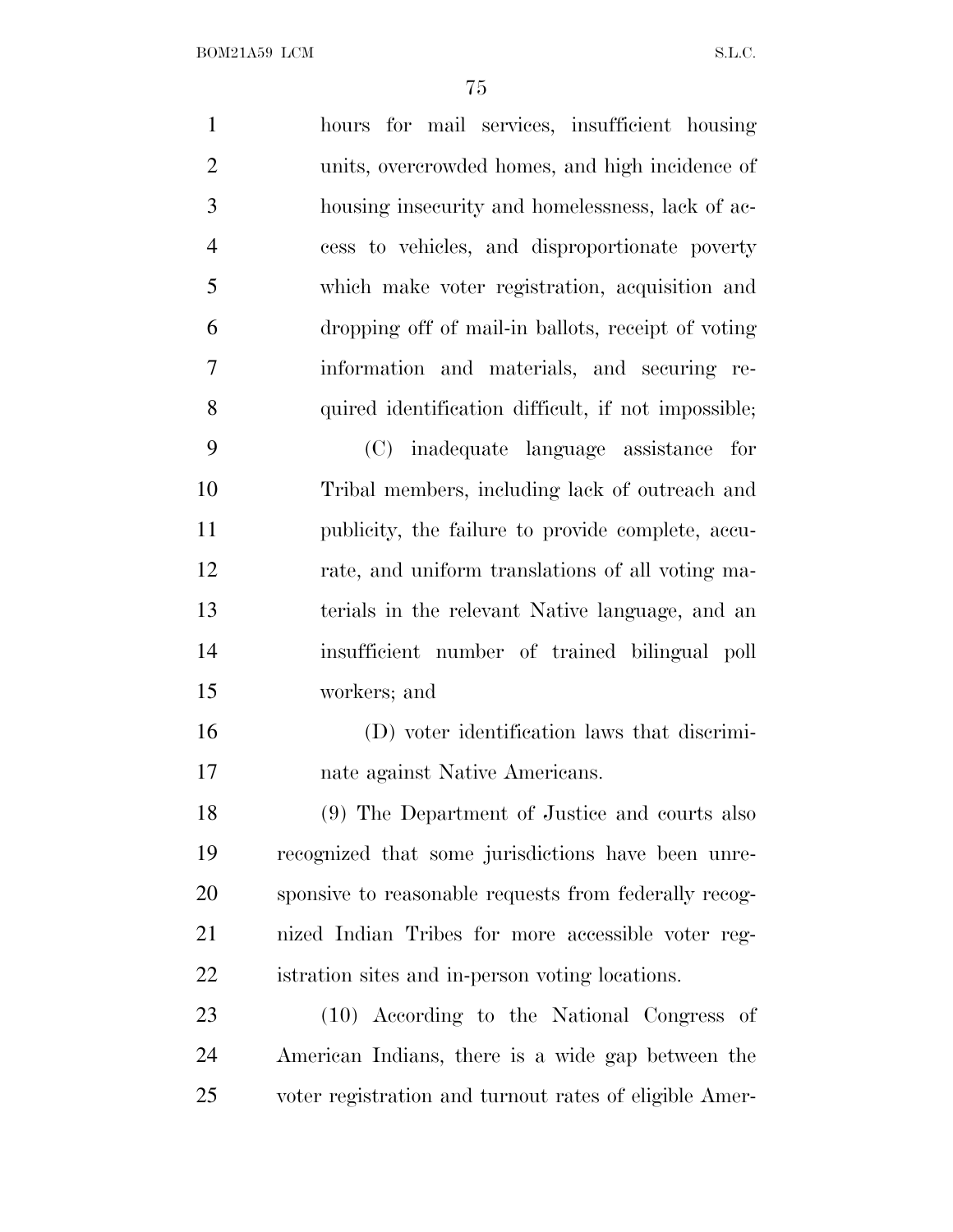| $\mathbf{1}$   | ican Indians and Alaska Natives and the voter reg-     |
|----------------|--------------------------------------------------------|
| $\overline{2}$ | istration and turnout rates of non-Hispanic White      |
| 3              | and other racial and ethnic groups.                    |
| $\overline{4}$ | (11) Despite these obstacles, the Native Amer-         |
| 5              | ican vote continues to play a significant role in Fed- |
| 6              | eral, State, and local elections.                      |
| 7              | (12) In Alaska, New Mexico, Oklahoma, and              |
| 8              | South Dakota, Native Americans, American Indians,      |
| 9              | and Alaska Natives comprise approximately 10 per-      |
| 10             | cent or more of the voting population.                 |
| 11             | (13) The Native American vote also holds great         |
| 12             | potential, with over 1,000,000 voters who are eligible |
| 13             | to vote, but are not registered to vote.               |
| 14             | (b) PURPOSES.—The purposes of this title are—          |
| 15             | (1) to fulfill the Federal Government's trust re-      |
| 16             | sponsibility to protect and promote Native Ameri-      |
| 17             | cans' exercise of their constitutionally guaranteed    |
| 18             | right to vote, including the right to register to vote |
| 19             | and the ability to access all mechanisms for voting;   |
| 20             | (2) to establish Tribal administrative review          |
| 21             | procedures for a specific subset of State actions that |
| 22             | have been used to restrict access to the polls on In-  |
| 23             | dian lands;                                            |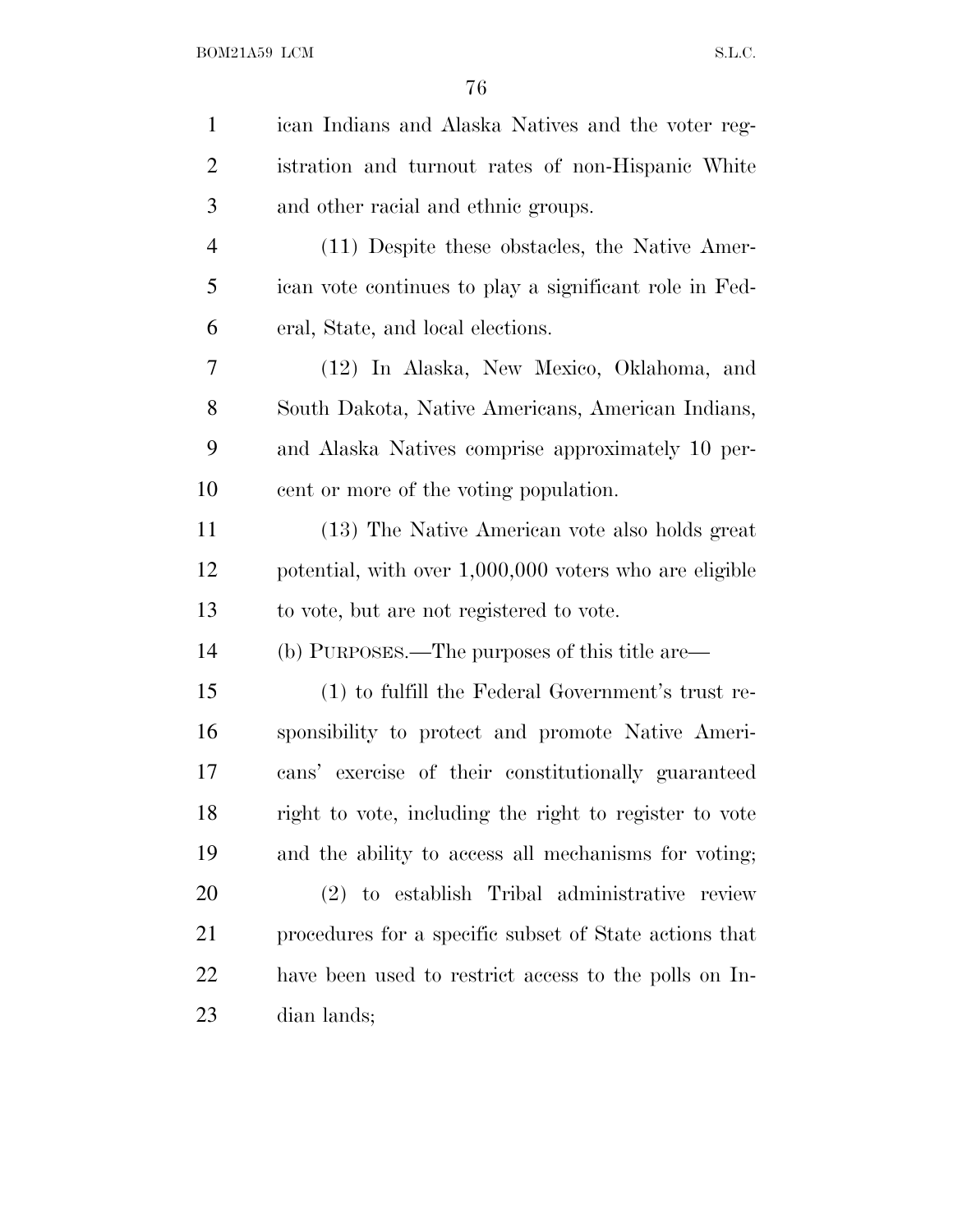| $\mathbf{1}$   | $(3)$ to expand voter registration under the Na-       |
|----------------|--------------------------------------------------------|
| $\overline{2}$ | tional Voter Registration Act of 1993 (52 U.S.C.       |
| 3              | 20501 et seq.) to cover Federal facilities;            |
| 4              | (4) to afford equal treatment to forms of identi-      |
| 5              | fication unique to Indian Tribes and their members;    |
| 6              | (5) to ensure American Indians and Alaska Na-          |
| 7              | tives experiencing homelessness, housing insecurity,   |
| 8              | or lacking residential mail pickup and delivery can    |
| 9              | pool resources to pick up and return ballots;          |
| 10             | $(6)$ to clarify the obligations of States and polit-  |
| 11             | ical subdivisions regarding the provision of trans-    |
| 12             | lated voting materials for American Indians and        |
| 13             | Alaska Natives under section 203 of the Voting         |
| 14             | Rights Act of 1965 (52 U.S.C. 10503);                  |
| 15             | (7) to provide Tribal leaders with a direct path-      |
| 16             | way to request Federal election observers and to       |
| 17             | allow public access to the reports of those election   |
| 18             | observers;                                             |
| 19             | $(8)$ to study the prevalence of nontraditional or     |
| 20             | nonexistent mailing addresses in Native communities    |
| 21             | and identify solutions to voter access that arise from |
| 22             | the lack of an address; and                            |
| 23             | (9) to direct the Department of Justice to con-        |
| 24             | sult on an annual basis with Indian Tribes on issues   |
| 25             | related to voting.                                     |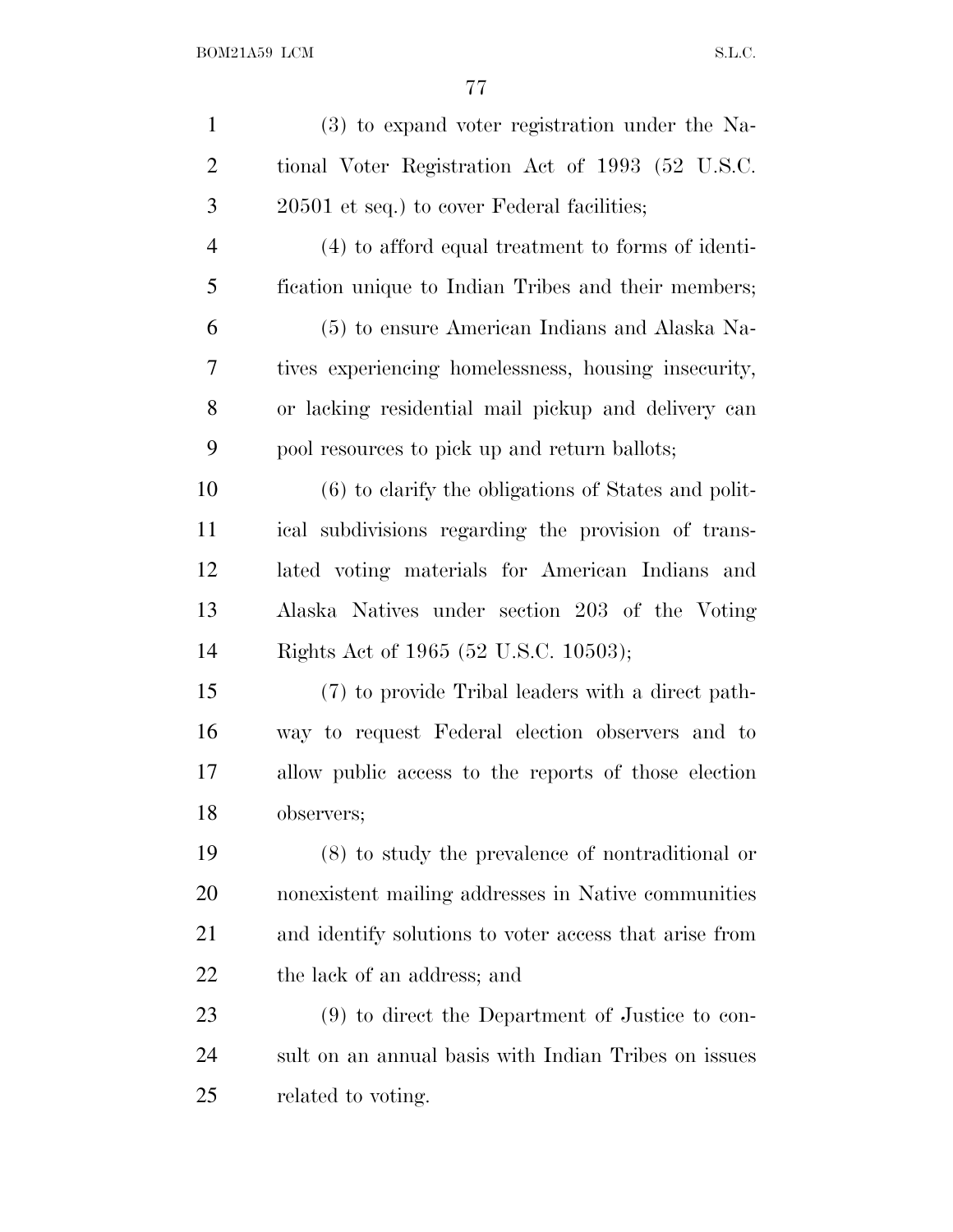## **SEC. 303. DEFINITIONS.**

In this title:

| 3              | (1) ATTORNEY GENERAL.—The term "Attorney"                  |
|----------------|------------------------------------------------------------|
| $\overline{4}$ | General" means the United States Attorney General.         |
| 5              | (2) INDIAN.—The term "Indian" has the mean-                |
| 6              | ing given the term in section 4 of the Indian Self-        |
| 7              | Determination and Education Assistance Act (25)            |
| 8              | U.S.C. 5304).                                              |
| 9              | (3) INDIAN LANDS.—The term "Indian lands"                  |
| 10             | $\operatorname{includes}$ —                                |
| 11             | (A) Indian country as defined under sec-                   |
| 12             | tion 1151 of title 18, United States Code;                 |
| 13             | (B) any land in Alaska owned, pursuant to                  |
| 14             | the Alaska Native Claims Settlement Act (43)               |
| 15             | U.S.C. 1601 et seq.), by an Indian Tribe that              |
| 16             | is a Native village (as defined in section 3 of            |
| 17             | that Act $(43 \text{ U.S.C. } 1602)$ or by a Village Cor-  |
| 18             | poration that is associated with an Indian Tribe           |
| 19             | (as defined in section 3 of that Act $(43 \text{ U.S.C.})$ |
| 20             | $1602$ );                                                  |
| 21             | (C) any land on which the seat of the Trib-                |
| 22             | al government is located; and                              |
| 23             | (D) any land that is part or all of a Tribal               |
| 24             | designated statistical area associated with an             |
| 25             | Indian Tribe, or is part or all of an Alaska Na-           |
| 26             | tive village statistical area associated with an           |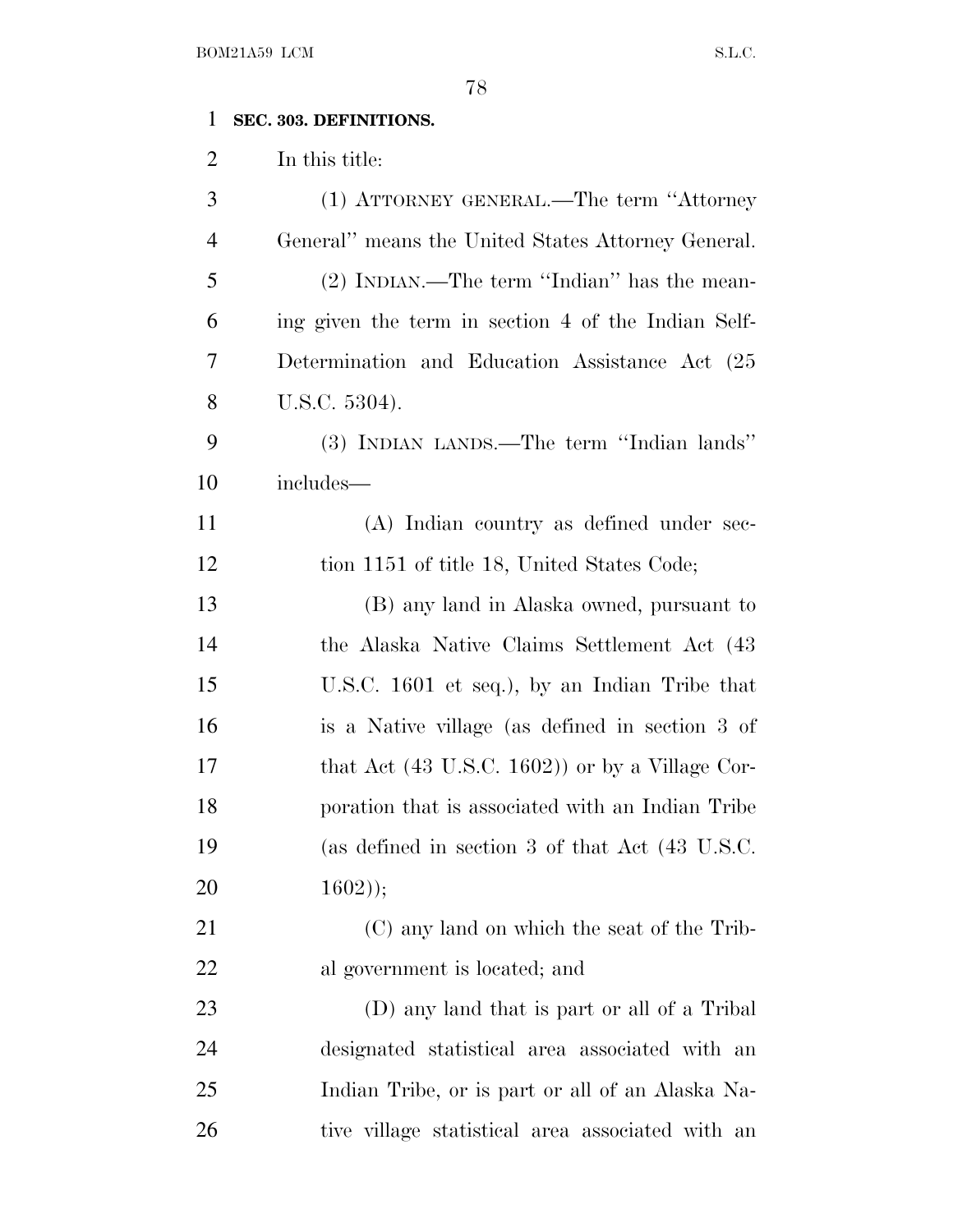Indian Tribe, as defined by the Census Bureau for the purposes of the most recent decennial census.

 (4) INDIAN TRIBE.—The term ''Indian Tribe'' means the recognized governing body of any Indian or Alaska Native Tribe, band, nation, pueblo, village, community, component band, or component reserva- tion, individually identified (including parentheti- cally) in the list published most recently as of the date of enactment of this title pursuant to section 104 of the Federally Recognized Indian Tribe List Act of 1994 (25 U.S.C. 5131).

 (5) POLLING PLACE.—The term ''polling place'' means any location where a ballot is cast in elections for Federal office, and includes a voter center, poll, polling location, or polling place, depending on the State nomenclature.

## **SEC. 304. ESTABLISHMENT OF A NATIVE AMERICAN VOT-**

## **ING TASK FORCE GRANT PROGRAM.**

 (a) I<sup>N</sup> GENERAL.—The Office for Civil Rights at the Office of Justice Programs of the Department of Justice (referred to in this section as the ''Office'') shall establish and administer, in coordination with the Department of the Interior, a Native American voting task force grant program, through which the Office shall provide financial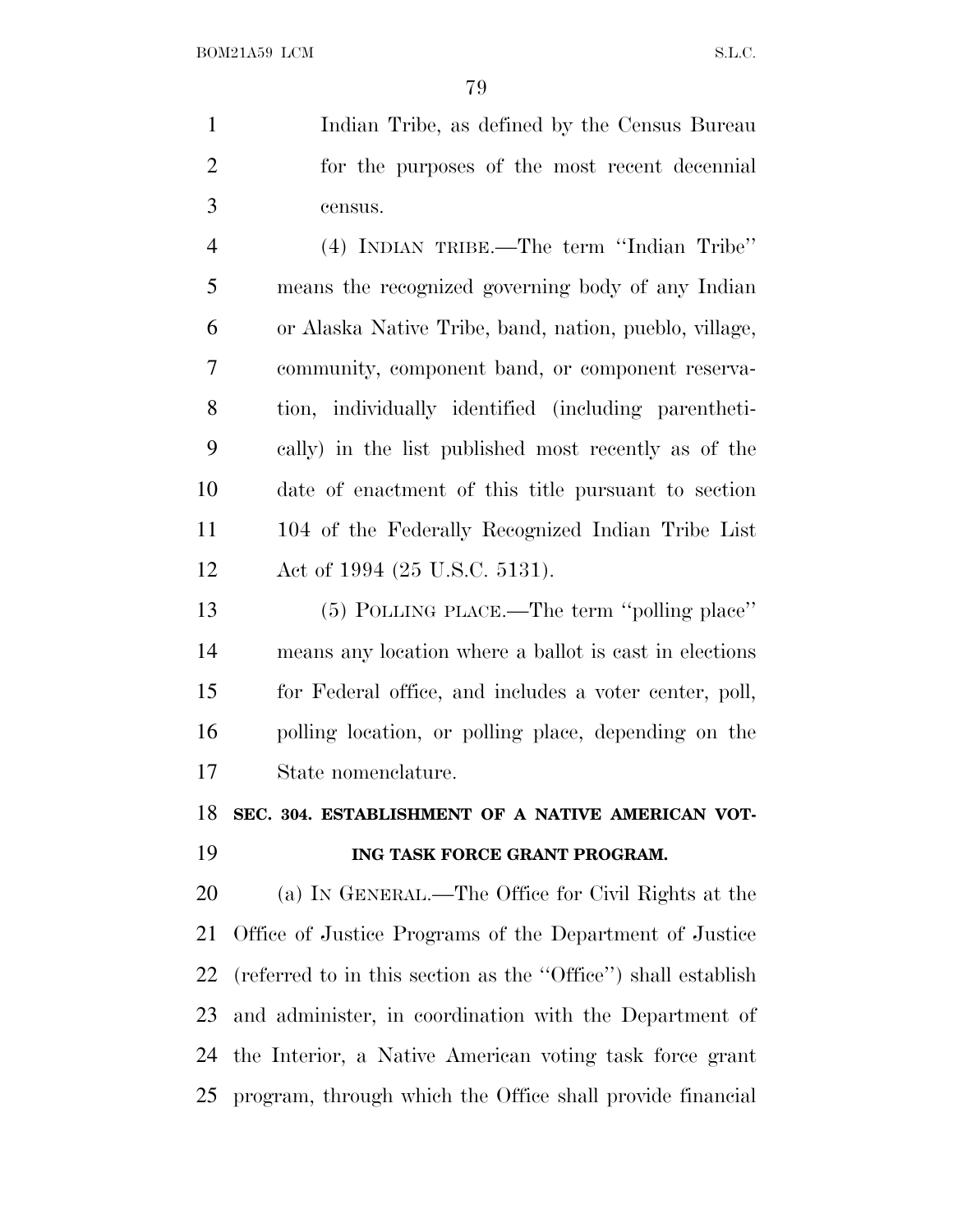assistance to eligible applicants to enable those eligible ap- plicants to establish and operate a Native American Vot- ing Task Force in each State with a federally recognized Indian Tribe. (b) PURPOSES.—The purposes of the Native Amer- ican voting task force grant program are to— (1) increase voter outreach, education, registra- tion, and turnout in Native American communities; (2) increase access to the ballot for Native American communities, including additional satellite, early voting, and absentee voting locations; (3) streamline and reduce inconsistencies in the voting process for Native Americans; (4) provide, in the community's dominant lan- guage, educational materials and classes on Indian lands about candidacy filing; (5) train and educate State and local employ-ees, including poll workers, about—

 (A) the language assistance and voter as- sistance requirements under sections 203 and 208 of the Voting Rights Act of 1965 (52 22 U.S.C. 10503; 10508);

 (B) voter identification laws as affected by section 108 of this title; and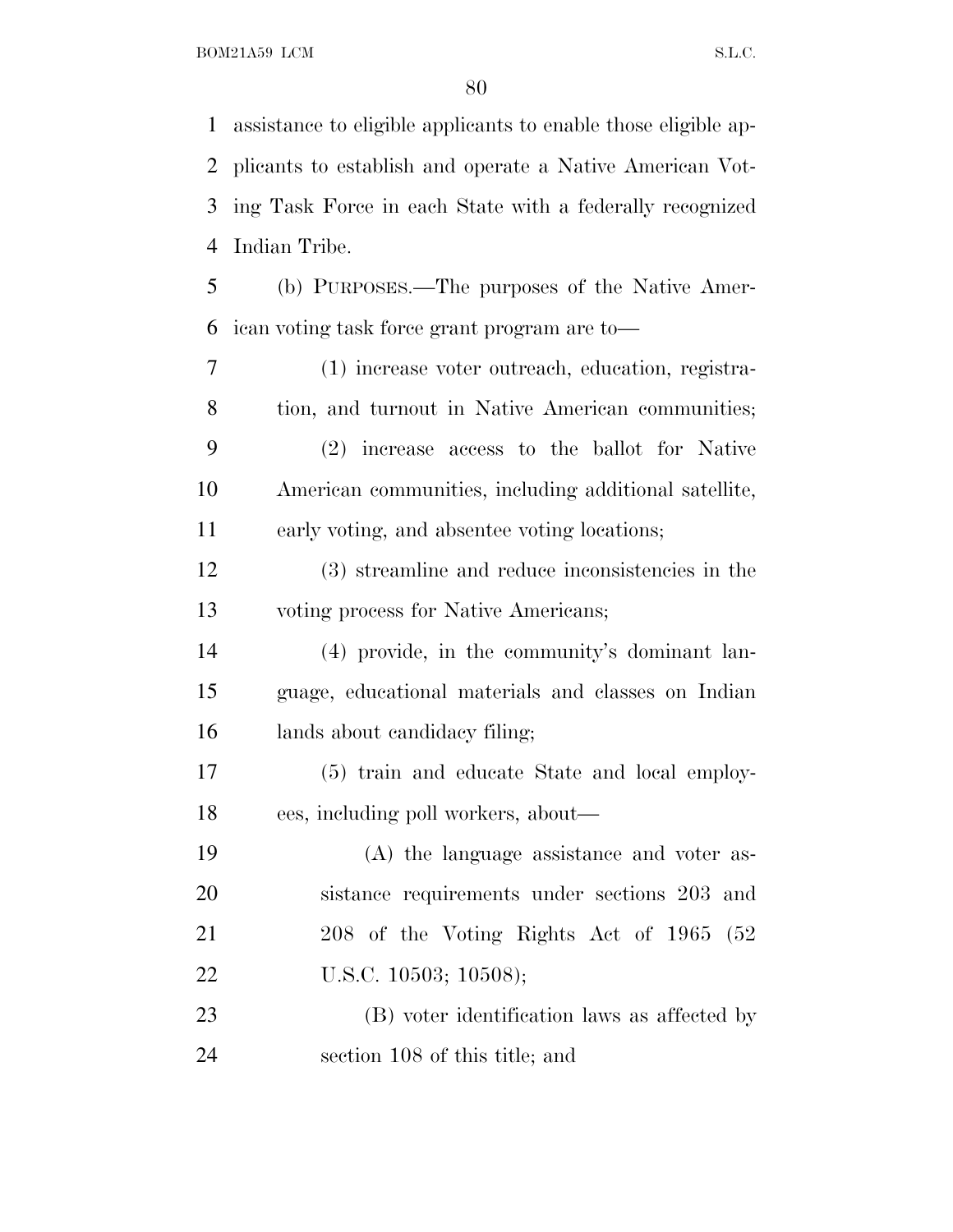| $\mathbf{1}$   | (C) the requirements of Tribes, States, and            |
|----------------|--------------------------------------------------------|
| $\overline{2}$ | precincts established under this title;                |
| 3              | (6) identify model programs and best practices         |
| $\overline{4}$ | for providing language assistance to Native Amer-      |
| 5              | ican communities;                                      |
| 6              | (7) provide nonpartisan poll watchers on elec-         |
| 7              | tion day in Native American communities;               |
| 8              | (8) participate in and evaluate future redis-          |
| 9              | tricting efforts;                                      |
| 10             | $(9)$ address issues of internet connectivity as it    |
| 11             | relates to voter registration and ballot access in Na- |
| 12             | tive American communities;                             |
| 13             | (10) work with Indian Tribes, States, and the          |
| 14             | Federal Government to establish mailing addresses      |
| 15             | that comply with applicable State and Federal re-      |
| 16             | quirements for receipt of voting information and ma-   |
| 17             | terials; and                                           |
| 18             | (11) facilitate collaboration between local elec-      |
| 19             | tion officials, Native American communities, and       |
| 20             | Tribal elections offices.                              |
| 21             | (c) ELIGIBLE APPLICANT.—The term "eligible appli-      |
| 22             | cant" means—                                           |
| 23             | $(1)$ an Indian Tribe;                                 |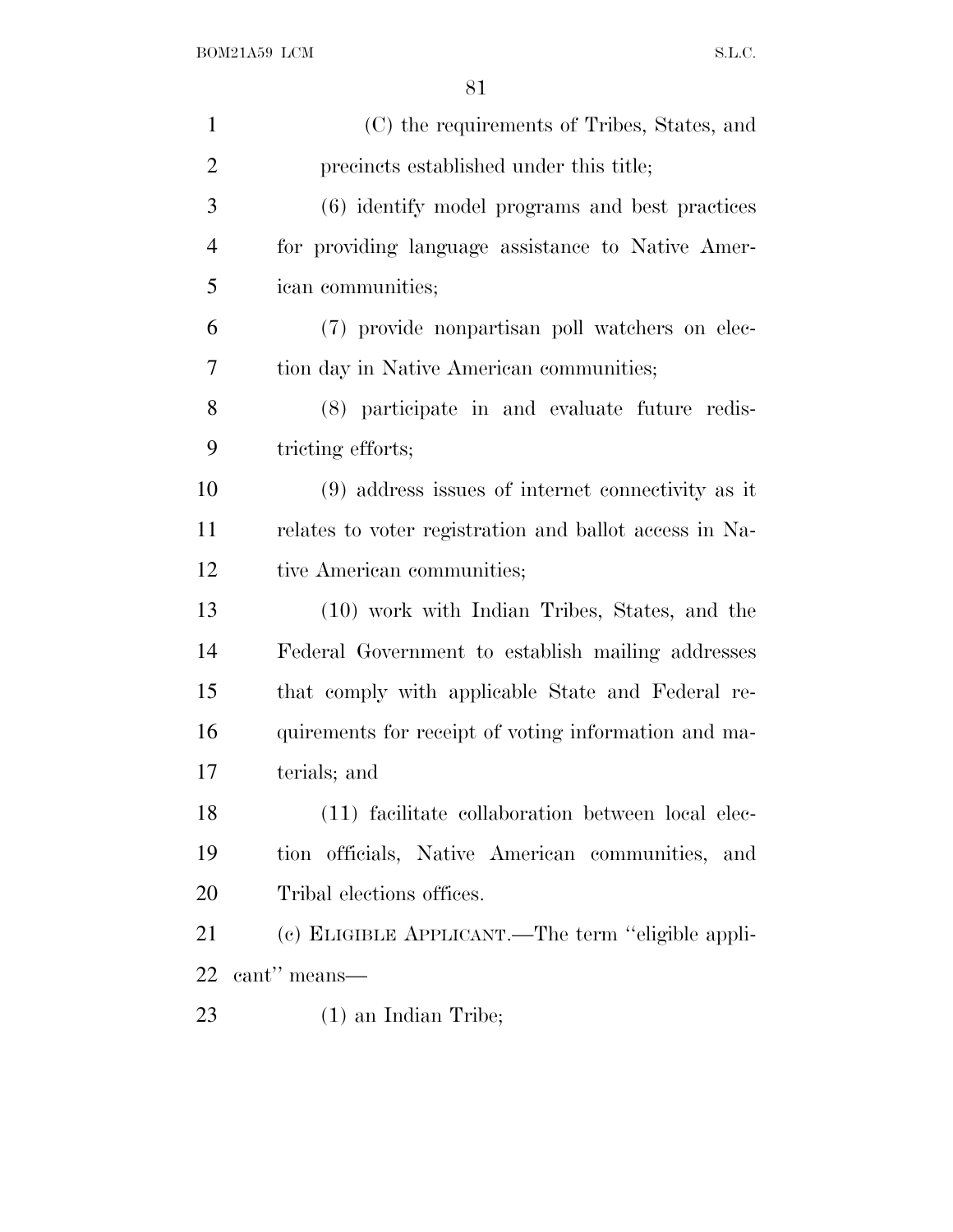| $\mathbf{1}$   | (2) a Secretary of State of a State, or another       |
|----------------|-------------------------------------------------------|
| $\overline{2}$ | official of a State entity responsible for overseeing |
| 3              | elections;                                            |
| $\overline{4}$ | (3) a nonprofit organization that works, in           |
| 5              | whole or in part, on voting issues; or                |
| 6              | (4) a consortium of entities described in para-       |
| 7              | graphs $(1)$ through $(3)$ .                          |
| 8              | (d) APPLICATION AND SELECTION PROCESS.                |
| 9              | (1) IN GENERAL.—The Office, in coordination           |
| 10             | with the Department of the Interior and following     |
| 11             | consultation with Indian Tribes about the implemen-   |
| 12             | tation of the Native American voting task force       |
| 13             | grant program, shall establish guidelines for the     |
| 14             | process by which eligible applicants will submit ap-  |
| 15             | plications.                                           |
| 16             | (2) APPLICATIONS.—Each eligible applicant de-         |
| 17             | siring a grant under this section shall submit an ap- |
| 18             | plication, according to the process established under |
| 19             | paragraph $(1)$ , and at such time, in such manner,   |
| 20             | and containing such information as the Office may     |
| 21             | require. Such application shall include—              |
| 22             | $(A)$ a certification that the applicant is an        |
| 23             | eligible applicant;                                   |
| 24             | (B) a proposed work plan addressing how               |
| 25             | the eligible applicant will establish and admin-      |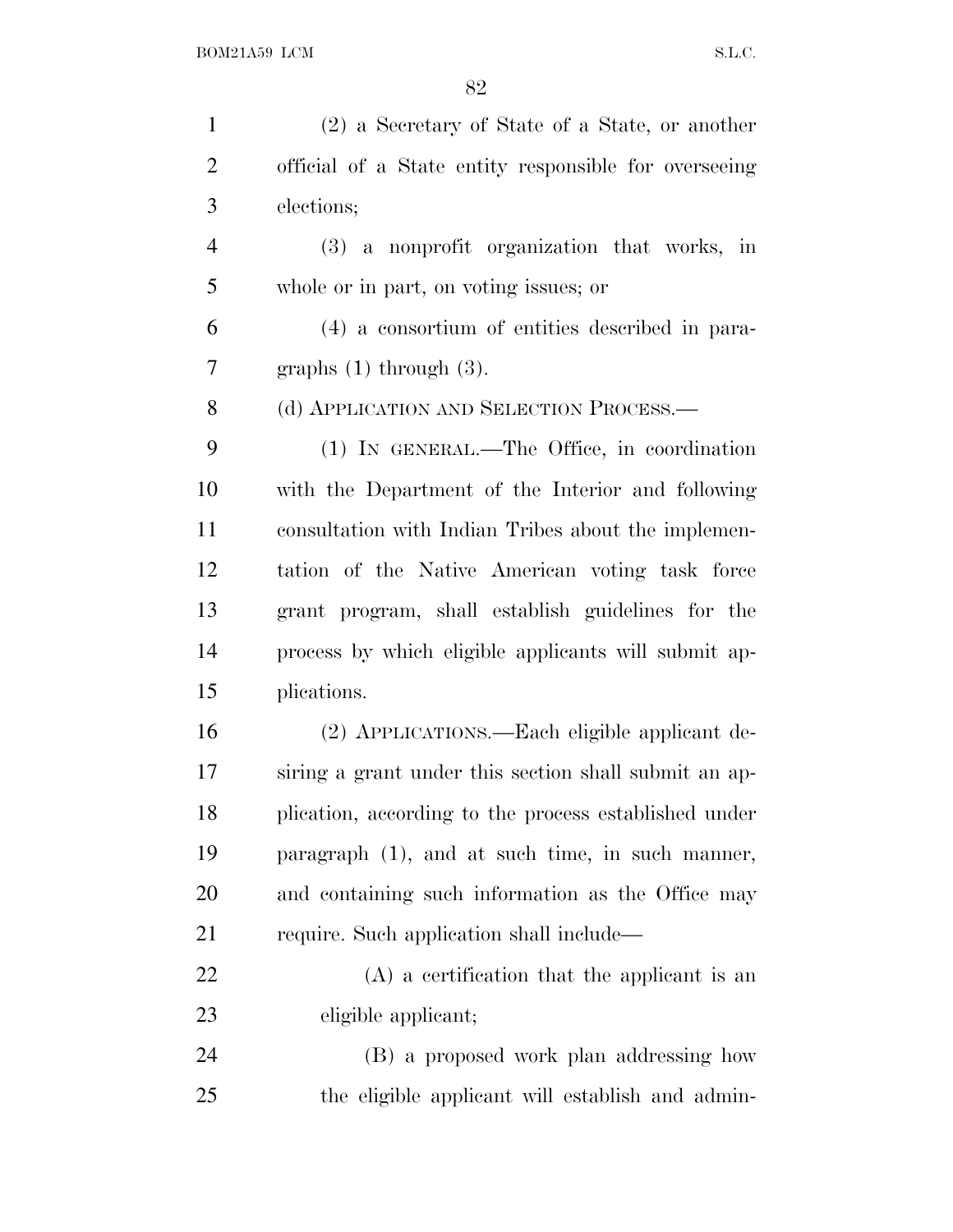| $\mathbf{1}$   | ister a Native American Voting Task Force                |
|----------------|----------------------------------------------------------|
| $\overline{2}$ | that achieves the purposes described in sub-             |
| 3              | section $(b)$ ;                                          |
| $\overline{4}$ | (C) if the eligible applicant is a consortium            |
| 5              | as described in subsection $(c)(4)$ , a description      |
| 6              | of the proposed division of responsibilities be-         |
| 7              | tween the participating entities;                        |
| 8              | (D) an explanation of the time period that               |
| 9              | the proposed Native American Voting Task                 |
| 10             | Force will cover, which shall be a time period           |
| 11             | that is not more than 3 years; and                       |
| 12             | (E) the goals that the eligible applicant de-            |
| 13             | sires to achieve with the grant funds.                   |
| 14             | (e) USES OF FUNDS.—A grantee receiving funds             |
| 15             | under this section shall use such funds to carry out one |
| 16             | or more of the activities described in subsection (b),   |
|                | 17 through the grantee's Native American Voting Task     |
| 18             | Force.                                                   |
| 19             | $(f)$ REPORTS.—                                          |
| 20             | $(1)$ REPORT TO THE OFFICE.—                             |
| 21             | $(A)$ In GENERAL.—Not later than 1 year                  |
| 22             | after the date on which an eligible applicant re-        |
| 23             | ceives grant funds under this section, and annu-         |
| 24             | ally thereafter for the duration of the grant,           |
| 25             | each eligible applicant shall prepare and submit         |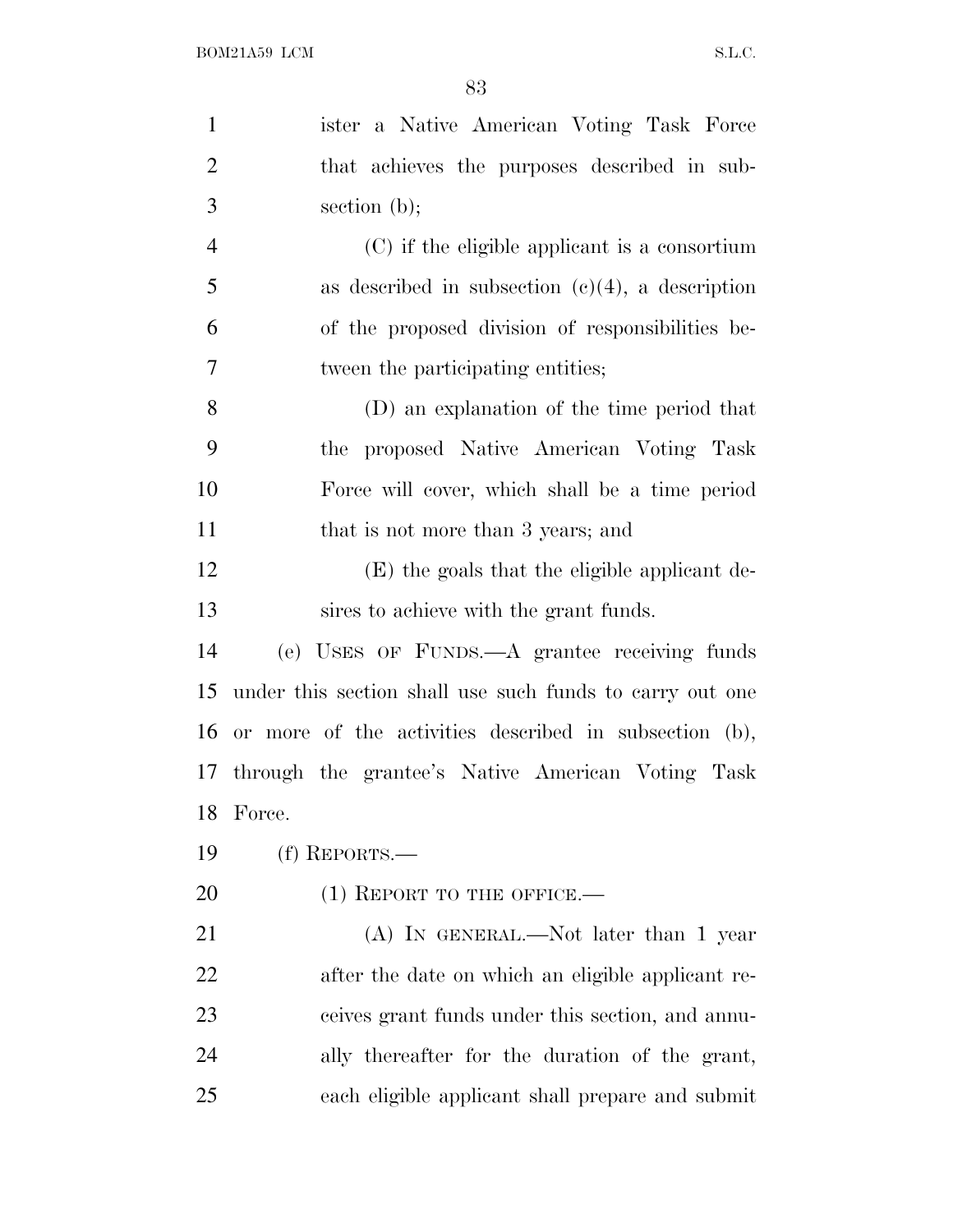a written report to the Office describing the eli- gible applicant's progress in achieving the goals outlined in the application under subsection 4 (d)(2).

 (B) RESPONSE.—Not later than 30 days after the date on which the Office receives the report described in paragraph (1), the Office will provide feedback, comments, and input to the eligible applicant in response to such report. (2) REPORT TO CONGRESS.—Not later than 1 year after the date of enactment of this title, and annually thereafter, the Office shall prepare and submit a report to the Committee on Indian Affairs of the Senate and Committee on Natural Resources of the House of Representatives containing the re- sults of the reports described under paragraph (1). (g) RELATIONSHIP WITH OTHER LAWS.—Nothing in this section reduces State or local obligations provided for by the Voting Rights Act of 1965 (52 U.S.C. 10301 et seq.), the National Voter Registration Act of 1993 (52 U.S.C. 20501 et seq.), the Help America Vote Act of 2002 (52 U.S.C. 20901 et seq.), or any other Federal law or regulation related to voting or the electoral process.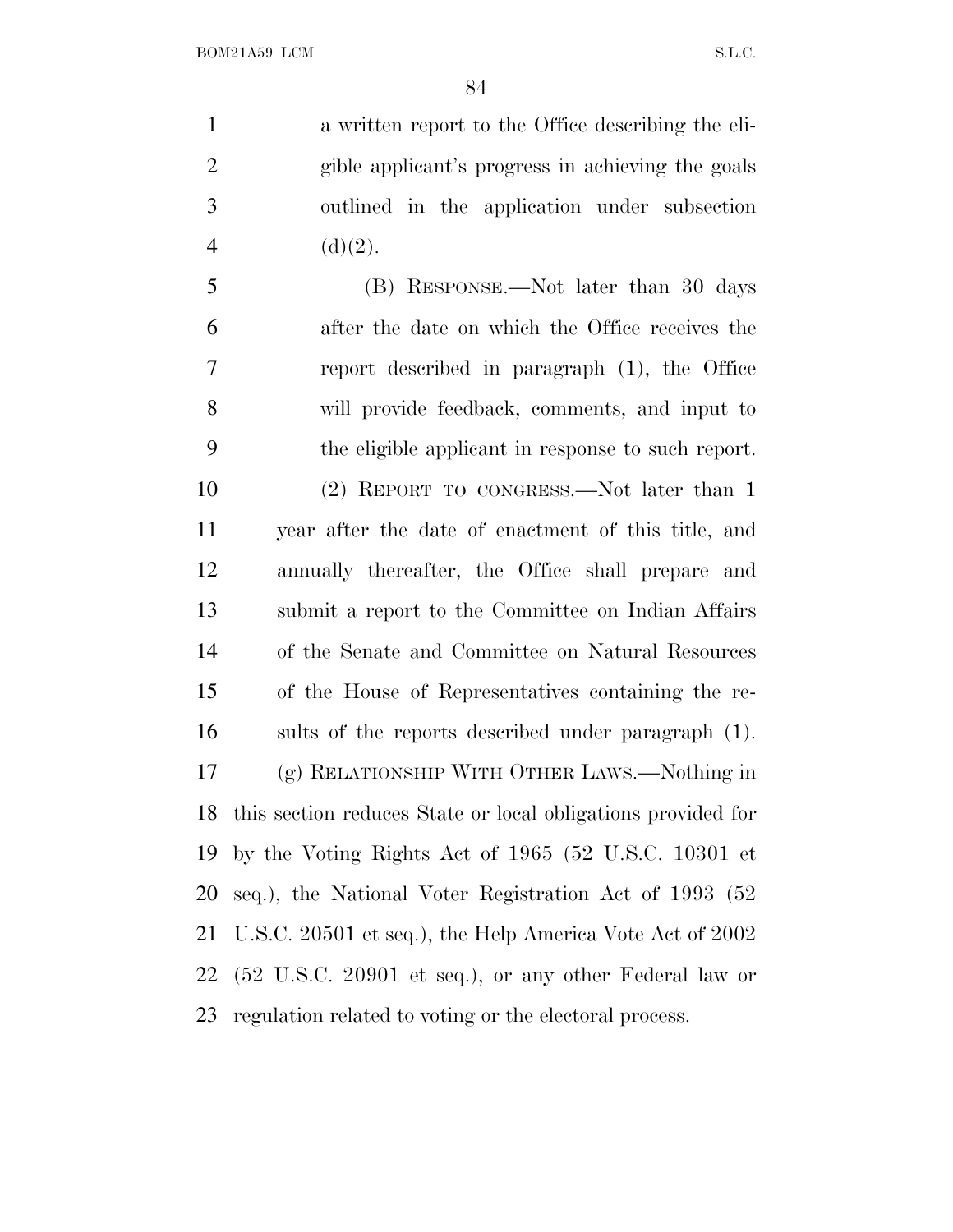| $\mathbf{1}$   | (h) AUTHORIZATION OF APPROPRIATIONS.-There                     |
|----------------|----------------------------------------------------------------|
| $\overline{2}$ | are authorized to be appropriated to carry out this section    |
| 3              | $$10,000,000$ for each of fiscal years $2022$ through $2037$ . |
| $\overline{4}$ | SEC. 305. VOTER REGISTRATION SITES AT INDIAN SERVICE           |
| 5              | PROVIDERS AND ON INDIAN LANDS.                                 |
| 6              | Section 7(a) of the National Voter Registration Act            |
| 7              | of 1993 (52 U.S.C. 20506(a)) is amended—                       |
| 8              | $(1)$ in paragraph $(2)$ —                                     |
| 9              | $(A)$ in subparagraph $(A)$ , by striking                      |
| 10             | "and" after the semicolon;                                     |
| 11             | $(B)$ in subparagraph $(B)$ , by striking the                  |
| 12             | period at the end and inserting a semicolon;                   |
| 13             | and                                                            |
| 14             | (C) by adding at the end the following:                        |
| 15             | "(C) any Federal facility or federally fund-                   |
| 16             | ed facility that is primarily engaged in pro-                  |
| 17             | viding services to an Indian Tribe; and                        |
| 18             | "(D) not less than one Federal facility or                     |
| 19             | federally funded facility that is located within               |
| 20             | the Indian lands of an Indian Tribe, as applica-               |
| 21             | ble, (which may be the Federal facility or feder-              |
| <u>22</u>      | ally funded facility described in subparagraph                 |
| 23             | $(C)$ .''; and                                                 |
| 24             | $(2)$ by adding at the end the following:                      |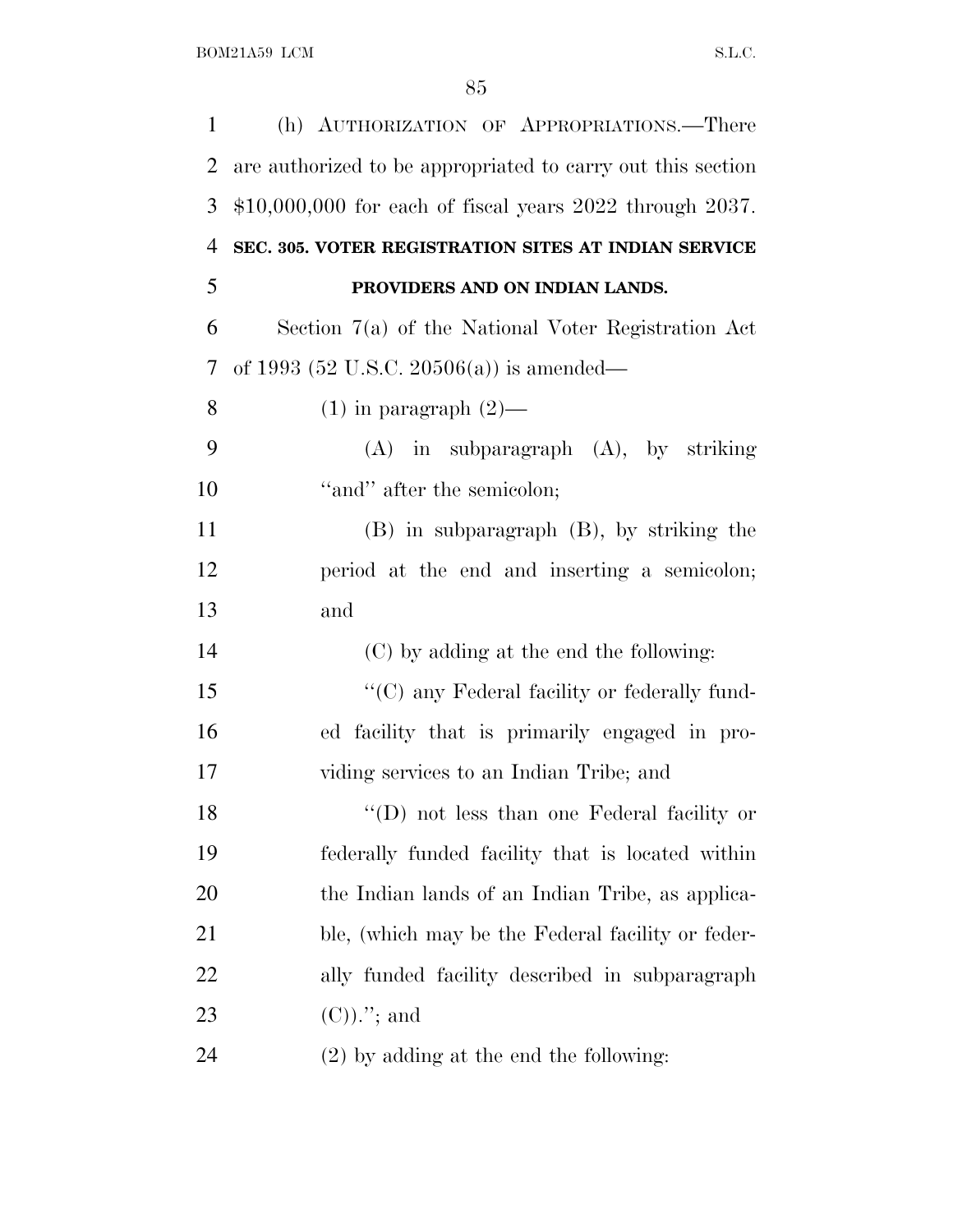1 ''(8) Where practicable, each Federal agency 2 that operates a Federal facility or a federally funded facility that is a designated voter registration agency in accordance with subparagraph (C) or (D) of para- graph (2) shall designate one or more special days per year at a centralized location within the bound- aries of the Indian lands of each applicable Indian Tribe for the purpose of informing members of the Indian Tribe of the timing, registration require- ments, and voting procedures in elections for Fed- eral office, at no cost to the Indian Tribe.''. **SEC. 306. ACCESSIBLE TRIBAL DESIGNATED POLLING SITES.** (a) I<sup>N</sup> GENERAL.— (1) DESIGNATION OF STATE OFFICER.—Each of the several States whose territory contains all or part of an Indian Tribe's Indian lands shall des- ignate an officer within that State who will be re-sponsible for compliance with the provisions of this

 section and who shall periodically consult with the Indian Tribes located wholly or partially within that State regarding compliance with the provisions of this section and coordination between the State and the Indian Tribe. The State shall provide written no-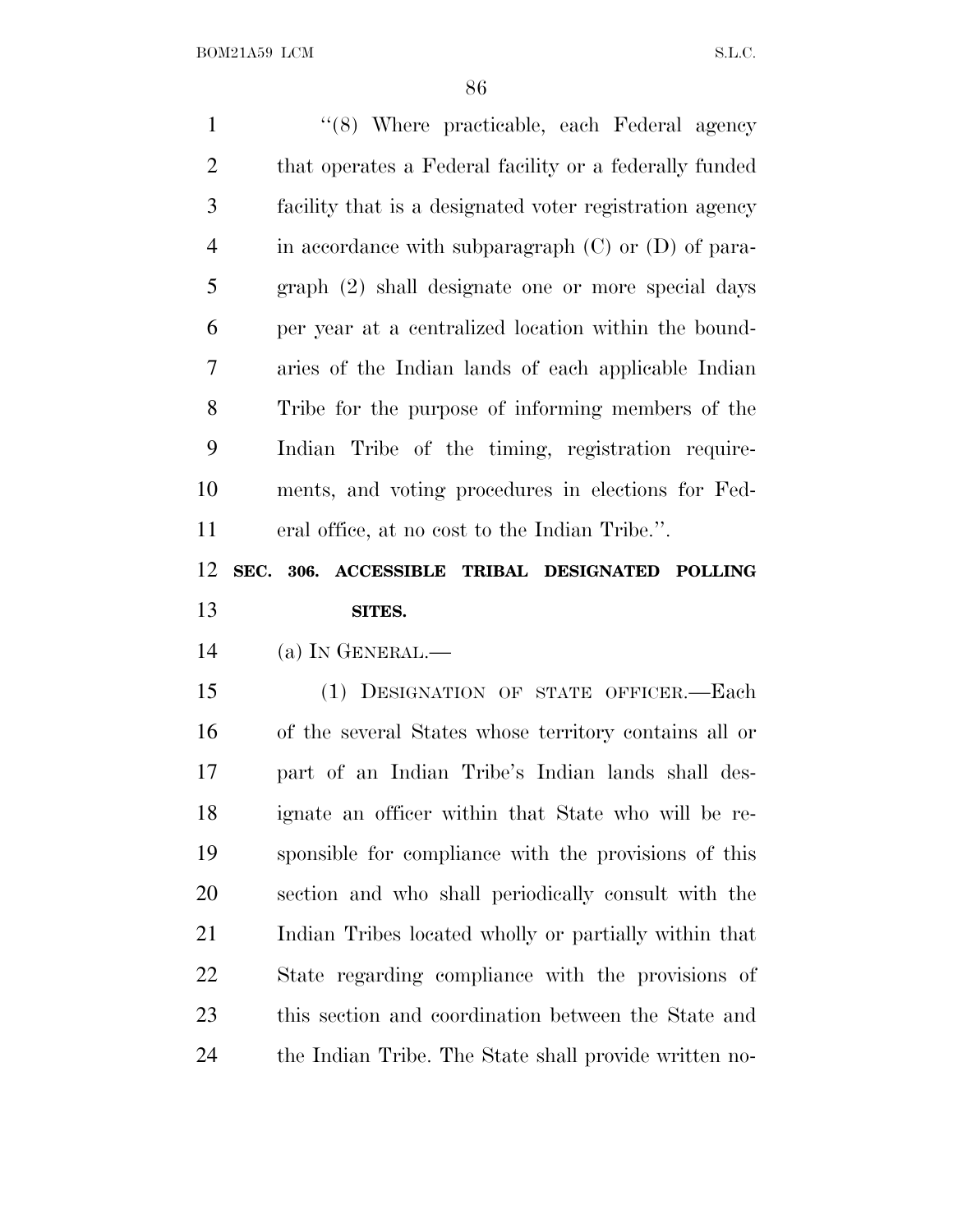1 tice to each such Indian Tribe of the officer so des-ignated.

 (2) PROVISION OF POLLING PLACES.—For each Indian Tribe that satisfies the obligations of sub- section (c), and for each election for a Federal offi- cial or State official that is held 180 days or later after the date on which the Indian Tribe initially satisfies such obligations, any State or political sub- division whose territory contains all or part of an In-dian Tribe's Indian lands—

 (A) shall provide a minimum of one polling place in each precinct in which there are eligible voters who reside on Indian lands, in a location selected by the Indian Tribe and at no cost to the Indian Tribe, regardless of the population or number of registered voters residing on In-dian lands;

 (B) shall not reduce the number of polling locations on Indian lands based on population numbers;

 (C) shall provide, at no cost to the Indian Tribe, additional polling places in locations on Indian lands selected by an Indian Tribe and requested under subsection (c) if, based on the totality of circumstances described in subsection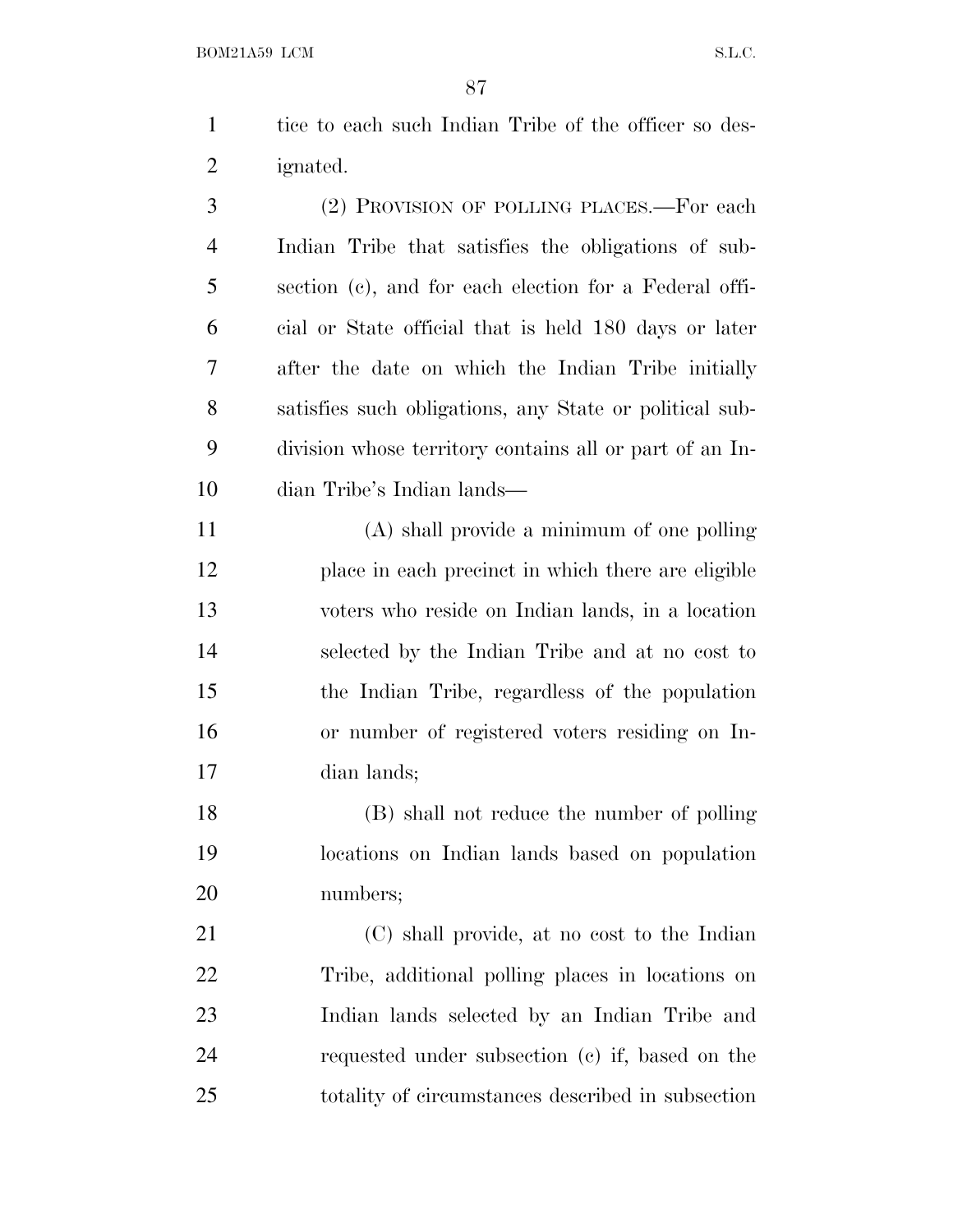(b), it is shown that not providing those addi- tional polling places would result in members of the Indian Tribe and living on Indian lands or other individuals residing on the Indian Tribe's Indian lands having less opportunity to vote than eligible voters in that State or political subdivision who are not members of an Indian Tribe or do not reside on Indian lands;

 (D) shall, at each polling place located on Indian lands and at no cost to the Indian Tribe, make voting machines, tabulation machines, of- ficial receptacles designated for the return of completed absentee ballots, ballots, provisional ballots, and other voting materials available to the same or greater extent that such equipment and materials are made available at other poll- ing places in the State or political subdivision 18 that are not located on Indian lands;

 (E) shall, at each polling place located on Indian lands, conduct the election using the same voting procedures that are used at other polling places in the State or political subdivi- sion that are not located on Indian lands, or other voting procedures that provide greater ac-cess for voters;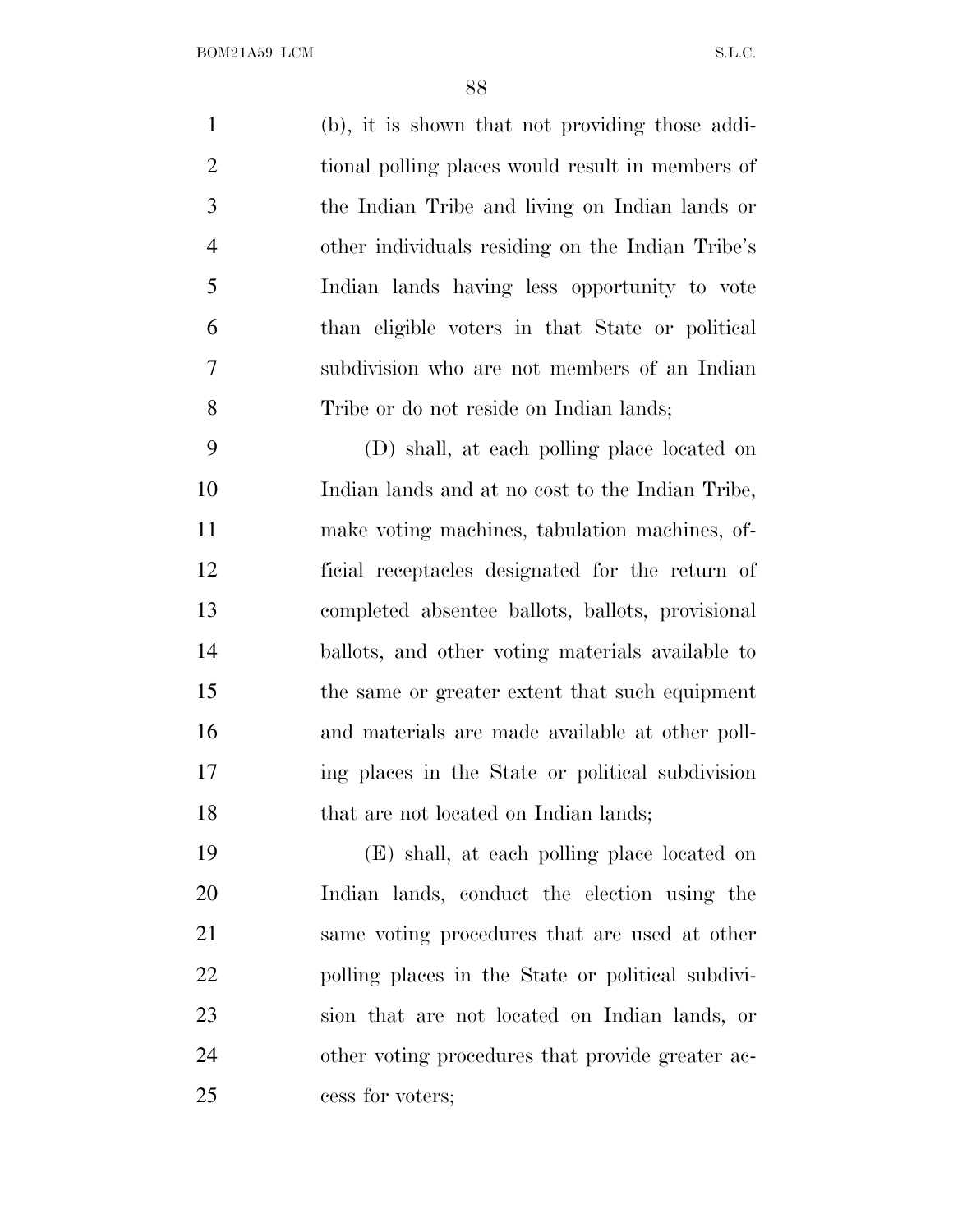(F) shall, at each polling place located on Indian lands and at no cost to the Indian Tribe, make voter registration available during the pe- riod the polling place is open to the maximum extent allowable under State law;

 (G) shall, at each polling place located on Indian lands, provide training, compensation, and other benefits to election officials and poll workers at no cost to the Indian Tribe and, at a minimum, to the same or greater extent that such training, compensation, and benefits are provided to election officials and poll workers at other polling places in the State or political subdivision that are not located on Indian lands;

 (H) shall, in all cases, provide the Indian Tribe an opportunity to designate election offi- cials and poll workers to staff polling places within the Indian lands of the applicable Indian Tribe on every day that the polling places will be open;

22 (I) shall allow for any eligible voting mem- ber of the Indian Tribe or any eligible voting individual residing on Indian lands to vote early or in person at any polling place on Indian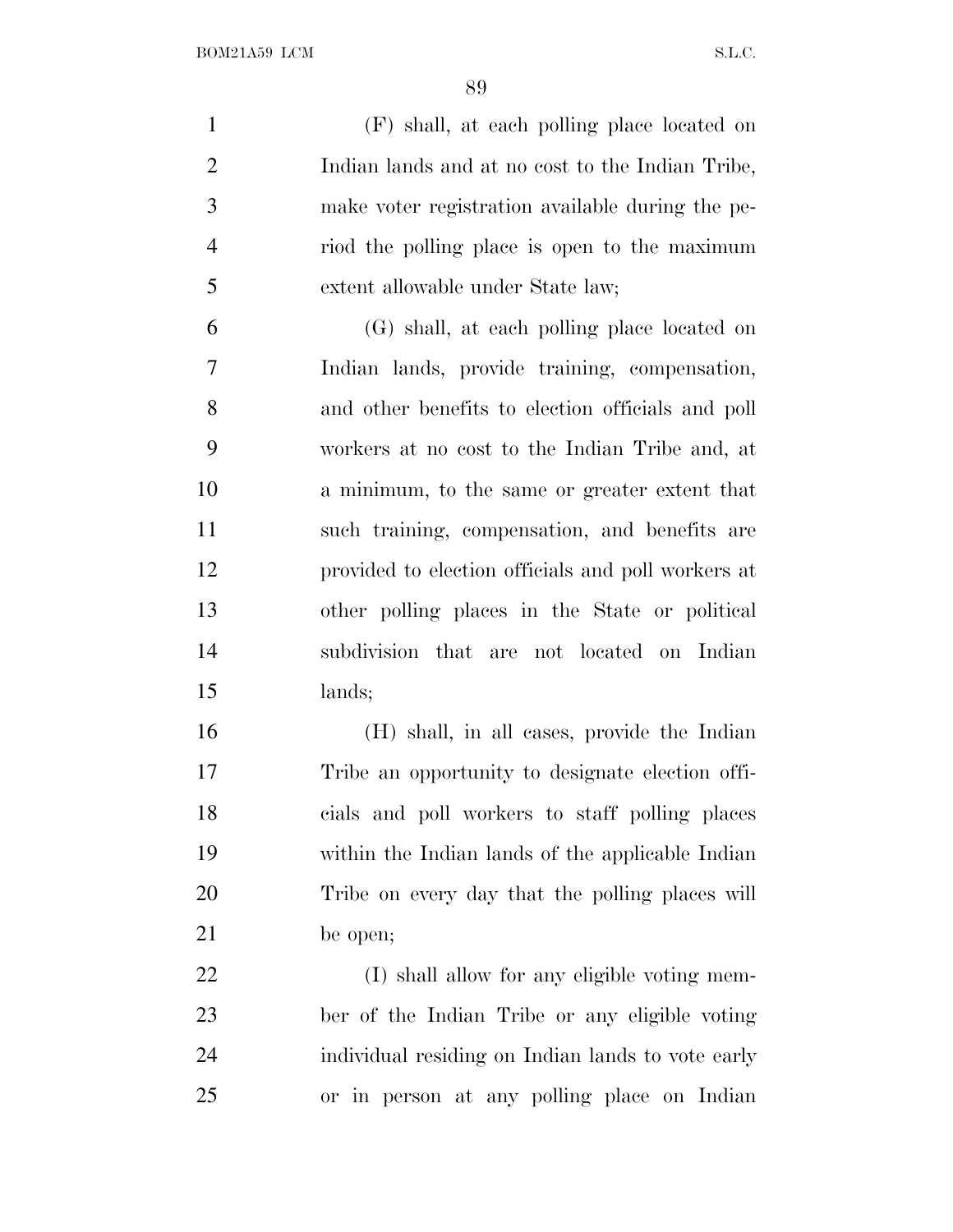| $\mathbf{1}$   | lands, regardless of that member or individual's        |
|----------------|---------------------------------------------------------|
| $\overline{2}$ | residence or residential address, and shall not         |
| 3              | reject the ballot of any such member or indi-           |
| $\overline{4}$ | vidual on the grounds that the ballot was cast          |
| 5              | at the wrong polling place; and                         |
| 6              | (J) may fulfill the State's obligations                 |
| 7              | under subparagraphs $(A)$ and $(C)$ by relocating       |
| 8              | existing polling places, by creating new polling        |
| 9              | places, or both.                                        |
| 10             | (b) EQUITABLE OPPORTUNITIES TO VOTE.-                   |
| 11             | (1) IN GENERAL.—When assessing the opportu-             |
| 12             | nities to vote provided to members of an Indian         |
| 13             | Tribe and to other eligible voters in the State resid-  |
| 14             | ing on Indian lands in order to determine the num-      |
| 15             | ber of additional polling places (if any) that a State  |
| 16             | or political subdivision must provide in accordance     |
| 17             | with subsection $(a)(2)(C)$ , the State, political sub- |
| 18             | division, or any court applying this section, shall     |
| 19             | consider the totality of circumstances of-              |
| 20             | $(A)$ the number of voting-age citizens as-             |
| 21             | signed to each polling place;                           |
| 22             | (B) the distances that voters must travel               |
| 23             | to reach the polling places;                            |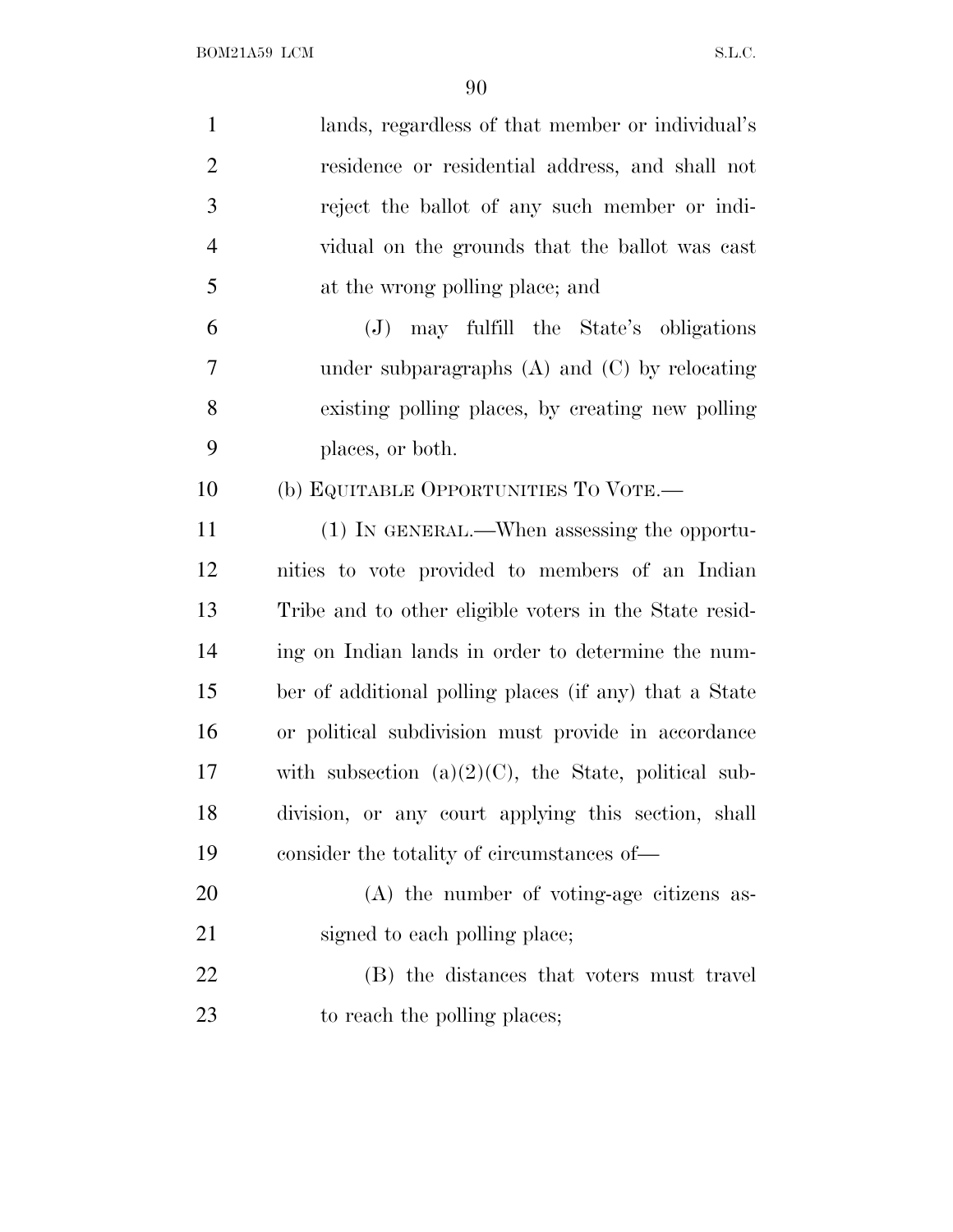| $\mathbf{1}$   | (C) the time that voters must spend trav-              |
|----------------|--------------------------------------------------------|
| $\overline{2}$ | eling to reach the polling places, including           |
| 3              | under inclement weather conditions;                    |
| $\overline{4}$ | (D) the modes of transportation, if any,               |
| 5              | that are regularly and broadly available to vot-       |
| 6              | ers to use to reach the polling places;                |
| 7              | (E) the existence of and access to frequent            |
| 8              | and reliable public transportation to the polling      |
| 9              | places;                                                |
| 10             | (F) the length of lines and time voters                |
| 11             | waited to cast a ballot in previous elections; and     |
| 12             | (G) any other factor relevant to effec-                |
| 13             | tuating the aim of achieving equal voting oppor-       |
| 14             | tunity for individuals living on Indian lands.         |
| 15             | (2) ABSENCE OF FACTORS.—When assessing                 |
| 16             | the opportunities to vote in accordance with para-     |
| 17             | graph (1), the State, political subdivision, or court  |
| 18             | shall ensure that each factor described in paragraph   |
| 19             | (1) is considered regardless of whether any one fac-   |
| 20             | tor would lead to a determination not to provide ad-   |
| 21             | ditional polling places under subsection $(a)(2)(C)$ . |
| 22             | (c) FORM; PROVISION OF FORM; OBLIGATIONS OF            |
| 23             | THE INDIAN TRIBE.—                                     |
| 24             | (1) FORM.—The Attorney General shall estab-            |
| 25             | lish the form described in this subsection through     |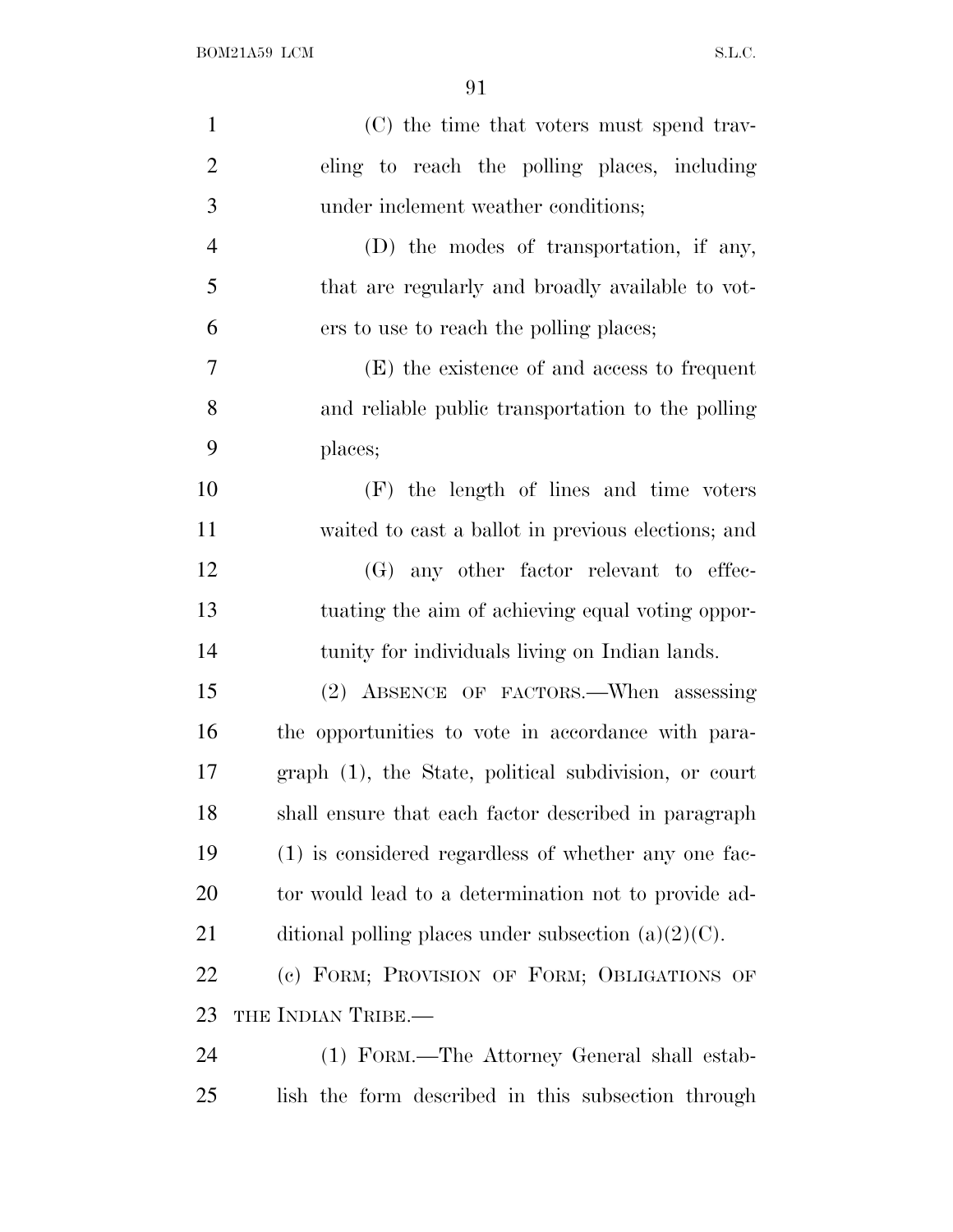which an Indian Tribe can fulfill its obligations under this subsection.

 (2) PROVISION OF FORM.—Each State or polit- ical subdivision whose territory contains all or part of an Indian Tribe's Indian lands—

 (A) shall provide the form established under paragraph (1) to each applicable Indian Tribe not less than 30 days prior to the dead- line set by the State or political subdivision for completion of the obligations under this sub- section (which deadline shall be not less than 30 days prior to a Federal election) whereby an Indian Tribe can fulfill its obligations under this subsection by providing the information de- scribed in paragraph (3) on that form and sub- mitting the form back to the applicable State or political subdivision by such deadline;

 (B) shall not edit the form established under paragraph (1) or apply any additional ob- ligations on the Indian Tribe with respect to 21 this section; and

 (C) shall cooperate in good faith with the efforts of the Indian Tribe to satisfy the re-quirements of this subsection.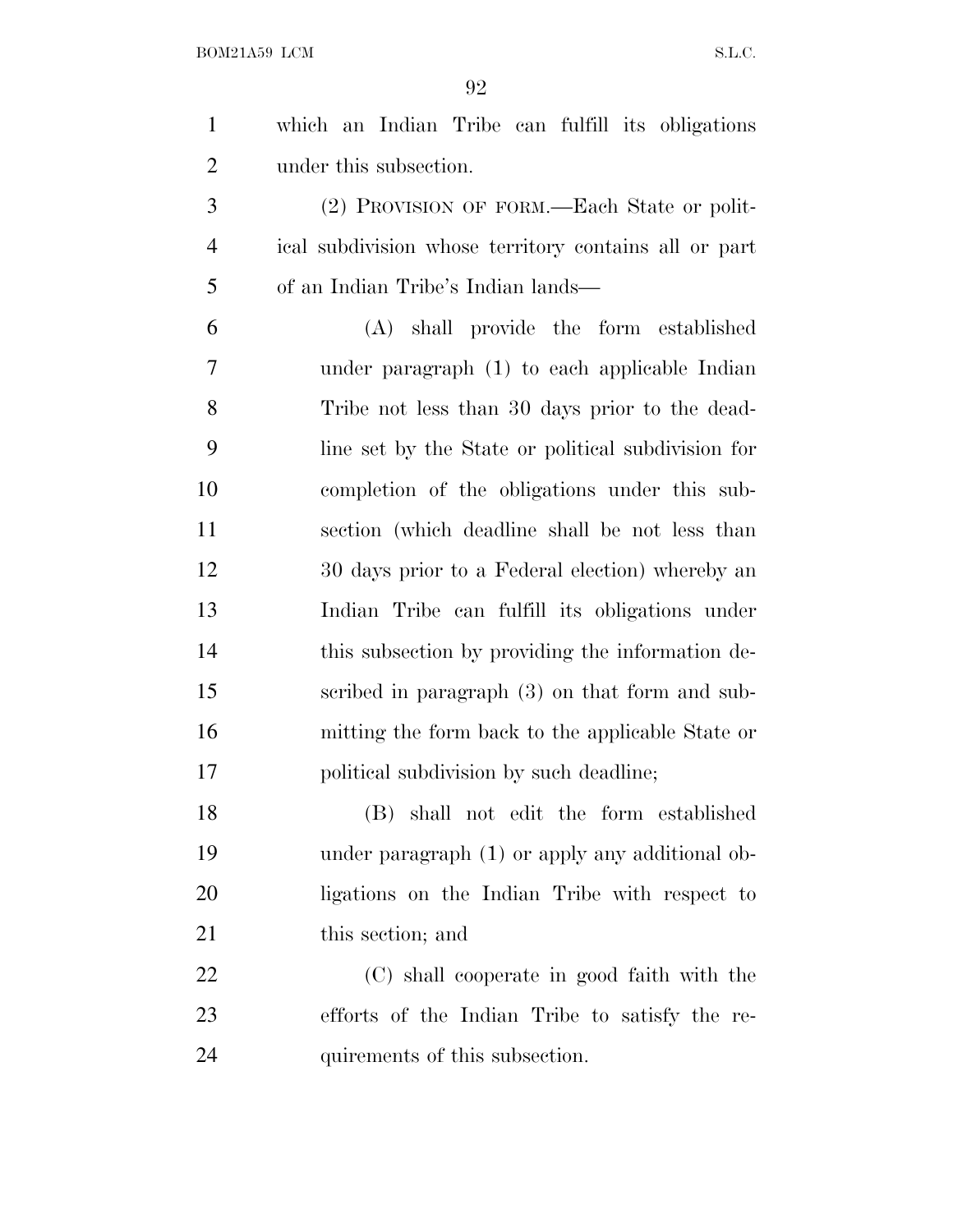| $\mathbf{1}$   | (3) OBLIGATIONS OF THE INDIAN TRIBE.—The              |
|----------------|-------------------------------------------------------|
| $\overline{2}$ | requirements for a State and political subdivision    |
| 3              | under subsection $(a)(2)$ shall apply with respect to |
| $\overline{4}$ | an Indian Tribe once an Indian Tribe meets the fol-   |
| 5              | lowing obligations by completing the form specified   |
| 6              | in paragraph $(1)$ :                                  |
| 7              | (A) The Indian Tribe specifies the number             |
| 8              | and locations of requested polling places, early      |
| 9              | voting locations, and ballot drop boxes to be         |
| 10             | provided on the Indian lands of that Indian           |
| 11             | Tribe.                                                |
| 12             | The<br>Indian Tribe<br>certifies<br>that<br>(B)       |
| 13             | curbside voting will be available for any facili-     |
| 14             | ties that lack accessible entrances and exits in      |
| 15             | accordance with Federal and State law.                |
| 16             | (C) The Indian Tribe certifies that the In-           |
| 17             | dian Tribe will ensure that each such requested       |
| 18             | polling place will be open and available to all el-   |
| 19             | igible voters who reside in the precinct or other     |
| 20             | geographic area assigned to such polling place,       |
| 21             | regardless of whether such eligible voters are        |
| 22             | members of the Indian Tribe or of any other           |
| 23             | Indian Tribe.                                         |
| 24             | (D) The Indian Tribe requests that the                |
| 25             | State or political subdivision shall designate        |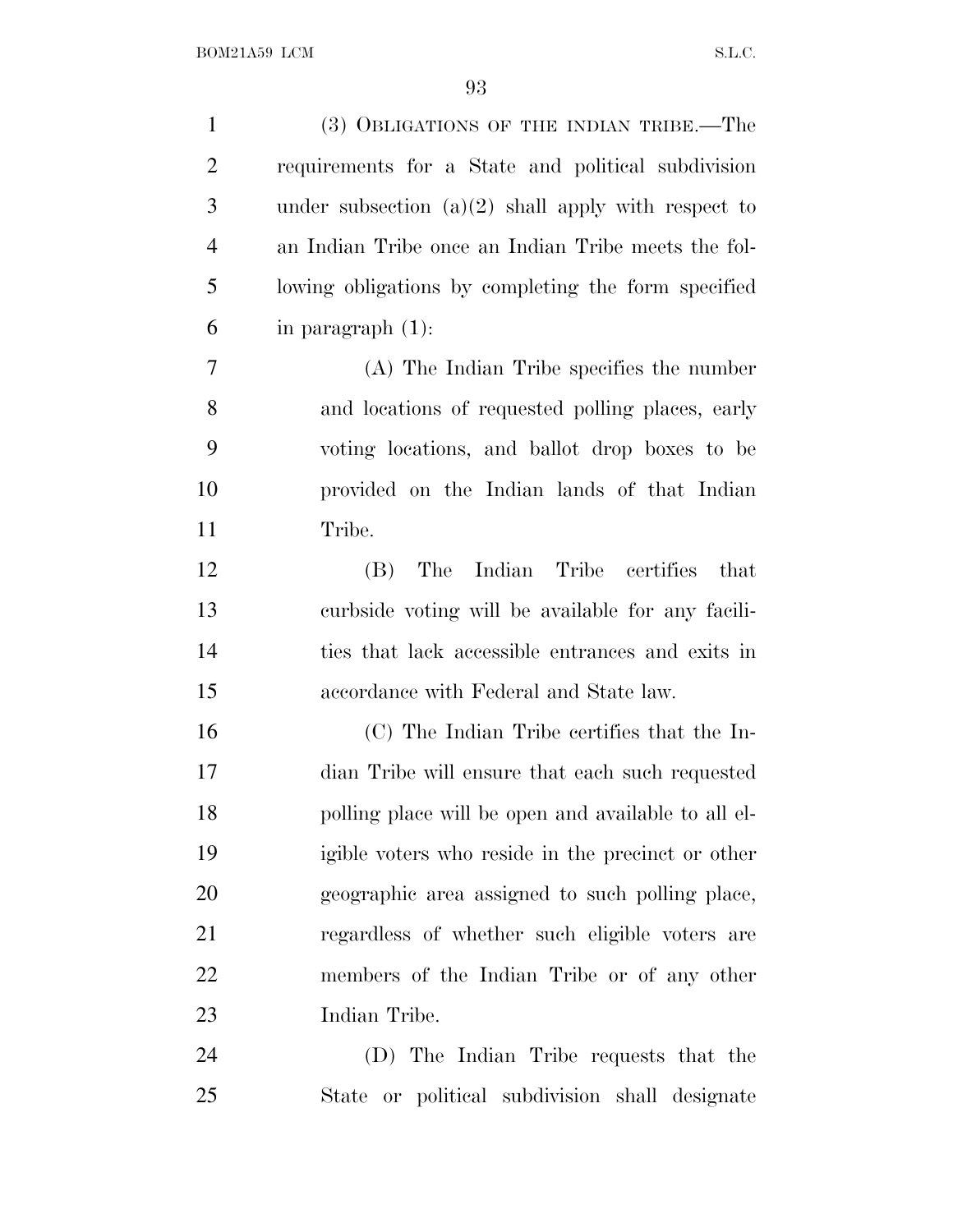election officials and poll workers to staff such requested polling places, or certifies that the In- dian Tribe will designate election officials and poll workers to staff such polling places on every day that the polling places will be open. (E) The Indian Tribe may request that the

 State or political subdivision provide absentee ballots without requiring an excuse, an absentee ballot request, or residential address to all eligi- ble voters who reside in the precinct or other geographic area assigned to such polling place, regardless of whether such eligible voters are members of the Indian Tribe or of any other Indian Tribe.

 (4) ESTABLISHED POLLING PLACES.—Once a polling place is established under subsection 17 (a)(2)(A) or subsection (a)(2)(C) the Tribe need not fill out the form designated under paragraph (1) again unless or until that Indian Tribe requests modifications to the requests specified in the most 21 recent form under paragraph  $(1)$ .

 (5) OPT OUT.—At any time that is 60 days or more before the date of an election, an Indian Tribe that previously has satisfied the obligations of para-graph (3) may notify the State or political subdivi-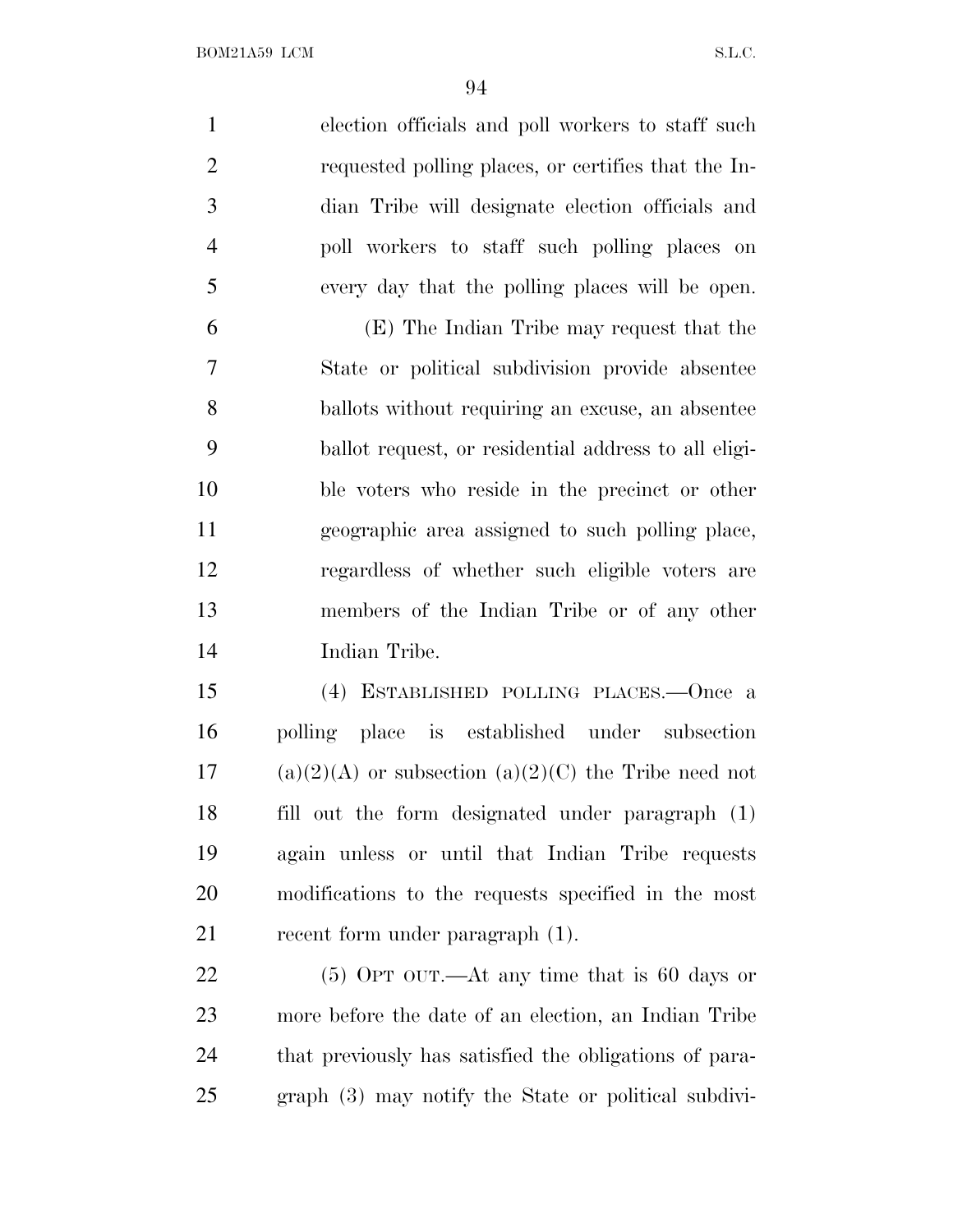sion that the Indian Tribe intends to opt out of the standing obligation for one or more polling places that were established in accordance with subsection 4 (a)(2)(A) or subsection (a)(2)(C) for a particular election or for all future elections. A Tribe may opt back in at any time.

 (d) FEDERAL POLLING SITES.—Each State shall designate as voter polling facilities any of the facilities identified in accordance with subparagraph (C) or (D) of section 7(a)(2) of the National Voter Registration Act of 1993 (52 U.S.C. 20506(a)(2)), at no cost to the Indian Tribe, provided that the facility meets the requirements of Federal and State law as applied to other polling places within the State or political subdivision. The applicable agency of the Federal Government shall ensure that such designated facilities are made available as polling places. (e) MAIL-I<sup>N</sup> BALLOTING.—In States or political sub- divisions that permit absentee or mail-in balloting, the fol- lowing shall apply with respect to an election for Federal office:

21 (1) For each ballot cast by a member of an In- dian Tribe living on Indian lands, all postage shall be prepaid by the Federal Government and each bal- lot postmarked the day the ballot is received at a postal facility located on Indian lands.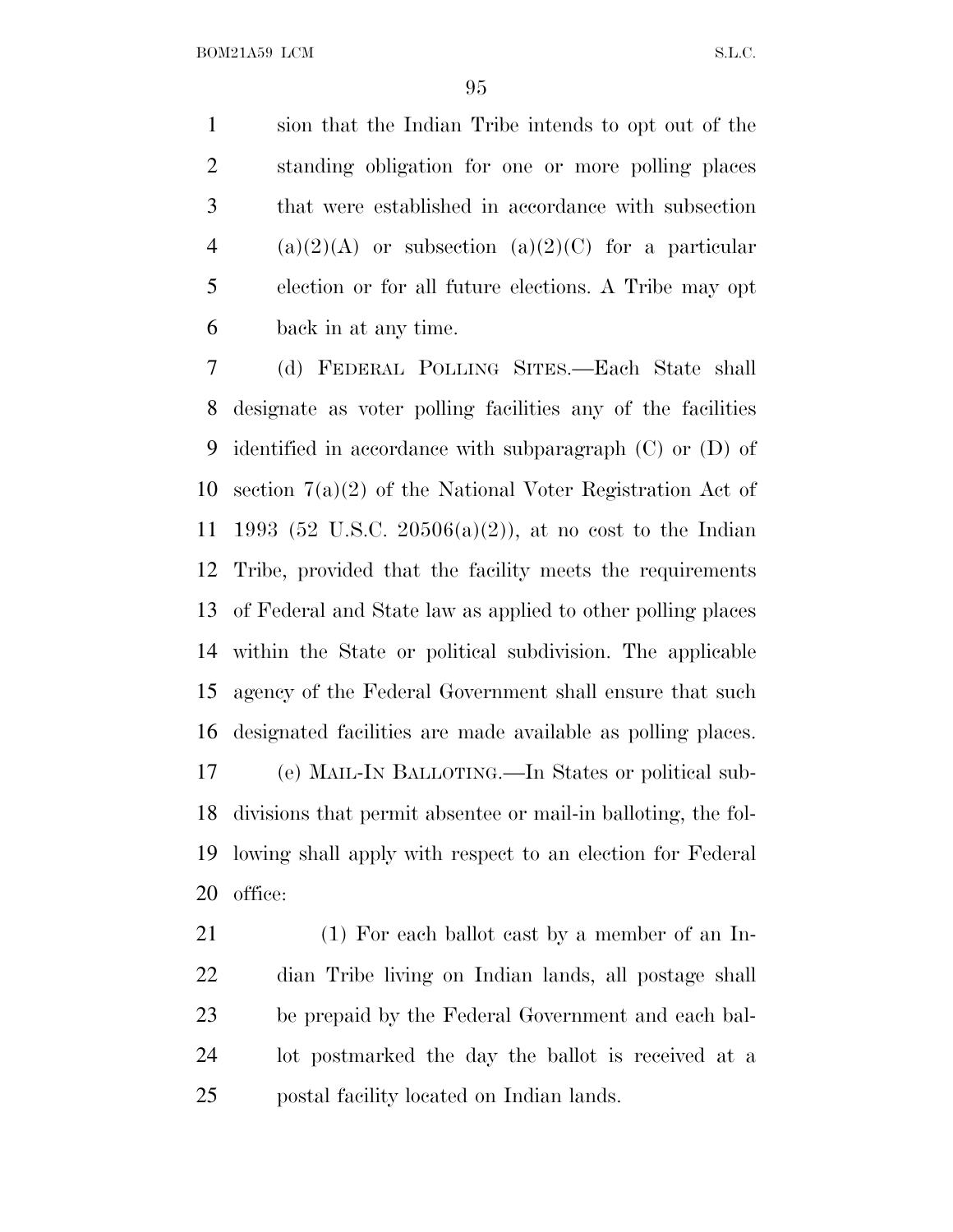(2) An Indian Tribe may designate at least one building per precinct as a ballot pickup and collec- tion location (referred to in this section as a ''trib- ally designated buildings'') at no cost to the Indian Tribe. The applicable State or political subdivision shall collect and timely deposit all ballots from each tribally designated building.

 (3) At the applicable Tribe's request, the State or political subdivision shall provide mail-in and ab- sentee ballots to each registered voter residing on Indian lands in the State or political subdivision without requiring a residential address, a mail-in or absentee ballot request, or an excuse for a mail-in or absentee ballot.

 (4) The address of a tribally designated build- ing may serve as the residential address and mailing address for voters living on Indian lands if the trib- ally designated building is in the same precinct as that voter.

 (5) If there is no tribally designated building within the precinct of a voter residing on Indian lands (including if the tribally designated building is on Indian lands but not in the same precinct as the voter), the voter may—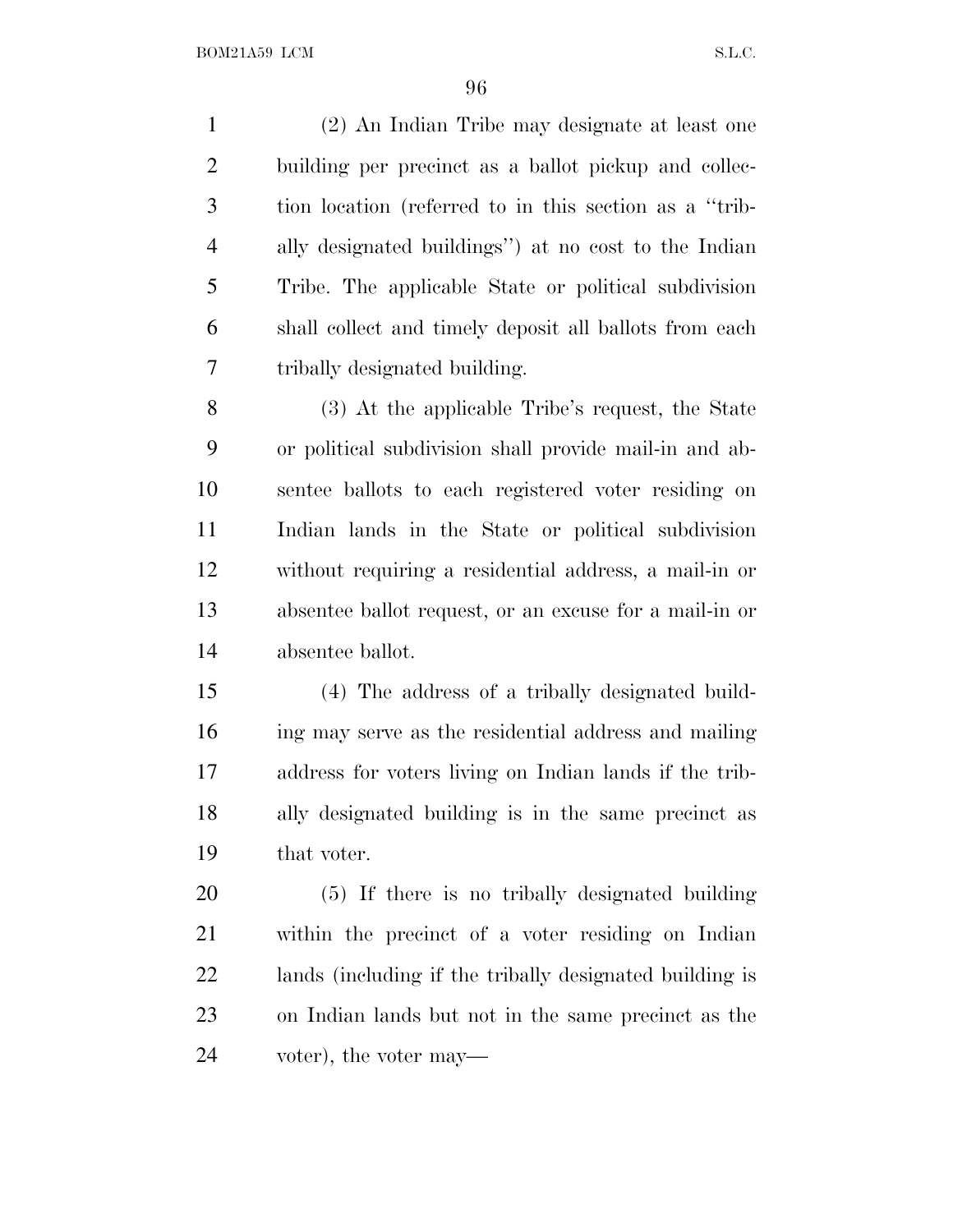(A) use another tribally designated build- ing within the Indian lands where the voter is located; or

 (B) use such tribally designated building as a mailing address and may separately des- ignate the voter's appropriate precinct through a description of the voter's address, as specified 8 in section  $9428.4(a)(2)$  of title 11, Code of Fed-eral Regulations.

 (6) In the case of a State or political subdivi- sion that is a covered State or political subdivision under section 203 of the Voting Rights Act of 1965 (52 U.S.C. 10503), that State or political subdivi- sion shall provide absentee or mail-in voting mate- rials with respect to an election for Federal office in the language of the applicable minority group as well as in the English language, bilingual election voting assistance, and written translations of all voting ma- terials in the language of the applicable minority group, as required by section 203 of the Voting Rights Act of 1965 (52 U.S.C. 10503), as amended by this title.

 (7) A State or political division shall make rea- sonable efforts to contact a voter who resides within Indian lands located within its jurisdiction and offer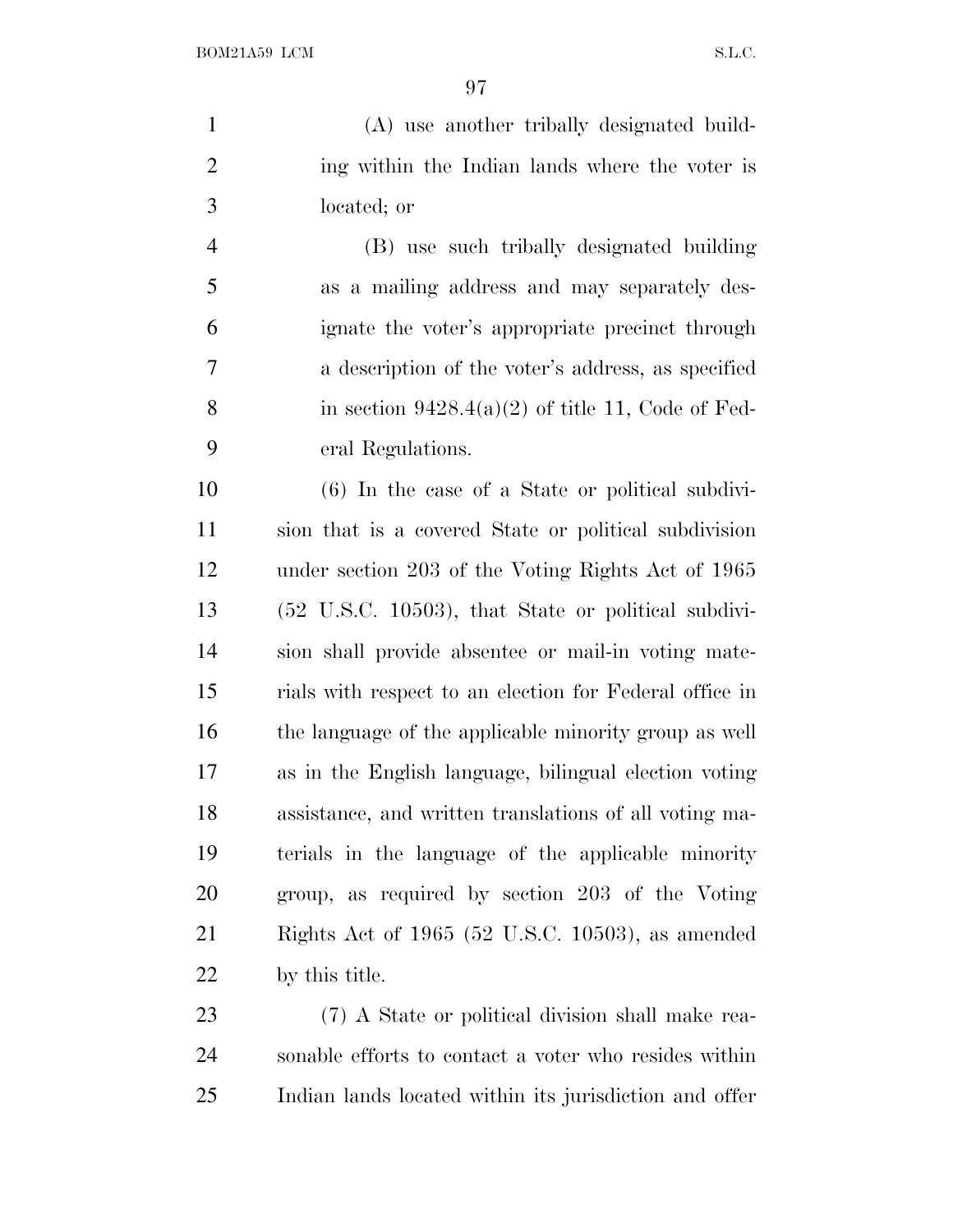BOM21A59 LCM S.L.C.

 such voter a reasonable opportunity to cure any de- fect in an absentee ballot issued to and completed and returned by the voter, or appearing on or per- taining to the materials provided for the purpose of returning the absentee ballot, if State law would oth- erwise require the absentee ballot to be rejected due to such defect and the defect does not compromise ballot secrecy or involve a lack of witness or assist- ant signature, where such signature is mandated by State law.

 (8) In a State or political subdivision that does not permit absentee or mail-in balloting for all eligi- ble voters in the State or political subdivision, that State or political subdivision shall nonetheless pro- vide for absentee or mail-in balloting for voters who reside on Indian lands consistent with this section if the State, political subdivision, or any court applying this section determines that the totality of cir- cumstances described in subsection (b) warrants es- tablishment of absentee or mail-in balloting for vot- ers who reside on Indian lands located within the ju-risdiction of the State or political subdivision.

(f) BALLOT DROP BOXES.—Each State shall—

 (1) provide not less than one ballot drop box for each precinct on Indian lands, at no cost to the In-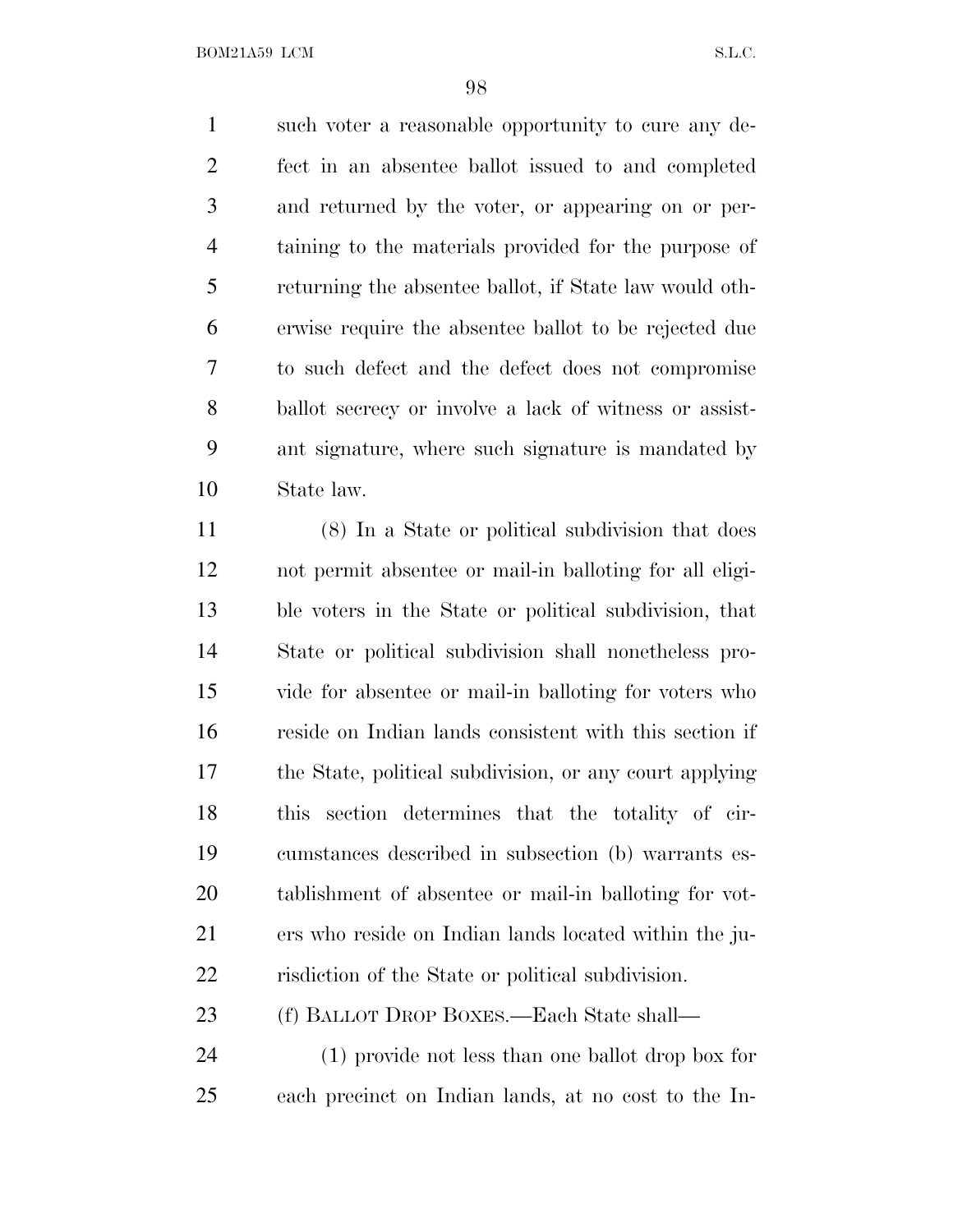dian Tribe, at either the tribally designated building under subsection (e)(2) or an alternative site se-lected by the applicable Indian Tribe; and

 (2) provide additional drop boxes at either the tribally designated building under subsection (e)(2) or an alternative site selected by the applicable In- dian Tribe if the State or political subdivision deter- mines that additional ballot drop boxes should be provided based on the criteria considered under the totality of circumstances enumerated under sub-section (b).

(g) EARLY VOTING.—

 (1) EARLY VOTING LOCATIONS.—In a State or political subdivision that permits early voting in an election for Federal office, that State or political subdivision shall provide not less than one early vot- ing location for each precinct on Indian lands, at no cost to the Indian Tribe, at a site selected by the ap- plicable Indian Tribe, to allow individuals living on Indian lands to vote during an early voting period in the same manner as early voting is allowed on such date in the rest of the State or precinct. Additional early voting sites shall be determined based on the criteria considered under the totality of cir-cumstances described in subsection (b).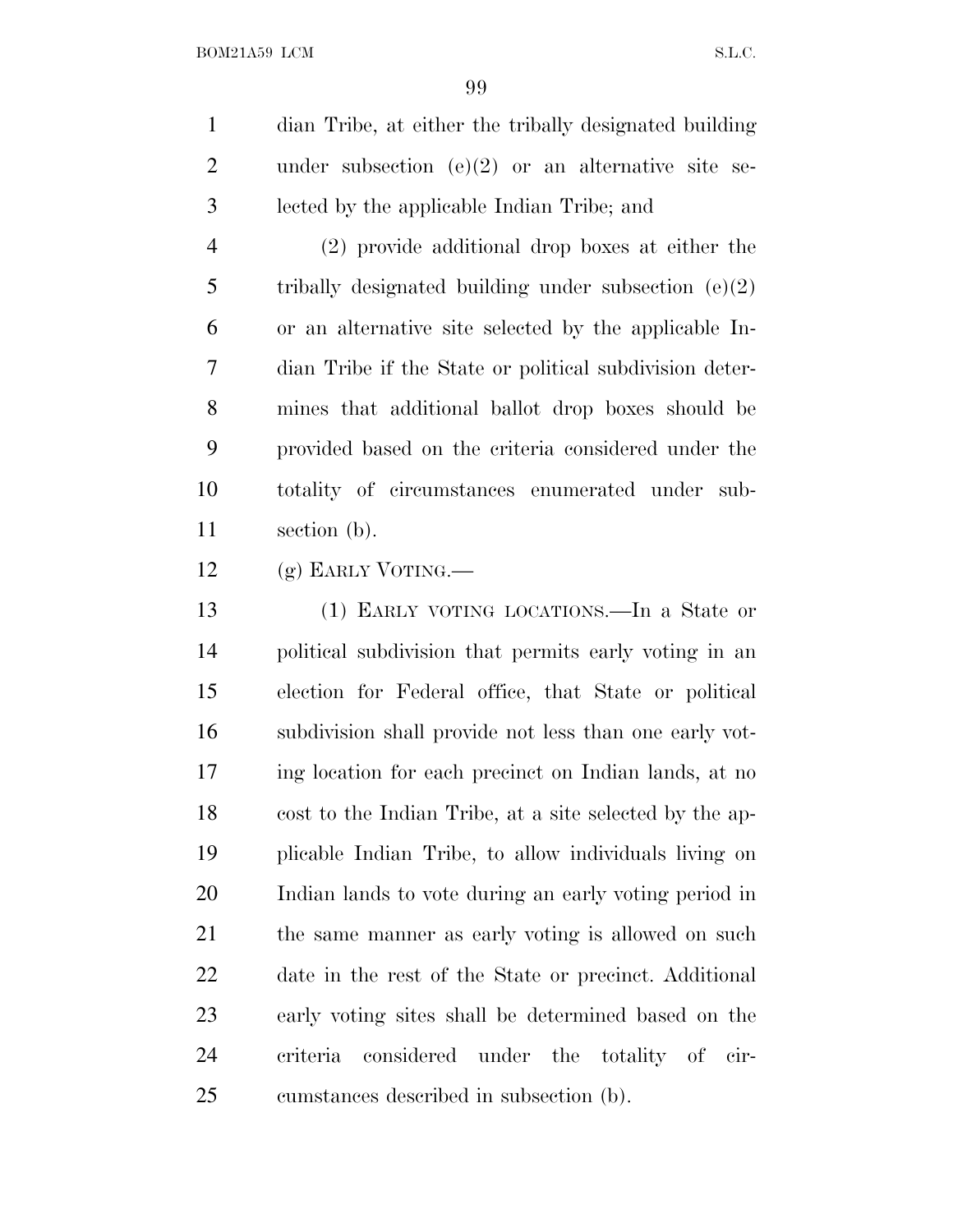(2) LENGTH OF PERIOD.—In a State or polit- ical subdivision that permits early voting in an elec- tion for Federal office, that State or political sub- division shall provide an early voting period with re- spect to that election that shall consist of a period of consecutive days (including weekends) which be- gins on the 15th day before the date of the election (or, at the option of the State or political subdivi- sion, on a day prior to the 15th day before the date of the election) and ends on the date of the election for all early voting locations on Indian lands. (3) MINIMUM EARLY VOTING REQUIRE- MENTS.—Each polling place that allows voting dur- ing an early voting period under this subsection shall— (A) allow such voting for no less than 10 hours on each day; (B) have uniform hours each day for which such voting occurs; and (C) allow such voting to be held for some period of time prior to 9:00 a.m. (local time) and some period of time after 5:00 p.m. (local time). (4) BALLOT PROCESSING AND SCANNING RE-QUIREMENTS.—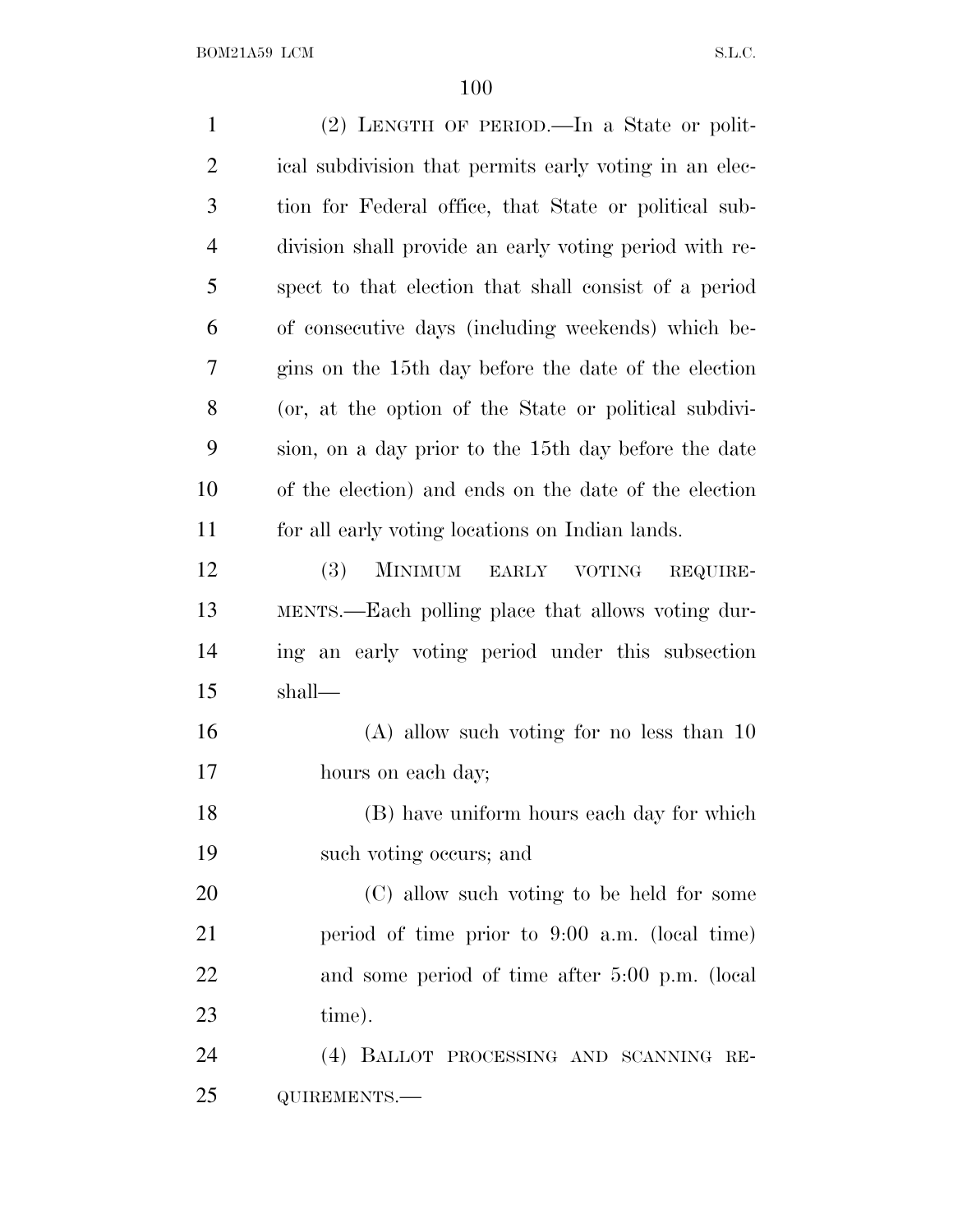| $\mathbf{1}$   | (A) IN GENERAL.—To the greatest extent              |
|----------------|-----------------------------------------------------|
| $\overline{2}$ | practicable, ballots cast during the early voting   |
| 3              | period in an election for Federal office at voting  |
| $\overline{4}$ | locations and drop boxes on Indian lands shall      |
| 5              | be processed and scanned for tabulation in ad-      |
| 6              | vance of the close of polls on the date of the      |
| $\tau$         | election.                                           |
| 8              | (B) LIMITATION.—Nothing in this sub-                |
| 9              | section shall be construed to permit a State or     |
| 10             | political subdivision to tabulate and count bal-    |
| 11             | lots in an election for Federal office before the   |
| 12             | closing of the polls on the date of the election.   |
| 13             | (h) PROVISIONAL BALLOTS.—                           |
| 14             | $(1)$ IN GENERAL.—In addition to the require-       |
| 15             | ments under section $302(a)$ of the Help America    |
| 16             | Vote Act of $2002$ (52 U.S.C. 21082(a)), for each   |
| 17             | State or political subdivision that provides voters |
|                |                                                     |

 provisional ballots, challenge ballots, or affidavit bal- lots under the State's applicable law governing the voting processes for those voters whose eligibility to vote is determined to be uncertain by election offi-cials, election officials shall—

 (A) provide clear written instructions indi- cating the reason the voter was given a provi-sional ballot, the information or documents the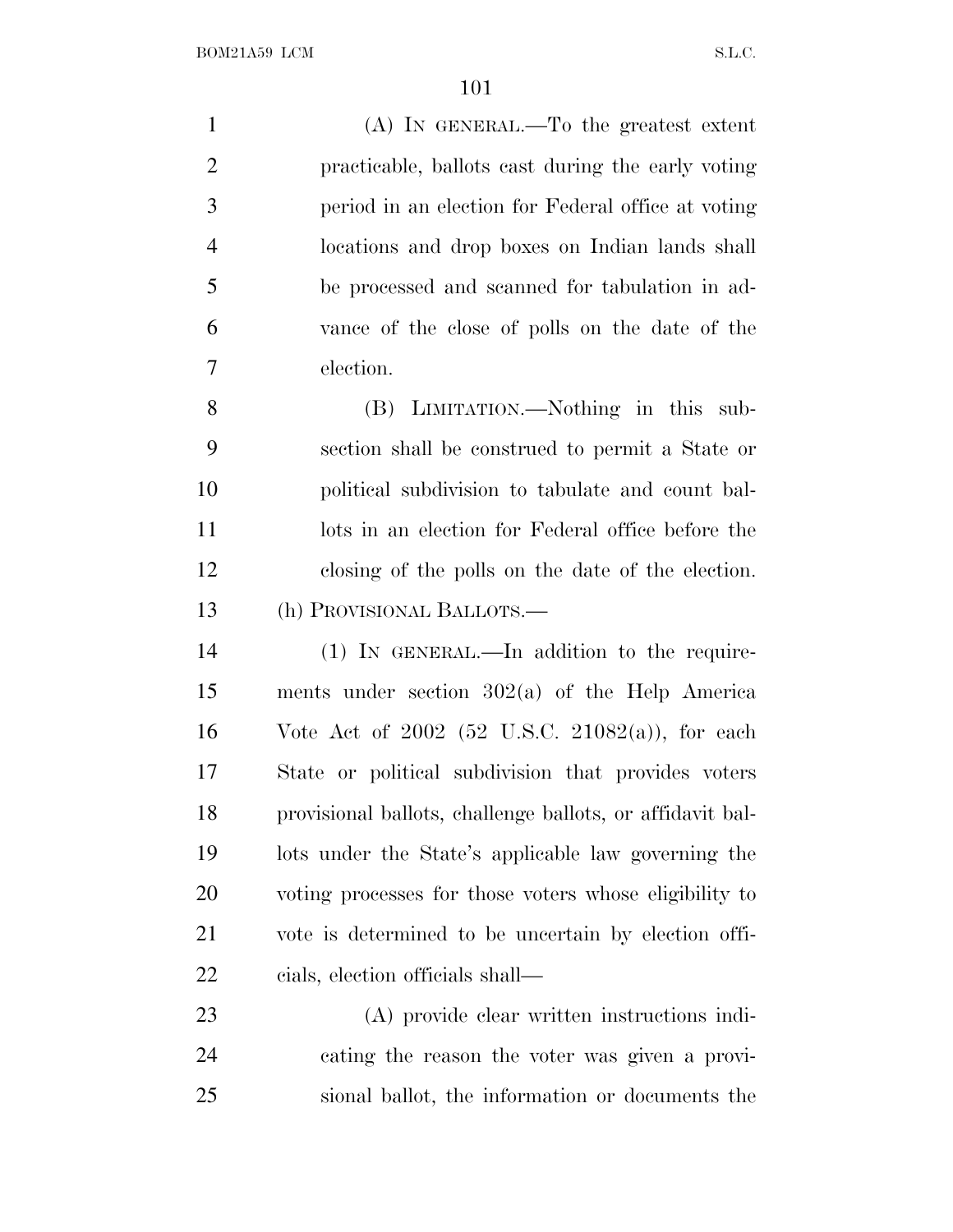| $\mathbf{1}$   | voter needs to prove eligibility, the location at |
|----------------|---------------------------------------------------|
| $\overline{2}$ | which the voter must appear to submit these       |
| 3              | materials or alternative methods, including       |
| $\overline{4}$ | email or facsimile, that the voter may use to     |
| 5              | submit these materials, and the deadline for      |
| 6              | submitting these materials;                       |
| 7              | (B) permit any voter who votes provision-         |
| 8              | ally at any polling place on Indian lands to ap-  |
| 9              | pear at any polling place or at the central loca- |
| 10             | tion for the election board to submit the docu-   |
| 11             | mentation or information to prove eligibility;    |
| 12             | (C) permit any voter who votes provision-         |
| 13             | ally at any polling place to submit the required  |
| 14             | information or documentation via email or fac-    |
| 15             | simile, if the voter prefers to use such methods  |
| 16             | as an alternative to appearing in person to sub-  |
| 17             | mit the required information or documentation     |
| 18             | to prove eligibility;                             |
| 19             | (D) notify the voter on whether the voter's       |
| 20             | provisional ballot was counted or rejected by     |
| 21             | telephone, email, or postal mail, or any other    |
| 22             | available method, including notifying the voter   |
| 23             | of any online tracking website if State law pro-  |
| 24             | vides for such a mechanism; and                   |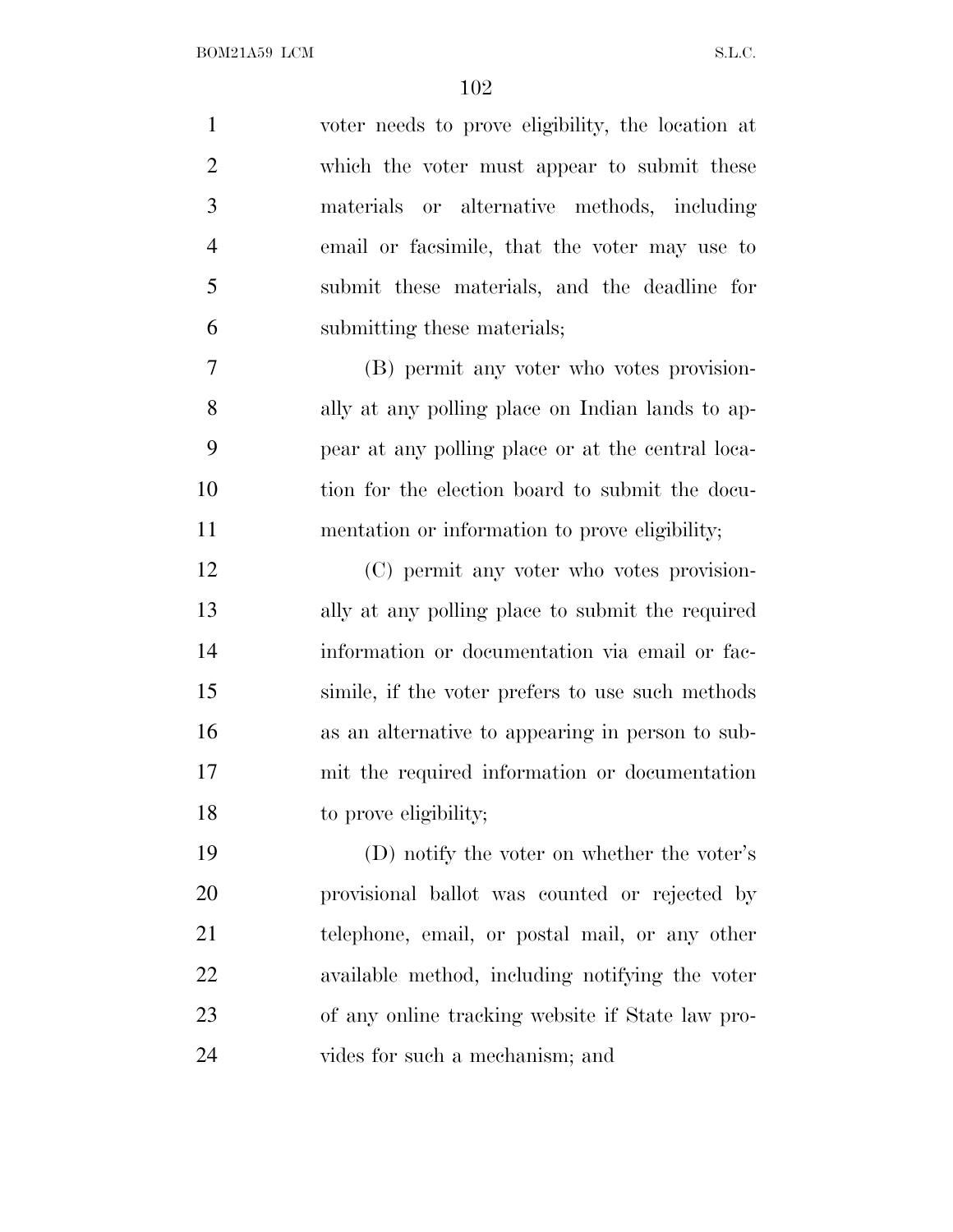| $\mathbf{1}$   | (E) provide the reason for rejection if the              |
|----------------|----------------------------------------------------------|
| $\overline{2}$ | voter's provisional ballot was rejected after the        |
| 3              | voter provided the required information or doc-          |
| $\overline{4}$ | umentation on eligibility.                               |
| 5              | (2) DUTIES OF ELECTION OFFICIALS.—A State                |
| 6              | or political subdivision described in paragraph (1)      |
| 7              | shall ensure in each case in which a provisional bal-    |
| 8              | lot is east, that election officials—                    |
| 9              | (A) request and collect the voter's email                |
| 10             | address, if the voter has one, and transmit any          |
| 11             | written instructions issued to the voter in per-         |
| 12             | son to the voter via email; and                          |
| 13             | (B) provide a verbal translation of any                  |
| 14             | written instructions to the voter.                       |
| 15             | (i) ENFORCEMENT.—                                        |
| 16             | (1) ATTORNEY GENERAL.—The Attorney Gen-                  |
| 17             | eral may bring a civil action in an appropriate dis-     |
| 18             | trict court for such declaratory or injunctive relief as |
| 19             | is necessary to carry out this section.                  |
| 20             | $(2)$ PRIVATE RIGHT OF ACTION.—                          |
| 21             | (A) A person or Indian Tribe who is ag-                  |
| 22             | grieved by a violation of this section may pro-          |
| 23             | vide written notice of the violation to the chief        |
| 24             | election official of the State involved.                 |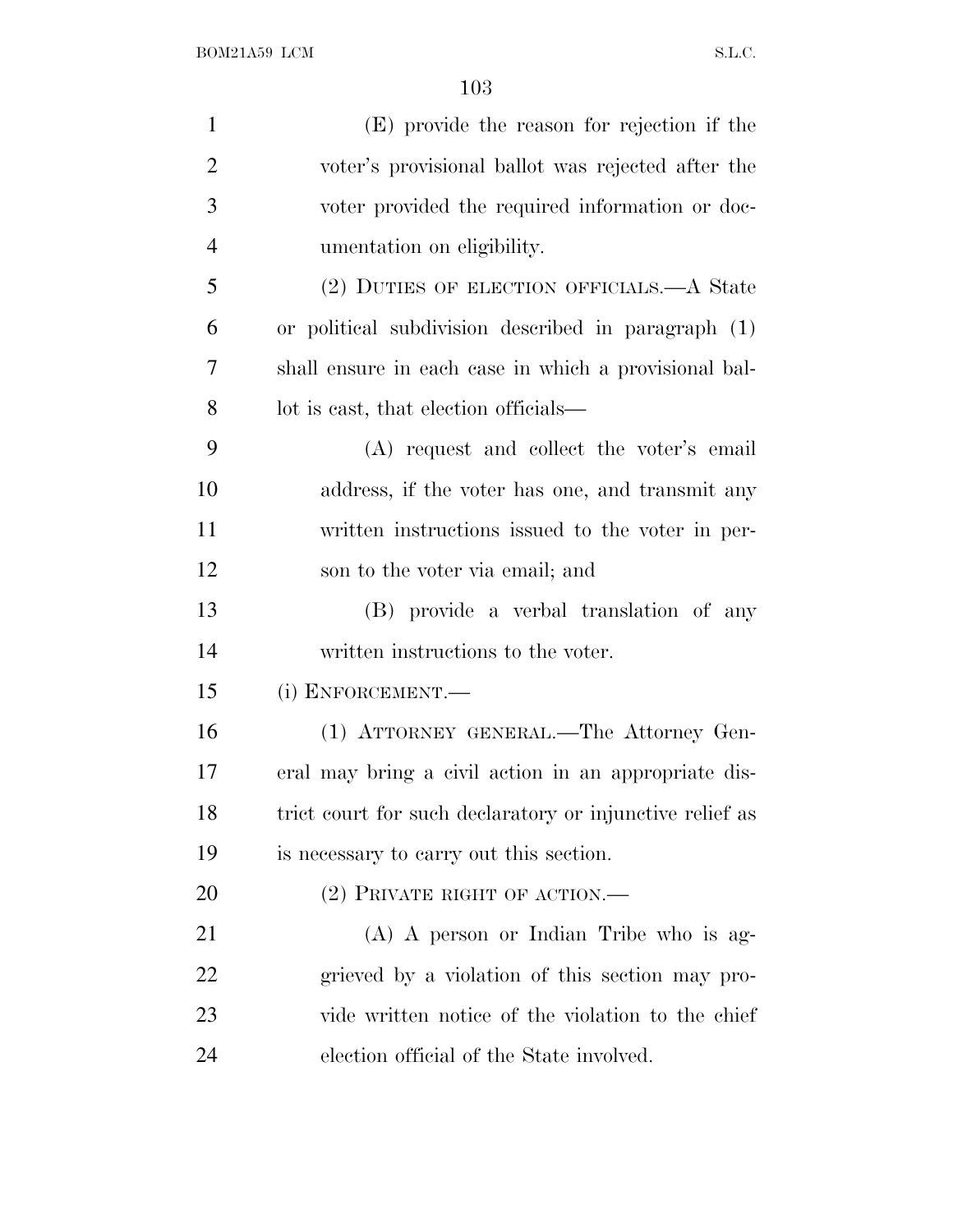| $\mathbf{1}$   | (B) An aggrieved person or Indian Tribe          |
|----------------|--------------------------------------------------|
| $\overline{2}$ | may bring a civil action in an appropriate dis-  |
| 3              | trict court for declaratory or injunctive relief |
| $\overline{4}$ | with respect to a violation of this section, if— |
| 5              | (i) that person or Indian Tribe pro-             |
| 6              | vides the notice described in subparagraph       |
| $\overline{7}$ | $(A)$ ; and                                      |
| 8              | $(ii)(I)$ in the case of a violation that        |
| 9              | occurs more than 120 days before the date        |
| 10             | of an election for Federal office, the viola-    |
| 11             | tion remains and 90 days or more have            |
| 12             | passed since the date on which the chief         |
| 13             | election official of the State receives the      |
| 14             | notice under subparagraph $(A)$ ; or             |
| 15             | (II) in the case of a violation that oc-         |
| 16             | curs 120 days or less but more than 30           |
| 17             | days before the date of an election for Fed-     |
| 18             | eral office, the violation remains and 20        |
| 19             | days or more have passed since the date on       |
| 20             | which the chief election official of the State   |
| 21             | receives the notice under subparagraph           |
| 22             | (A).                                             |
| 23             | (C) In the case of a violation of this sec-      |
| 24             | tion that occurs 30 days or less before the date |
| 25             | of an election for Federal office, an aggrieved  |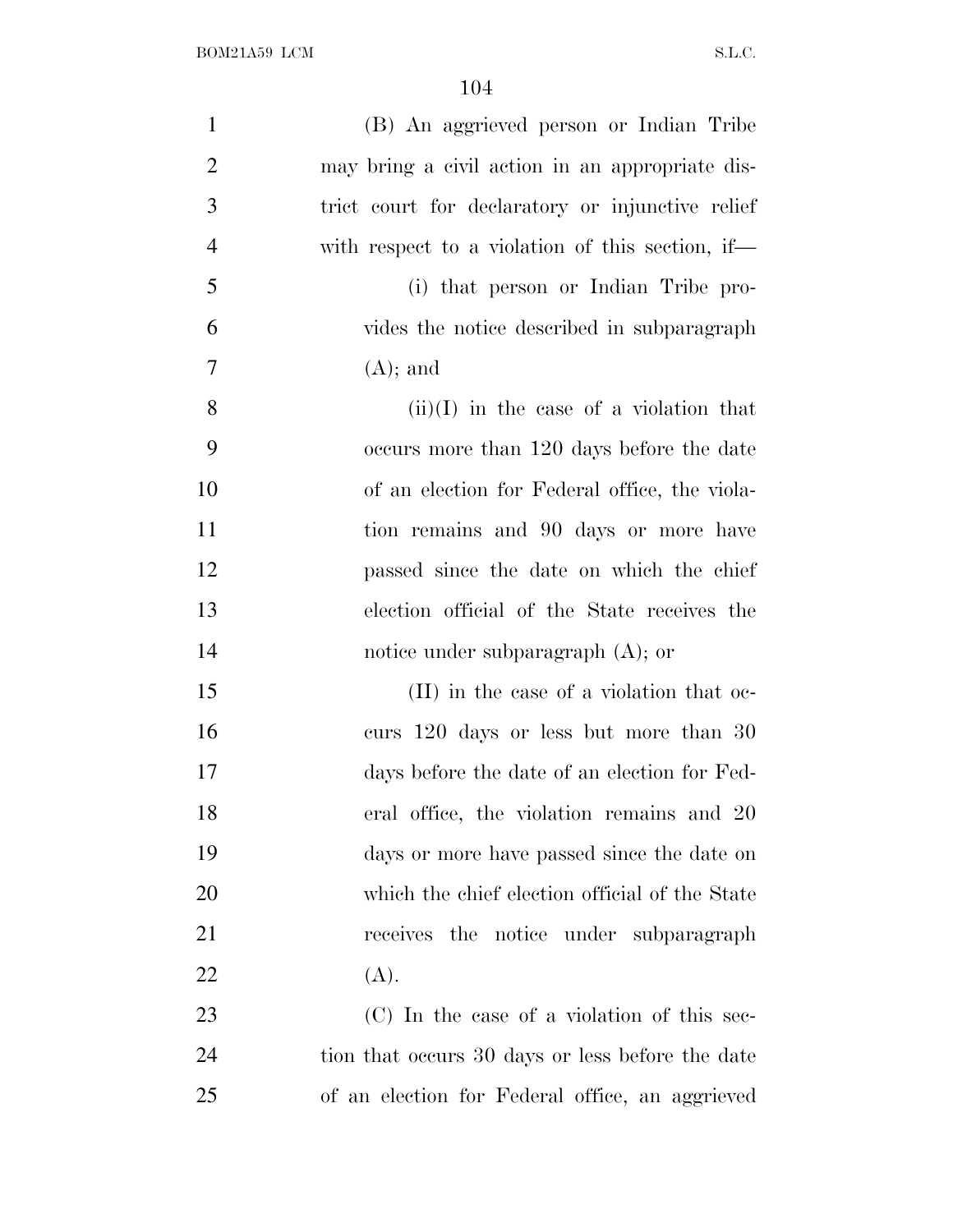| $\mathbf{1}$   | person or Indian Tribe may bring a civil action            |
|----------------|------------------------------------------------------------|
| $\overline{2}$ | in an appropriate district court for declaratory           |
| 3              | or injunctive relief with respect to the violation         |
| $\overline{4}$ | without providing notice to the chief election of-         |
| 5              | ficial of the State under subparagraph $(A)$ .             |
| 6              | (3) RULE OF CONSTRUCTION.—Nothing in this                  |
| 7              | section shall be construed to prevent a State or po-       |
| 8              | litical subdivision from providing additional polling      |
| 9              | places or early voting locations on Indian lands.          |
| 10             | PROCEDURES FOR REMOVAL OF POLLING<br>SEC. 307.             |
| 11             | PLACES AND VOTER REGISTRATION SITES ON                     |
| 12             | <b>INDIAN LANDS.</b>                                       |
| 13             | (a) ACTIONS REQUIRING TRIBAL ADMINISTRATIVE                |
| 14             | REVIEW.—No State or political subdivision may carry out    |
| 15             | any of the following activities in an election for Federal |
| 16             | office unless the requirements of subsection (b) have been |
| 17             | met:                                                       |
| 18             | (1) Eliminating polling places or voter registra-          |
| 19             | tion sites on the Indian lands of an Indian Tribe.         |
| <b>20</b>      | (2) Moving or consolidating a polling place or             |
| 21             | voter registration site on the Indian lands of an In-      |
| <u>22</u>      | dian Tribe to a location 1 mile or further from the        |
| 23             | existing location of the polling place or voter reg-       |
| 24             | istration site.                                            |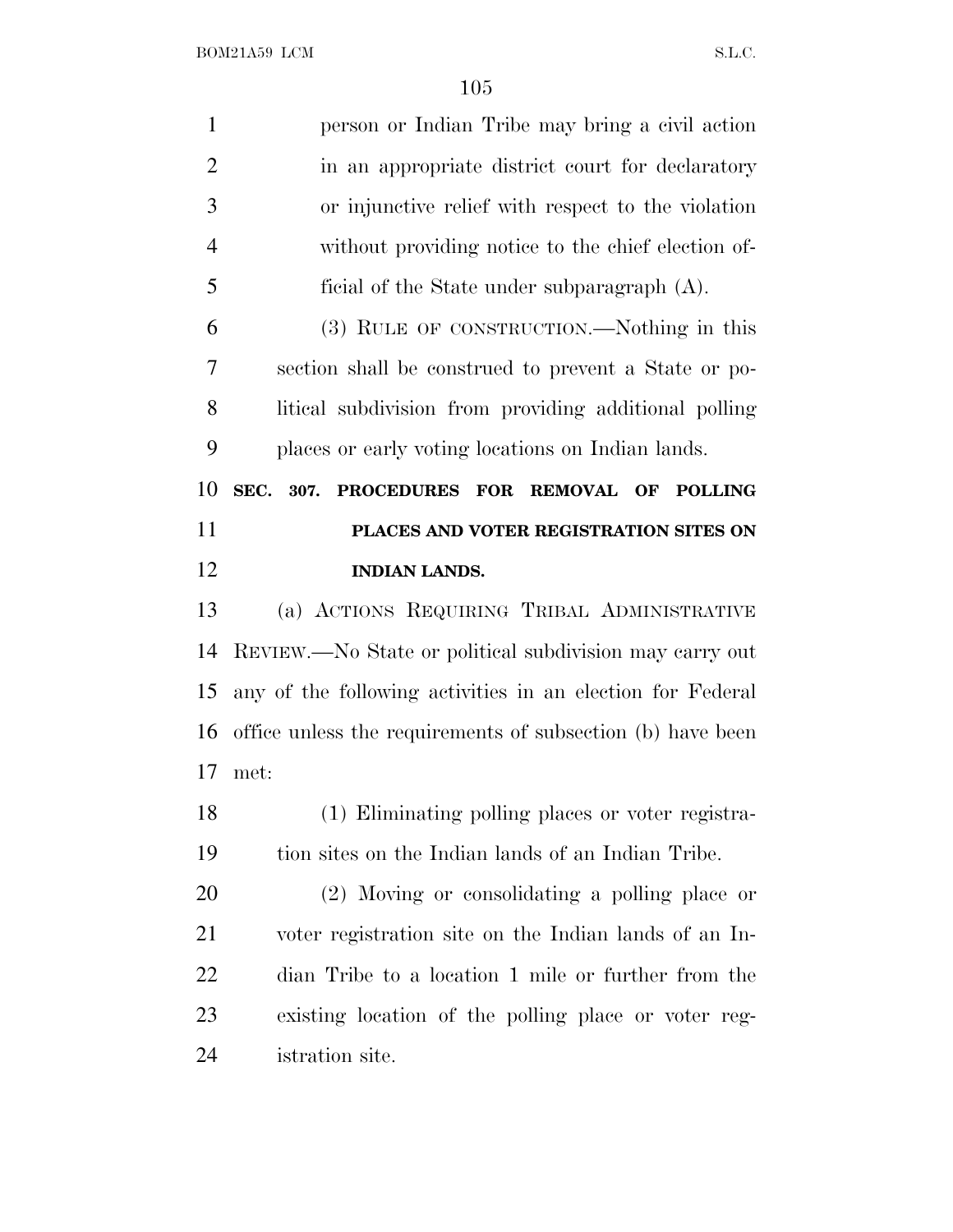(3) Moving or consolidating a polling place on the Indian lands of an Indian Tribe to a location across a river, lake, mountain, or other natural boundary such that it increases travel time for a voter, regardless of distance. (4) Eliminating in-person voting on the Indian lands of an Indian Tribe by designating an Indian reservation as a permanent absentee voting location, unless the Indian Tribe requests such a designation and has not later requested that the designation as a permanent absentee voting location be reversed. (5) Removing an early voting location or other- wise diminishing early voting opportunities on In- dian lands. (6) Removing a ballot drop box or otherwise di- minishing ballot drop boxes on Indian lands. (7) Decreasing the number of days or hours that an in-person or early voting polling place is open on Indian lands only or changing the dates of in-person or early voting only on the Indian lands of an Indian Tribe. 22 (b) TRIBAL ADMINISTRATIVE REVIEW.— 23 (1) IN GENERAL.—The requirements of this subsection have been met if—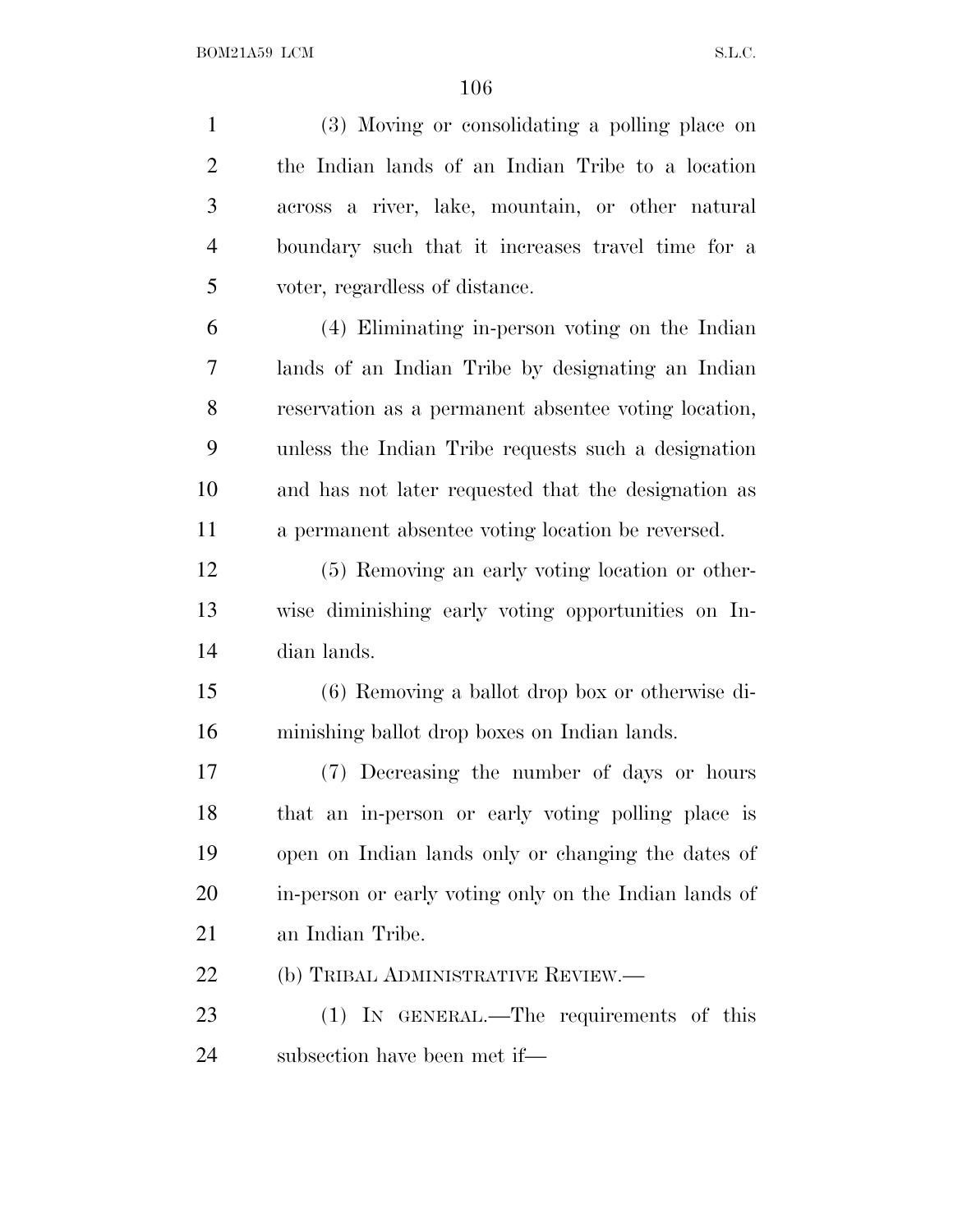(A) the impacted Indian Tribe submits to the Attorney General the Indian Tribe's written consent to the proposed activity described in subsection (a);

 (B) the State or political subdivision, after consultation with the impacted Indian Tribe and after attempting to have the impacted In- dian Tribe give consent as described in sub- paragraph (A), institutes an action in the United States District Court for the District of Columbia for a declaratory judgment, and a de- claratory judgment is issued based upon affirm- ative evidence provided by the State or political subdivision, that conclusively establishes that the specified activity described in subsection (a) proposed by the State or political subdivision neither has the purpose nor will have the effect of denying or abridging the right to vote on ac- count of race or color, membership in an Indian Tribe, or membership in a language minority group; or

 (C) the chief legal officer or other appro- priate official of such State or political subdivi- sion, after consultation with the impacted In-dian Tribe and after attempting to have the im-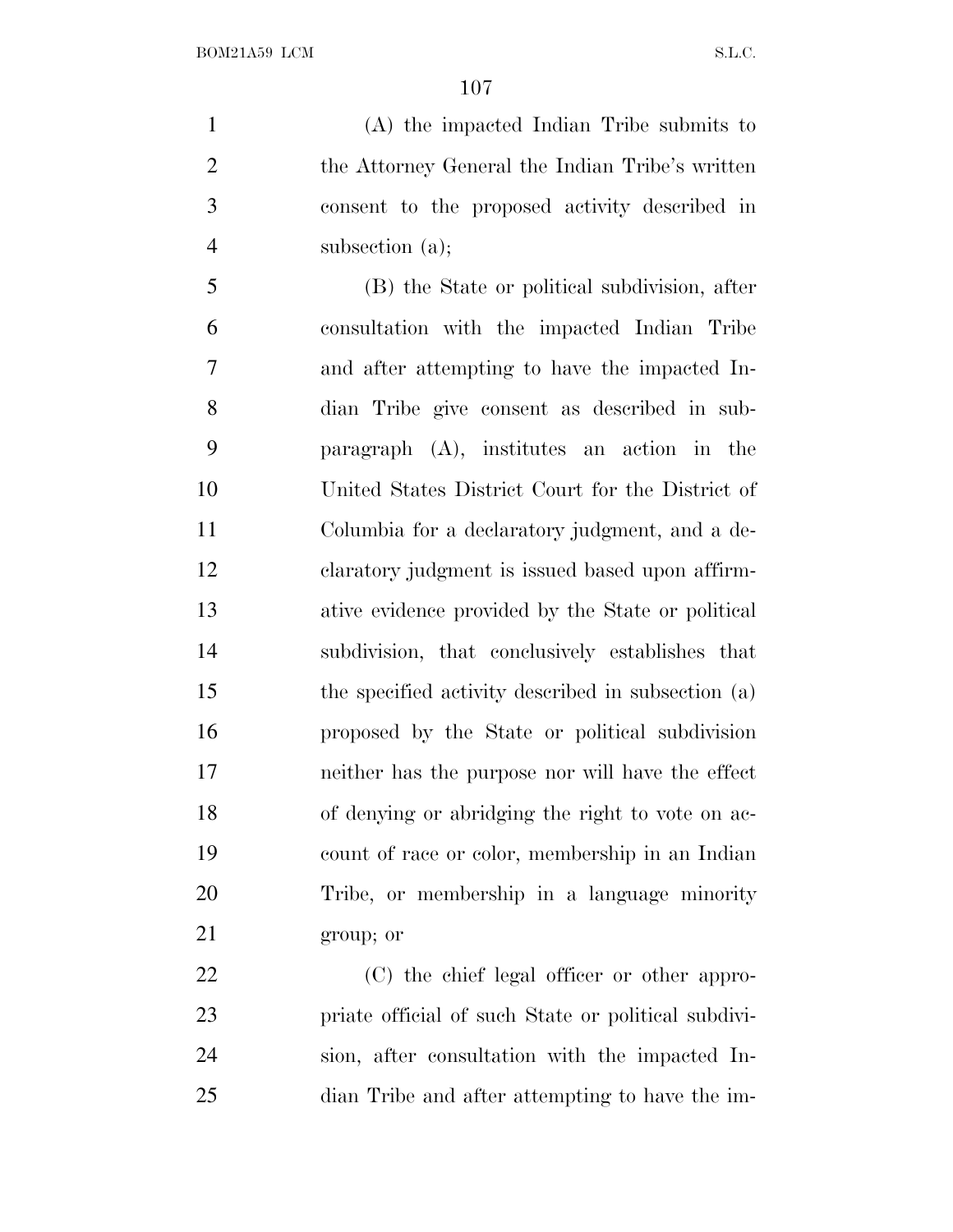| $\mathbf{1}$   | pacted Indian Tribe give consent as described      |
|----------------|----------------------------------------------------|
| $\overline{2}$ | in subparagraph $(A)$ , submits a request to carry |
| 3              | out the specified activity described in subsection |
| $\overline{4}$ | (a) to the Attorney General and the Attorney       |
| 5              | General affirmatively approves the specified ac-   |
| 6              | tivity.                                            |
| 7              | (2) NO LIMITATION ON FUTURE ACTIONS.—              |
| 8              | (A) NO BAR TO SUBSEQUENT ACTION.                   |
| 9              | Neither an affirmative indication by the Attor-    |
| 10             | ney General that no objection will be made, nor    |
| 11             | the Attorney General's failure to object, nor a    |
| 12             | declaratory judgment entered under this sec-       |
| 13             | tion, nor a written consent issued under para-     |
| 14             | graph $(1)(A)$ shall bar a subsequent action to    |
| 15             | enjoin enforcement of an activity described in     |
| 16             | subsection (a).                                    |
| 17             | (B) REEXAMINATION.—The Attorney Gen-               |
| 18             | eral reserves the right to reexamine any submis-   |
| 19             | sion under paragraph $(1)(C)$ if additional rel-   |
| 20             | evant information comes to the Attorney Gen-       |
| 21             | eral's attention.                                  |
| 22             | (C) DISTRICT COURT.—Any action under               |
| 23             | this section shall be heard and determined by a    |
| 24             | district court of 3 judges in accordance with the  |
| 25             | provisions of section 2284 of title 28, United     |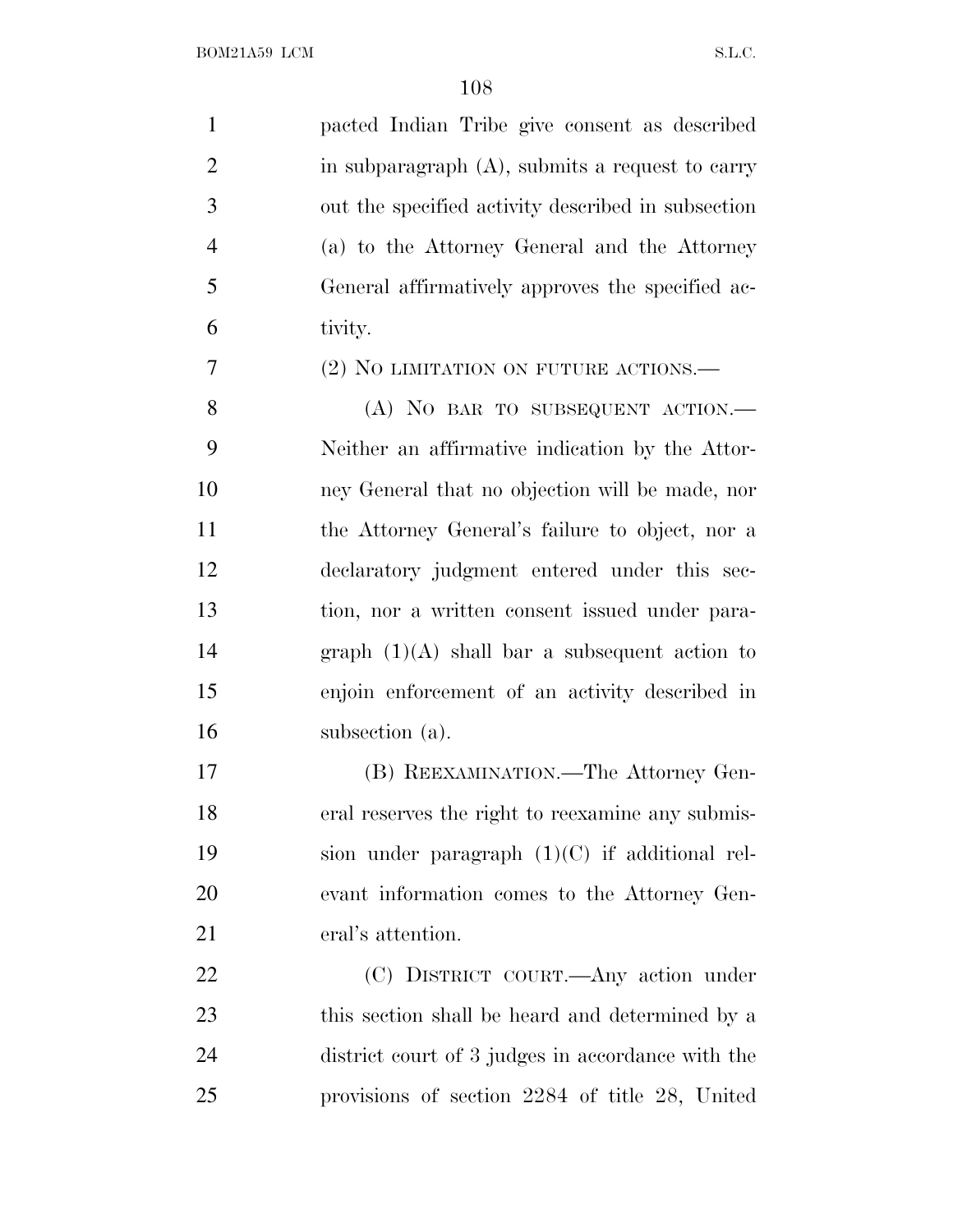States Code, and any appeal shall lie to the Su-preme Court.

#### **SEC. 308. TRIBAL VOTER IDENTIFICATION.**

 (a) TRIBAL IDENTIFICATION.—If a State or political subdivision requires an individual to present identification for the purposes of voting or registering to vote in an elec- tion for Federal office, an identification card issued by a federally recognized Indian Tribe, the Bureau of Indian Affairs, the Indian Health Service, or any other Tribal or Federal agency issuing identification cards to eligible In- dian voters shall be treated as a valid form of identifica-tion for such purposes.

 (b) ONLINE REGISTRATION.—If a State or political subdivision requires an identification card for an indi- vidual to register to vote online or to vote online, that State or political subdivision shall annually consult with an Indian Tribe to determine whether a tribal identifica- tion can feasibly be used to register to vote online or vote online.

 (c) LIMITATION ON REQUIRING MULTIPLE FORMS OF IDENTIFICATION.—If a State or political subdivision requires an individual to present more than one form of identification for the purposes of voting or registering to vote in an election for Federal office, or for registering to vote online or to vote online, that State or political sub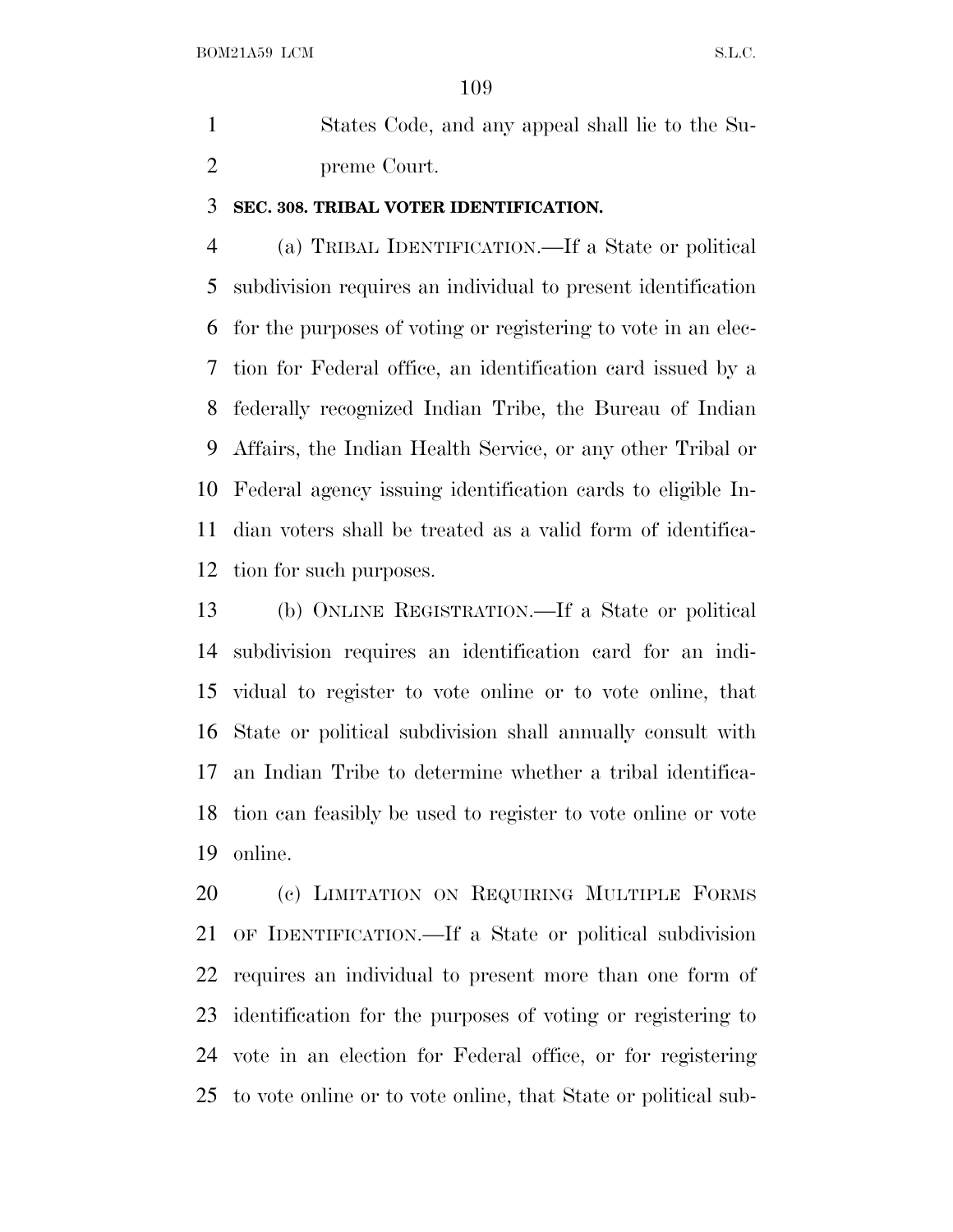BOM21A59 LCM S.L.C.

 division shall not require any member of an Indian Tribe to provide more than one form of identification if the member provides orally or in writing that the member does not possess more than one form of identification.

### **SEC. 309. PERMITTING VOTERS TO DESIGNATE OTHER PER-**

### **SON TO RETURN BALLOT.**

Each State or political subdivision—

 (1) shall permit any person to return a sealed ballot of a voter that resides on Indian lands to a post office on Indian lands, a ballot drop box loca- tion in a State or political subdivision that provides ballot drop boxes, a tribally designated building under section 306(e)(2), or an election office, so long as the person designated to return the ballot or bal- lots on behalf of another voter does not receive any form of compensation based on the number of bal- lots that the person has returned and no individual, group, or organization provides compensation on this basis;

 (2) may not put any limit on how many voted and sealed absentee ballots any designated person can return to the post office, ballot drop box loca- tion, tribally designated building, or election office under paragraph (1); and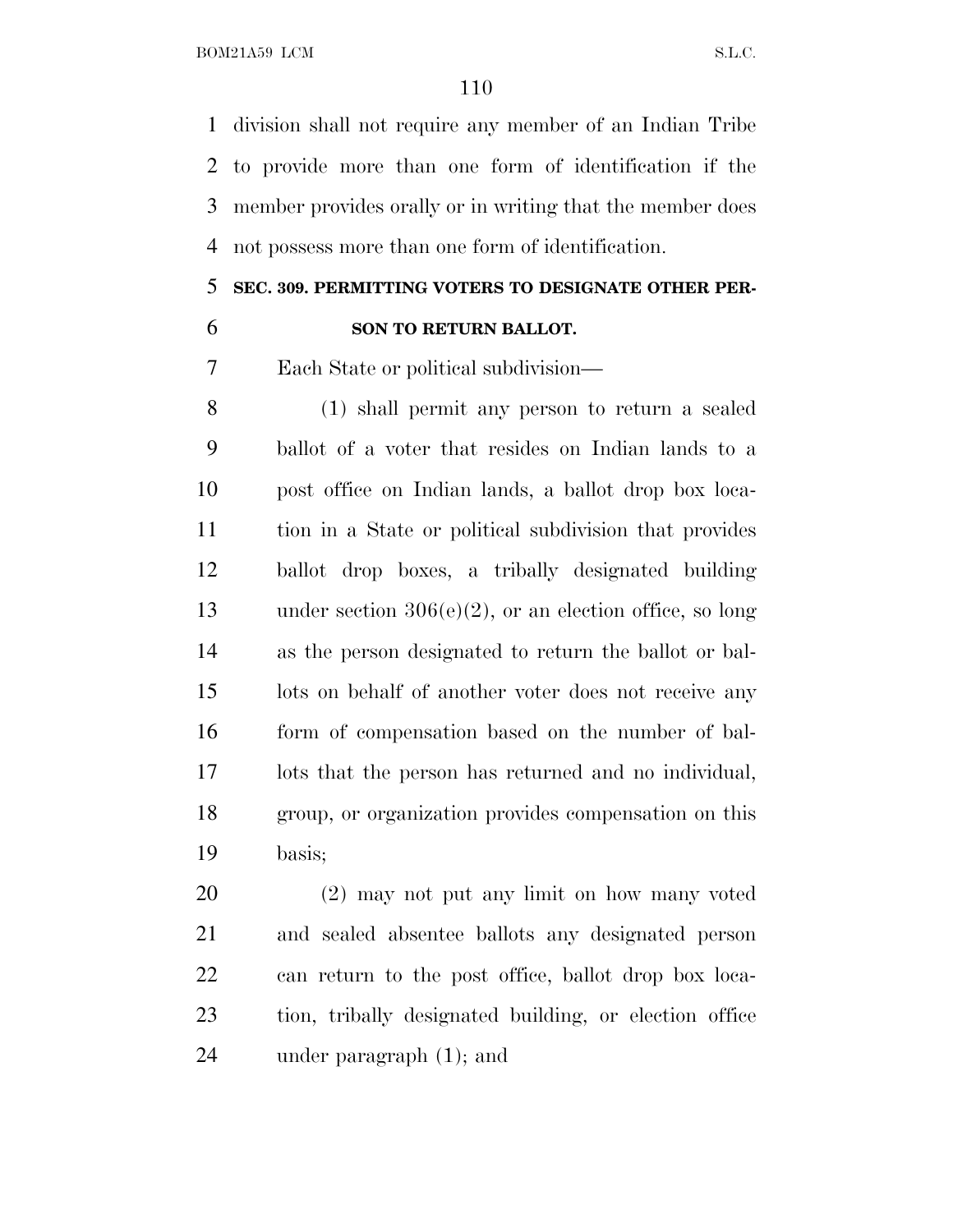(3) shall permit any person to return voter reg- istration applications, absentee ballot applications, or absentee ballots to ballot drop box locations in a State or political subdivision that provides ballot drop boxes for these purposes. **SEC. 310. BILINGUAL ELECTION REQUIREMENTS.** Section 203 of the Voting Rights Act of 1965 (52 U.S.C. 10503) is amended— 9 (1) in subsection (b)(3)(C), by striking "1990" and inserting ''most recent''; and (2) by striking subsection (c) and inserting the following: 13 ""(c) PROVISION OF VOTING MATERIALS IN THE LAN- GUAGE OF A MINORITY GROUP.— 15 "(1) IN GENERAL.—Whenever any State or po- litical subdivision subject to the prohibition of sub- section (b), provides any registration or voting no- tices, forms, instructions, assistance, or other mate- rials or information relating to the electoral process, including ballots, it shall provide them in the lan- guage of the applicable minority group as well as in 22 the English language.  $\frac{1}{2}$  EXCEPTIONS. 24 ''(A) In the case of a minority group that is not American Indian or Alaska Native and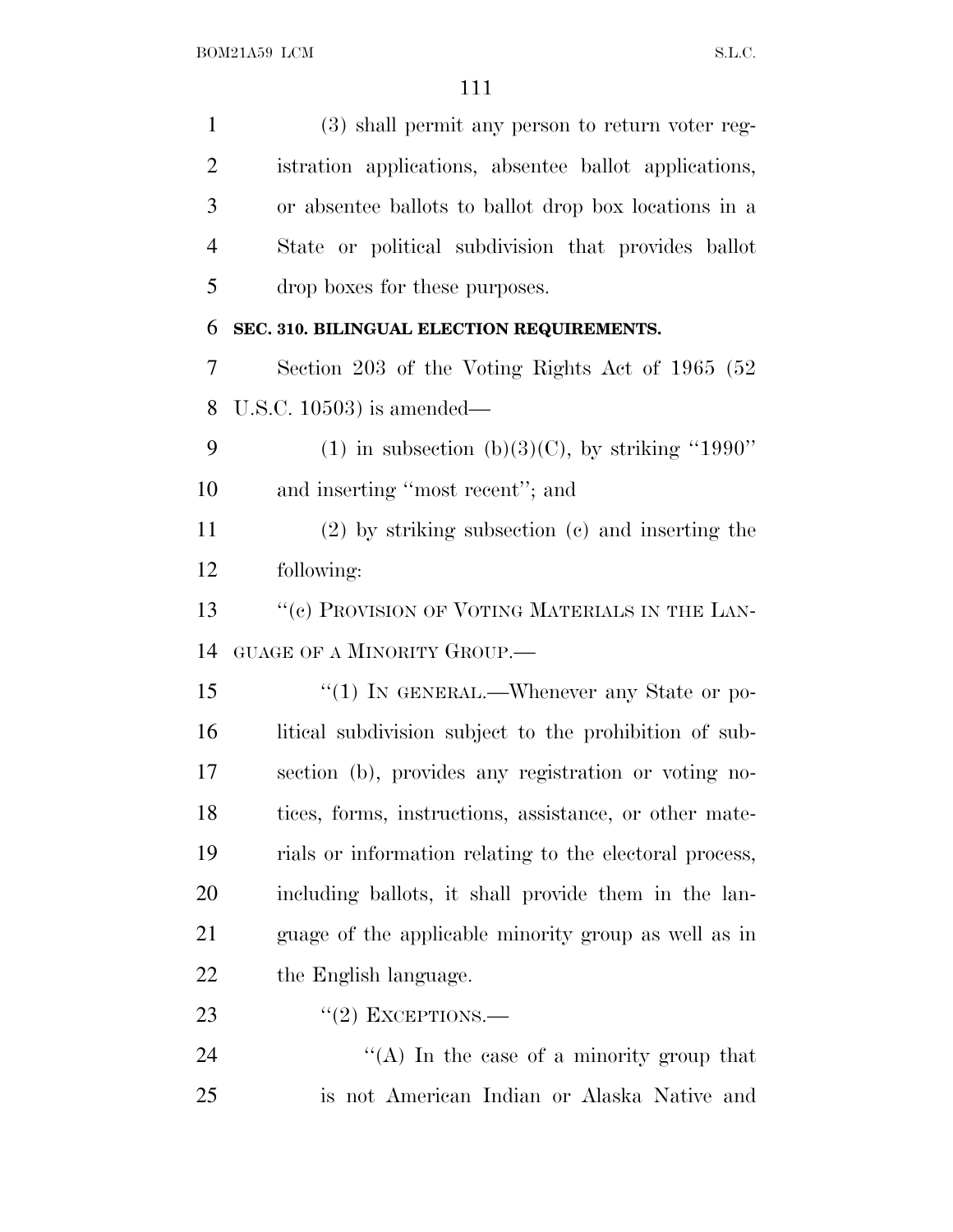the language of that minority group is oral or unwritten, the State or political subdivision shall only be required to furnish, in the covered language, oral instructions, assistance, trans- lation of voting materials, or other information relating to registration and voting.

 $''(B)$  In the case of a minority group that is American Indian or Alaska Native, the State or political subdivision shall only be required to furnish in the covered language oral instruc- tions, assistance, or other information relating to registration and voting, including all voting materials, if the Indian Tribe of that minority group has certified that the language of the ap- plicable American Indian or Alaska Native lan- guage is presently unwritten or the Indian Tribe does not want written translations in the minority language.

19 "(3) WRITTEN TRANSLATIONS FOR ELECTION WORKERS.—Notwithstanding paragraph (2), the State or political division may be required to provide written translations of voting materials, with the consent of any applicable Indian Tribe, to election workers to ensure that the translations from English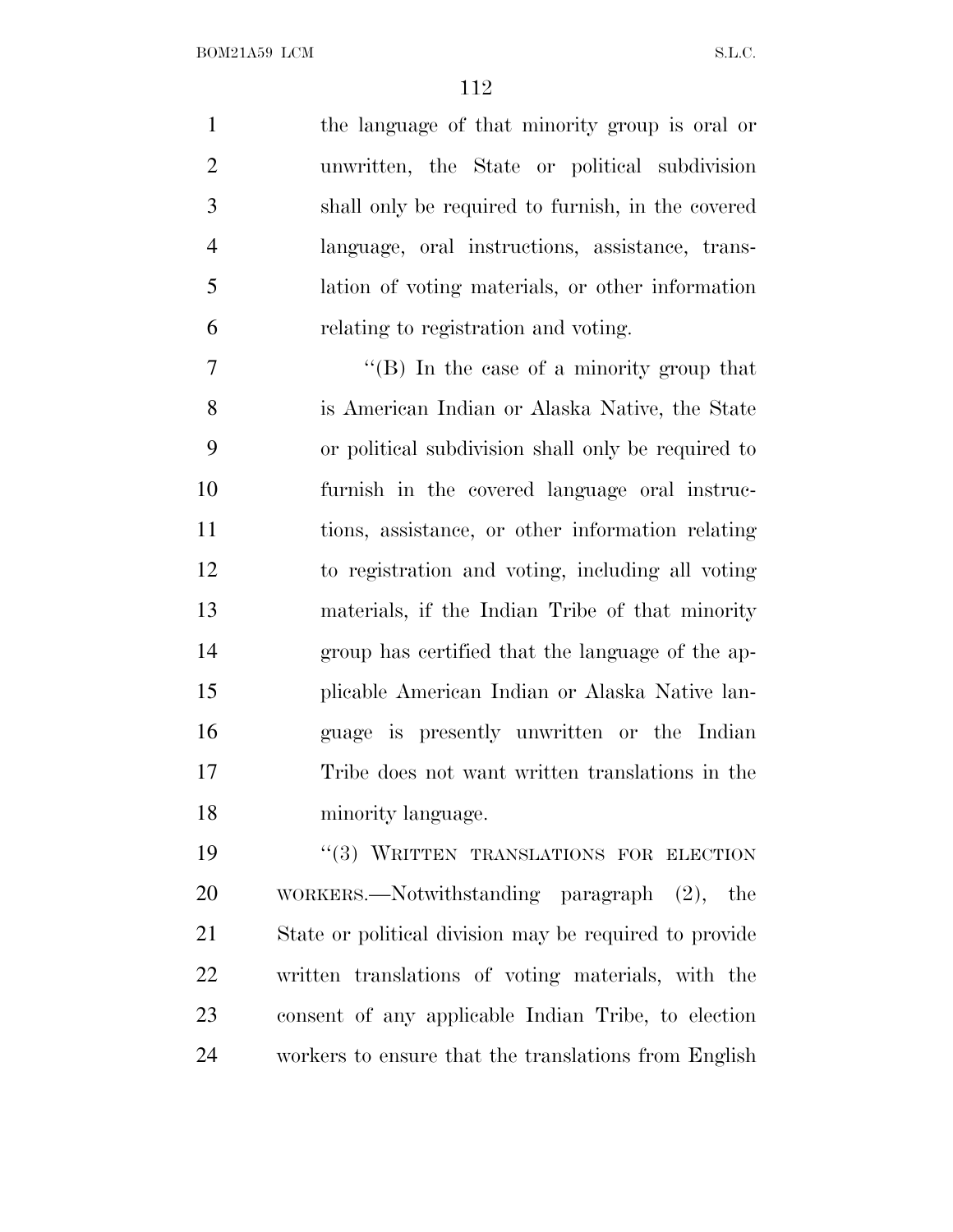| $\mathbf{1}$   | to the language of a minority group are complete,           |
|----------------|-------------------------------------------------------------|
| $\overline{2}$ | accurate, and uniform.".                                    |
| 3              | SEC. 311. FEDERAL OBSERVERS TO PROTECT TRIBAL VOT-          |
| $\overline{4}$ | ING RIGHTS.                                                 |
| 5              | (a) AMENDMENT TO THE VOTING RIGHTS ACT OF                   |
| 6              | 1965.—Section $8(a)$ of the Voting Rights Act of 1965 (52)  |
| 7              | U.S.C. $10305(a)$ is amended—                               |
| 8              | $(1)$ in paragraph $(1)$ , by striking "or" after the       |
| 9              | semicolon;                                                  |
| 10             | (2) in paragraph $(2)(B)$ , by adding "or" after            |
| 11             | the semicolon; and                                          |
| 12             | $(3)$ by inserting after paragraph $(2)$ the fol-           |
| 13             | lowing:                                                     |
| 14             | $\lq(3)$ the Attorney General has received a writ-          |
| 15             | ten complaint from an Indian Tribe that efforts to          |
| 16             | deny or abridge the right to vote under the color of        |
| 17             | law on account of race or color, membership in an           |
| 18             | Indian Tribe, or in contravention of the guarantees         |
| 19             | set forth in section $4(f)(2)$ , are likely to occur;".     |
| 20             | (b) PUBLICLY AVAILABLE REPORTS.—The Attorney                |
| 21             | General shall make publicly available the reports of a Fed- |
| 22             | eral election observer appointed pursuant to section        |
| 23             | $(8)(a)(3)$ of the Voting Rights Act of 1965 (52 U.S.C.     |
| 24             | $10305(a)(3)$ , as added by subsection (a), not later than  |
| 25             | 6 months after the date that such reports are submitted     |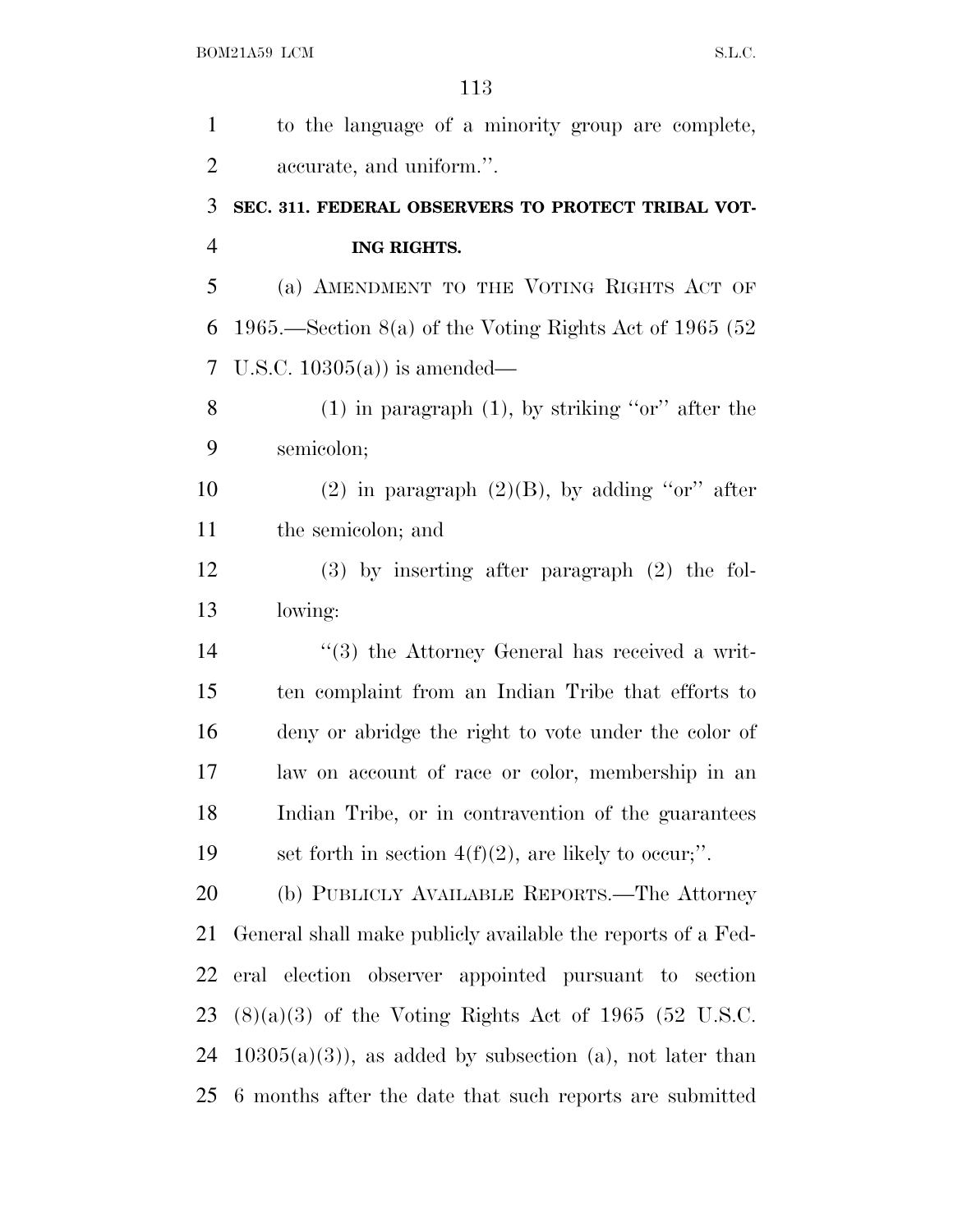to the Attorney General, except that any personally identi- fiable information relating to a voter or the substance of the voter's ballot shall not be made public.

#### **SEC. 312. TRIBAL JURISDICTION.**

 (a) I<sup>N</sup> GENERAL.—Tribal law enforcement have the right to exercise their inherent authority to detain and or remove any non-Indian, not affiliated with the State, its political subdivision, or the Federal Government, from In- dian lands for intimidating, harassing, or otherwise imped- ing the ability of people to vote or of the State and its political subdivisions to conduct an election.

 (b) CIVIL ACTION BY ATTORNEY GENERAL FOR RE- LIEF.—Whenever any person has engaged or there are reasonable grounds to believe that any person is about to engage in any act or practice prohibited by this section, the Attorney General may institute for the United States, or in the name of the United States, an action for preven- tive relief, including an application for a temporary or per- manent injunction, restraining order, or other order, and including an order directed to the State and State or local election officials to require them to permit persons to vote and to count such votes.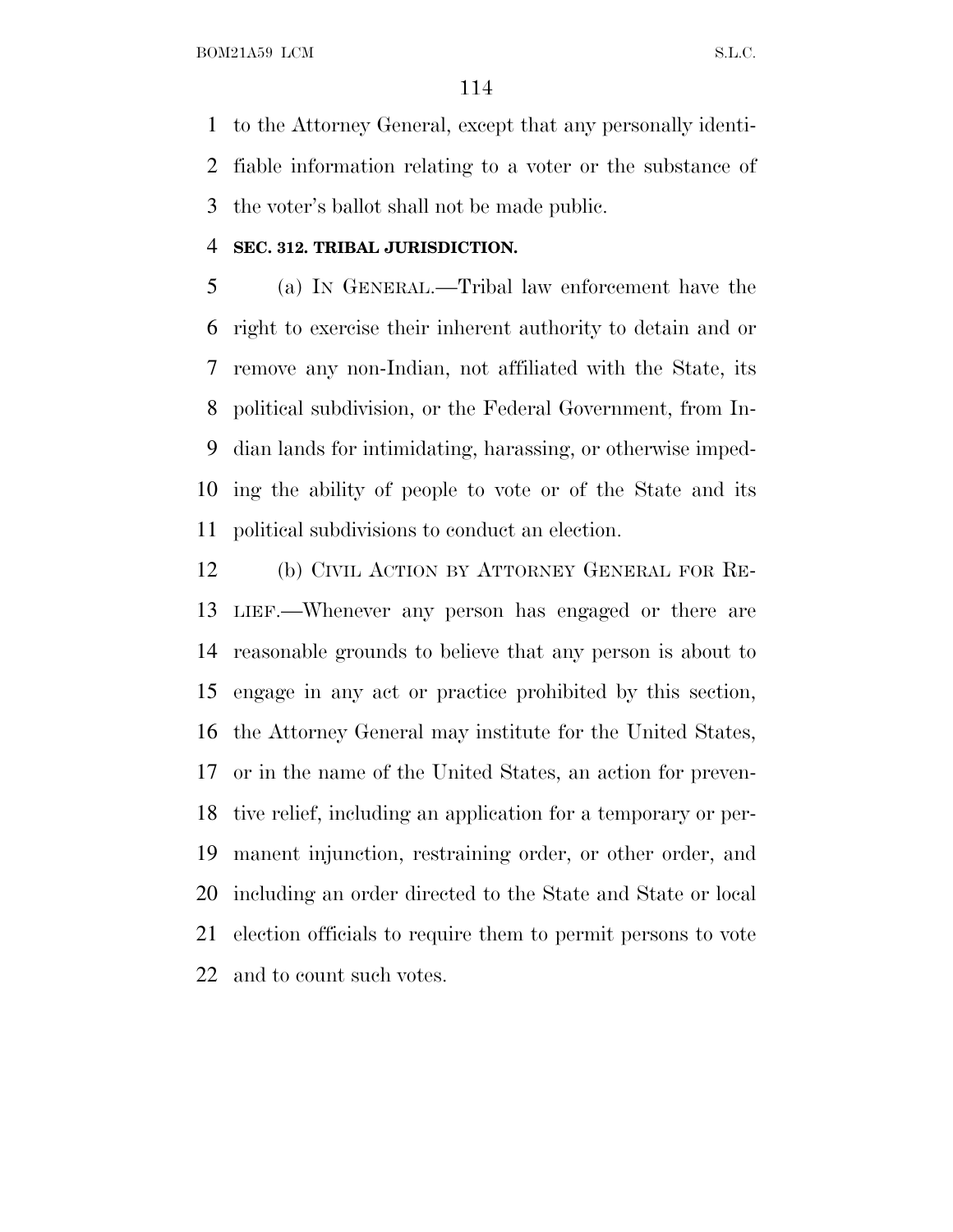### **SEC. 313. TRIBAL VOTING CONSULTATION.**

 The Attorney General shall consult annually with In- dian Tribes regarding issues related to voting in elections for Federal office.

## **SEC. 314. ATTORNEYS' FEES, EXPERT FEES, AND LITIGA-TION EXPENSES.**

 In a civil action under this title, the court shall award the prevailing party, other than the United States, reason- able attorney fees, including litigation expenses, reason-able expert fees, and costs.

#### **SEC. 315. GAO STUDY AND REPORT.**

 The Comptroller General shall study the prevalence of nontraditional or nonexistent mailing addresses among Indians, those who are members of Indian Tribes, and those residing on Indian lands and identify alternatives to remove barriers to voter registration, receipt of voter information and materials, and receipt of ballots. The Comptroller General shall report the results of that study to Congress not later than 1 year after the date of enact-ment of this title.

## **SEC. 316. UNITED STATES POSTAL SERVICE CONSULTA-TION.**

 The Postmaster General shall consult with Indian Tribes, on an annual basis, regarding issues relating to the United States Postal Service that present barriers to voting for eligible voters living on Indian lands.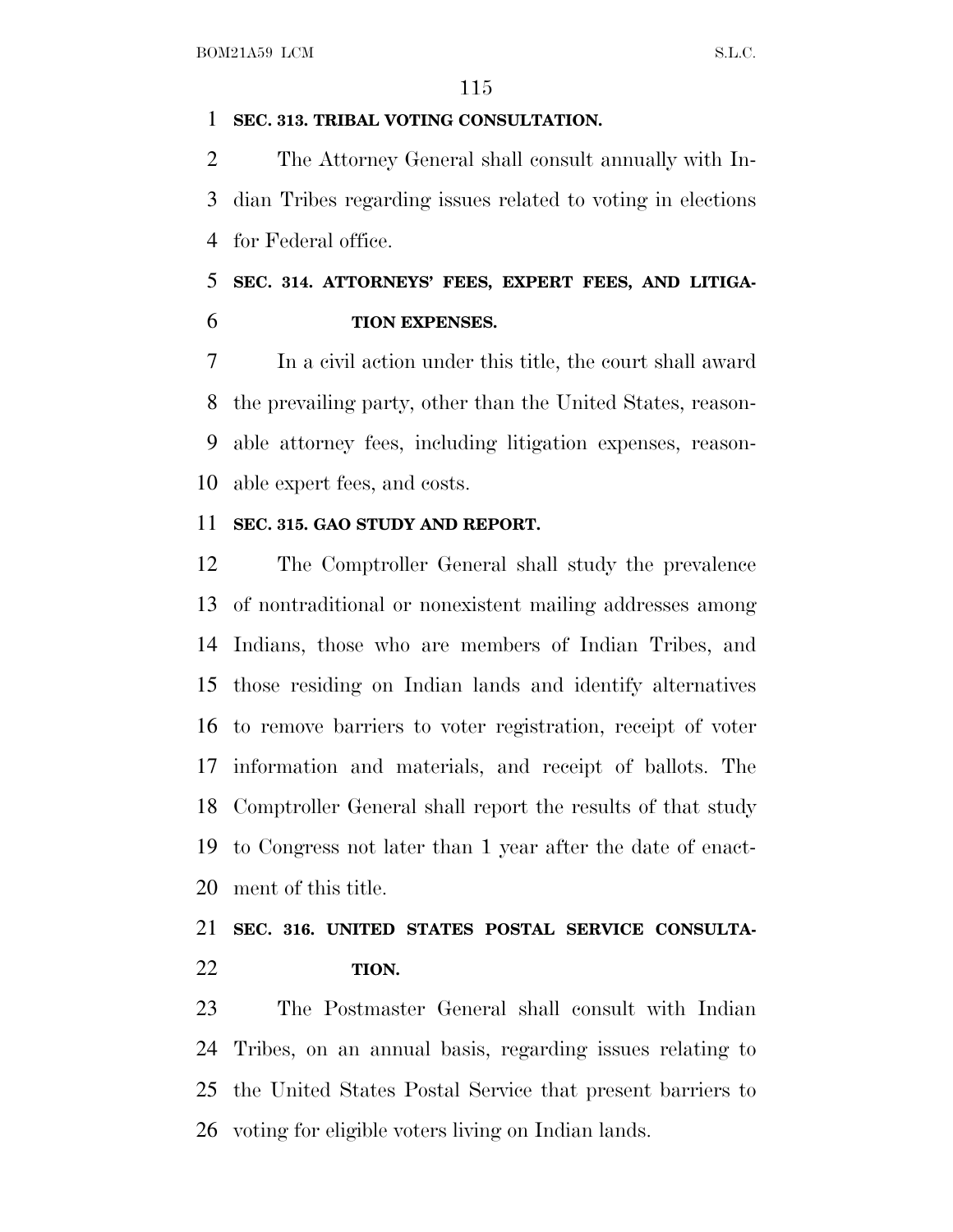# **SEC. 317. SEVERABILITY; RELATIONSHIP TO OTHER LAWS; TRIBAL SOVEREIGN IMMUNITY.**

 (a) SEVERABILITY.—If any provision of this title, or the application of such a provision to any person, entity, or circumstance, is held to be invalid, the remaining provi- sions of this title and the application of all provisions of this title to any other person, entity, or circumstance shall not be affected by the invalidity.

 (b) RELATIONSHIP TO OTHER LAWS.—Nothing in this title shall invalidate, or limit the rights, remedies, or procedures available under, or supersede, restrict, or limit the application of, the Voting Rights Act of 1965 (52 U.S.C. 10301 et seq.), the National Voter Registration Act of 1993 (52 U.S.C. 20501 et seq.), the Help America Vote Act of 2002 (52 U.S.C. 20901 et seq.), or any other Federal law or regulation related to voting or the electoral process. Notwithstanding any other provision of law, the provisions of this title, and the amendments made by this title, shall be applicable within the State of Maine.

 (c) TRIBAL SOVEREIGN IMMUNITY.—Nothing in this title shall be construed as—

 (1) affecting, modifying, diminishing, or other- wise impairing the sovereign immunity from suit en-joyed by an Indian Tribe; or